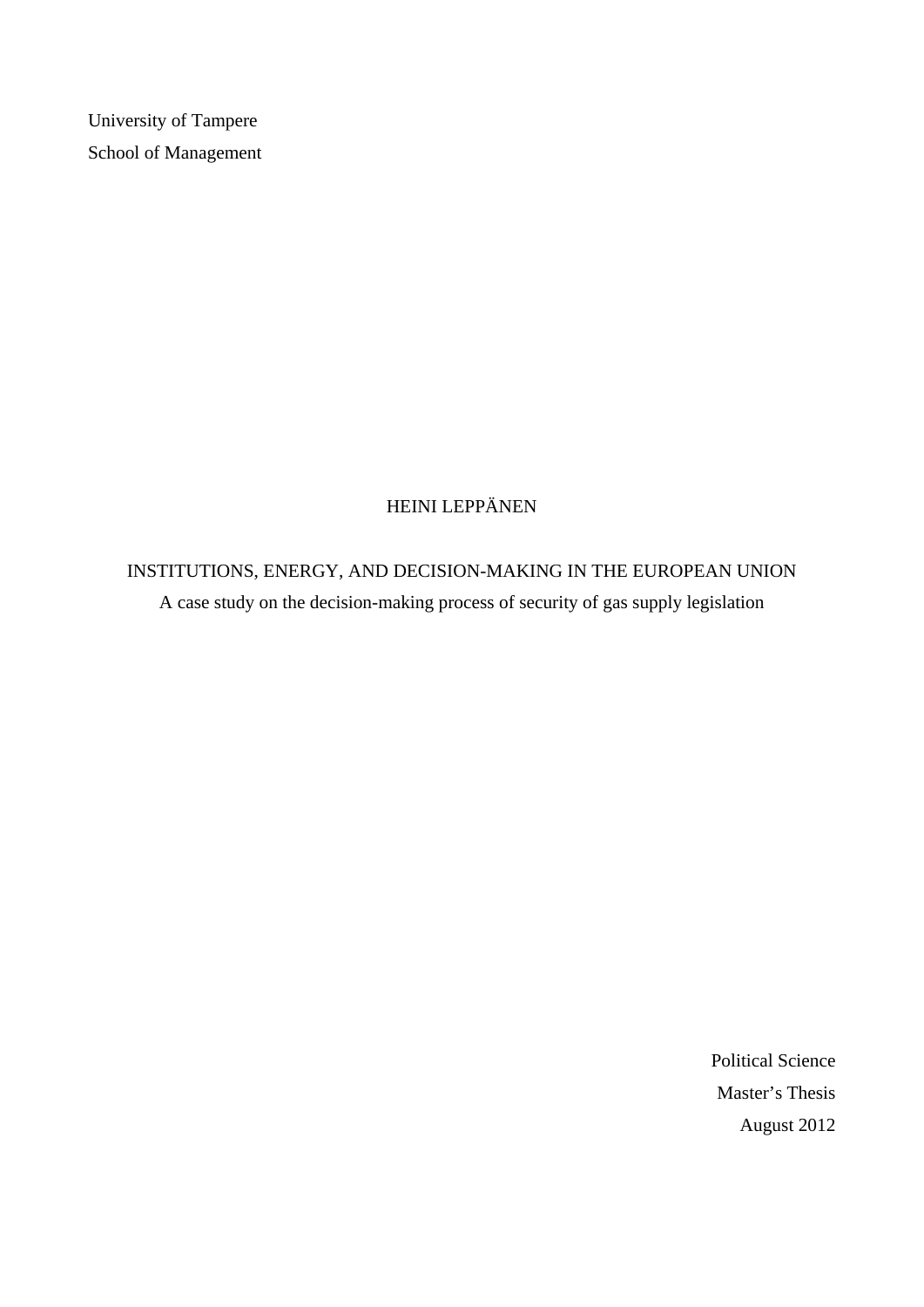# **Contents**

| 5. Analysis of the decision-making process of the security of gas supply legislation 52 |  |
|-----------------------------------------------------------------------------------------|--|
|                                                                                         |  |
|                                                                                         |  |
|                                                                                         |  |
|                                                                                         |  |
|                                                                                         |  |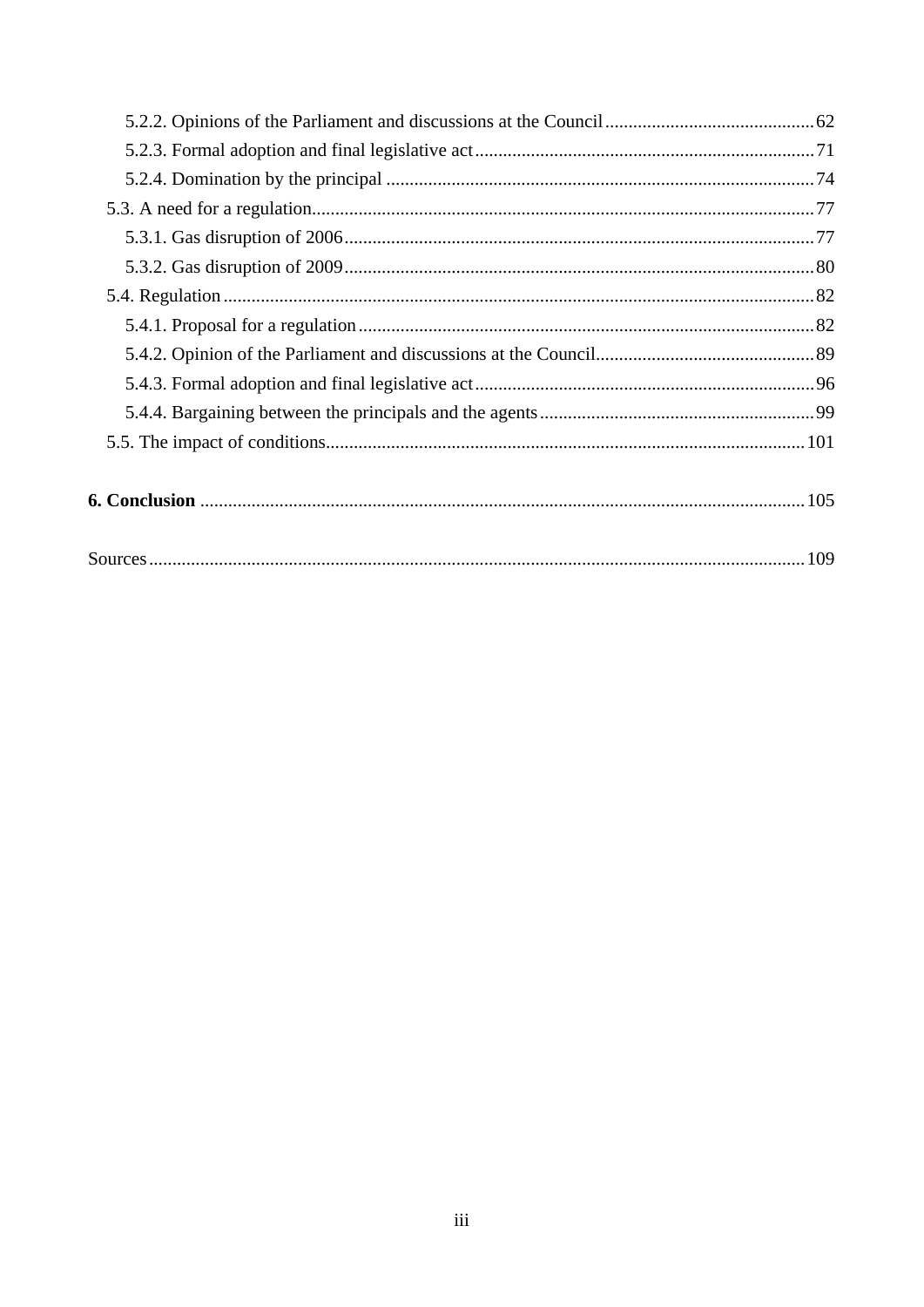University of Tampere School of Management LEPPÄNEN, HEINI: Institutions, energy, and decision-making in the European Union: A case study on the decision-making process of security of gas supply legislation Master's Thesis, 124 pages Political Science, August 2012

# **Abstract:**

This thesis is built around the decisions that led to the legislation on security of natural gas supply which first consisted of a directive (OJ L 127, 29.4.2004) that was then changed to a regulation (OJ L 295, 12.11.2010) concerning measures to safeguard security of natural gas supply. I study the decision-making processes behind the legislation on the security of gas supply and the role that the main institutions of the EU, namely the European Commission, the Council of the European Union and the European Parliament, play in the process.

The theory used in this thesis is based on Mark A. Pollack's (2003) perception of the principalagent analysis in rational choice institutionalism. The analysis is guided by this theoretical framework. Based on the main theory, I formulate two general research questions and three sets of hypotheses. The formulated hypotheses determine which categories were used when interpreting the gathered evidence. The method of my thesis is an intrinsic case study. The case is the decisionmaking process that led to the legislation on security of natural gas supply. The primary material for this research consists of the official documents written in the process of formulating the directive and regulation. These documents were supplemented with journalistic reports.

The main result of this thesis is a founding according to which the roles of the institutions did change in the course of the decision-making process. The Council started as the dominant actor in the decision-making process of the directive, possessing the most influence on the conduct of the process and consequently, the resulting decisions. The Commission and the Parliament were left with the roles of a weak agenda-setter and a junior legislator. As the decision-making process proceeded to the regulation, the roles of the institutions changed. The Commission's agenda-setting behaviour became more assertive and it was able to achieve a larger number of goals than earlier. The Parliament's role changed from junior legislator to the Council's co-legislator as it was able to engage itself into a fairly equal bargaining with the Council. The Council, on its part, had to give up its dominant position and accept a more balanced decision-making process with the other institutions, forcing it to assess its preferences in a more critical way. In terms of a zero sum game, the Council lost influence in the course of the legislation process whereas the Commission and the Parliament gained influence.

The reasons behind the change in the roles of the institutions include the changing legal framework of the EU, namely the ratification of the Lisbon Treaty which gave the Commission and the Parliament more influence in the decision-making processes by extending the application of the codecision procedure to decision-making on energy. Another reason for the change was the gas disruption between Russia and Ukraine in 2009 which brought the matter of urgency into the equation as the Member States preferred a quick adoption of a new regulation compared to the option of continuing with the already existing directive.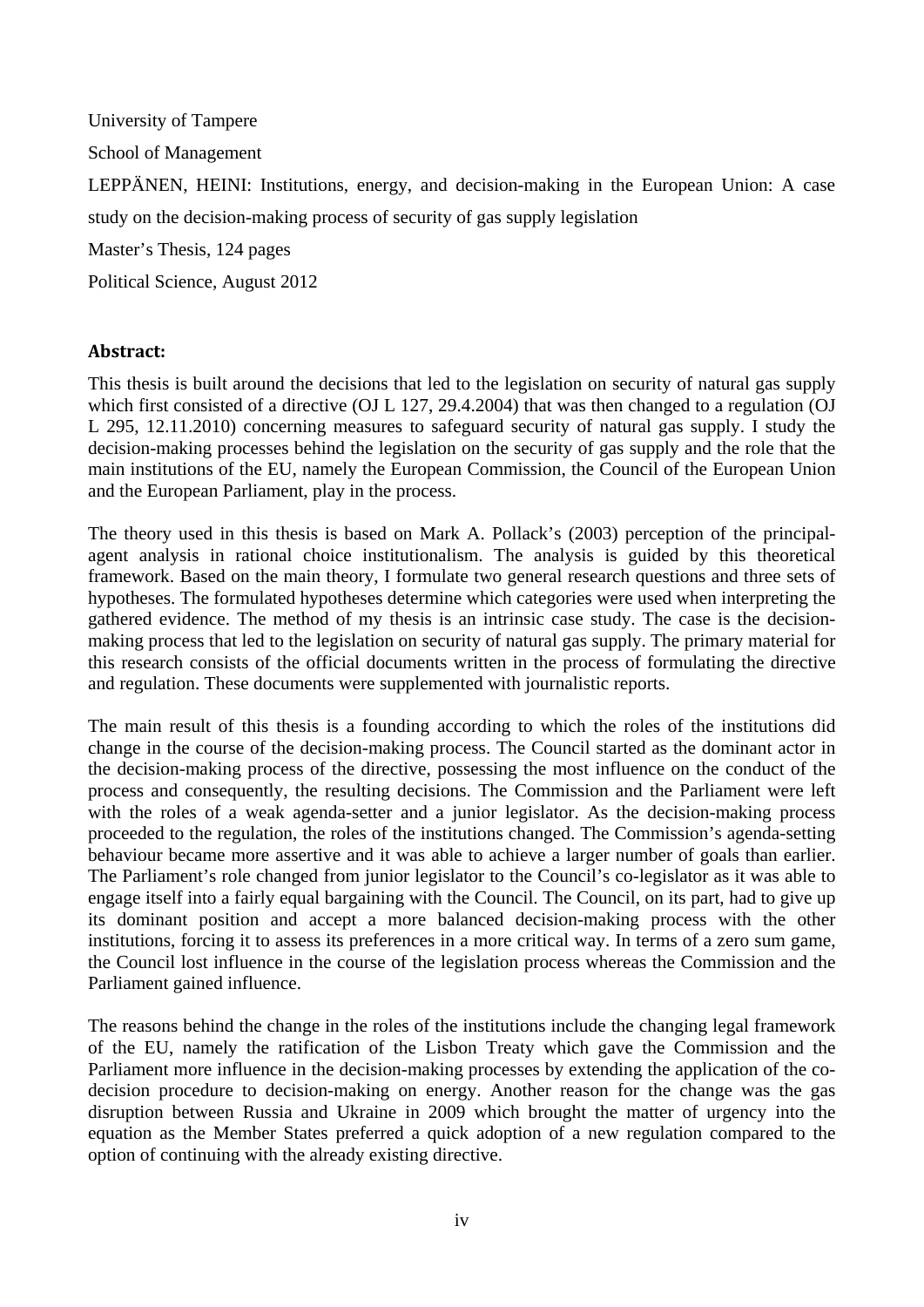# **1**. **Introduction**

The Ukrainian gas crises in 2006 and 2009 proved yet again how delicate and complex the issue of energy is in today's politics. What started as a business dispute between the Ukrainian oil and gas company Naftogaz Ukrainy and the Russian gas supplier Gazprom, grew into a transnational political issue when Russia decided to cut off all gas supplies passing through the Ukrainian territory. A disruption of gas supply brought the everyday life of Ukrainians to a halt and increased ominous feelings from the back of European minds to the centre of the political agenda. What happens if future events shut the whole of Europe down? Given that our society and way of life is heavily dependent on fossil fuels, their production and inexpensive price, it is not surprising that energy has become the focal point within the decision-making of the European Union (EU) and its Member States.

The central role of energy issues should not be misunderstood as a new phenomenon. In fact, the European integration is said to have begun in 1952 when the European Coal and Steel Community was first founded. However, with time, energy lost its relevance in relation to other more pressing concerns of the Member States. In consequence, the initial institutional arrangements were not supplemented with more up-to-date arrangements. This neglect of energy policy is quite puzzling given the relevance of energy matters and especially due to the progress made towards integration in areas closely related to the common market. It has even been said that energy policy was an orphan of the integration process up to, and through much of the 1990s. (Birchfield and Duffield, 2011, 2.)

Despite the earlier development, the marginalisation of energy policy experienced a profound change in the first decade of the twenty-first century. Numerous new proposals, directives and regulations were introduced leaving no aspect of energy policy untouched. What is remarkable is not only the upheaval in the amount of energy policy decision-making but also the way in which decisions are conducted. An area traditionally held in the hands of the Member State governments (Matlary, 1997, 1) had now witnessed an entry of the EU institutions such as the European Commission and the European Parliament. In fact, the change has been so profound that it makes one wonder: what are the main forces behind the constantly growing EU legislation on energy? Energy as a subject of research is of course not new. In the field of International relations geopolitics of energy is a widely studied and popular subject. However, surprisingly little research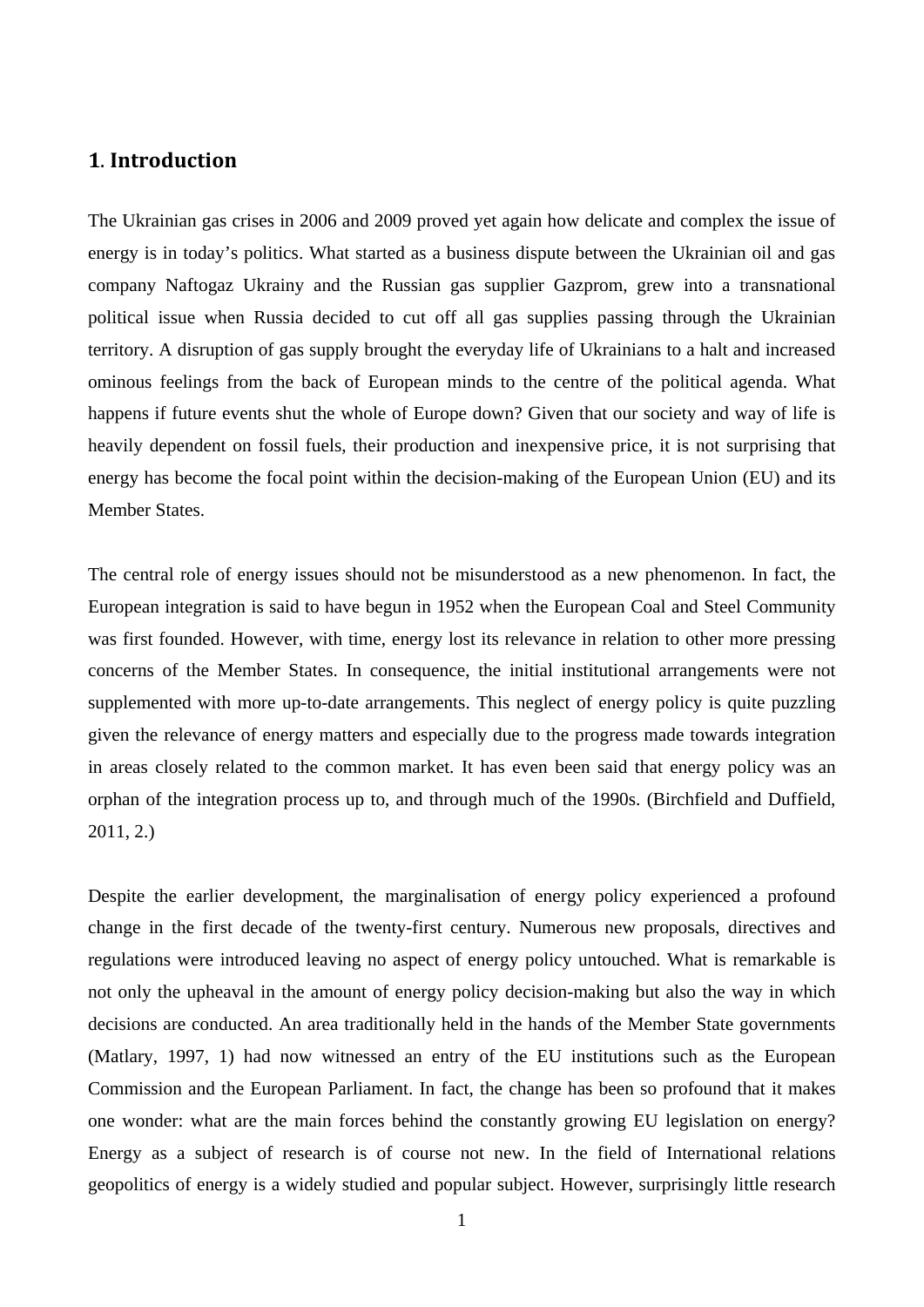has been done on the subject of energy in the field of political science, and especially on energy decision-making processes in the EU. Therefore, I have decided to focus on this subject matter.

This thesis will be built around the decisions which led to the legislation on the security of natural gas supply which first consisted of a directive (OJ L 127, 29.4.2004) that was then changed to a regulation (OJ L 295, 12.11.2010) concerning measures to safeguard security of natural gas supply. The decision to focus on this specific legislation on natural gas is based on a number of reasons, most importantly its distinctive dependency on pipelines. As the Ukrainian incidence proved, pipeline dependency makes the geopolitics of natural gas different from the geopolitics of other energy sources. Furthermore, due to the EU's increasing dependency on imported gas (Commission of the EC, 2011a, 47) the EU is constantly forced to diversify its energy sources as well as to secure its current gas imports. This is why focusing on natural gas will offer an interesting subject for analysing the decision-making of the EU.

I will be using new institutionalism as the theoretical approach to my study. Being fully aware of the drawbacks new institutionalism is claimed to have as an analytical tool (Warleigh, 2002, 5) I still find it the most suitable approach for my research. The theory used in this thesis will be based on Mark A. Pollack's (2003) perception of the principal-agent analysis in rational choice institutionalism, which will enable me to consider the Member States as key authoritative actors in decision-making processes while, at the same time, allows me to recognise the possible independent preferences the EU institutions have.

The method of my thesis will be an intrinsic case study. Robert E. Stake (2000, 437) describes it as a study that is undertaken because the researcher wants to come to a better understanding of a particular case. The purpose is not to understand a generic phenomenon, but to study a case because of an intrinsic interest in that specific case and its nature. My case will then be the decisionmaking process that led to the legislation on the security of natural gas supply. I will argue that analysing the process will provide further insight into the decision-making processes of the EU as well as on EU's evolving role in the area of energy security.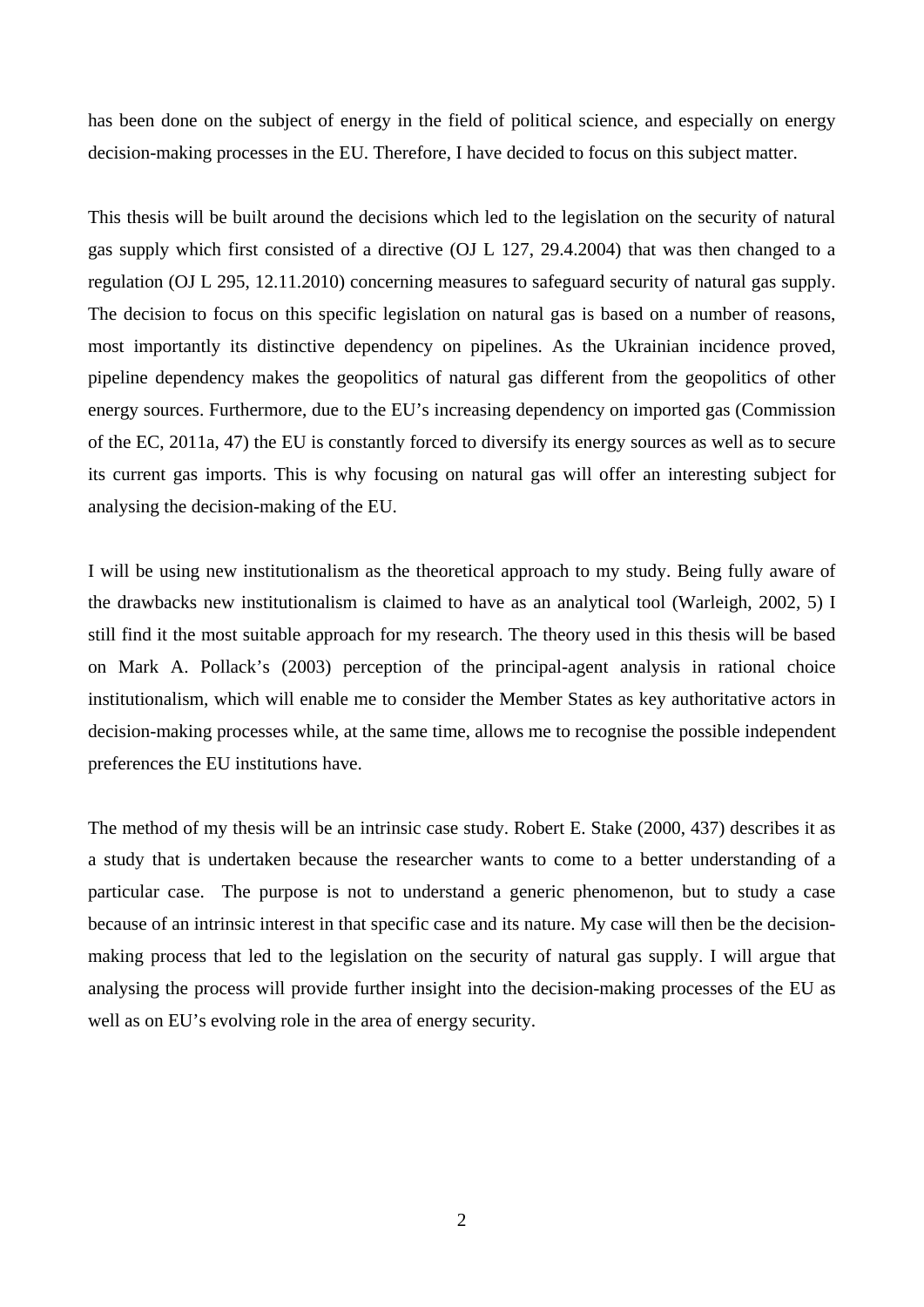## **1.1. Research questions and their motivation**

As mentioned in the introduction, surprisingly little research has been made on the matter of energy policy and the EU. Decision-making, on the contrary, has been a widely researched topic among the scholars of the European Union. My goal is to combine these two fields. I want to study the decision-making processes behind the energy security legislation, and more precisely, the legislation on the security of gas supply, and the role that the main institutions of the EU, the European Commission, the Council of the European Union and the European Parliament, play in the process. Therefore the questions that this study wishes to answer are:

- 1. What roles do the main EU institutions play in the decision-making process of the security of gas supply legislation?
- 2. How did the roles of the institutions change in the process, if they changed, and what are explanatory factors behind these developments?

The reason for focusing on this particular legislation process is the multidimensionality of the topic, the security of gas supply. It could be easy to assume that the increase in competence of the EU institutions in the energy field (see chapter 2.2.) would be seen to include energy security. However, this is a premature judgement because the security of gas supply issue has features that make it distinct from other energy related matters. On one hand, the Member States have traditionally been very determined to hold on to their decision-making power in the area of foreign policy formation. This indicates that they want to preserve their control over energy security decisions, an area closely related to foreign policy, as well. On the other hand, the Ukrainian crises demonstrated that external events play a particularly important role in energy supply issues, especially, in those relating to energy security, which could force states to rely not only on themselves, but also on the EU. This argument is supported by the constantly changing legal framework of the EU, namely the ratification of new treaties, which have given the EU institutions more influence in the decisionmaking processes. These new treaties have made it possible for the EU to accept more responsibility. The aim of this study is to analyse the role of the institutions in the decision-making process of the legislation for the security of gas supply in a way that encompasses the multidimensionality of the issue.

To grasp the multidimensionality, I have formulated several hypotheses to specify the research questions presented above. These hypotheses are based on the principal agent analysis by Mark A.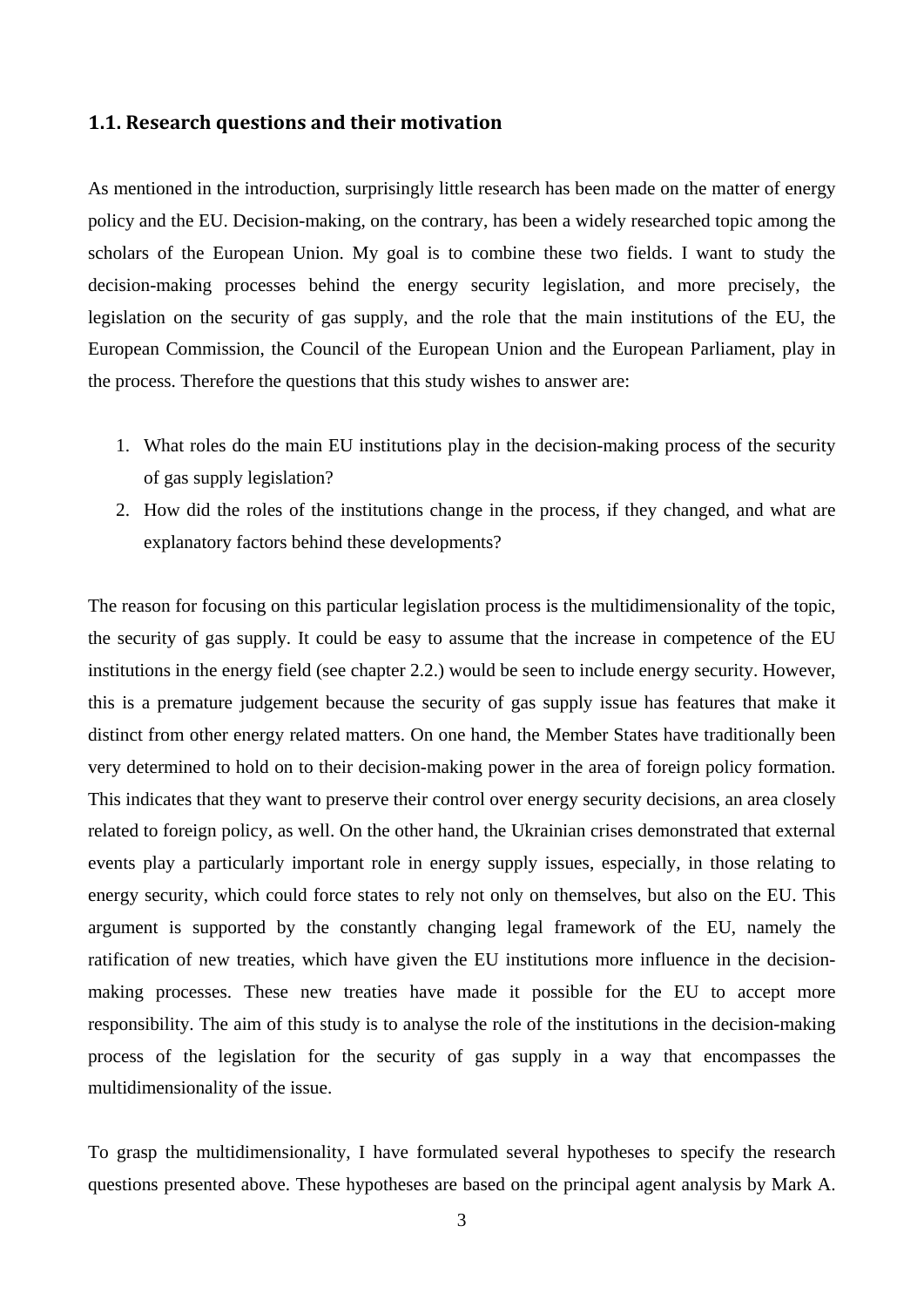Pollack and they are introduced in more detail in chapter 3.3. First, I hypothesise that in order to assure the gas supply security in a cost efficient manner, the Member States would want to delegate certain functions to the institutions of the EU. This delegation is then executed on a case by case basis, which would indicate that the prevailing conditions play a key role in the delegation process. This set of hypotheses is aimed at answering, in part, both research questions. Information about the delegated functions indicates what kind of roles the institutions are expected to play. Understanding the effect of the conditions, in turn, gives us information about the possible changes in the roles that occurred during the process. Second, I hypothesise that the pro-integrationist motives of two of the institutions, the Commission and the Parliament, force the Member States to attempt to control them. However, due to the conditions, Member States attempts will not automatically be fully successful. This set of hypotheses is aimed at both of the research questions as well. An analysis of the institutions' motives explains the roles that each is playing, whereas examining the control mechanisms Member States use, and the ongoing bargaining between the institutions and the Member States, illustrate both, the roles of the institutions, and, the development of the legislation process. Third and finally, I hypothesise that the powers of the Commission and the Parliament vary significantly between different decision-making procedures, and that this has an effect on the final decisions. This last set of hypotheses is then aimed at explaining the possible changes in the roles of the institutions during the legislation process.

# **1.2. Why study the institutions of the European Union?**

To understand the reasons for my research questions it is necessary to ask why study institutions in the first place? Guy B. Peters (2005, 1) argues that the roots of political science can be found in the study of institutions. Alex Warleigh (2002, 4) simply notes that because the EU institutions supply most of the actors who are engaged in the policy-making process they are an important part of the EU studies. Institutions provide a forum in which different players cooperate, deliberate and make decisions. As a result, institutions shape the beliefs and values of players and influence their views on how to realise their goals. Ben Rosamond (2000, 114) calls institutions "information-rich" venues which act as variables between actor preferences and policy outputs by offering prevailing transparency and strong trust. For him institutions are not just "simple and passive vessels" (Rosamond, 2000, 114) where politics take place, but instead, they are necessary for understanding the relevance of how political systems have been organised. In addition, Rosamond (2000, 18) notes that on a more general level EU institutions can become an example of regional integration for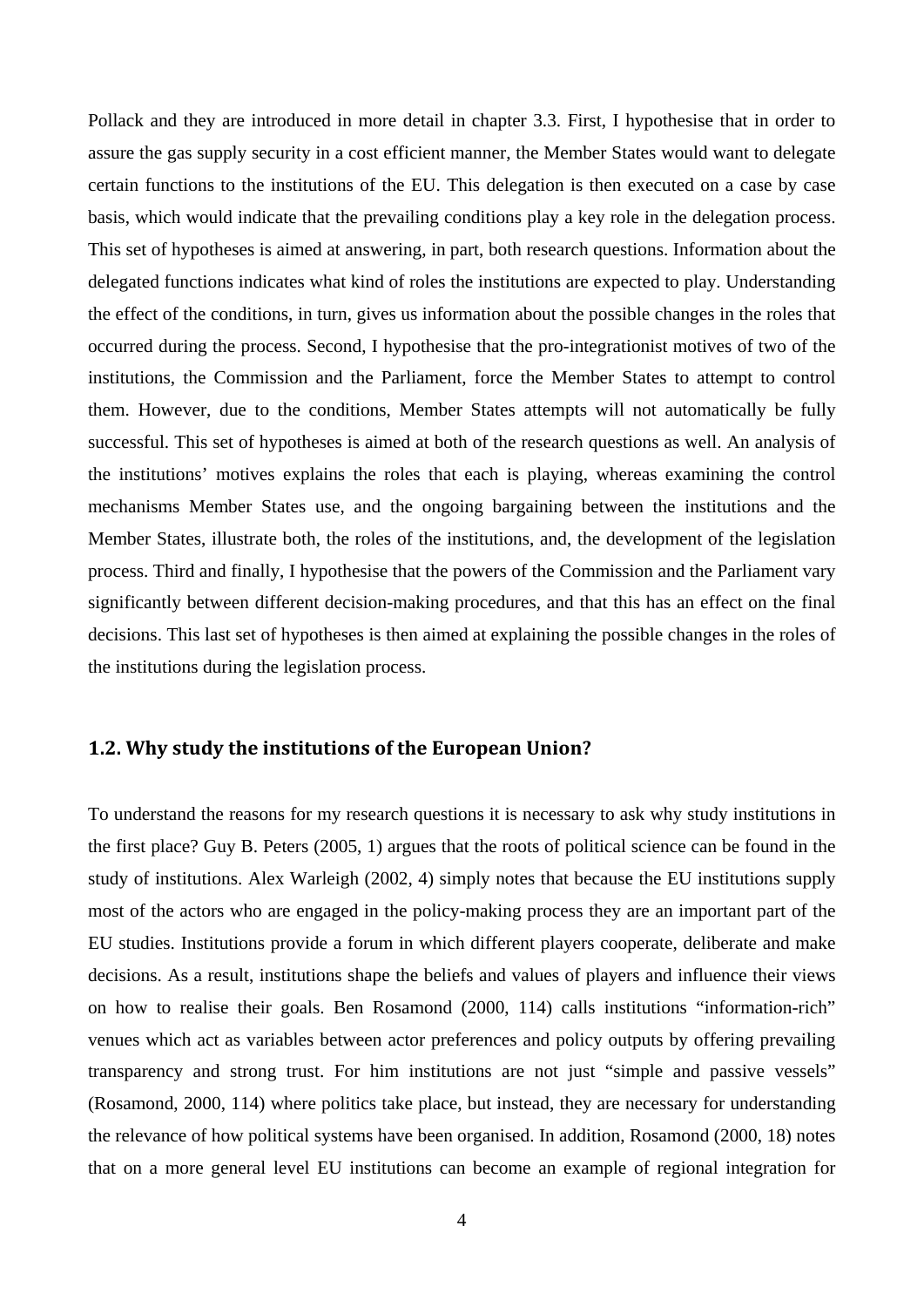scholars in other parts of the world since the EU is the most advanced project of this phenomenon. For Warleigh, this is also one reason why the problems of the EU institutions should be addressed and studied. He especially refers to the problem of the "democratic deficit" which in his mind has tarnished the image and legitimacy of European integration in the past decade. (Warleigh, 2002, 6).

There is a narrow and a broad way to define an institution. The former refers to a formal definition that conceives institution as a physical or legal structure, for example in the case of the EU the Commission or the Lisbon Treaty. According to the latter definition, institutions also include informal and more abstract factors, such as values, norms and behaviours. (Peters, 2005, 18). I will mainly focus on the formal definition of the concept since my goal is to gain an insight of the roles played by each of the official bodies included in the EU legislation. The institutions I will focus on are the European Commission (the Commission), The Council of the European Union (the Council) and the European Parliament (EP). These constitute the core institutions of the EU and are the key players in formulating new directives and regulations. Even though the European Court of Justice is an important institution with regard to the functioning of the EU, it does not take part in the decision-making processes of formulating new legal acts and will, hence, not be included. The Council, being the least supranationalist of the three institutions, will be considered as an EU institution that has to search for a European consensus but at the same time champions for the Member States' interests. The term "Member States" refers, in turn, solely to the interests of the national governments.

What should be kept in mind is that institutions used as analytical tool also have limitations. First, there is the risk of considering institutions as a deterministic environment where individuals do not have an impact. This is clearly not true and evidence of this is the fact that institutions can lose much of their influence in the absence of an active leader, as Warleigh (2002, 5) points out referring to the decline in influence of the Commission after the leadership of Jacques Delors. Second, the efficacy of the institutions in policy-making processes should not be exaggerated. The Member States are still major actors in the formation of decisions and the implementation of those decisions is often conducted by the national agencies or governmental organs. Third, actors within institutions do not always share the same ideas and opinions so their cohesion should not be considered as selfevident, the party contention in the EP serving as a good example. (Warleigh, 2002, 5).

Even though it is important to acknowledge and to keep these weaknesses in mind, they should not prevent one from studying institutions. As mentioned, institutions are a vital part of the operations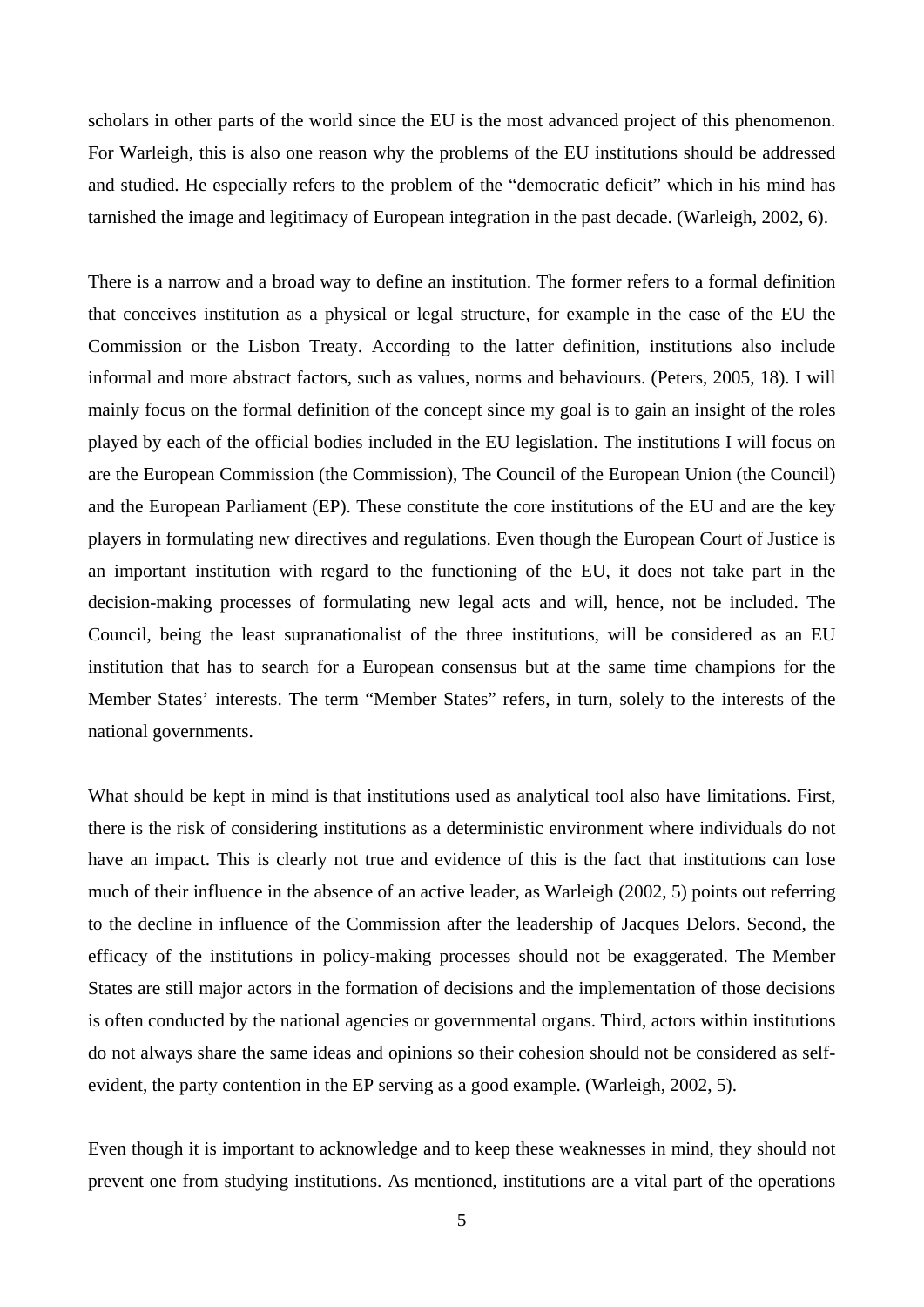of several organisations and most importantly for the purpose of this study, a vital part of the functioning of the EU. Furthermore, institutions should not be assumed to be tools which are used to fulfil ones needs. In some cases this might be true, but to assume this without further examination would be premature and could hinder the discovery of pertinent insights on the functioning of numerous political systems, not in the least the European Union.

## **1.3. Why study decisionmaking of security of gas supply?**

The most important reason for choosing natural gas as the focus of my thesis is its infrastructural dependency on pipelines. It has been argued that energy policy is a distinct area of EU policymaking with its unique development. I argue that the security of gas supply is a distinct policy issue among the area of energy security. The reason for this is, indeed, the pipeline dependency which implications I will examine next.

Natural gas as a form of energy can be transported in two ways, either through pipelines or in a condensed form as liquefied natural gas (LNG). Pipelines account for 69.5 per cent of global gas transport and in 2010 pipeline shipments grew by 5.4 per cent compared to the previous year, led by growth in Russia (BP, 2011, 4). Both the pipelines as well as LNG-terminals are extremely expensive investments that require a stable political context in the long term to convince investors of its worth. For short distances pipelines are more economical than the transportation of LNG so pipelines are used where they are economically, technically and politically viable. Due to the capital-intensiveness of pipelines, ensuring sufficient capacity for gas supply in the EU cannot be left solely to private investors and is, therefore, the responsibility of the Transmission System Operators (TSOs), joint ventures of public and private actors, who have a natural monopoly over national gas transport. Their task is to build, own and operate the transmission pipelines and storage facilities. Naturally, third country investors are also needed. They consist primarily of the companies purchasing and supplying natural gas in the selling country. (Bjørnmose et al., 2009, 15)

Since the ability to export natural gas is dependent not just on possessing the resource, but also on a set of geographical, political and economic factors, the dominance in the natural gas market should be analysed by the amount of exports. (Kivistö, 2010, 30-31). This analysis shows that Russia stands out as by far the biggest gas exporter with having almost double the amount of exports than the second biggest country, Norway, both in the overall exports as well as in exports trough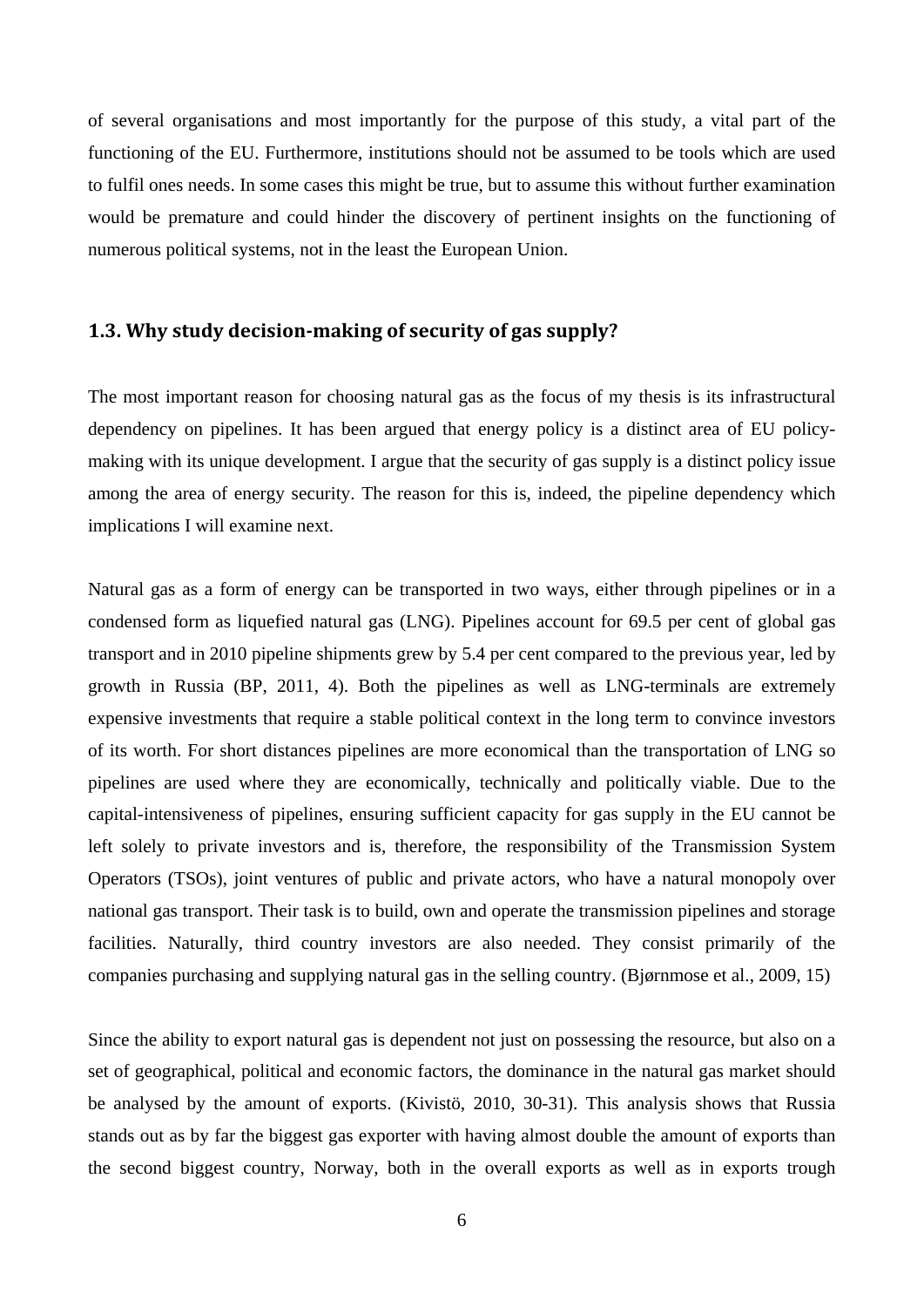pipelines (BP, 2011, 29-30). When adding to the equation the facts that EU's dependency on imported gas is high and constantly increasing (Commission of the EC, 2011a, 47), and that in 2008 Russia accounted for 31.5 per cent of the EU's overall gas imports (Eurostat, 2010) the following conclusion can be drawn: the EU is highly dependent of Russian gas.

Transportation infrastructure plays a significant role in this dependency. Currently, there are four main corridors for gas imports, most important being the main North-Eastern corridor from Russia covering for 23% of the EU-27 consumption. As Bjørnmose et al. (2009, 24) point out, this corridor, consisting mainly of the Northern Lights and the Druzhba Gas pipelines, is subject to a great deal of political and economic power play, which has in several cases undermined the efficiency of the pipelines, the Ukrainian crises being a case in point.

Interconnections have a particular importance in the matter. Interconnections are pipelines that can connect separate gas transit systems or markets. They are, therefore, a guarantee that a country connected to the gas transit system is receiving its gas supply. Interconnections are also reversible, which means that the direction of gas flow can be changed. This is an important function during a time of a temporary shortage, because it enables more flexible gas transportation from one area to another. The problem with the interconnections during the Ukrainian gas crisis in 2009 was their insufficiency. Due to normal gas transportation pattern, most of the gas pipelines are unidirectional and, hence, the flow of gas cannot be reversed. (Bjørnmose et al., 2009, 20-21.)

The instability of oil and gas exports from Russia has led the EU to create a stronger internal gas market and to adopt means of diversifying supply routes, which would gradually reduce its dependence on Russia and other transit countries in general. The aim of this strategy is to enhance the security of gas supply, which is defined by the Commission as "the availability of gas to users at affordable prices" (Commission of the EC, 2008a, 3). The security of gas supply issue is a part of a larger plan, namely "Energy 2020", which is Commission's Communication published in the end of 2010. "Energy 2020" aims at improving the energy efficiency in the EU, building a European energy market, achieving energy safety and security at affordable prices, expanding the field of energy technology and innovation, and as mentioned, reinforcing the external dimension of energy policy. It recognises that even if the energy and climate change objectives of reducing greenhouse gas emissions by 20%, increasing the share of renewable energy to 20%, and improving energy efficiency by 20 % by the year 2020, are very hard to meet, they will not be sufficient on their own. Therefore, the Commission wants to create a tool for tackling long term challenges facing Europe in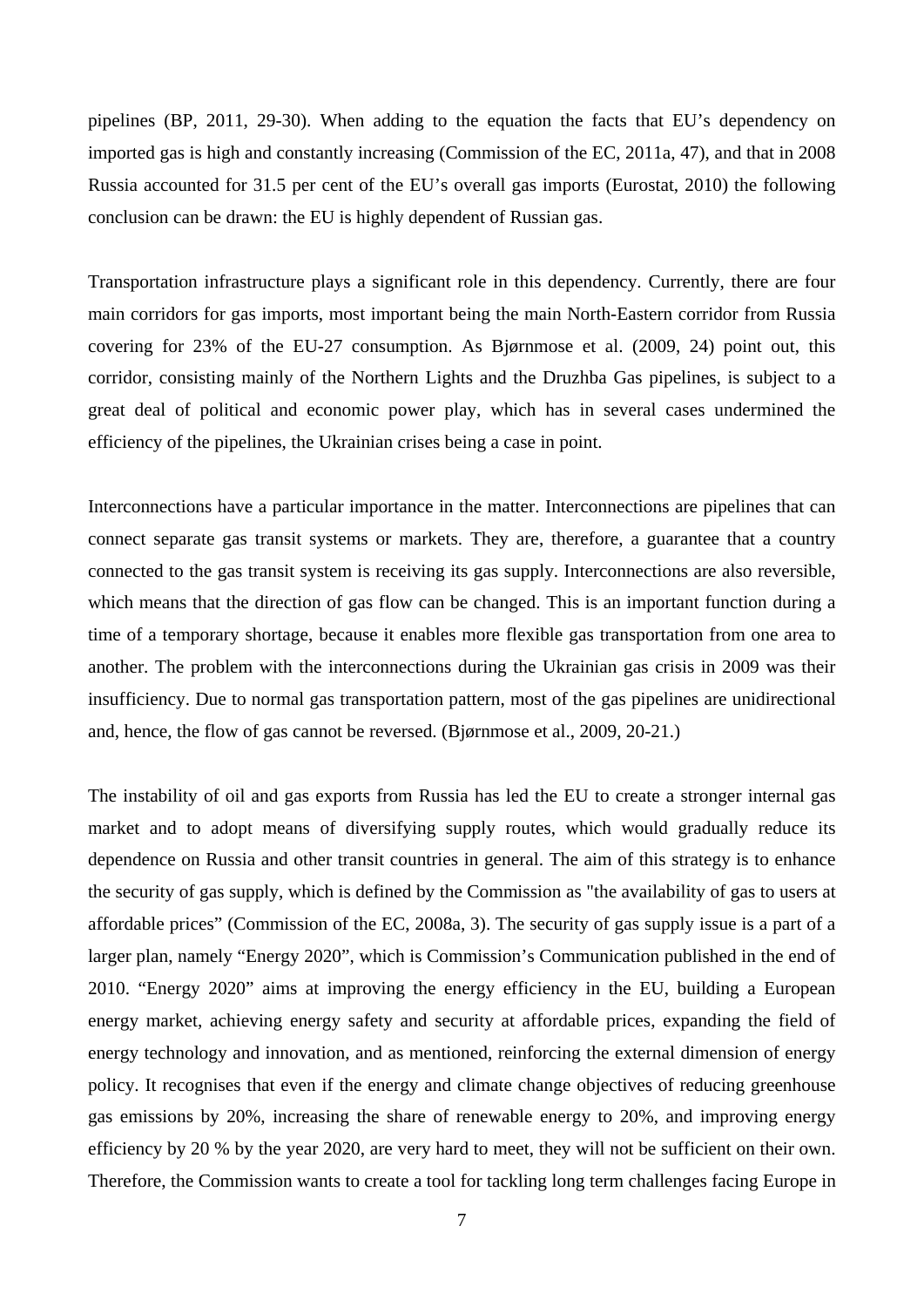the energy sector as a whole. These challenges will be environmental, but also growingly related to security. (Commission of the EC, 2010, 19-20).

The structure of the thesis will be the following: the second chapter will be devoted to the introduction of the European Union decision-making and energy policy. The chapter will, first, focus on the decision-making system, institutions, and decision procedures of the European Union, and second, the development of European energy policy and the role of institutions within it. In the third chapter, the theoretical framework and hypotheses will be introduced in more detail. The fourth chapter will focus on the method of the study, and the fifth chapter will provide the analysis. Finally, the sixth chapter will offer conclusions.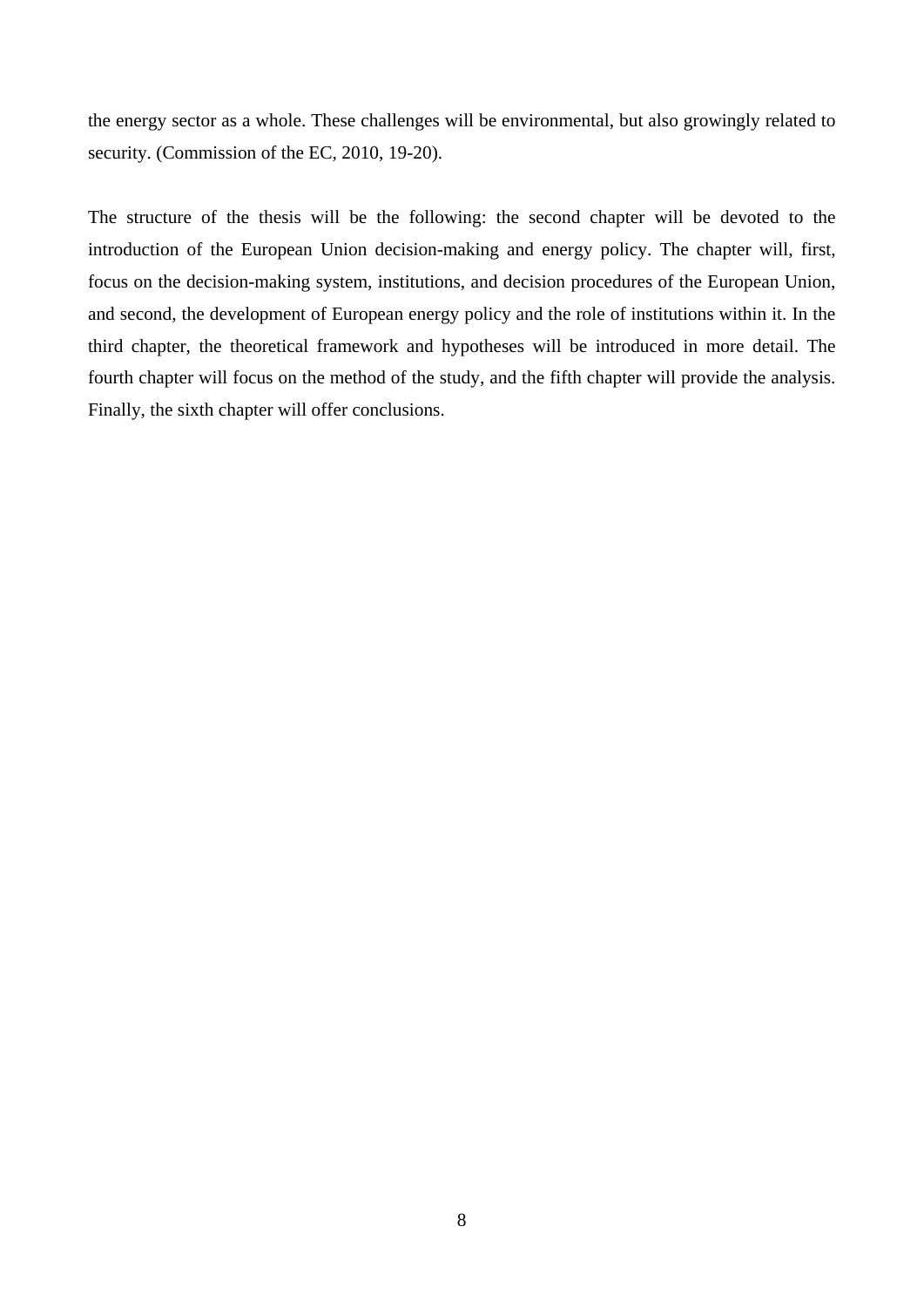# **2. Decisionmaking and energy policy in the European Union**

# **2.1. The decisionmaking system of the European Union**

The European Union is a political system with a unique constitutional architecture. This means that the European Union does not have a constitution in the traditional meaning of the word but it is rather, as Hix and Høyland (2011, 2-3) describe, a political system whose division of institutional powers and policy competences has evolved around its established norms and practices. This division has been a result of a number of EU Treaties, each leaving its own mark on the institutional design of the Union. As the interest of my thesis is security of gas supply legislation, i.e. decisionmaking processes that took place in the area of the single market from the year 2002 onwards, this chapter will focus only on the institutions and procedures relevant for these processes.

#### *2.1.1. The institutions of the European Union and decisionmaking*

The most relevant institutions for the purpose of this study are the European Commission, the Council of the European Union and the European Parliament. These institutions form the core of the executive and legislative bodies in the decision-making of the EU and, hence, are the most fruitful targets of an analysis. This overview is based on Simon Hix and Bjørn Høyland's work *The political System of the European Union* (2011), which offers the most recent insight into the functioning of the European Union.

The Commission is the main executive body of the European Union and responsible for proposing EU legislation, implementing EU policies and managing the budget. It also enforces EU law in cooperation with the European Court of Justice and represents the EU in negotiations with international organisations. The Commission is divided into the College of the Commissioners and the directorates-general. The first one is composed of one member from each member state and is mainly responsible of political tasks, while the latter is the bureaucracy of the Commission undertaking responsibilities such as legislative drafting, administrative work and some regulatory tasks. In addition, a number of quasi-autonomous agencies are managing a variety of regulatory and monitoring tasks.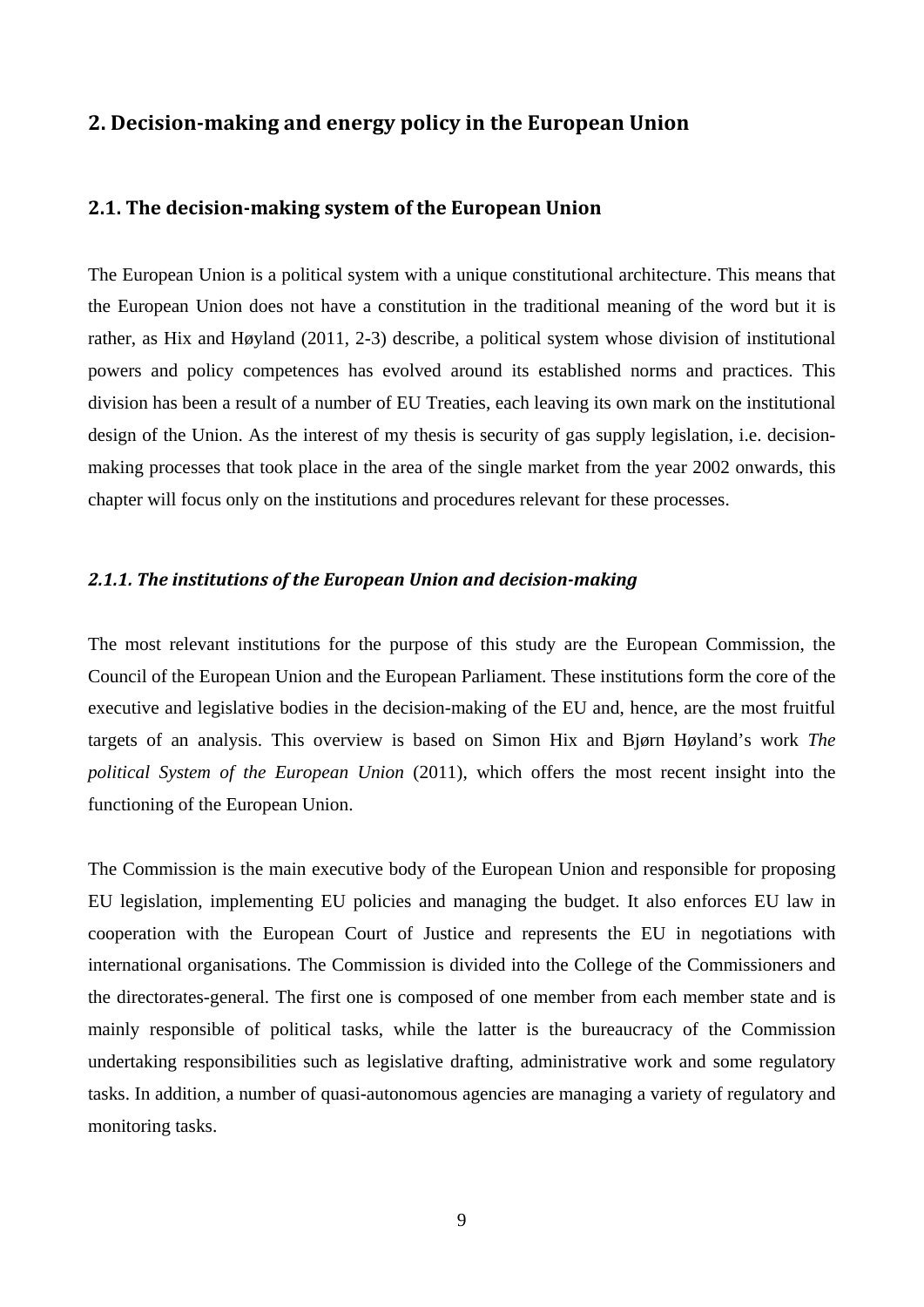Another core institution, the Council of the European Union has both legislative and executive tasks. The legislative tasks include the adoption of EU legislation and the budget. On most legislative issues the voting rule in the Council is qualified majority voting. Coordinating the Member State's broad economic policy goals, concluding international agreements of the EU, coordinating Common Foreign and Security Policy as well as police and judicial cooperation, and making proposals for reforms to the EU treaties are all part of the Council's executive tasks, which are mostly decided by unanimous vote.

Alongside with the Council, the European Parliament is responsible for the legislation of the EU. The legislative powers of the Parliament include the power to amend and adopt EU legislation and the budget, monitoring the work of the other institutions of the EU, the power of approving or rejecting the nominated Commission President and Commissioners, and the right to censure the Commission, which, however, the Parliament has never exercised.

Hix and Høyland argue that nowadays the executive politics of the EU can be described as "politics of a dual executive" (2011, 46). According to Hix and Høyland (2011, 46), this means that the power to set the policy agenda and to implement EU policies is shared between the Council and the Commission. The national governments in the Council set the long-term agendas and the Commission is in charge for the more day-to-day political issues. The competence of the Commission has, nevertheless, changed throughout the development of the EU. Hix and Høyland (2011, 30) argue that each EU Treaty tells a story of a selective delegation of power by the national governments to the Commission. The authors illustrate this by pointing out that after the extensive delegation of agenda-setting powers through the Single European Act, which introduced the cooperation procedure and altered the voting rules in the Council towards more qualified majority voting, the Member States were less eager to hand over similar powers to the Commission regarding sensitive policy areas in the subsequent treaties. (Hix & Høyland, 2011, 31.)

Regardless of the efforts by the governments to limit the Commission's discretion after the Single European Act, the Commission has been successful in pursuing its own agenda independently from the member state governments. It has mainly been able to do so due to its significant political and administrative resources that have developed through the efforts of the Commission President, Commissioners and directorates-general. This is because, like every bureaucracy, also the Commission is a host of different actors who all have their own institutional interests, policy objectives and support groups, and who all lobby for more influence. For Hix and Høyland, the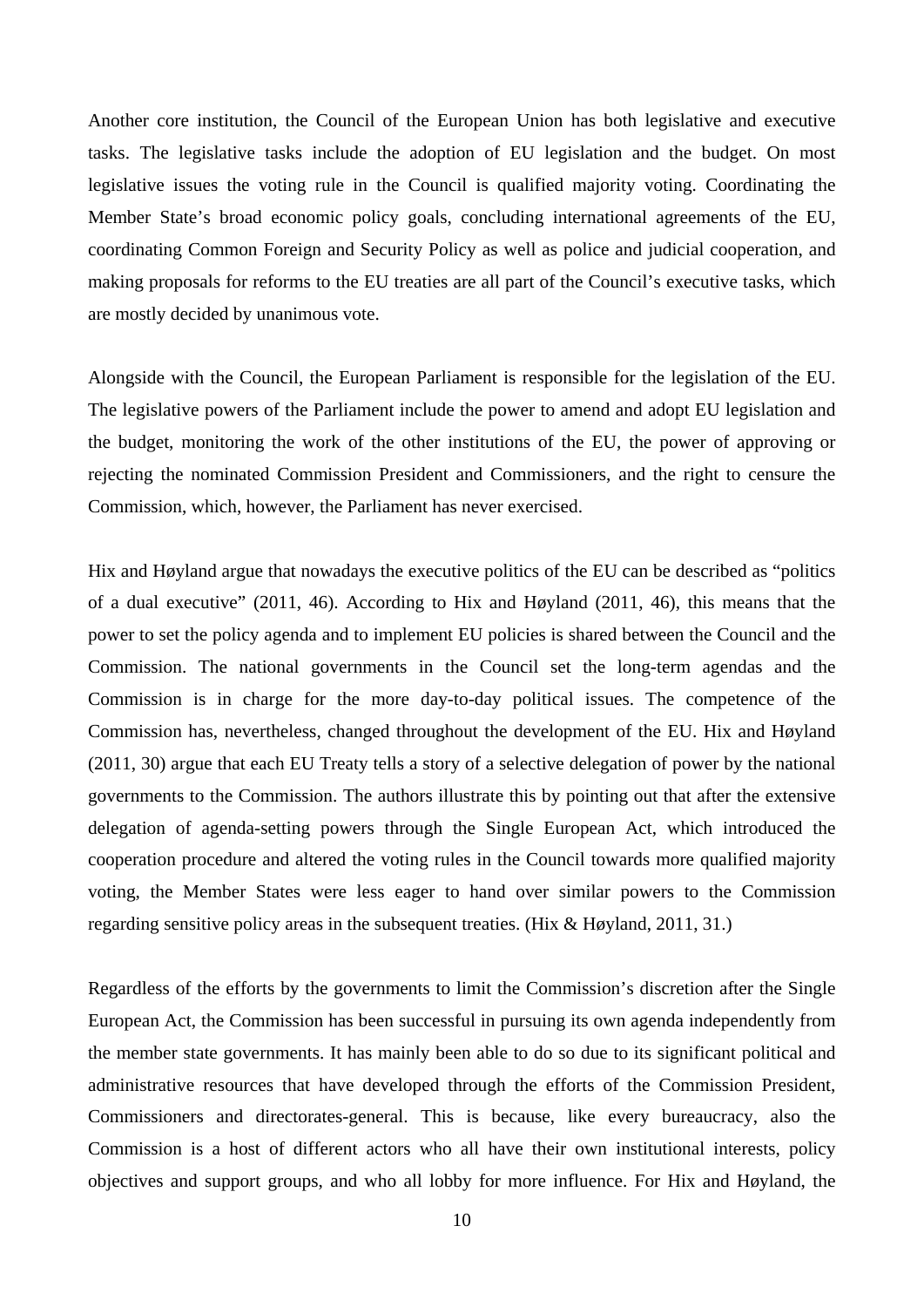increase in the Commission's influence has resulted in a system that can be called a dual executive system. However, they point out that this kind of a dual system has both strengths and weaknesses. Facilitation of extensive compromise and deliberation in the adoption and implementation of EU policies are clearly positive qualities for a multi-national political system. The lack of overall political leadership, and consequently, democratic accountability, are definitely negative qualities of the dual character of the EU executive. (Hix & Høyland, 2011, 47-48.)

On the legislative side, in turn, Hix and Høyland call the EU politics bicameral (2011, 74), which refers to the development in which the Parliament has gained a position of an equal legislator vis-àvis the Council in most areas of the EU legislation within a relative short space of time. This development is a product of the rational self-interest of the EU legislative institutions, and the strong systems of information gathering, bargaining and coalition building that both the Council and the Parliament have developed alongside the development of an increasingly formalized system of bicameral interaction. Consensus and oversized majorities in coalition formation in the Council and the Parliament can be explained by the institutional rules and policy preferences by the actors. The absolute majority requirement in the second reading of the ordinary legislative procedure (see 2.1.2.) and similar policy preferences of the centre-right and social democrats, have fostered the existence of an informal grand coalition between these two parties in the Parliament. Considering the fact that most governments in the Council are led by centre-right or social democrat parties, it can be concluded that similar policy preferences dominate both legislative bodies of the EU. Therefore, institutional interests of actors and the relative balance between these policy positions across the institutions are currently the main sources of the underlying contestation between the Council and the Parliament. As mentioned, the Parliament has been relatively successful with regards to this contestation and in defending its own institutional interests. Sometimes it has done so even at the expense of its short-term policy gains in order to gain a long-term goal: a genuinely bicameral legislative system in the EU. (Hix & Høyland, 2011, 68-74.)

It should be noted, that even though intra-institutional developments and processes have a great impact on the inter-institutional decision-making processes, and that even though the intrainstitutional can never we completely separated from the functioning of the inter-institutional relations (see for example, Naurin & Rasmussen, 2011, 14), I will try to keep the two apart. I will do so in order to offer insight to the actions the institutions take vis-à-vis to each other and, hence, will mainly consider the most supranational of the main institutions, the Commission and the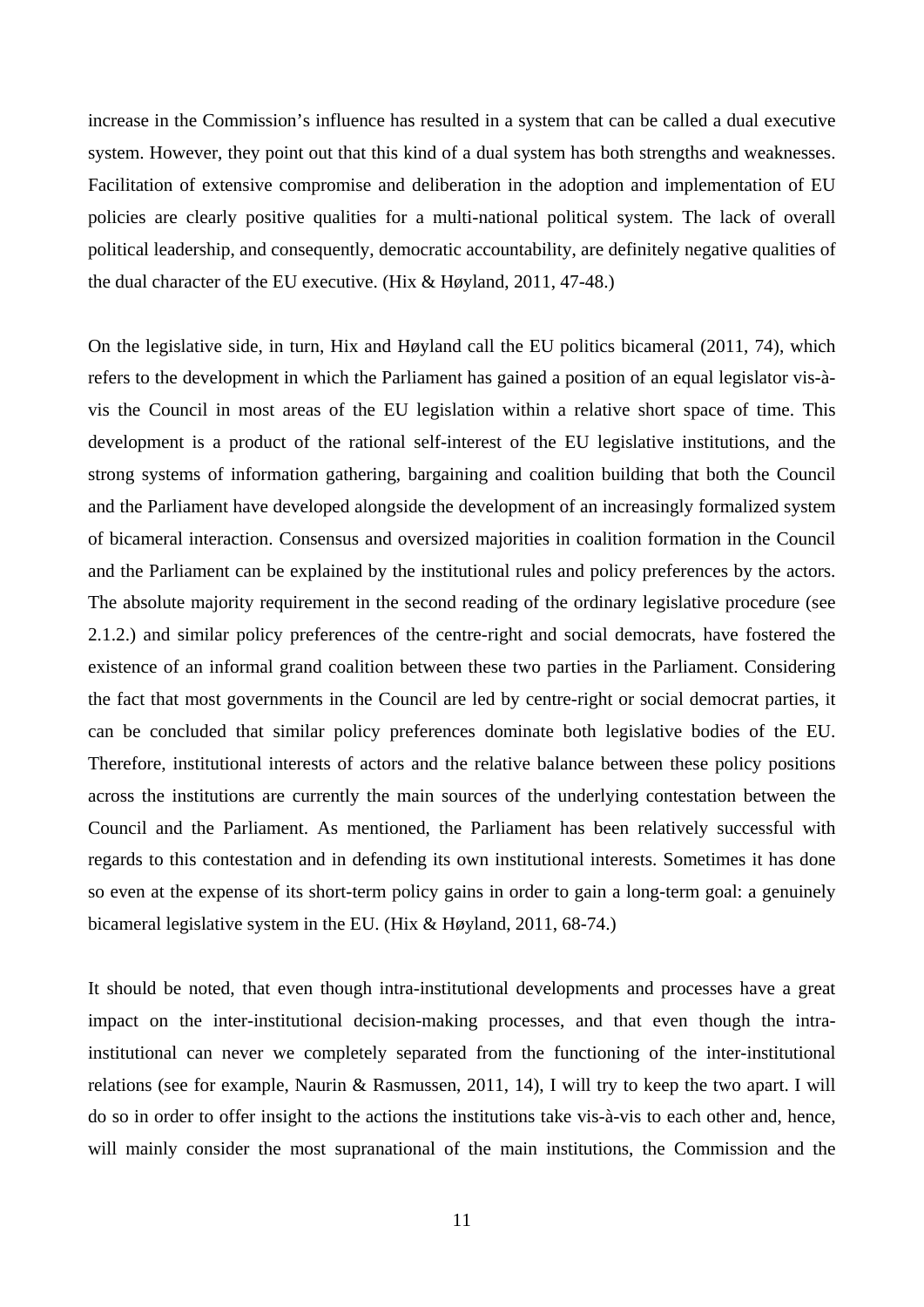Parliament, unitary in their functioning. The reason for this is explained in more detail in the chapter 3.3.2.

## *2.1.2. Treaty based decisionmaking procedures*

The directive establishing measures to safeguard the security of gas supply entered into force in 2004 and was conducted under the rules of the consultation procedure. The regulation concerning measures to safeguard security of gas supply entered into force in 2010 and was, in turn, created with the co-decision procedure. The regulation was a first reading agreement, which was reached after several informal meetings between the institutions. As will be shown in the analysis (see chapter 5), the informal meetings consisted of bargaining over the articles of the regulation and over trade-offs between the Council and the Parliament. I will now introduce consultation and codecision procedures in more detail.

The rules of the consultation procedure is not described in any specific article in the EU Treaties, but are laid out in the concrete provisions forming the legal basis for formulating pieces of EU law. The consultation procedure can be summarised as follows (Nugent, 1999, 360):

- − The Commission prepares a legislative proposal to the Council and the European Parliament.
- − The Committee of the Regions, the European Economic and Social Committee and the European Parliament formulate an opinion.
- − The Council makes a final decision. It can adopt the proposal by qualified majority or reject by unanimity.

When a decision is made according to this procedure the Commission has the power to propose, the Parliament and committees responsible are allowed to offer their opinions, but in the end, the Council has the sole power to decide on the issue at hand. The Council is not obliged to take the Parliament's opinion into account, but it is not allowed to make a decision before receiving the opinion. The consultation procedure was created before the Single European Act (SEA) introduced the cooperation procedure in 1987 and the Maastricht Treaty the co-decision procedure in 1993 (Hix & Høyland, 2011, 52-53). Since the adoption of the two latter decision procedures the importance of the consultation procedure has declined. In fact, nowadays it is only used in cases that are not explicitly subject to the two other procedures (EUR-Lex, 2009).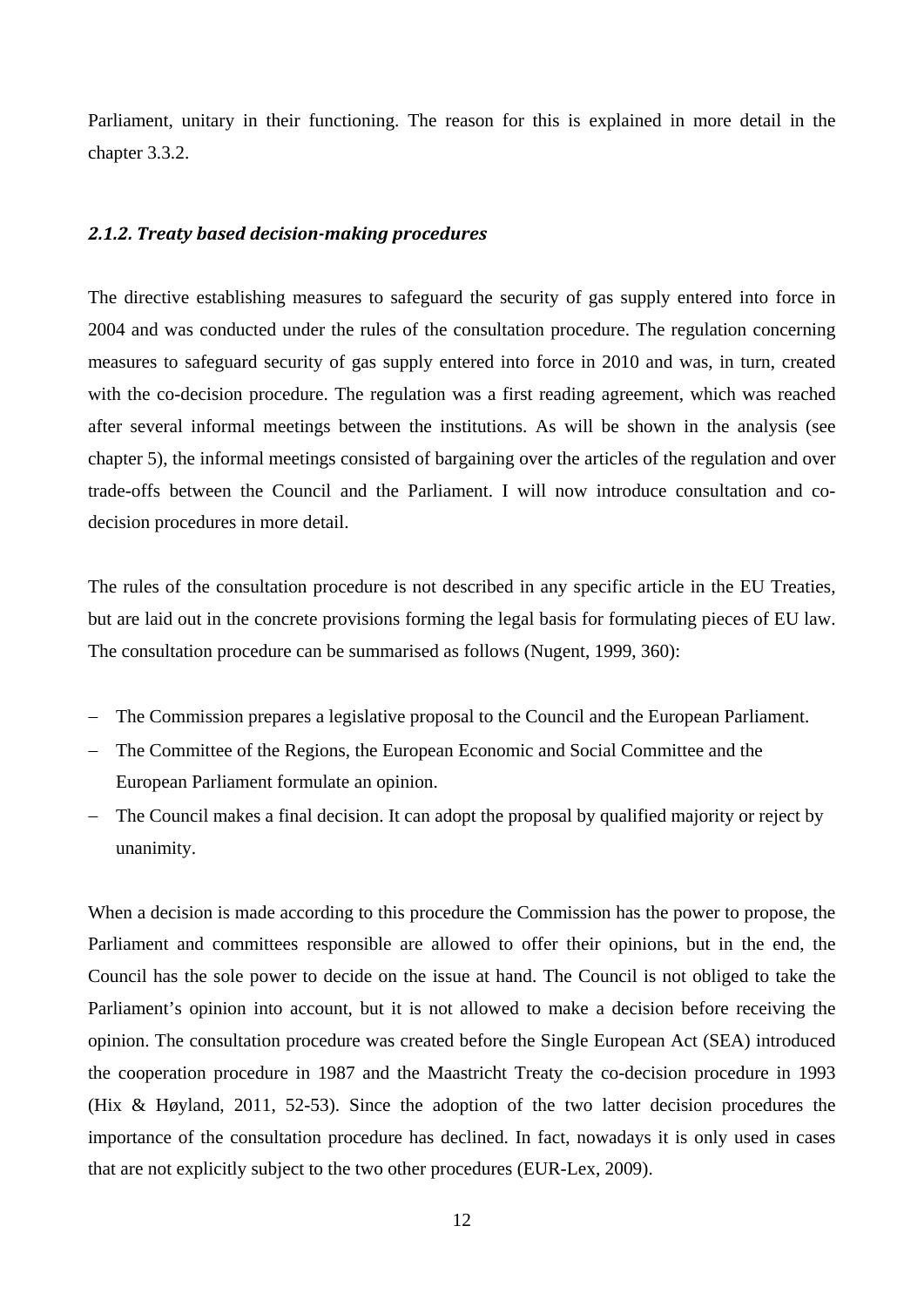As mentioned, the co-decision procedure was first introduced in the Maastricht Treaty in 1993. The procedure was reformed and extended in the following Nice Treaty in 1999, and finally, in the Lisbon Treaty in 2009, it was established as the ordinary legislative procedure (Hix & Høyland, 2011, 52-53). The co-decision procedure under the Lisbon Treaty can be summarised the following way (Article 294 of TFEU):

- − The Commission prepares a legislative proposal to the Council and the European Parliament.
- − The European Parliament delivers a position on first reading. The position is adopted by simple majority.
- − The Commission may alter its proposal by incorporating the amendments proposed by the European Parliament.
- − The Council decides on its position on first reading. Three scenarios follow:
	- If the European Parliament has not adopted any amendments, and the Council does not want to make changes to the Commission's proposal either, the Council can approve the act on that basis by qualified majority.
	- If the European Parliament has adopted amendments, the Council can adopt them by qualified majority if the Commission has incorporated those amendments to its proposal, or by unanimity if the Commission has not done so.
	- − If the Council does not want to approve the amendments adopted by the European Parliament, or the European Parliament has not adopted any amendments but the Council is not content with the Commission proposal, it adopts a common position.
- The European Parliament delivers a position on second reading. Three scenarios follow:
	- The European Parliament agrees on the common position made by the Council and the act is deemed to be adopted.
	- The European Parliament rejects the common position by absolute majority of the component Members of the European Parliament, and the act is deemed not to be adopted.
	- − The European Parliament adopts amendments to the common position by an absolute majority of the component Members of the European Parliament.
- − The Commission gives its opinion on the amendments made by the European Parliament. If the Commission has given a negative opinion on at least one amendment, the Council will have to adopt the amendments by unanimity on second reading.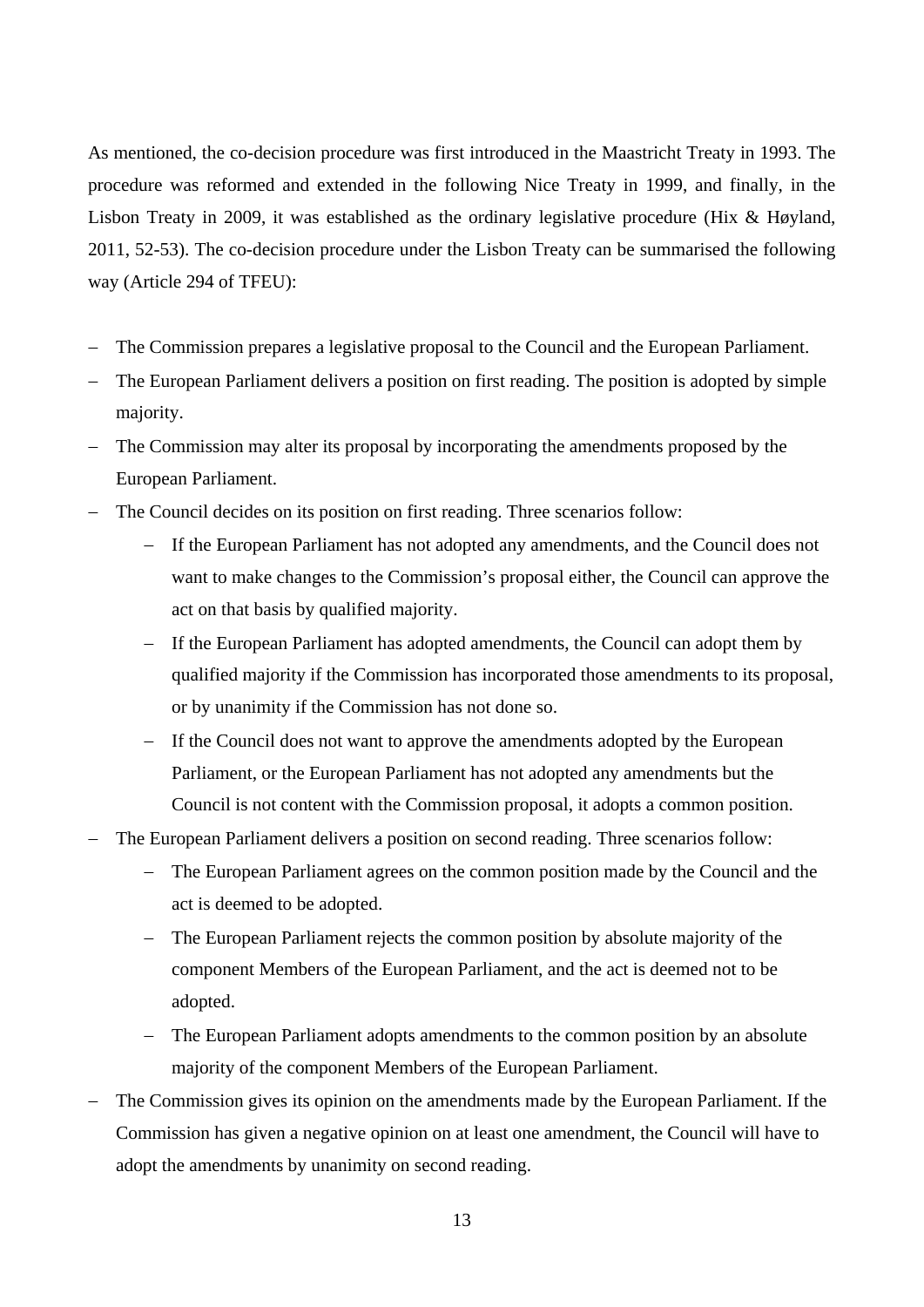- − The Council decides on its position on second reading. Two scenarios follow:
	- The Council approves the amendments by qualified majority. If the Commission has given a negative opinion, the voting rule is unanimity. The act will be adopted.
	- − The Council does not approve the amendments to the common position and a Conciliation Committee is convened.
- − If the Conciliation Committee does not create a joint text, the act will not be adopted. If a joint text is agreed on, two scenarios follow:
	- − The Council, by qualified majority, and the Parliament, by absolute majority, adopt the joint text and the act will be adopted.
	- − The Council and the Parliament do not adopt the joint text and the act will not be adopted.

As the literature on the implications of the decision-making procedures is vast it cannot be introduced here comprehensively. Therefore, I will introduce studies relevant to the subject of my study. A lot of the research on decision-making procedures focus on the relative power the institutions possess vis-à-vis each other under different decision-making procedures, and especially the increasing powers that the Parliament has gained. Despite disagreement on the Parliament's influence under cooperation procedure and the earlier version of co-decision procedure (co-decision I) (see for example Garrett & Tsebelis, 1996; Crombez, 1997), a general agreement in the literature exists that the Parliament has the least influence relative to other procedures under the consultation procedure, and that it has similar powers to those of the Council under the current codecision procedure (co-decision II) (Häge, 2011,21-22). This suggest that the Parliament's influence is significantly higher under the co-decision than the consultation and, consequently, that the relative power of the Council is smaller under the co-decision than under the consultative procedure. I will now assess these notions, and the role of the Commission in the decision-making literature, more closely, starting from the consultation procedure.

Considering the formal rules of the consultation procedure it is not a surprise that many scholars evaluate the Parliament's role to be unimportant in the process, and therefore, focus only on the Council and the Commission. For example, Crombez (1996, 205) includes only the Commission and Council in his spatial theory of the principal legislative procedures in the European Community (EC). For him, the consultation procedure is a combination of supranationalist and intergovernmental characteristics. On one hand, the power to propose a legislative act is in the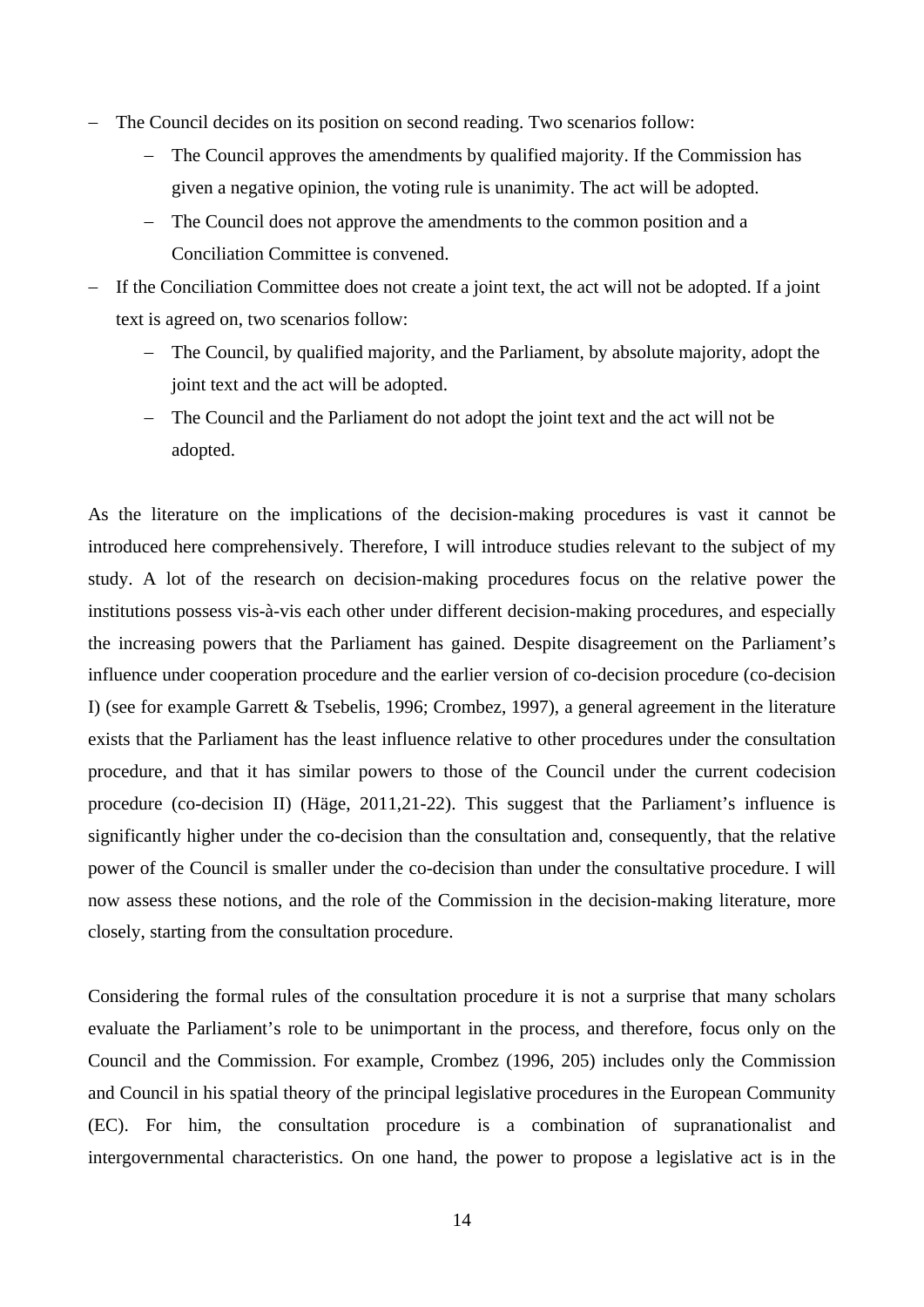hands of the Commission. This gives it a significant amount of power as adopting the proposal requires only a qualified majority in the Council. On the other hand, the decisions are made through negotiations between national governments with the Commission exercising only limited amount of influence. (Crombez, 1996, 212-213.) Also, Garrett (1995) focuses only on the Council and the Commission and argues that the procedure is not solely a process where the Council dictates the result. The consultation procedure enables decisions that are not improving every Member State's preferable situation. This is due to the absence of Member governments' veto power and the relative strength of the Commission's agenda-setting power. These two factors can lead to a situation where a reluctant Member State has to adopt the Commission's proposal as it is or to accept the proposal with the best amendment that could win unanimous support in the Council. (Garrett, 1995, 301- 302.)

Nugent (1999, 360-361) explains further why the roles of the Commission and the Council are not straightforward in the consultation procedure. He points out that even though only little progress can be made without the Commission drafting a proposal, it is still difficult to detect which factors contributed the Commission to do so or which actor actually originated the initiative. Sometimes the initiative can come from a national pressure group lobbying a minister who then introduces the issue to the Council. Sometimes the Commission wants to reinforce its position in relation to the Council by hinting the Parliament or interest groups to initiate debate for a proposal.

In practice, the progress of the consultation procedure depends on many factors. On the part of the Commission's draft, these are the level of urgency, the level of pressure the Commission puts on the issue, the inclusiveness of consultation, consensus within the Commission, and the need for a consensus among key actors outside the Commission. On the part of the Council's final decision, at least the following factors affect the progress: the controversiality of the issue; the enthusiasm of the Presidency, the big Member States, or a large number of countries to push the issue forward; and the Commission's flexibility to change its text in case of a disagreement. (Nugent, 1999, 363- 365.)

Despite the general focus on the role of the Council and the Commission, some scholars, see it worthwhile to include the Parliament into the analysis of the consultation procedure. In Kardasheva's (2009) opinion the Parliament possesses influence in the consultation procedure by the "power of delay". As the rules of the consultation procedure lay out, the Council has to wait to get the Parliament's opinion before making a decision. Therefore, delaying can be an especially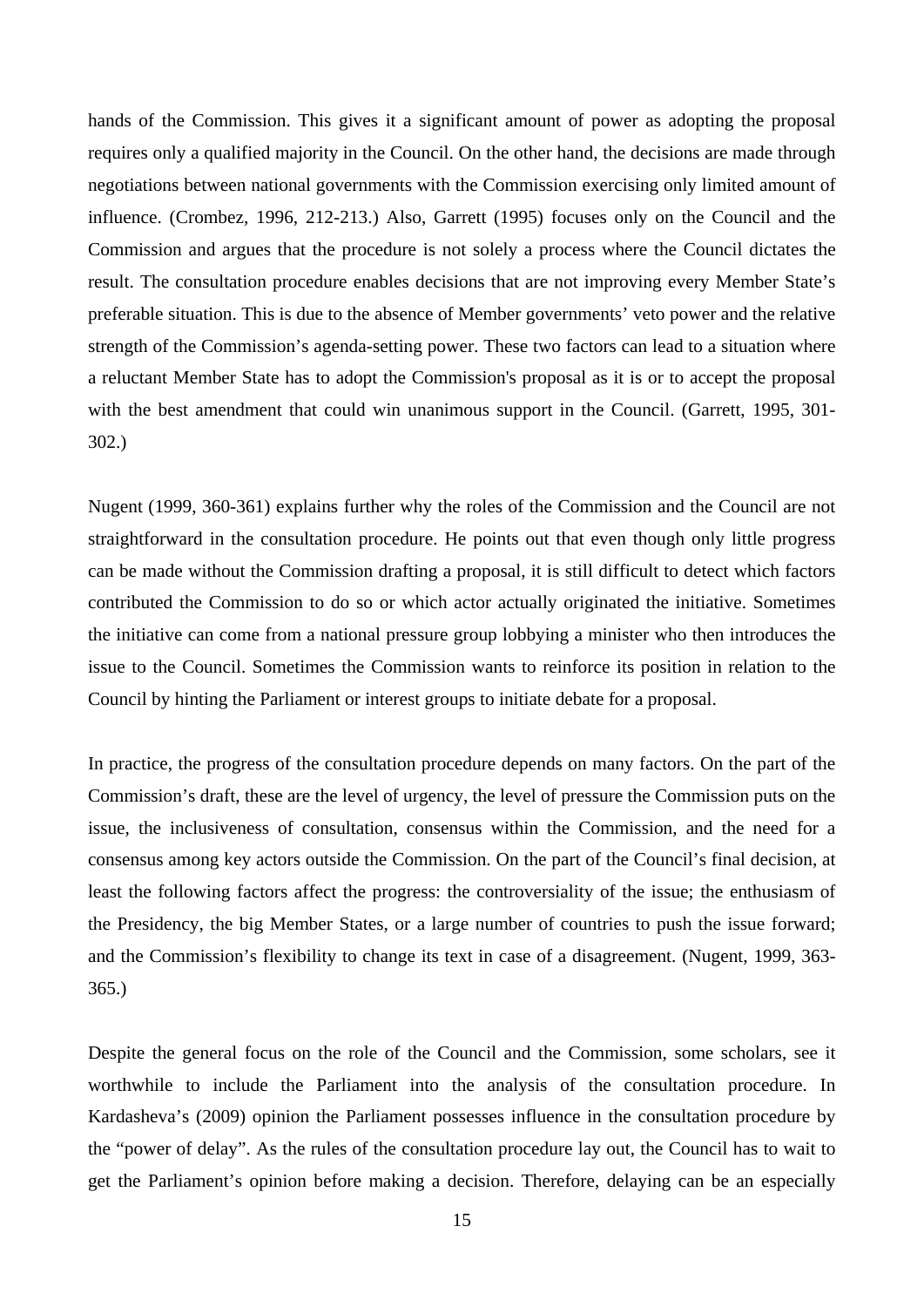successful instrument for influencing the decision-making process in case of urgency, in a specific issue area, or when the Parliament is able to link its opinion to another co-decision procedure. (Kardasheva, 2009, 386.) In his computational model, in which lobbyists provide legislators with policy options, Varela (2009) offers some theoretical reasons to back up the argument according to which the Parliament is not completely powerless under the consultation procedure. For him, the fact that the Parliament has to be consulted is a legislative power that cannot be ignored. This legislative power is not as strong as the right to veto or to set agenda as it is does not bind the Council. However, it converts the Parliament into an important channel for lobbyists to access the agenda-setter, i.e. the Commission. (Varela, 2009, 28.)

Turning to the literature on the co-decision procedure, one finds that the procedure's impact on the different aspects of the decision-making processes has received a particular amount of attention from the EU scholars. As the initial motivation behind the creation of the co-decision procedure was, first, to increase efficiency of decision-making and, second, to increase the Parliament's leverage in order to respond to the concerns of a "democratic deficit" (Nugent, 1999, 367) it is comprehensible that most debate has been generated around the question of whether these goals, especially the latter one, have been reached. Studies focusing on the change from co-decision I to the current co-decision II, which was introduced in the Amsterdam Treaty, demonstrate this well. For example, Hix and Høyland (2011) argue that due to the rules of co-decision I and the Parliament's strategic voting behaviour, the process of co-decision I ended, in practice, with the conciliation committee. Hence, in co-decision II the third reading was removed, and as a result, the Parliament became close of being an equal legislative partner with the Council. (Hix & Høyland, 2011, 72-73.) One of the most important models of legislative politics in the EU, developed by Tsebelis and Garrett (2000), explains this in spatial terms. Laying out certain assumptions about the EU legislative politics, the spatial model demonstrates how a legislative outcome of codecision II will, in most cases, be in the range of policy preferences of the pivotal government in the Council and the Parliament. Assuming that the Parliament has a pro-integrationist character, this means that the Parliament is able to advance an integrationist agenda more than the degree desired by the pivotal Member State in the Council. Therefore, the advantage the Council had under co-decision I is eliminated and the Parliament can be considered to be its equal. (Tsebelis & Garrett, 2000, 32.)

Despite the common consensus that the Parliament has equal legislative powers under co-decision II (hereafter co-decision procedure), some scholars argue that the Parliament still is at a disadvantage in relation to the Council in the process. For Hagemann and Høyland (2010, 812-813)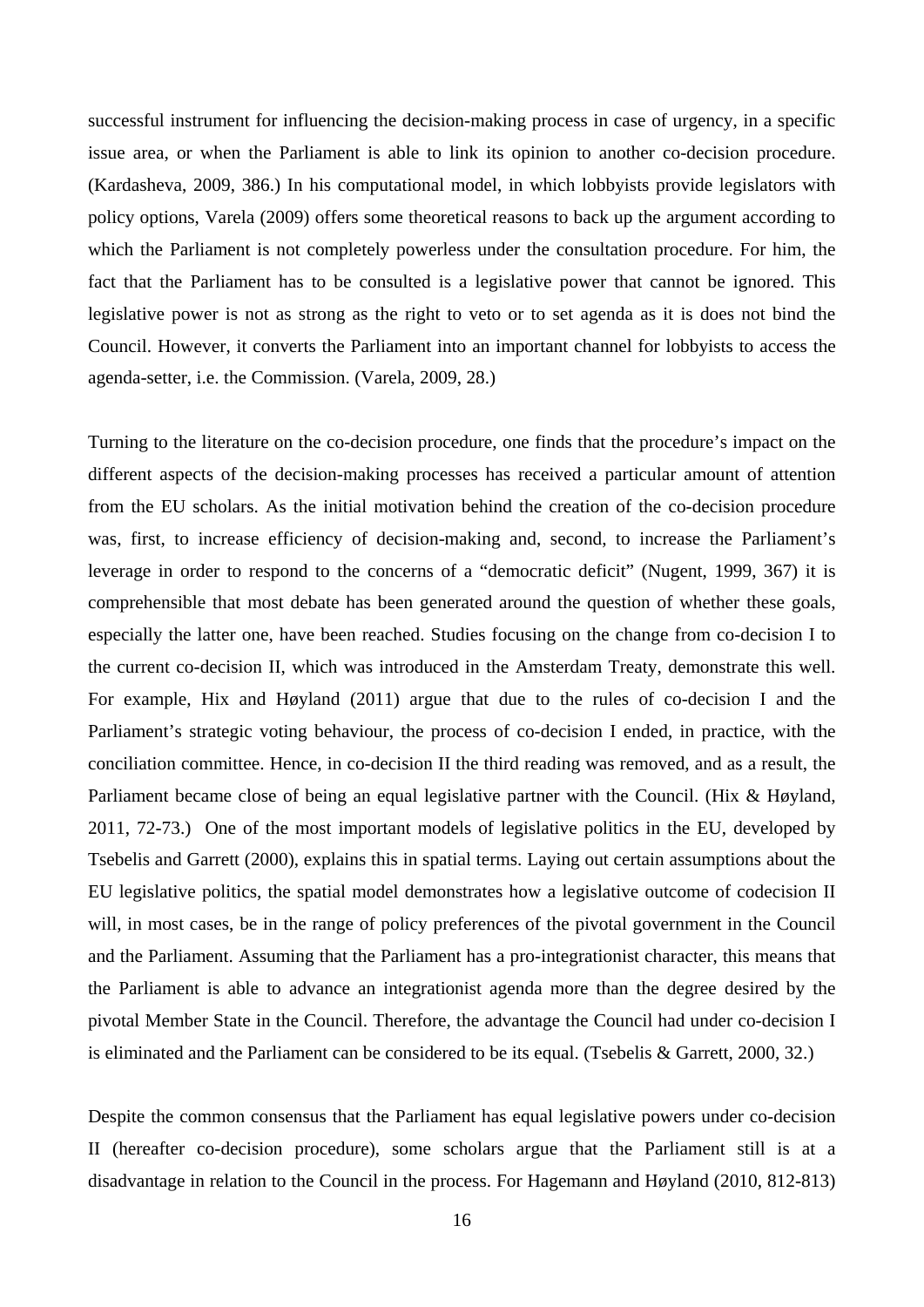this can be demonstrated when examining the rules of the second reading of the co-decision, which require the Parliament to reach absolute majority in order to amend of reject Council's common position. This rule means that amending or rejecting the common position is more difficult than adopting it, and therefore, the Council has an upper hand. In addition, according to Hageman and Høyland the Parliament has trouble meeting the absolute majority requirement especially when the Council is divided because a disagreement in the Council spills over to the Parliament. This means that the parties in the Parliament and the government representatives in the Council share a close connection. (Hageman & Høyland, 2010, 830.)

An important reform in the co-decision procedure, namely the amendment that allowed legislation to be adopted on first reading, has gained growing attention in the literature as well. The share of first reading agreements in the application of the co-decision procedure has increased steadily to the extent that in 2009 more than 90 per cent of the co-decision legislation was adopted at first reading (Hix & Høyland, 2011, 73). This indicates that the efficiency of EU decision-making has grown. However, whether or not democratic legitimacy and accountability in the EU have increased, is still under a debate. In fact, often decision-making in the EU is seen as a trade-off between efficiency and democratic legitimacy. This is because when a decision is reached fast in the first reading of the co-decision procedure it is justified to question whether everyone who should be included actually was included in the process and in what way. Pollack (2005) describes this as a debate between two different legitimacies, namely the "output legitimacy" and the "input legitimacy". The former refers to the efficiency of the EU to deliver decisions and the popularity of those decisions. The latter refers to an attempt to improve the problem of "democratic deficit" by increasing democratic accountability of the EU institutions to the electorate. (Pollack, 2005, 42.)

Farrell and Héritier (2004, 1209) argue that the increase in first reading agreements has resulted in an increase in the use of informal meetings to bargain for the nature of the decision. Bargaining is a part of all the procedures, but according to Nugent (1999, 367-370), it has, indeed, become a central part of the co-decision process. In practise, bargaining means communication between the Commission, the Parliament and the Council taking place in different kinds of forums ranging from formal inter-institutional meetings to informal conversations between the key political actors in order to reach a decision capable of being passed as efficiently as possible (Nugent, 1999, 367-370). In Shackleton and Raunio's (2003, 185) opinion the increase of informal bargaining can potentially reduce the openness of the decision-making and limit the opportunities of appropriate actors, such as the Parliament, to get all the interests it represents heard before the final decisions. Others,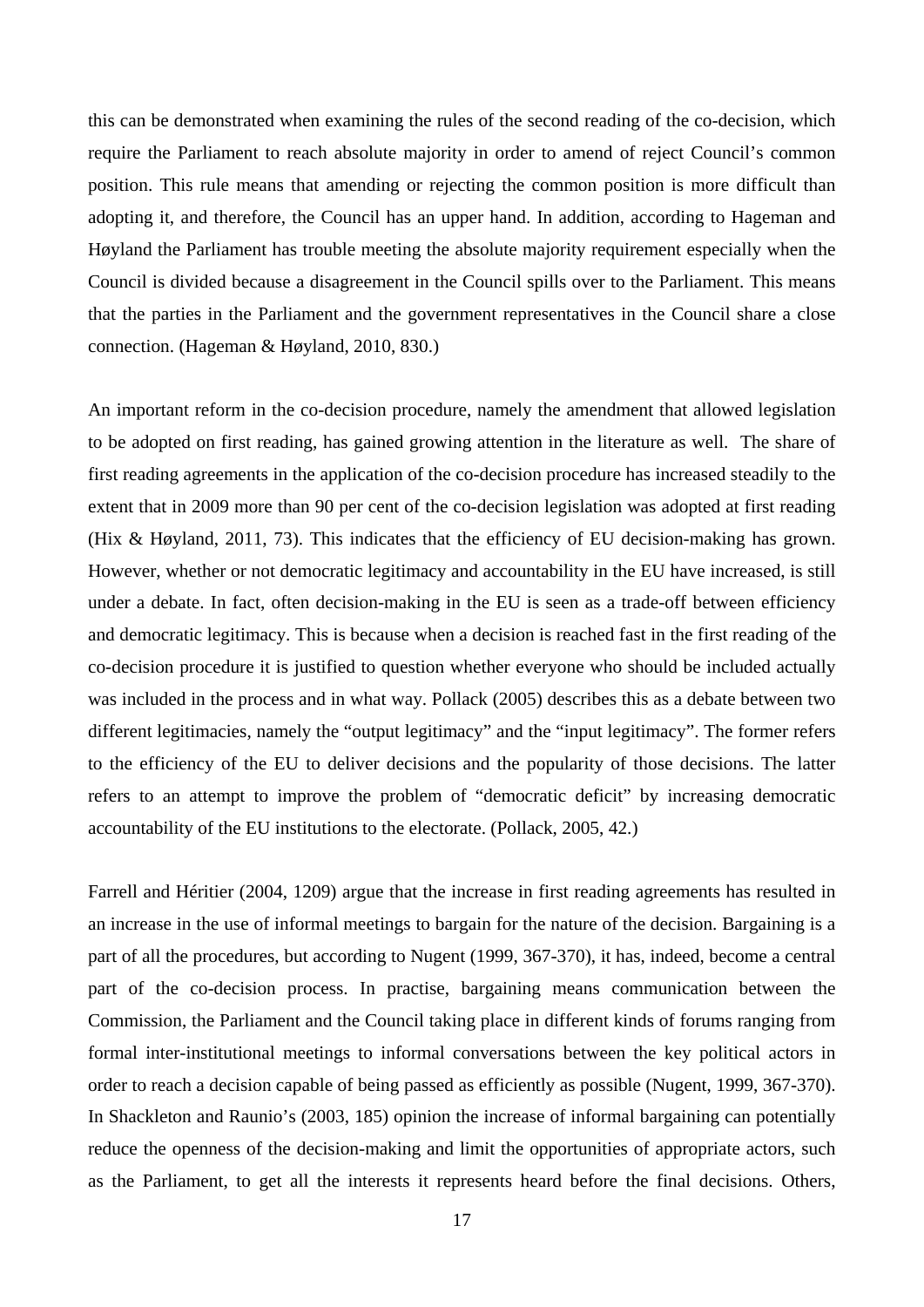however, see the impact of first reading agreements less harmful for the transparency of decisionmaking. Anne Rasmussen (2011, 61), for example, states that the Parliament official responsible for the informal bargaining, the rapporteur, often shares the same views with the Parliament and hence, the decision he or she agrees on, represents the opinion of the Parliament as a whole.

As it can be seen, the studies on the co-decision procedure focus mainly on the Council and the Parliament. As a result, the role of the Commission in the co-decision procedure is often neglected. Garrett (1995, 303-305), for example, concludes that the Commission's influence has diminished as new decision-making procedures have been introduced. For him, the establishment of the conciliation committee means that the Commission is not able to affect the opinions of the Parliament and the Council. This is because, the Commission is excluded from the decision-making process before the actual bargaining and decision-making starts. Rasmussen (2003), however, disagrees with this straightforward argument. Even though she recognises the value of formal, rational choice institutionalist's models on the changes in the decision-making procedures and the effects of those changes on the role of the EU institutions, she argues that such models are not sufficient for understanding the overall role of the institutions. Therefore, she does not deny that the Commission has lost influence in relation to the Council and the Parliament with the introduction of the new co-decision procedure, but wants to remind that the Commission's power in absolute terms is still significant. Rasmussen comes to this conclusion by complementing the analysis of formal institutional powers with a softer institutional framework, which includes factors such as institutions' strategic recourses and other informal powers. She argues that the Commission's participation in the internal proceedings of the Council and the Parliament gives it an informational advantage. Furthermore, the Commission's participation in the informal meetings that the three institutions use more and more, gives it a genuine chance to affect those meetings. (Rasmussen, 2003, 9-10.)

Finally, it is useful to be aware of other ways of studying the decision-making procedures. Thomson et al. (2004, 240) criticise the way many scholars study the legislation process of EU. They argue that too many models of the EU's legislative procedures assume that there are similarities between the alignments that the actors have towards different issues. In their opinion one of these false alignments is the "Integration-Independence dimension", which leads to an assumption of a certain status quo followed by institutions, who position their preferences systematically to a certain distance from that status quo. In reality, actors' positions do not have a certain structure, and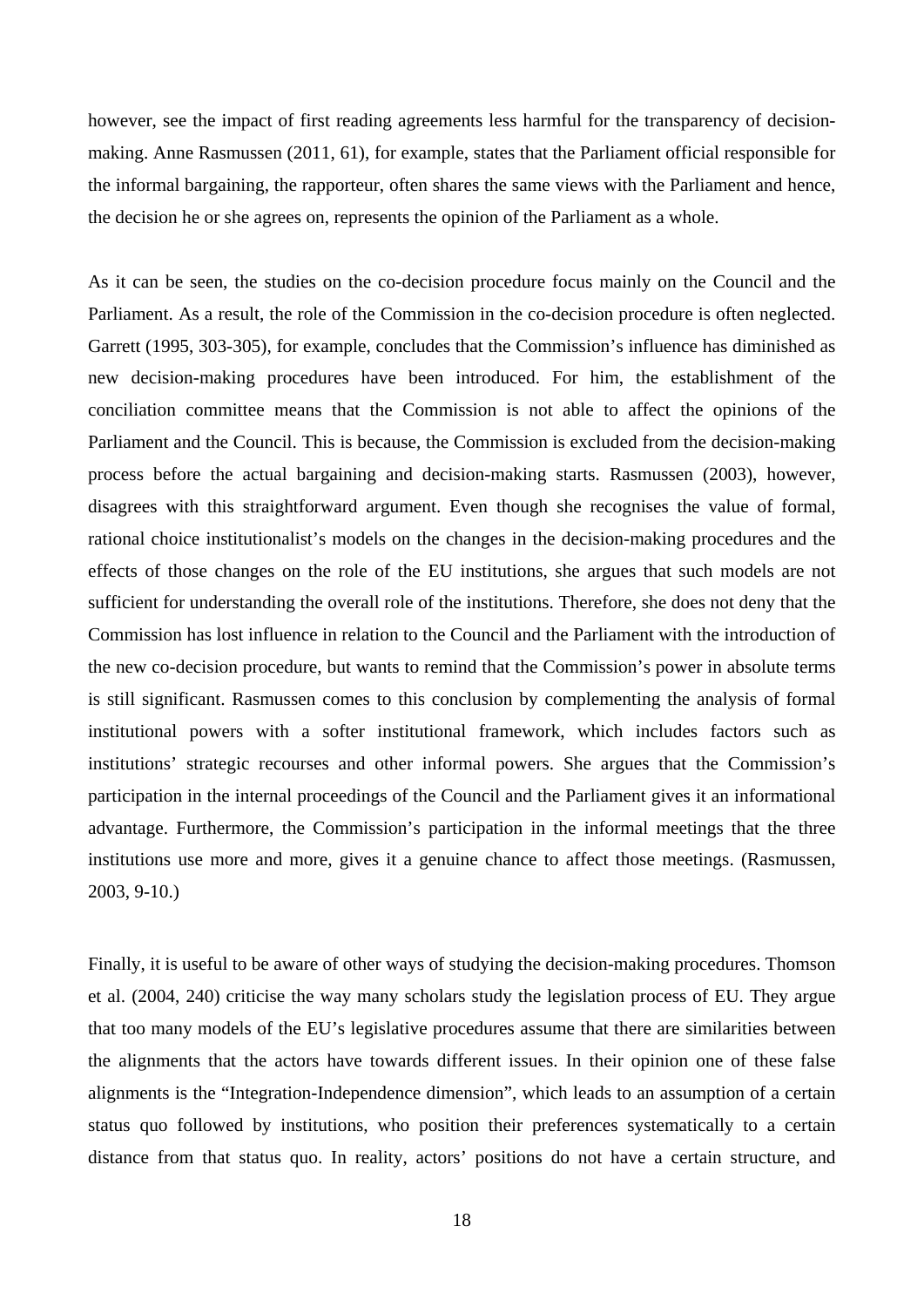therefore one should not focus too much on the formal rules of the decision-making at the expense of the bargaining and compromises, which deliver a specific outcome each time. (Thomson et al., 2004, 257-258.) Now, I will turn to the energy policy of the EU.

# **2.2. The energy policy of the European Union**

## *2.2.1. An overview of the energy policy of the European Union*

Even though my research question focuses on a specific legislation in the field of energy policy, it is nevertheless important to understand the development of European energy policy in general. Two out of three of the original treaties of the European Community concerned energy: the founding of the European Coal and Steel Community (ECSC) and the European Atomic Energy Community (Euratom). However, these treaties failed to lead to the development of a common energy policy, even though many attempts to establish a general energy policy followed each other from the 1950s on. The first of these attempts was the effort to raise the issue of integrating the conventional energy sector on the agenda of the Messina conference in 1955. This effort fell short due to the fact that the relevant players decided to focus on atomic energy instead. The next attempt was a memorandum written by an Inter-Executive Working Party on Energy tasked by the Member States, which also failed as the memorandum was never translated into policy. The next attempt was facilitated by the recently merged Commission. In its initiative "First Guidelines for a Community Energy Policy" (Birchfield & Duffield, 2011, 3) the Commission lays out energy policy and offers concrete measures for creating a common energy market. This time the failure was cause by disagreements within the Council of Ministers on the principles of the initiative. (Birchfield & Duffield, 2011, 2-4.)

The same process repeated itself in the following decades. The Community's lack of authority was clearly demonstrated during the oil shock of the 1970s, partly because of the Member States' different interests and partly because of Western Europe's oil dependency, which resulted in bilateral agreements between exporters and importers rather than in a common energy policy. The launch of the internal market in 1985 gave yet another impulse for an effort to develop an internal energy market, and beyond that a common energy policy, but it failed again. The following years saw several proposals, such as the Green Paper prepared by the Commission in 1995 assessing European Union energy policy and a White Paper by the Commission in 1995 suggesting detailed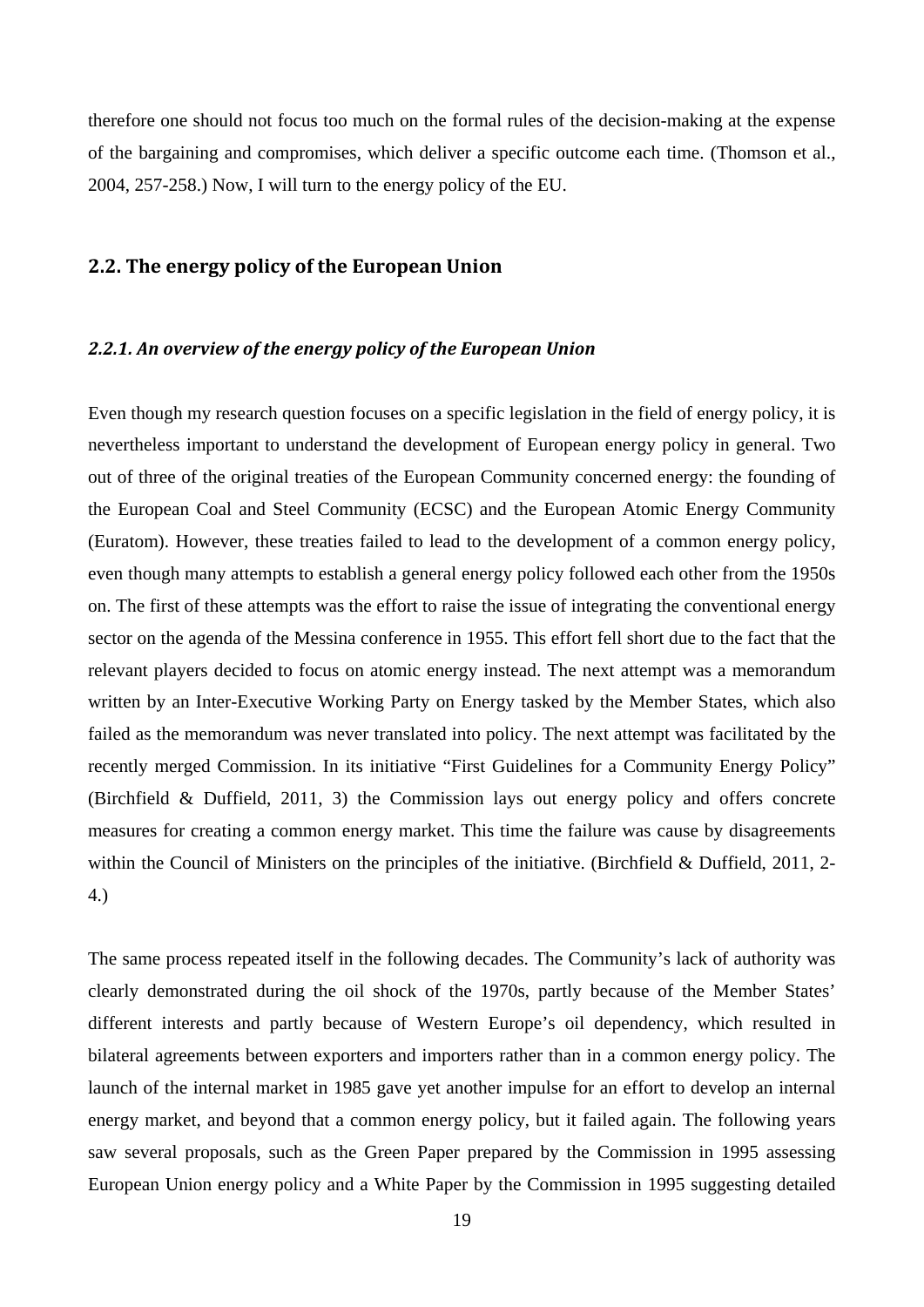guidelines for the energy market, but once again the Member States were unable to agree on anything binding. (Birchfield & Duffield, 2011, 4.)

The first decade of the twenty-first century changed almost all aspects of the energy policy of the EU. In 2006 the Commission set out a Green Paper aiming at formulating a comprehensive strategy for a more sustainable, competitive and secure energy sector. The following year the Council adopted energy and climate change objectives to reduce greenhouse gas emissions by 20%, to increase the share of renewable energy to 20%, and to improve energy efficiency by 20 % by the year 2020. In 2008 the Commission developed an "energy and climate package" presenting concrete measures to achieve the objectives it formulated in 2007. The single energy market was actively promoted as well and, as a result, the year 2007 saw also an adoption of directives demanding the completion of the internal market and a legal unbundling of supply and transmission functions. Other decisions conducted in the years 2006-2009 included the construction of energy infrastructure, reductions in greenhouse emissions and policies to promote renewables and energy efficiency. A true high point of the decade was the ratification of the Lisbon Treaty in 2009 which for the first time brought energy policy into the scope of the EU. (Birchfield & Duffield, 2011, 5-6.)

As a result of these developments, it is nowadays appropriate to talk about European Union energy policy. Within this energy policy, different targets can be distinguished. At the moment these targets are set out in "Energy 2020", which is a Communication from the Commission aiming at improving the energy efficiency within the EU, building a European energy market, achieving energy safety and security at affordable prices, expanding the field of energy technology and innovation, and reinforcing the external dimension of energy policy. (European Commission, 2010.) These targets are pursued by different "sets" of legislation and each of these "sets" consists of a number of specific laws. Naturally, the current regulation concerning the security of gas supply is then part of a "set" aiming at advancing the security of energy supply. Other legal acts in this "set" include security of electricity supply and strategic oil stocks. It should be also noted that in this study, the directive and the subsequent regulation concerning security of gas supply are both specific laws whereas the process that they are both part of is referred to as the security of gas supply legislation. The development of a European energy policy on the part of security of supply is introduced in more detail along the analysis in chapter 5.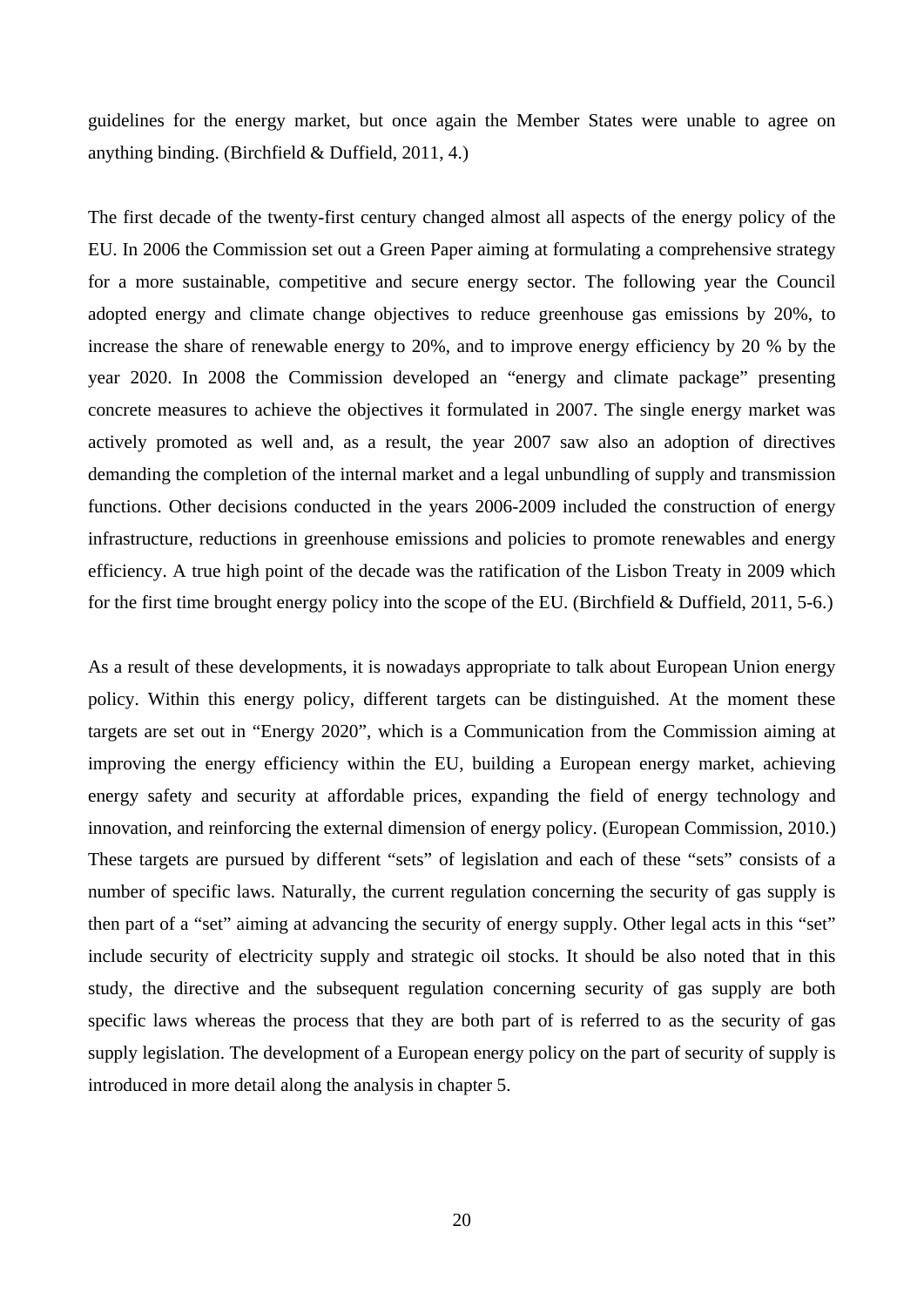#### *2.2.2. The role of the institutions in energy policy in the European Union*

To offer an overview of the role of the institutions in energy policy in the European Union, I rely on two leading works that have been written on energy policy in the Union. The first one, Janne Haaland Matlary's Energy Policy in the European Union (1997), explains the development of the European energy policy until the year 1997. The other one, Toward a Common European Union Energy Policy edited by Vicki L. Birchfield and John S. Duffield was published in the year 2011 and therefore offers the most recent information on the area. In this section, I will focus on the role of the institutions in energy policy-making through the insights of the books mentioned.

In a chapter dedicated to examining the role of the EU institutions, Matlary states that in the 1990s the Commission had gained a much more active role in breaking stalemates that it did prior to 1985. He illustrates this by explaining that overcoming almost the entire energy industry's and interest groups' unanimous opposition against open access to gas transportation proves that the logic of the internal market advocated by the Commission, was stronger than national or sector interests. Thus, the Commission has been the initiator of decision-making processes as well as the middleman of national representatives' interests. National representatives, in turn, have been playing a dual role in trying to balance between defending national interests and pursuing a consensus. The Council of Ministers has remained the forum for purely national interest whereas the membership in the European Council has imposed a need for a common interest to be defined. However, Matlary points out that the process of committee negotiation and informal consultation and bargaining is central to the contents of policy. Therefore, by the time an issue proceeds to the Council of Ministers, much of the policy-making has already been done. According to Matlary, the role of the Council in forging linkages to give an input to energy decision-making in the earlier stages is relatively unimportant, mainly confined to the provision of general guidelines, and the content of policy is, in fact, proposed by the Commission. When it comes to the EP, Matlary concludes that it has merely expressed opinions and has never amended a proposal in the energy context. (Matlary, 1997, 130-132).

In the second book, which covers the development of EU energy policy until 2011, Birchfield (2011) illustrates the interaction between the EU institutions with examples drawn from policy formation. According to her, these examples show that the Commissions' competence derives nowadays not only from its role as the regulator of the internal market but also from the Commissions' exploitation of institutional rules to redefine the energy sector to the environment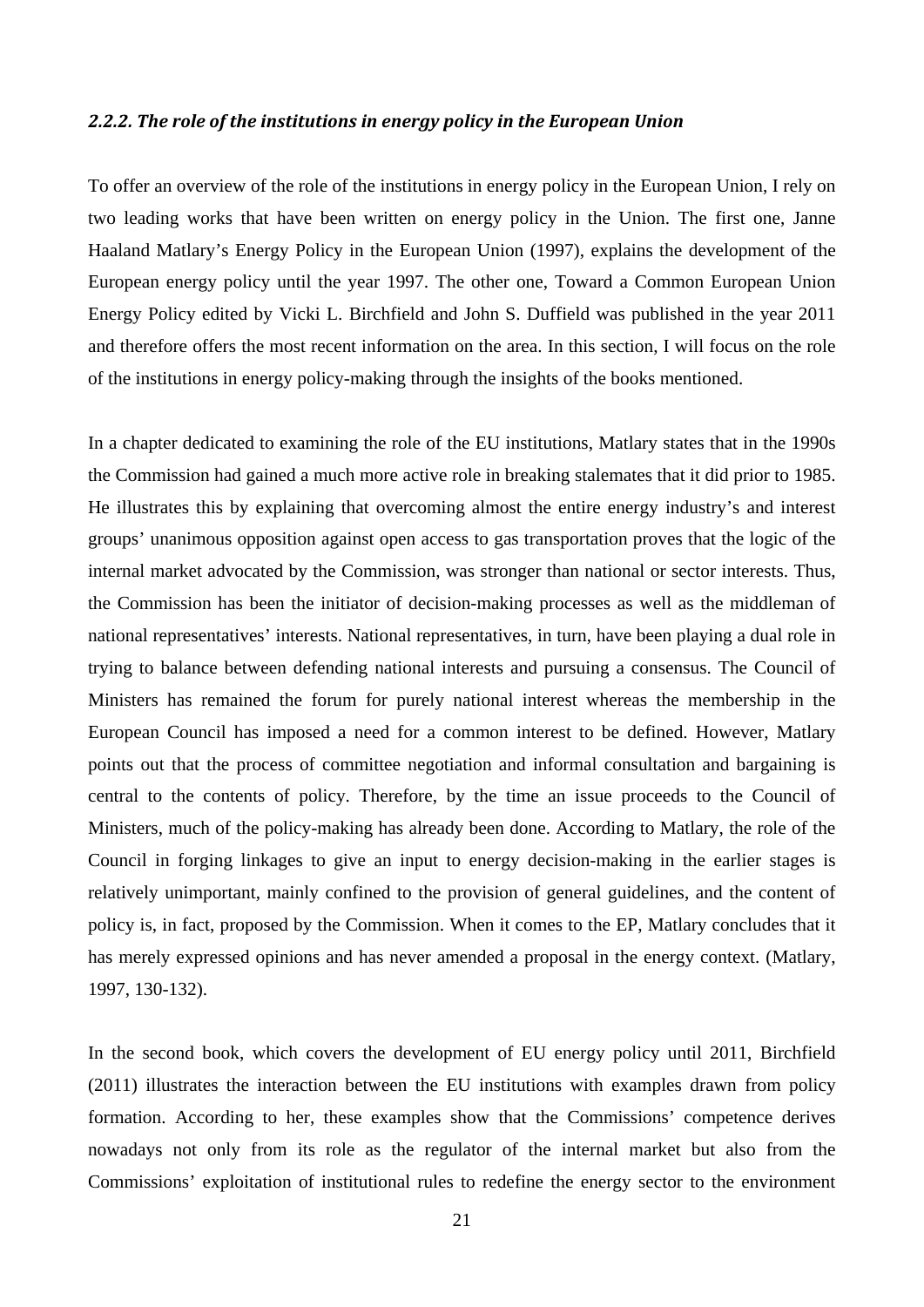and foreign policy areas. In fact, Birchfield states that the Commission has been quite aggressive in invoking its authority in the external dimension of energy policy. The addressing of the security of supply issue, setting strategies and new organisations into place to ensure diversification and to coordinate energy supply, prove that the Commission has gained a part of decision-making competence that has in the past been a prerogative of the Member States. However, it should not be assumed that the Member States have handed over all their power to the Commission. As Birchfield points out, it is the Member States and their negotiations within the Council that hinder the effort toward a common approach to energy policies, particularly in the areas of competitiveness and security of supply. What is nevertheless significantly different from the time prior to the Lisbon Treaty is that the EP has now become a veritable co-legislator alongside with the Council. This is due to its newly obtained veto power that ensures the EP's opinion to be taken very seriously. As a result, the EP has acted in an increasingly independent way in energy legislation processes and has shaken off its previous role as the weak junior legislator. (Birchfield, 2011, 244-257)

In conclusion Birchfield admits that the EU institutions are having a momentum and have gained a stronger legal basis for exercising authority thanks to the new found powers of the EP, growing assertiveness of the Commission and shift toward Community methods within the Council. However, she continues that these developments might not be enough for the formation of a coherent energy policy since, ironically, the competitive nature of the institutions and intergovernmental barriers of the Member States may form an obstacle to the process. (Birchfield, 2011, 244-257). Despite Birchfield's doubts concerning the formation of a coherent energy policy, it is fair to argue that the rise in the institutions' competence from the signing of the original treaties to this day has been significant.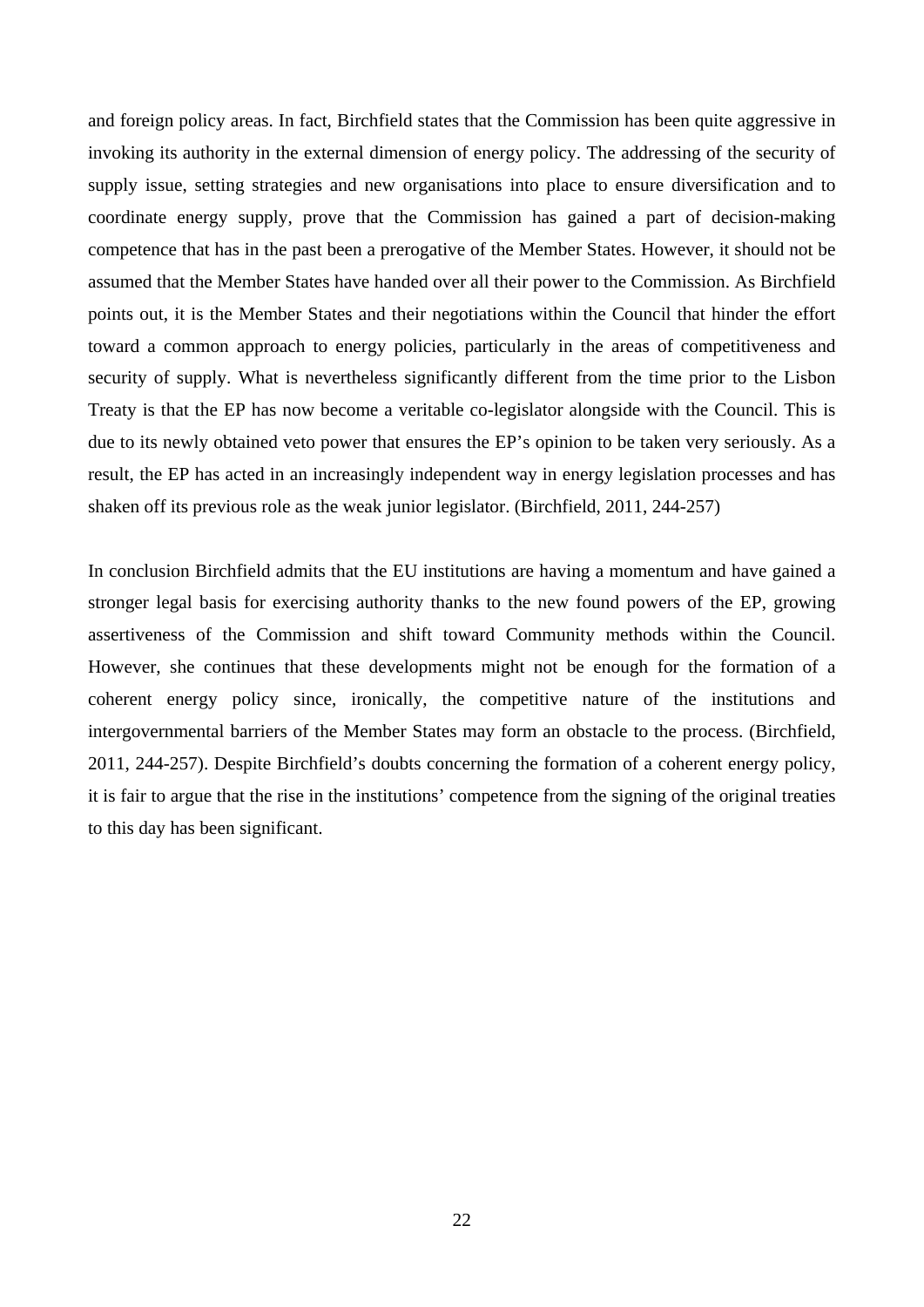# **3. Theoretical framework**

As institutions are the main focus of my research it seems only fitting to choose a theoretical framework which enables one to see institutions as strong political actors, namely new institutionalism (NI). However, using NI as theory for my research I have to be cautious not to automatically assume that institutions, or one of them, are the most important actors in the context of security of gas supply, especially as examining their role is the main purpose of the study. This chapter will clarify that the goal of NI is not to announce the institutions as the "winner" of a decision-making power struggle. Rather, by allowing the recognition of other actors' influence NI enables one to detect all the different, and sometimes obscure, ways institutions matter, or as importantly, do not matter. This chapter will present NI as an umbrella definition for the way institutions in political life have recently been conceptualised and summarise the exact institutional approach I have chosen to apply in this thesis. But first, I will turn to a summary of EU decisionmaking theories.

## **3.1. Theories of the decisionmaking in the European Union**

To understand the complex process of decision-making in the EU it is important to be familiar with the different theoretical approaches that have been developed in the course of the European integration. In the past, it was commonly agreed among scholars that examining the integration process would answer the most pressing academic questions concerning the EU. Nowadays, keeping the study of integration separate from the study of the processes within the EU and focusing on finding answers especially to the latter is considered more suitable. The rationale is that the EU is its own unit with its own inner workings and, hence, should be studied accordingly. (Tiilikainen & Palosaari 2007, 20) However, the theories of decision-making in the EU cannot be fully understood without an overview of all of the existing theoretical and conceptual models of policy-making processes, which include also integration theories. It is with the integration theories that I will then start the next overview.

Probably the most contentious debate over the nature of the EU is between the state-centric and nonstate-centric understanding of European integration. The former sees the development of EU history as compromises reached through intergovernmental negotiations and rejects the supranationalist perspectives advocated by the latter group. Andrew Moravcsik can be considered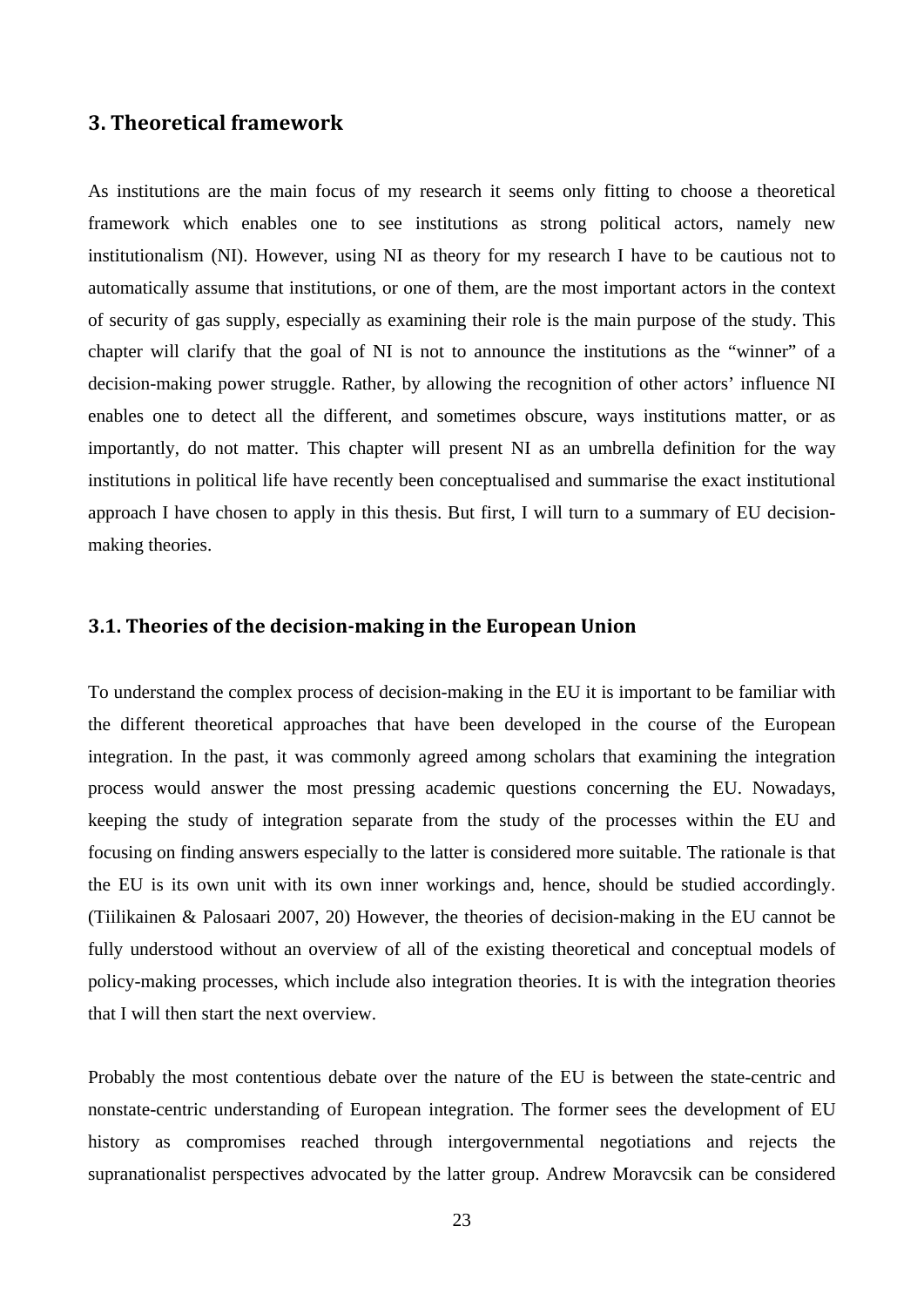as the major proponent of intergovernmentalism which suggests that the EU is a regime whose most important task is to offer a form and forum for intergovernmental negotiations. Moravcsik stresses domestic coalition struggles, the role of relative power between states, passive institutions and the autonomy of national leaders regarding the major decisions in the history of the EU and at the same time criticises neo-functionalism for focusing on exactly the contrary and therefore lacking plausible account on the EU history. (Moravcsik, 1993, 473-519).

Neo-functionalism, in part, belongs to the group of nonstate-centric approaches and was developed from functionalism, the oldest of the integration theories. It has been analysed for example by Wayne Sandholtz (1993). In his approach, Sandholtz mentions the role of leadership in the Commission proposals. In his mind leadership can be based on coercion but also on negotiation skills, superior amount of knowledge, new ideas and so on. When governments outline a new policy, they are open to new information and want to compare different options. According to Sandholtz, this is where the leadership that the Commission exercises toward the Member States is performed. (Sandholtz, 1993, 242-70). With Alec Stone Sweet, Sandholtz introduces also the term "institutionalisation" which refers to the importance of rules and the process by which rules are interpreted by those who live under them. Here the authors are mainly speaking of supranational rules creating common European policies that now extend to almost all aspects of policy-formation. (Sandholtz & Stone Sweet, 1998, 16-20).

Despite their importance, intergovernmentalism and neo-functionalism have their opponents. John Peterson and Elizabeth Bomberg (1999, 6-9) have argued that while the approaches in question are good theoretical tools in the area of the "big" decisions and history-making of the EU, they do not suit the analysis of the EU's inner processes. Hooghe and Marks (2001) have addressed this problem and offer a model of multi-level governance to better explain the functioning of the EU. According to this model, issues are dealt and affected by a diverse range of actors at different levels from local to international. Birchfield is applying multi-level governance in her assessment on the role of the EU institutions in energy policy formation. For her, the fact that this approach does not deny the importance of the Member States but yet asserts that states no longer monopolise the decision-making in the EU, is the reason she chose it as the basis of her work. (Birchfield, 2011, 243).

However, Pollack (1996, 430) accuses all the theories mentioned for not learning from each other and emphasises the usefulness of an approach that can overcome the created impasse by combining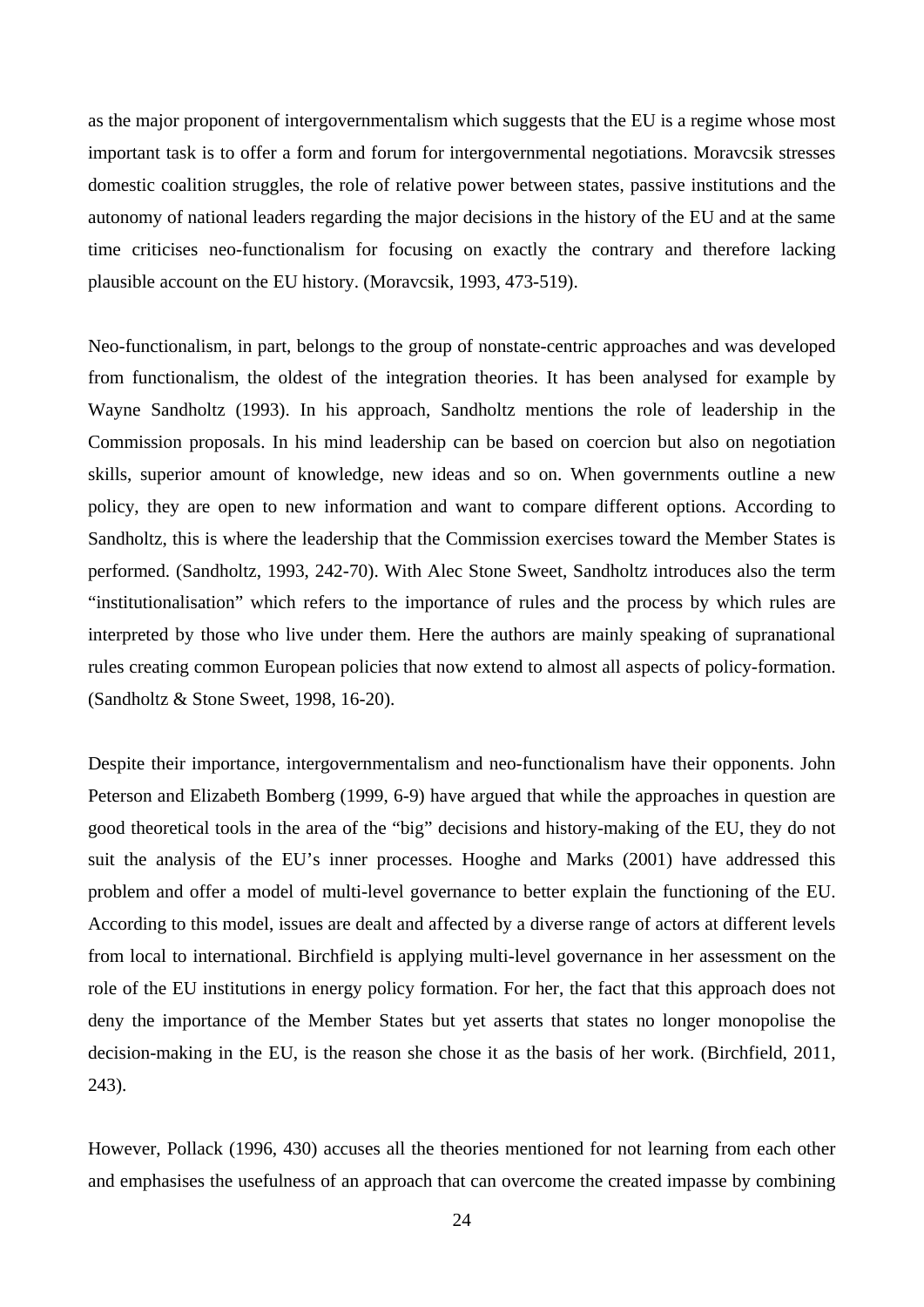the fundamental insights of the theories in question. According to Pollack, this is accomplished with the framework of new institutionalism which is also able to recognise the continuing primacy of the Member States but is still better equipped to distinguish the history and the independent preferences EU institutions have. New institutionalism will be introduced more thoroughly later in this chapter (see 3.2.).

The EU can also be seen as a policy network where the preparation of decisions is not centralised to a specific actor, or group of actors, but is rather influenced by a vast amount of unofficial communication. According to Jeremy Richardson (2006) the potential of this policy network approach lies in trying to identify the stakeholders of the EU policy processes and the kind of relationships those stakeholders form with each other. Richardson notes that cooperation within various types of policy network brings mutual gains for the actors so focusing on networks can help us to analyse how specific policy proposals are formulated from new knowledge and policy ideas. (Richardson, 2006, 9-14.) However, the same notion that illustrates the asset of the network thinking is also its biggest weakness. As Birchfield puts it, focusing on networks only enlightens the initial phases of policy processes which usually means discerning the way technicalities contribute to policy formation. (Birchfield, 2011, 241.)

Often many of the conventional approaches introduced here give an impression that they only partially explain EU policymaking and are therefore inadequate for understanding the processes of the EU as a whole. Consequently, many researchers are now combining different frameworks to address the problem, Per Ove Eikeland (2011) being one example. Eikeland combines a supranationalist perspective with concepts of policy networks in analysing the EU's third internal energy package and specifically, the elements concerned with creating a free internal energy market. What makes Eikeland's analysis particularly interesting is his conclusion that it is necessary to utilize a complex analytical apparatus and combine different approaches while only seeking to explain a single dimension of EU energy policy (Birchfield, 2011, 242). In Eikeland's mind, applying only one approach would have missed important nuances regarding the actions of the Commission and therefore, the advantage of using a pluralistic perspective in explaining the formation of EU policies, is obvious. (Eikeland, 2011, 259.)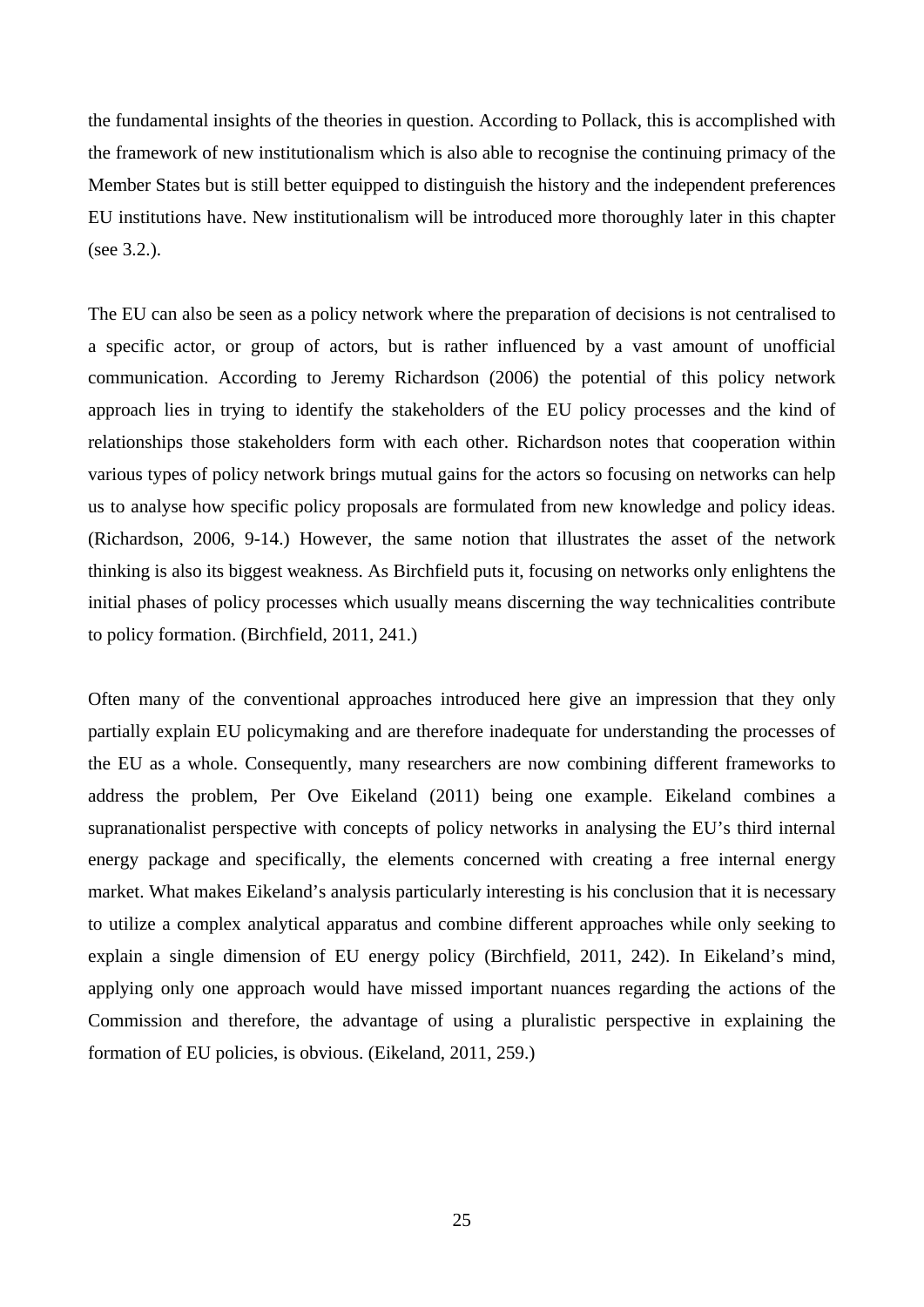## **3.2. New Institutionalism**

New institutionalism has become a very popular framework for studying the European Union. Its main argument is that institutions matter by acting as independent actors and notable contributors in the decision-making processes of the EU. For example, Peterson and Bomberg (1999, 6-9) note that only few policies in the EU are set without a good measure of sparring between institutions, which makes NI valuable in understanding EU politics and, in consequence, understanding the decisionmaking processes that the institutions take part in. Viertiö agrees with Peterson and Bomberg by saying that while actual decisions in the EU are made according to the agreed procedures the nature of the process may vary significantly depending on the issue in hand (Viertiö, 2008, 174). The issue affects the sparring, which, in turn, affects the decision-making process.

Therefore, NI is not interested in answering the question of the goal of the EU integration but rather places the analytical focus on the polity. It does so by assuming that the polity affects and structures the input of different actors and, in consequence, the policy outcome. What is characteristic to NI is a refusal to see institution solely as neutral arenas where politics happen but rather as contributors in two ways, first, by creating a kind of bias by structuring which political forces get access to the political process, and second, by developing a momentum for policy change, for example by agenda-setting. (Bulmer, 1998, 368-370.)

Guy B. Peters (2005, 6) notes that the term "new institutionalism" implies that some sort of an "old" version of institutionalism exists. The defining characteristics of "old institutionalism" include an emphasis on the central role of law in governing; an assumption, according to which structure determines behaviour; and a tradition of treating systems as a whole in order to compare them with each other. (Peters, 2005, 6-9.) This way of defining institutions generated a lot of criticism, especially by the behaviouralists. In the behaviouralists' opinion too much emphasis was put on the formal aspects of politics at the expense of other elements of political behaviour. (Rosamond, 2007, 122.) As a reaction to the criticism a new way of conceptualising institutionalism emerged. Rather than focusing merely on the formal powers and structures of decision-making of institutions, new institutionalism incorporates a wide range of formal and informal practices, customs, relationships and norms into the definition of institutions. As a result, the concerns and interest of institutionalism expanded. Nowadays, several different analytical approaches of new institutionalism can be distinguished. Most important of these are historical institutionalism, rational choice institutionalism, and sociological institutionalism.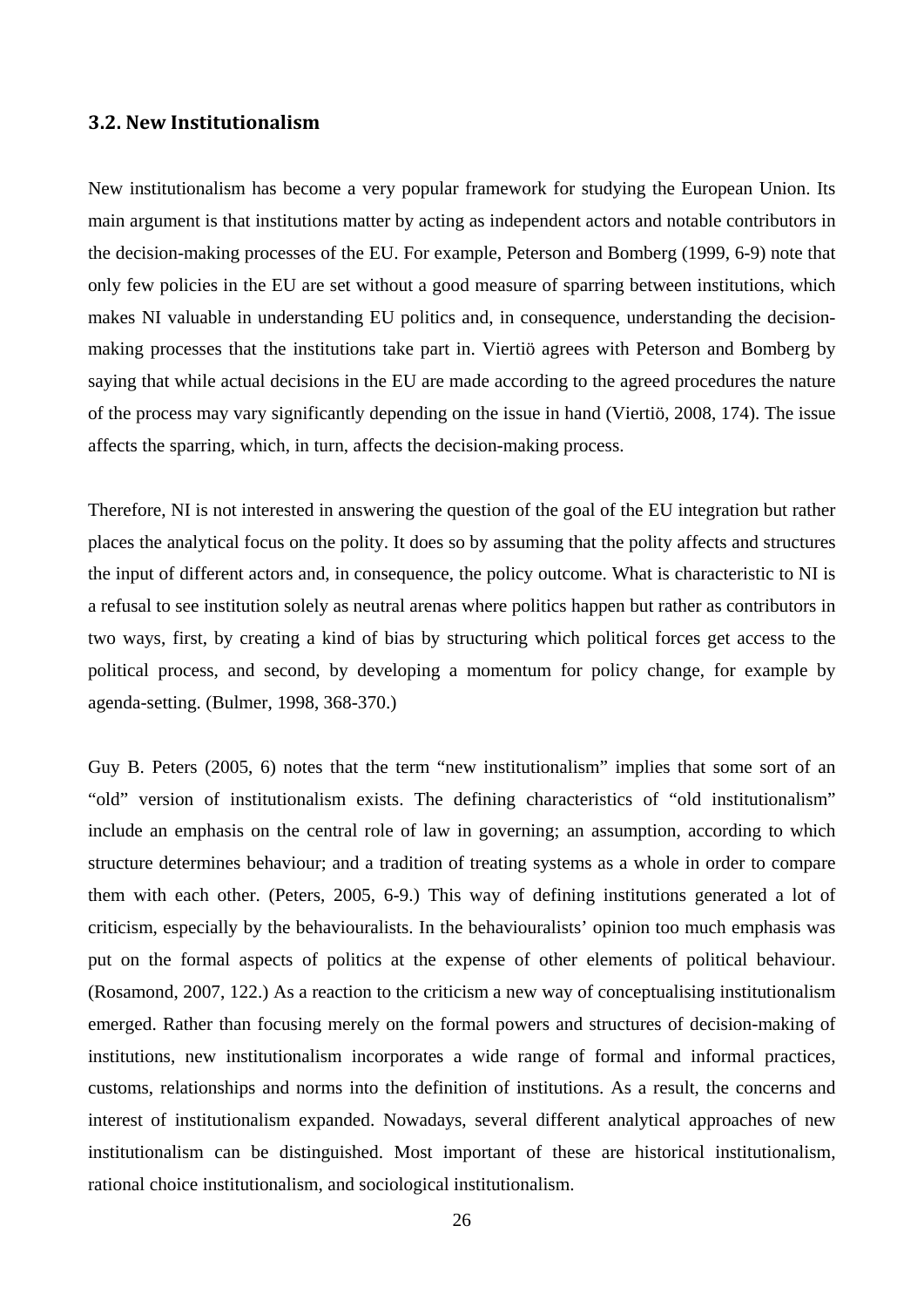Historical institutionalism developed during the 1960s and 1970s and was influenced by structural functionalism, group conflict theories, and neo-Marxism. These influences generated an idea according to which a state is a complex of institutions that structures the outcomes of group conflict, as an alternative to the more common idea according to which the state is only a neutral broker between conflicting interests. (Hall & Taylor, 1996, 937-938.)

Hall and Taylor (1996, 938-942) list four characters typical to historical institutionalism. First, historical institutionalism incorporates the broad definition of institutions, which means focusing both on formal and informal behaviour of actors working within them. Second, it emphasises the ways institutions contribute to an unequal distribution of power. For historical institutionalists some social groups win and others lose as a result of the nature of the surrounding institutional framework. Third, historical institutionalism entails a distinctive idea of historical development. In historical institutionalism, institutions are associated with the organisational structure of a polity and are considered to act as a main shaper of action. An actor compares different means available to him as well as different conceptions of legitimate action and chooses the best course of action based on this comparison (Warleigh, 2002, 7). When the decisions of an actor accumulate, they shape the options available in the future and therefore reinforce the structures of an institution. This circle is created by a process called "path dependency", which can be seen in the behaviour of many political actors, for example national governments with regard to their decisions on taxation (Warleigh, 2002, 7). Thus, for historical institutionalists the key for understanding the logic of a policy is to understand the initial decisions made in the early stages of its development (Peters, 2005, 20), because those decisions might have produced consequences that seem unintended in the present time. Fourth and finally, historical institutionalism sees a close relationship between ideas and institutions. An example of this is the generally popular idea of trade in the United States and the institutional structures of American economic policies that reinforce trading opportunities. (Hall & Taylor, 1996, 938-942.)

Historical institutionalism has been used in several studies in the context of the functioning of the EU. For example, Pierson (1996, 58) argues that historical institutionalism offers an analytical tool for thinking of the EU as a system of governance, where the national governments are increasingly constrained, as opposite to the idea of the Member States being fully in control of the development of EU policies. For Pierson it is clear that path-dependency and unintended consequences affected the integration process. Bulmer (1994) uses also the governance framework when analysing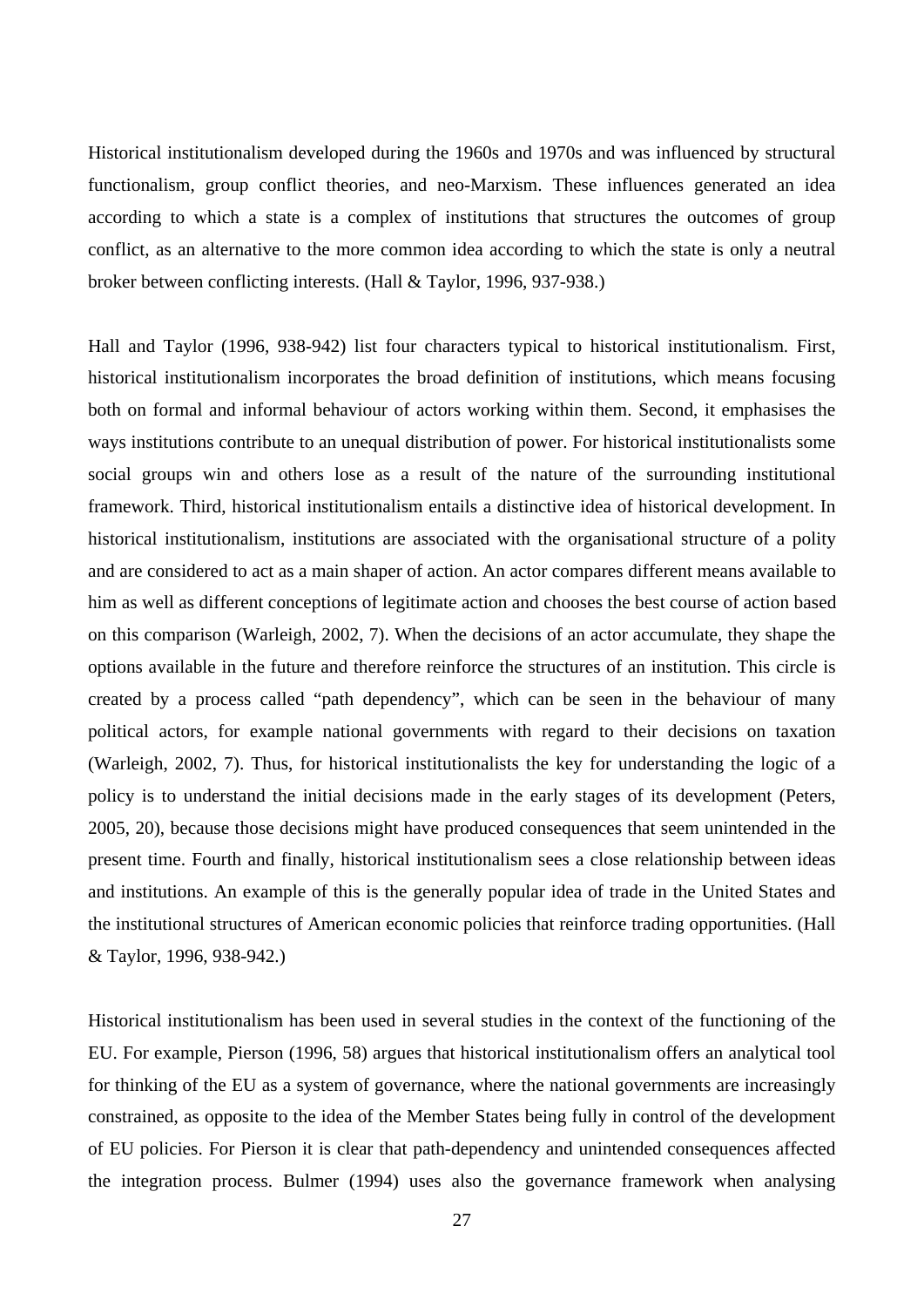different levels of the functioning of EU institutions. He includes both the issue specific level, as well as the overall, trans-sectional level of analysis in his study. In Bulmer's (1998, 382) opinion combing the different levels of analysis is beneficial in explaining how the dynamics, norms and values that are embedded into the EU institutions affect the development of the EU. The purpose is not to predict the destiny of the integration process, but to offer more localised insights.

Due to the concepts such as path dependency and unintended consequences, historical institutionalism has been accused for over-emphasising the role of earlier choices and structures on the expense of individual self-determinism (Warleigh, 2002, 7). In contrast, the second version of institutionalism, rational choice institutionalism, can be said to do the opposite.

Rational choice institutionalism emerged at the same time with historical institutionalism but in a very different context, namely within the study of American politics (Hall & Taylor, 1996, 942). In the rational choice approach, institutions are considered mainly through the formal meaning of the concept and therefore, they are seen as instruments of action. Actors are in control of the institutions and are using them to gain benefits whenever they think unilateral action is not sufficient. As a result, an institution that produces more benefits than costs will continue existing. (Warleigh, 2002, 8-9.) Peters (2005, 19) defines rational choice institutionalists as scholars who argue that institutions emerge for functionalist reasons, to meet economic and social necessities. For him, rational choice institutionalists consider behaviour as a function of incentives and rules that aim at maximising one's utilities and that are determined largely by institutions. (Peters, 2005, 19.)

Hall and Taylor (1996) distinguish four features characteristic to rational choice institutionalism. First, actors work instrumentally and have fixed preferences. Second, politics is seen as a set of dilemmas resulting from collective action. This refers to an actor's lack of incentive to choose a course of action that benefits all, because no guarantee of complementary behaviour by others exists. Third, actors are assumed to act strategically and for the purpose of maximising their gains. Fourth, institutions are instruments of maximising one's gains of cooperation. (Hall & Taylor, 1996, 944-945.)

Rational choice institutionalism is very popular among the EU scholars. Mark A. Pollack's (2003) perception of the principal-agent analysis (see 3.3.) is an example of rational choice institutionalism that is applied to the contexts of the EU. For Downing (2000, 139), studies that create hypotheses and sets of assumptions that can be tested and compared, such as Pollack's, produces a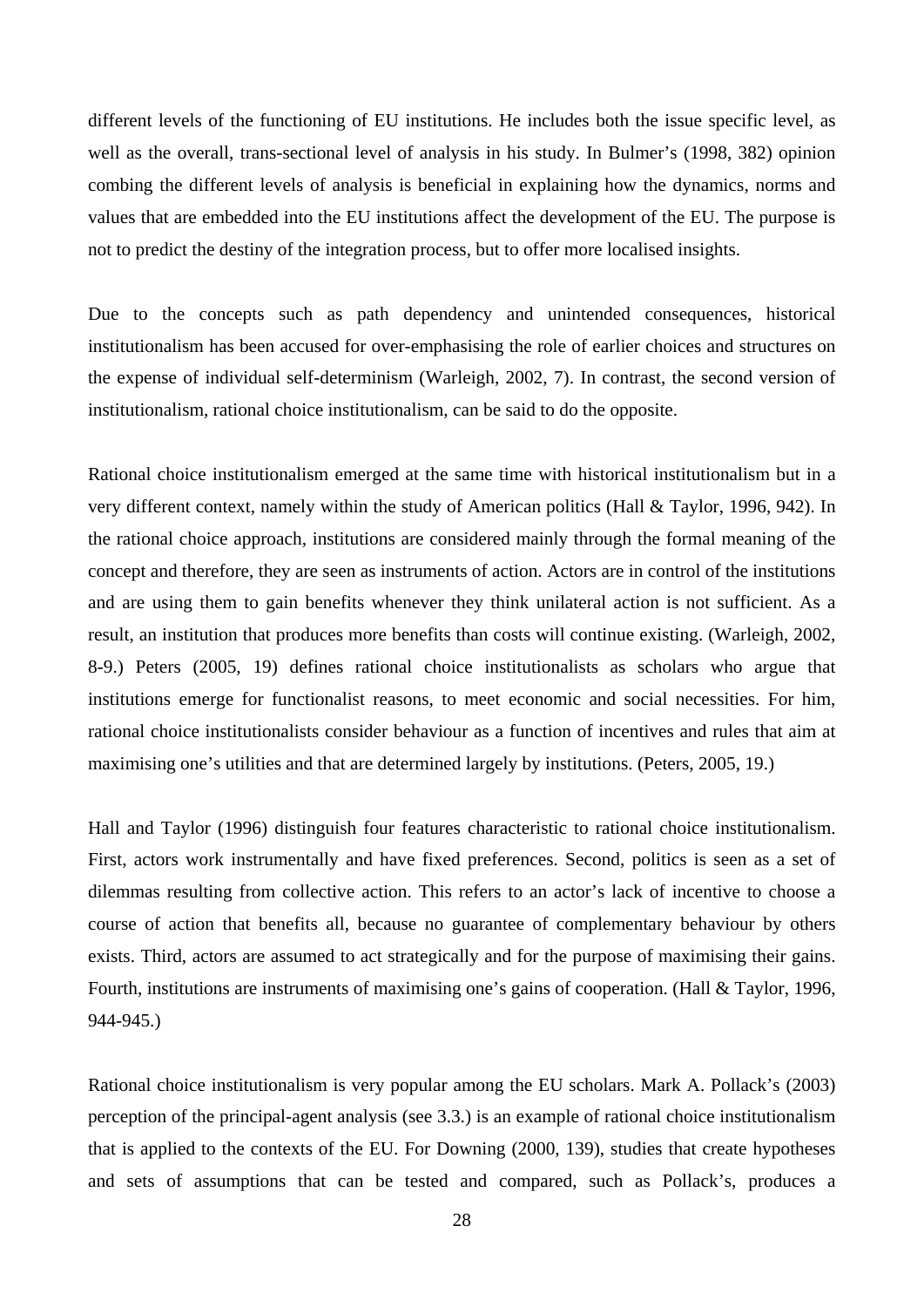progressively better understanding of how the EU works. Further examples are studies analysing the decision-making procedures of the EU. Many of them focus on the relative power the institutions possess vis-à-vis each other under different decision-making procedures, and especially the increasing powers that the Parliament has gained (see for example Garrett & Tsebelis, 1996; Crombez, 1997). However, the strengths of rational choice institutionalism are also claimed to reduce its analytical value. For many, the instrumental conception is too narrow to explain the bidirectional relationship between actor and structure (Warleigh, 2002, 8-9), because by defining the institutions purely in functionalist terms the informal practices that emerge around formal procedures are severely ignored (Rosamond, 2007, 124). These informal practices, which are results of actors' interests and identities, i.e. overall socialisation, are the central focus of the third variation of institutionalism, namely the sociological institutionalism.

The third approach, sociological institutionalism, originates, as its name suggests, from sociology. Its development started in the late 1970s when organisational theories were questioned for overemphasising rational goals of bureaucracies. As opposed to focusing solely on rationality, sociological institutionalism conceives institutions as means of understanding the world more widely. (Hall & Taylor, 1996, 946.) According to the sociological approach, institutions offer an understanding of the world by being mediators between actors and the world and by offering symbols, beliefs and rituals. In this approach, institutions can shape behaviour and also identity. (Warleigh, 2002, 9-10.) Indeed, according to Hall and Taylor (1996, 947) especially three characteristics of sociological institutionalism are distinctive compared to the other 'institutionalisms'. First, sociological institutionalists define institutions very broadly, and as a result the distinction between institutions and culture is demolished. For them 'culture' itself is redefined as 'institutions'. Second, following from the cultural way of understanding institutions, sociological institutionalists conceive the relationship between individual behaviour and institutions in a distinctive way. They see the relationship as "highly-interactive and mutually-constitutive" (Hall & Taylor, 1996, 948), which means that when engaging in socially meaningful acts, individuals act according to a social convention, which reinforces the institutions creating them. Hall and Taylor (1996, 949) illustrate this in the following way:

If rational choice theorists often posit a world of individuals or organizations seeking to maximize their material well-being, sociologists frequently posit a world of individuals or organizations seeking to define and express their identity in socially appropriate ways.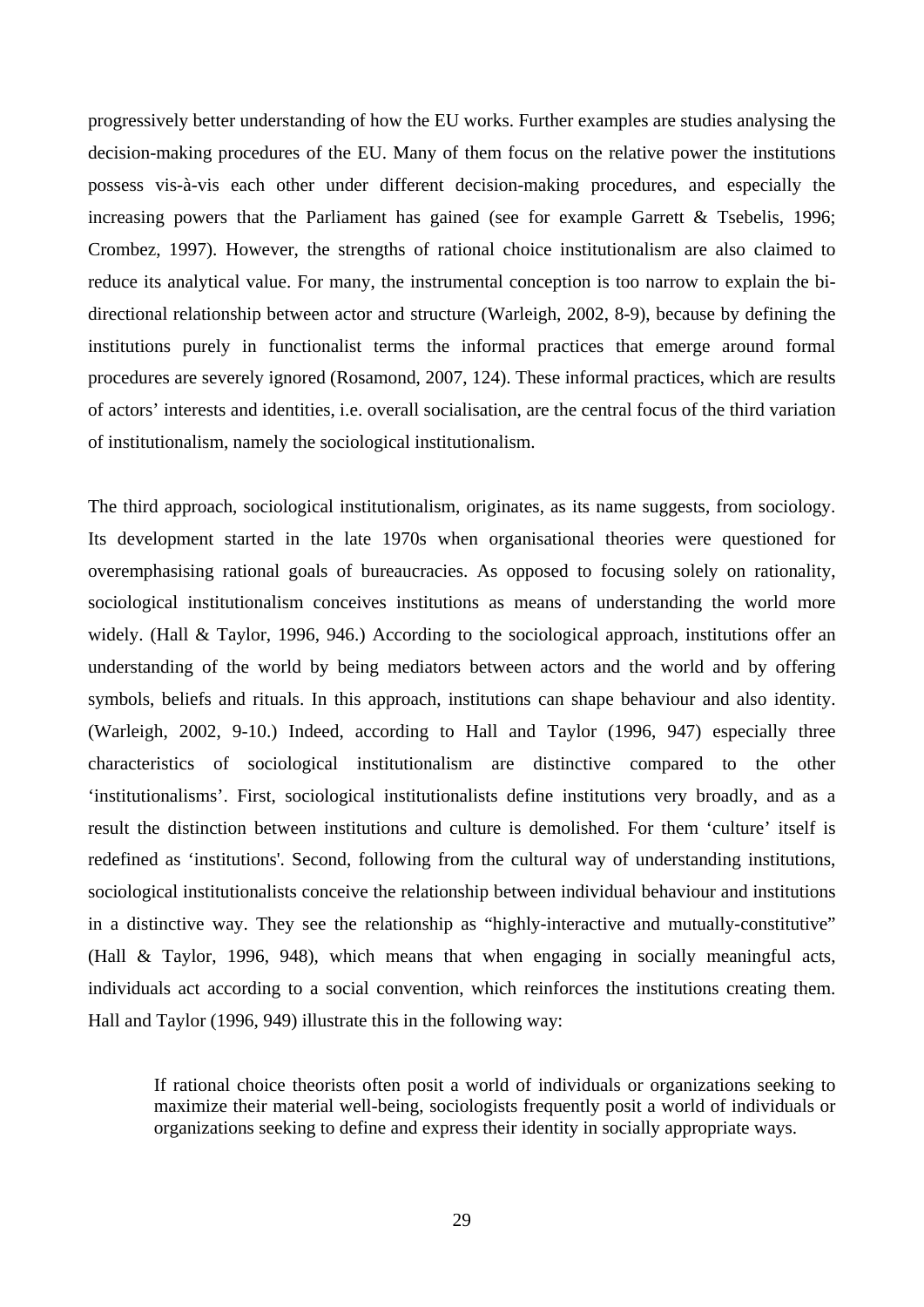Third, the way institutional practices are created and the way they change is understood as a result of the existence and development of values embraced within a broader cultural environment. This means that new institutional practices are adopted because it is socially legitimate. (Hall & Taylor, 1996, 949.)

Peters (2005) does not mention sociological institutionalism, but societal institutionalism. He describes it as a process, in which the relationships between state and society are being structured. For him, the pluralist model of state-society relationship can be included to the group of societal institutionalism as well as corporatism and corporate pluralism. The latest member of the group, in Peters' mind, is the network analysis of state-society relationship. (Peters, 2005, 20-21.) The weakness of sociological institutionalism is that it disregards the formal elements of institutions as well as the possibility of the instrumental usage of institutions. In addition, it should be acknowledged that institutions do never offer a neutral interpretation of the world but a view that has emerged as a result of a political contestation. (Warleigh, 2002, 9-10.)

Apart from the three different variations of NI described here, Peters introduces three more, namely normative institutionalism, empirical institutionalism, and international institutionalism. Even though these are not very common in the study of the EU institutions, it is beneficial to be aware of them, mostly because many of their characteristics can be found within the three main forms of institutionalism. The first one of these has gotten its name as a result of its strong emphasis on norms of institutions as means of understanding their functioning. Normative institutionalists think that certain norms are being enforced in the functioning of institutions, and this determines, or at least shapes, individual behaviour. A great emphasis is placed on the 'logic of appropriateness', which can be described as the norm that tells the actors what should be done in each given situation. According to March and Olsen (1989, 160-161) in this logic behaviour is intentional but not necessary wilful, because actors are fulfilling obligations of a role in order to hold a certain position. Therefore, actions are generated by necessity, not preferences. Considering this, the approach does not go well together with the utility-maximising framework of rational choice institutionalism (Peters, 2005, 19-20.), but is very similar to sociological institutionalism. In fact, Hall and Taylor (1996, 948) categorise these two to be the same forms of 'institutionalisms'.

Empirical institutionalism is, in Peter's (2005) opinion, closest to 'old institutionalism', which all of the variations of NI were developed from. Empirical institutionalists argue that the structure of a government or the institutional rules make a difference for the way in which policies are processed.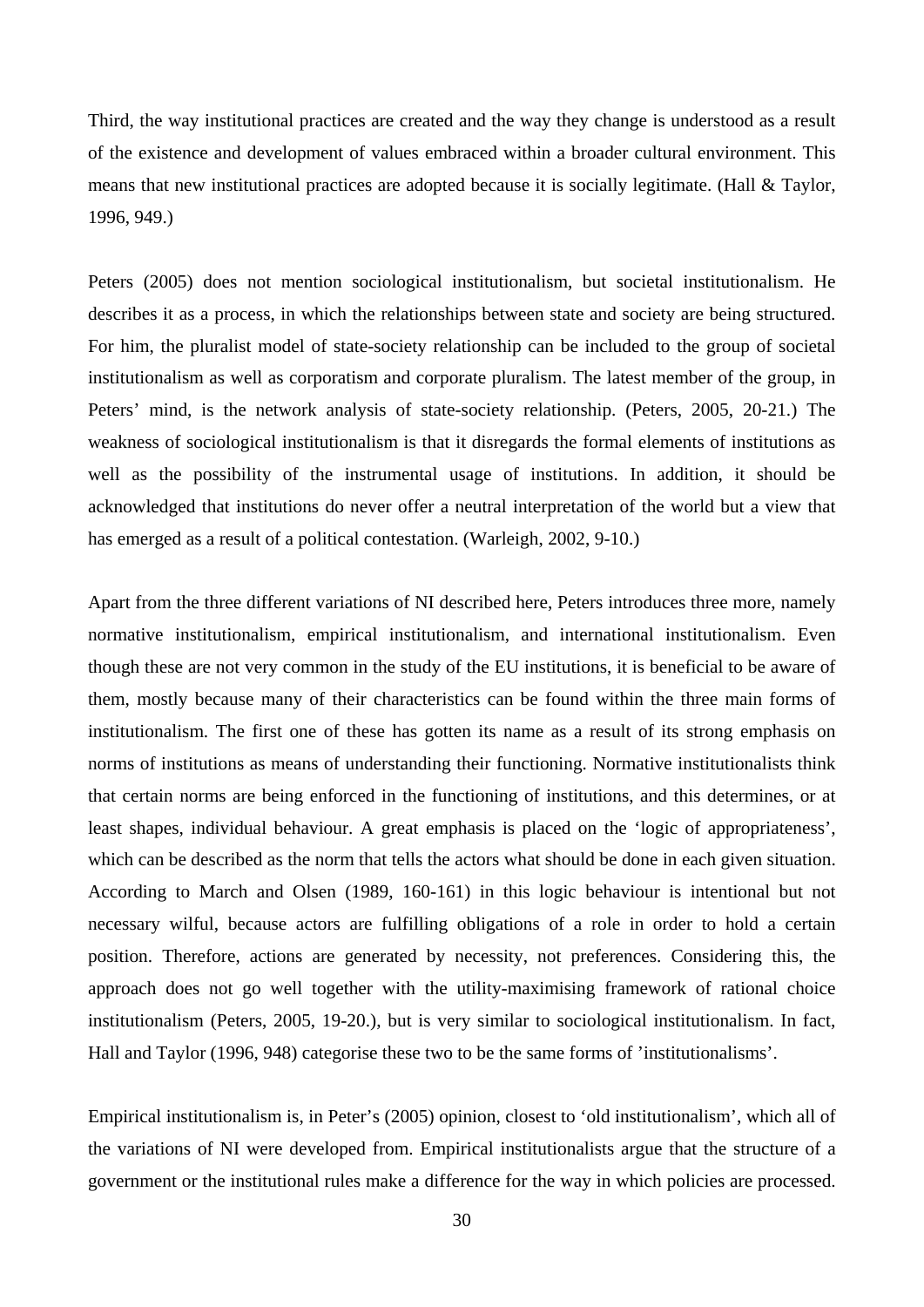To some extent, this can be said to be the 'pure' form of institutionalism. The last variation, international institutionalism, is the least obvious form of NI. Peters defines international institutionalism, not referring to the functioning of United Nations or other international organisations, but referring rather to the effect of structure in explaining the behaviour of states and individuals. Peter argues that the international regime theory is a clear example of this. (Peters, 2005, 20.)

#### **3.3. Mark A. Pollack's principalagent analysis**

 Following several authors referred to in this text (see for example Pollack 1996, Matlary 1997, Viertiö 2008), I have adopted a view according to which the substance of a policy area determines the role of the actors which, in turn, affects the nature of the decision-making process. To put it differently, every decision is different in terms of its process and level of institution involvement. Hence, it can be said that the formulation of a general theory on the role of institutions in EU decision-making process is hardly possible. This view is enforced by Eikeland (2011, 259) in his plead for using pluralistic perspectives in explaining the formation of EU policies in order to ensure the appreciation of all the nuances of institutional actions. Even though this study is not focused on a policy formation but instead on a single directive and a following regulation, I presume a pluralistic approach, which recognises the uniqueness of every decision-making process, is the best way to go.

Theory applied in this thesis will be based on Mark A. Pollack's (2003) perception of the principalagent analysis in rational choice institutionalism. This theory has been widely used within American politics and is now applied to the contexts of the EU in Pollack's theory and many others (see for example Garrett & Tsebelis, 1996; Crombez, 1997). Pollack describes the principal-agent concept as a relationship where actors, such as the Member States, are referred to as principals and supranational institutions, such the Commission and the EP, are called agents. Pollack explains that in the context of the EU a group of collective principals have delegated authority over certain functions to agents. However, this delegation has implications: agents might have preferences different from those of the principals' and, in consequence, might use their power to ignore the principals' preferences in order to pursue their own. Pollack continues that because of asymmetrically distributed information about the agent and its activities the principal is at permanent disadvantage. This means that the principal is likely to have less information on the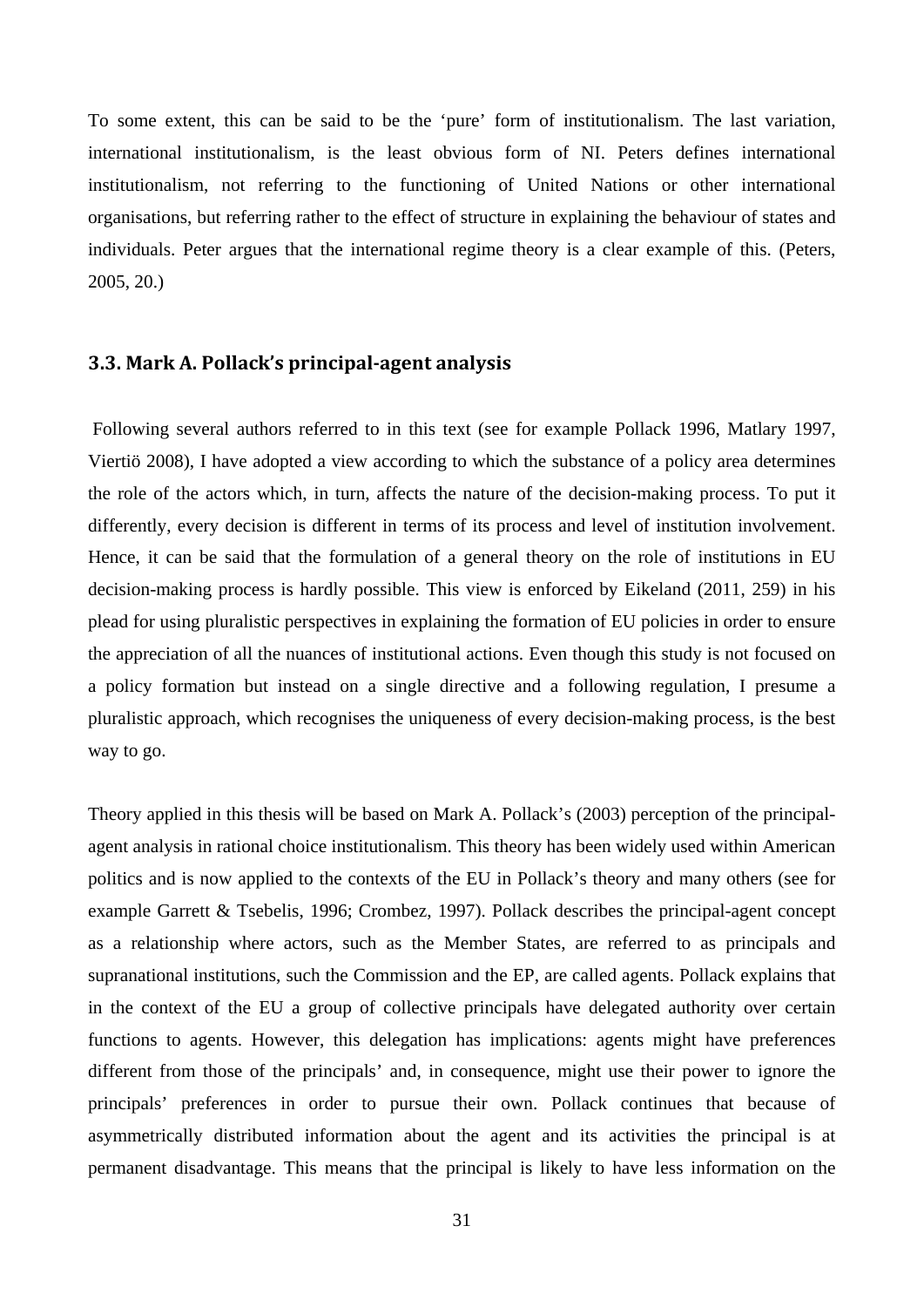agent's performance, technical requirements, and budgetary needs than the agent itself and, as a result, has a disadvantage regarding the distribution of information. (Pollack, 2003, 20-34.)

Applying Pollack's perception of the principal agent relationship to the analysis of the directive and regulation on safeguarding security of natural gas supply enables me to consider the Member States as key authoritative actors while it, at the same time, permits to recognise the possible independent preferences of the EU institutions. Given the Member States' strong role in national energy decisions in the past, it is not a surprise they want to stay in control of the policy area and are in a certain respect successful in doing so. This is why the primacy of the Member States should be properly acknowledged. However it should still not be overestimated. Within the current EU system, the Member States are constrained by the institutions' increased amount of competence and the past power structures cannot reverse the formal base of this fact. Therefore, I will not agree with the earlier notion of rational choice institutionalism according to which only an institution that produces more benefits than costs will continue existing but never grow to be significant with regard to its influence. Next, I will introduce Pollack's theory in more detail.

#### *3.3.1. Principals and delegation and discretion*

As already described above, the starting point of a principal-agent analysis is the recognition of the fact that a group of collective principals have delegated authority over certain functions to agents, in the context of the EU, the Member States being the principals and the supranational institutions being the agents. The immediate question that arises is: why do principals want to delegate certain functions to agents? Pollack states that this problem is functional in its nature, because an answer for the presented question can be found in the functions that a given institution is expected to perform. This functionalist approach to institutional design has been widely studied within American politics and international relations and the key finding of these fields is the identification of four functions that principals may delegate to their agents in order to *reduce transaction costs of cooperation*. The first of these is "monitoring compliance" (Pollack, 2003, 21), which refers to a typical collective action problem in which a group of actors wants to cooperate in order to enjoy mutual benefits, but is unable to do so because of uncertainty regarding other actors' compliance. Here, institutions can monitor actors and, therefore, offer information about their monitoring results to the other actors. This reduces uncertainty and, hence, encourages mutually beneficial cooperation by reducing the transaction costs of the actors.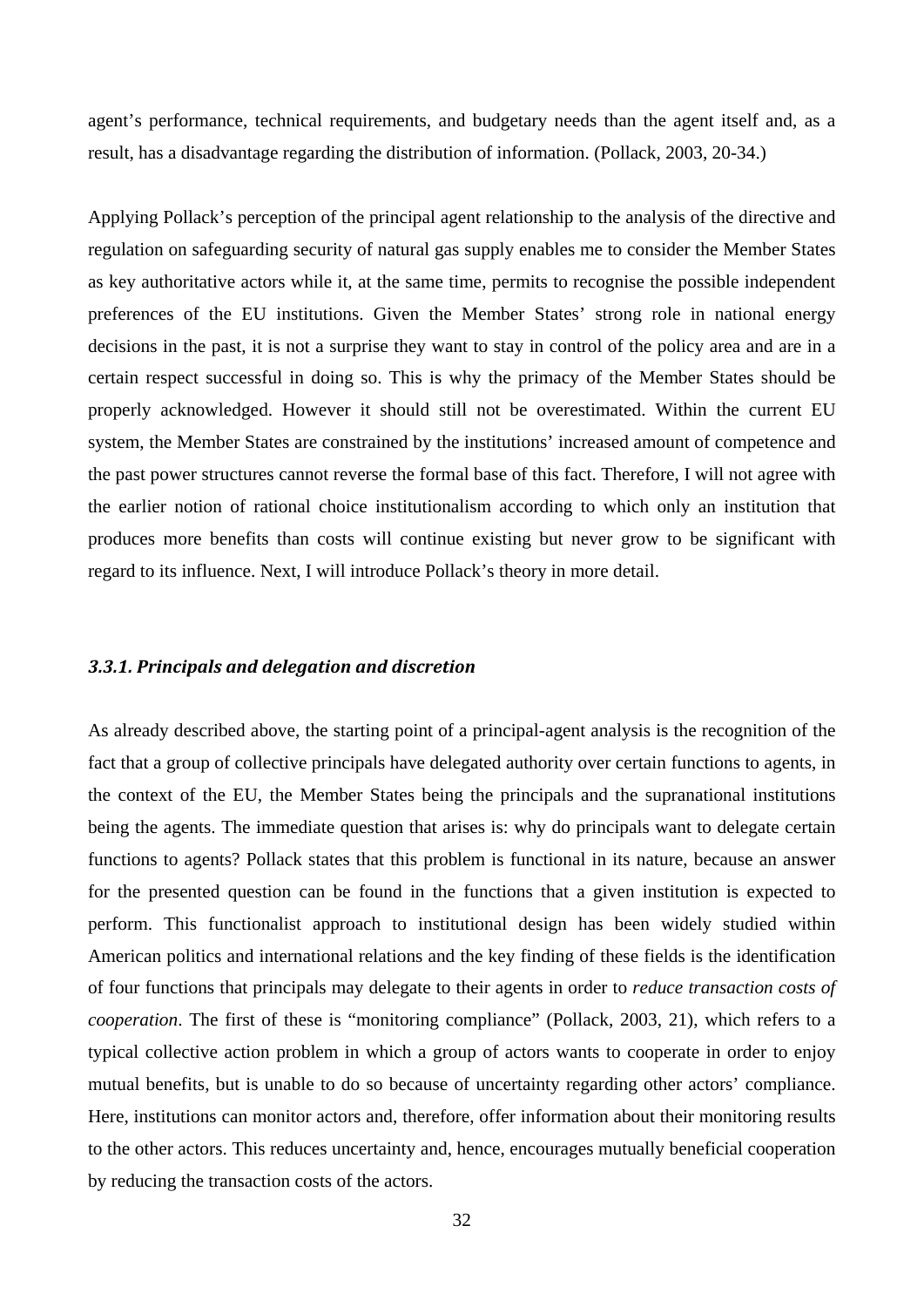The second function that principals may delegate to their agents is solving problems of incomplete contracting. Pollack argues that any institutional agreement, or contract, setting guidelines of behaviour is invariably incomplete in its details due to incomplete information about future conditions. Based on previous studies actors might delegate the interpretation of agreements and the filling in of missing details to an impartial institution or actor, especially in situations where uncertainty is great and decision-making is expected to be complex. (Pollack, 2003, 22.)

The third function that principals may delegate to their agents is "adopting credible and expert regulation of economic activities in areas where the principals would be either ill-informed or biased" (Pollack, 2003, 21). Here, a regulatory agency can reduce the informational demands and workload of the principals by offering policy-relevant expertise. Even if this function refers to economic activities it can be applied to other regulations with a technical nature and a high level of complexity. In addition to this informational explanation, a second rationale for the regulation has been developed, namely the need for credible commitments. This refers to a situation, in which a national regulation agency's regulation of negative externalities, such as trans-boundary pollution, is biased in favour of national industries, and hence, regulates them less strictly. This bias might result in a collective regulatory failure when several national regulators behave the same way. In the context of the EU this means that the Member States have an incentive to delegate the regulation of national firms to an impartial supranational agent in order to gain trust and credible commitments. (Pollack, 2003, 23-24.)

Formal agenda setting, or the power to propose and initiate, is the fourth and last on Pollack's list of functions that principals may delegate to their agents in order to reduce transaction costs of cooperation. For Pollack this fourth function is defined as procedural agenda setting, which, in practice, refers to the right of an agent to make legislation proposals to its principals. This right limits the range of legislative outcomes and, therefore, the choices available to the principals. Pollack illustrates why the principals want to delegate the formal agenda setting function, even if it means that the agenda-setter ends up possessing a high amount of power: in a case where agenda setting is not limited to a formal agenda setter, everyone would have an incentive to present proposals in order to change the previous decisions they did not agree with. This could lead to an endless series of proposals and no decision would reach a final status. Therefore, developing rules that define who is allowed to initiate proposals is highly rational for legislative principals. (Pollack, 2003, 24-26.)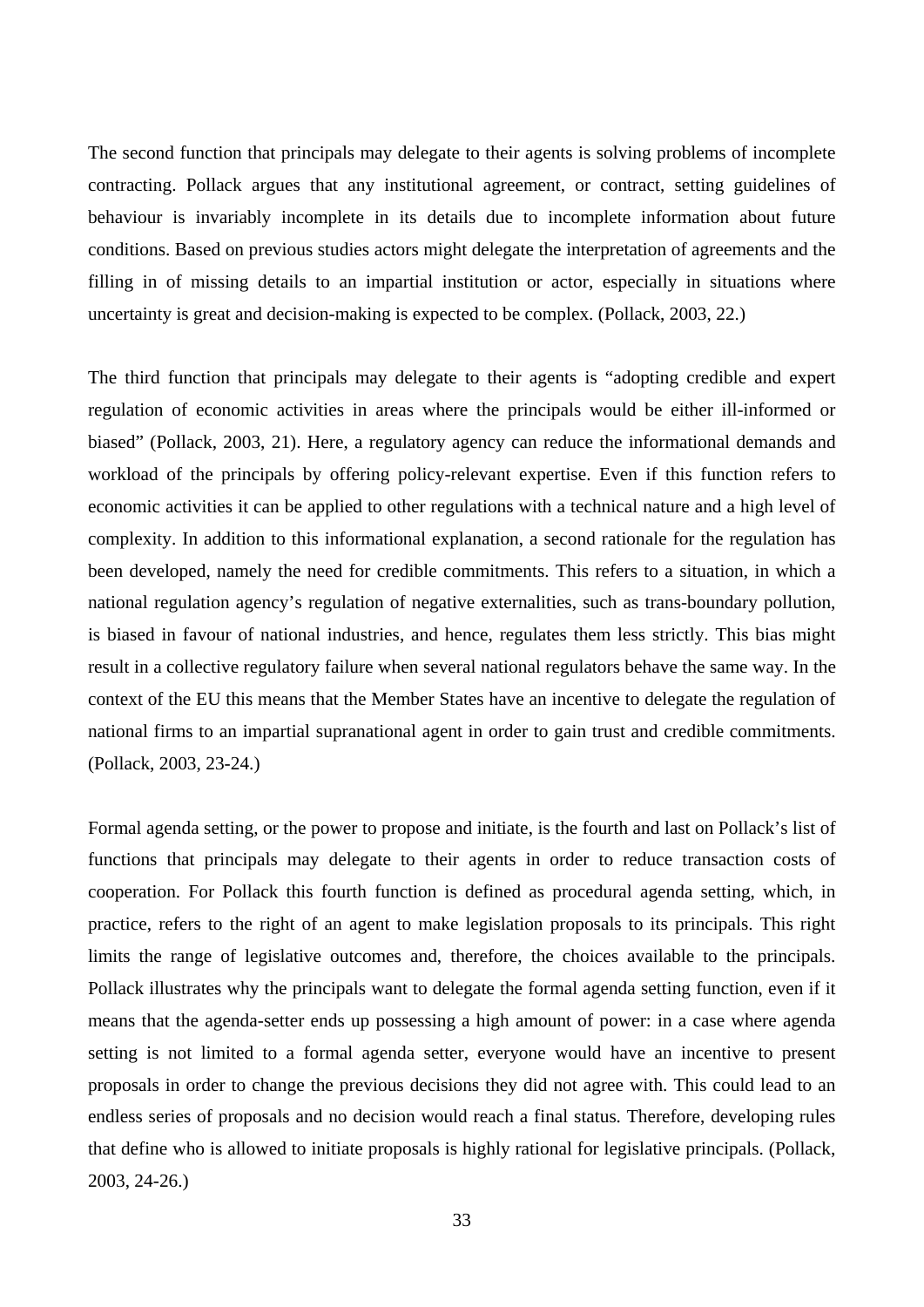So far, the theory has offered explanations to the question why the principals want to delegate certain functions to agents. However, as mentioned, the agents might develop preferences different from those of the principals and, in consequence, use their power to ignore the principal's preferences in order to pursue their own. Since the rationale behind principals' delegation is to reduce transaction costs of cooperation, it is clear that an agent promoting preferences other than its principals' does not reduce transaction costs but rather increases them. This is why the principals have an incentive to try to mitigate this "bureaucratic drift" that causes them agency losses by adopting various control mechanisms. However, attempts to prevent agents from promoting their own preferences are not cost free either. Here, the main problem for the principals is the asymmetrically distributed information between them and the agents about the agent and its activities. This asymmetry of information favours the agents, as it is natural that an agent is more informed about its own actions than anyone else. This makes the control by the principal difficult and, in result, costly. Therefore, principals are faced with two types of agency problems, first, agency losses caused by the bureaucratic drift and second, agency costs resulting from the control mechanisms principals use trying to minimize the effects of the first problem. (Pollack, 2003, 26- 27.)

Considering the potential problems agents cause to principals after a delegation, it is not surprising that principals try to minimize agency losses and to control costs by choosing the most beneficial way to delegate prior to the actual delegation. This is why Pollack argues that the amount of discretion by the principals is not the same for all agents and in all issue areas. Discretion refers here to the act of delegation, which in Pollack's words "establishes the parameters of acceptable agent behaviour" (Pollack, 2003, 28). He differentiates between three conditions that are likely to affect the potential agency losses and controlling costs and, hence, the degree of discretion given to agents. The first of these conditions is, again, the level of uncertainty. Pollack's principal-agent theory argues that a high level of uncertainty provides an incentive to principals to delegate a high degree of discretion to the agents in order to provide the agents with enough tools to acquire the needed information efficiently. If the agents are gathering information efficiently, it should also mean that the principals are receiving information efficiently. When uncertainty is high, also the need for credible commitments is high, which is the second condition affecting the degree of discretion. In an uncertain situation the principals have a need to establish their commitment to a certain policy line, which, consequently, provides incentive for a high degree of discretion to agents who can make sure that the claimed commitments are holding. The third condition is the level of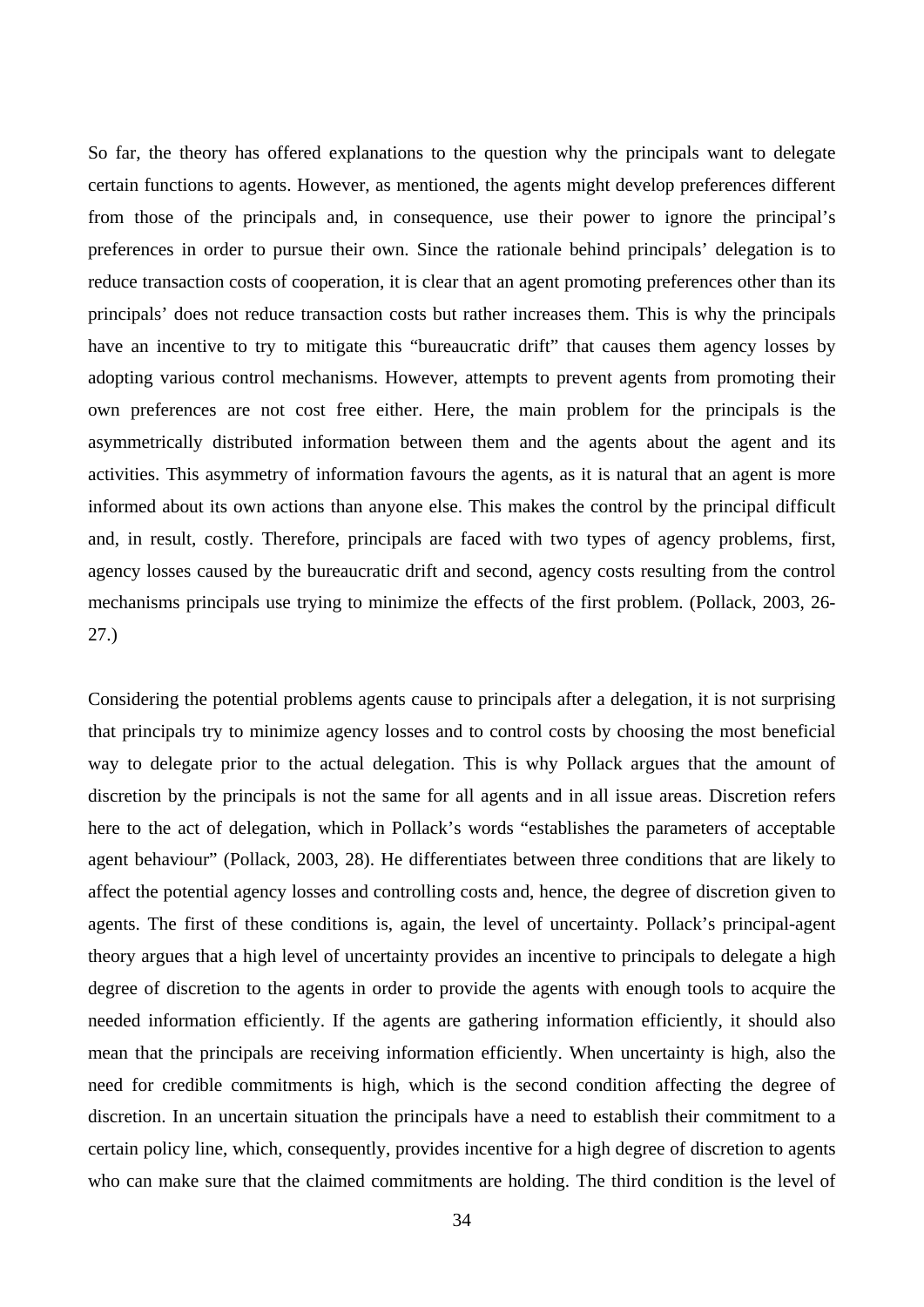policy conflict. Here Pollack argues, in turn, that a low level of conflict among the principals and between principals and their agents provides an incentive for a high discretion. This is because in the case of a conflict between two principals, the chance to punish an undesirably behaving agent is more complicated, and in the case of a conflict between principals and agents, the possibility of agents behaving undesirably increases (Pollack, 2003, 27-34).

Until now, I have focused on the point of view of the principals in Pollack's principal-agent analysis. First, I presented Pollack's explanations to the question why principals want to delegate certain functions to agents. He offers four different reasons, all of which aim to reduce transaction costs of cooperation: monitoring compliance, incomplete contracting, adopting credible and expert regulation, and procedural agenda setting. Second, I presented conditions that Pollack argues affect the degree of discretion principals are willing to give to the agents. These conditions are: high level of uncertainty, need for credible commitments, and high level of policy conflict. In the case of the first two conditions, the theory suggests that the degree of discretion would be high, whereas in the third case a high level of conflict would result in a low degree of discretion.

These two points will be the first two hypotheses of my study. The first hypothesis is: *when formulating the security of gas supply legislation, both directive and regulation, the Member States delegated the four presented functions, monitoring compliance, incomplete contracting, adopting credible and expert regulation, and procedural agenda setting, to the institutions of the EU in order to reduce transaction costs.* As Pollack notes, if the hypothesis will not hold, it would suggest that the Member States are motivated by some other concern, rather than reducing the transaction cost of cooperation (Pollack, 2003, 25-26). It should be mentioned that here, Member States refers to the national governments of the European Union Member States functioning through the Council. Therefore, the institutions of the EU refer here to the Commission and the Parliament.

The second hypothesis states: *the three presented conditions, high level of uncertainty, need for credible commitments, and high level of policy conflict, did affect the degree of discretion the Member States gave to the institutions in the final legislative acts, both directive and regulation, concerning measures to safeguard security of natural gas supply*. The aim of this hypothesis is to give us information on whether the conditions, under which the security of gas legislation was formulated, affected the final text adopted. In the introductory chapter I suggested that the conditions, under which the regulation was created, were influenced by the Russian-Ukrainian gas crisis, and were therefore different from those resulting in the formulation of the directive. This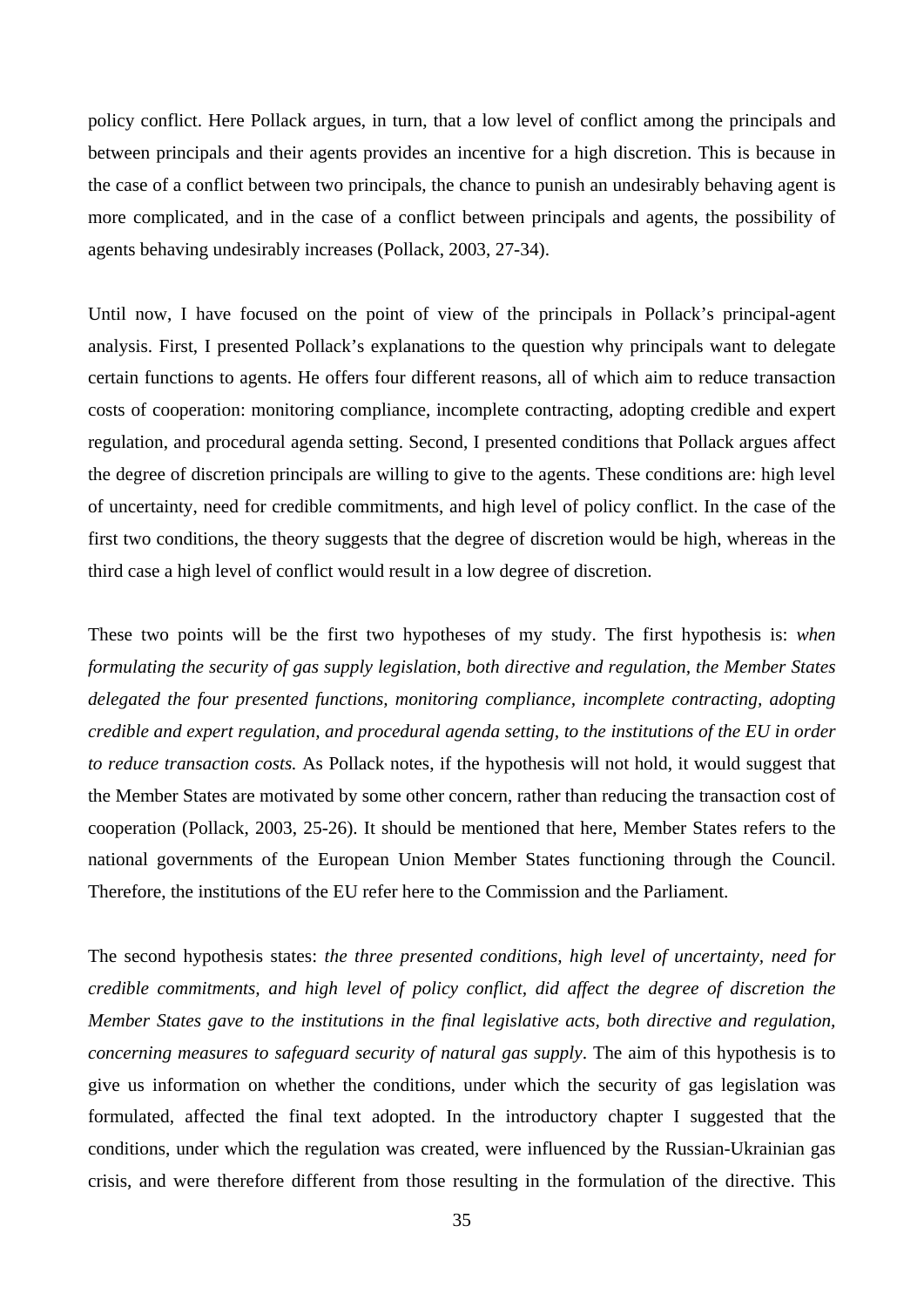implies that the conditions do play an important role, and with the hypothesis I should find out if this is assumption is accurate.

## *3.3.2 Agency and accountability*

After discussing the reasons for delegation and the conditions under which the degree of discretion should be high according to the principal-agent model, focus should now be turned to examine agency and its functioning. As it has already been explained, agents might develop preferences different from those of the principals and, in consequence, use their power to ignore the principal's preferences in order to pursue their own. Here, the important question is: what do the agents want to achieve by developing their own preferences and pursuing them over the preferences of their principals? Pollack simply adopts a widely used assumption according to which supranational organisations, such as the Commission and the Parliament, are seeking for more integration and more competence. Pollack continues that supranational agents are also rational and unitary in their functioning. This means that despite the fact that agents, such as Commission, are a host of different actors and opinions, which can lead to internal conflicts, the purpose of principal-agent analysis is not to focus on internal conflicts within organisations, but rather the actions of agents vis-à-vis their principals. (Pollack, 2003, 34-39.)

Hence, the starting point of the analysis for Pollack is an assumption, which serves also as one of his hypotheses, stating that supranational agents have both pro-integrationist and competencemaximising preferences and that they can be characterised as unitary and rational in their functioning (Pollack, 2003, 34-39). Considering the limitations of my research material, I could not test the level of unity and rationality of the institutions in a reliable way and, therefore, the third of my hypotheses is formulated the following way: *of the institutions that this study focuses on, the most supranationalist ones, the Commission and the Parliament, both have pro-integrationist and competence-maximising preferences during the decision-making process of the security of gas supply legislation.* Testing this hypothesis is necessary in order to determine, if the Commission and Parliament want more discretion in the first place, and whether or not they are trying to gain more of it. To make the analysis more feasible I will assume, not hypothesise, that the Commission and the Parliament are rational and fairly unitary in their functioning.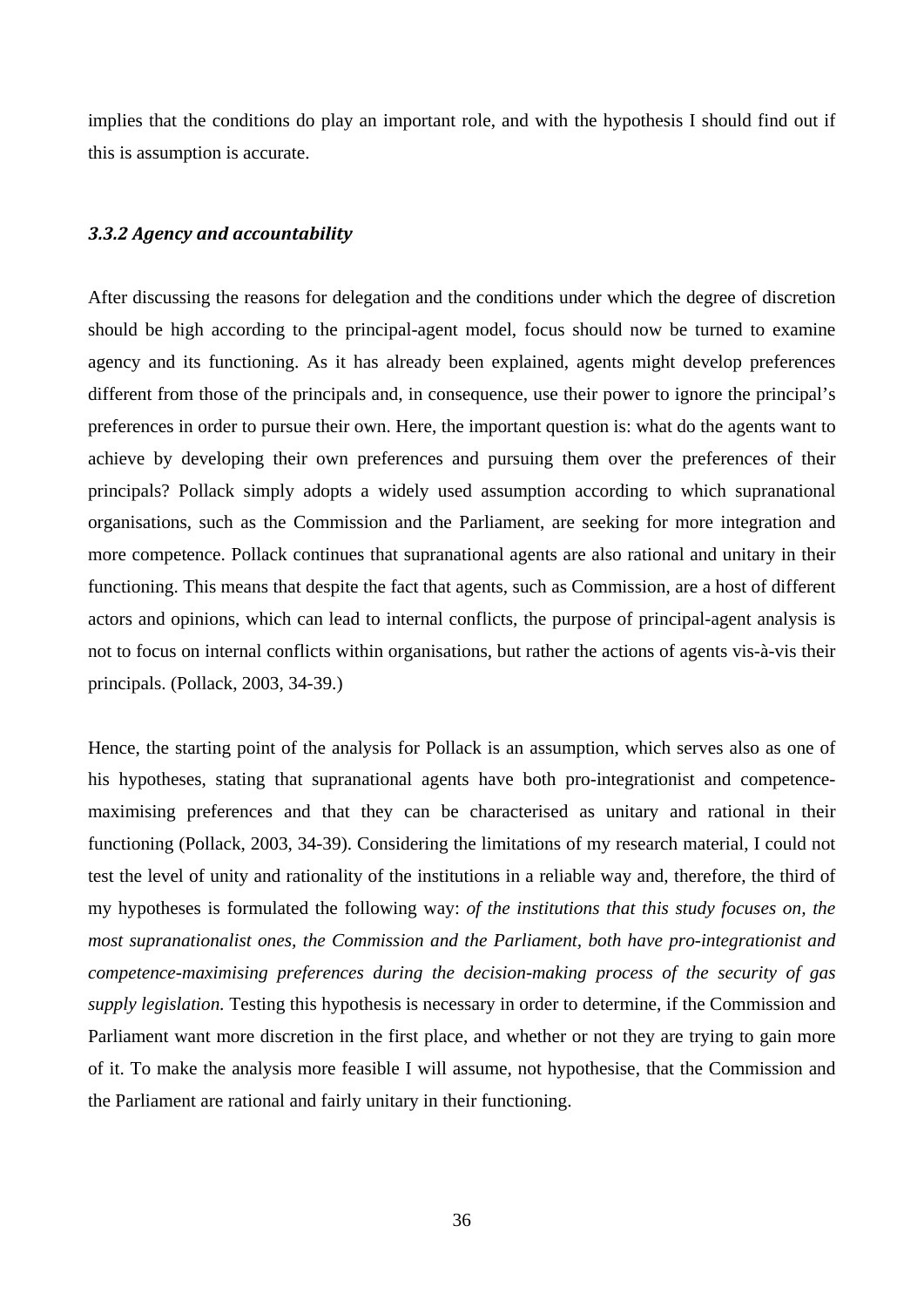Another question concerning the agents that Pollack wants to address is: under what conditions are the agents likely to act on their own pro-integrationist preferences rather than the preferences of their principals? Given that the agents are trying to maximise their competence, this question is closely linked to a more general question about the ability of the principals to control the agents. Here, Pollack differentiates between control mechanism actions prior to the delegation and after the delegation. He calls the actions prior to the delegation administrative procedures, which set out the procedures, instruments and degree of discretion that the agent is required to follow. These might include for example a requirement to disclose information to all interested parties and the consultation of certain actors, such as the most important political constituents of the principals. Administrative procedures are generally written out in the legislation and, therefore, are mechanisms that take place prior the delegation of authority to an agent. From the point of view of the agents, conditions for advancing their own preferences are the most suitable when procedural requirements are minimal, choice of instruments is broad and the degree of discretion is wide. (Pollack, 2003, 39-42.)

This assumption regarding the administrative procedures forms the fourth of my hypotheses: *the Commission and the Parliament have the most suitable conditions for advancing their own preferences, if the procedural requirements written in the final texts of both the directive and the regulation concerning measures to safeguard security of natural gas supply are minimal, and if the choice of mentioned instruments is broad.* This hypothesis will help determine if the Member States feel the need, and were able to, use administrative procedures to control the Commission and the Parliament in the security of supply matter, and if so, what sort of administrative procedures did the Member States choose to incorporate in the final pieces of the legislation. The hypothesis will not determine, however, if the amount of administrative procedures incorporated in the legislation affects the probability of the Commission and the Parliament to act on their own pro-integrationist preferences rather than the preferences of their principals. Answering this question would require wider material and a more thorough analysis than what is possible to undertake in the scope of this study. To provide information on whether the Member States were able to use administrative procedures to control Commission and the Parliament will be sufficient for an interesting analysis at this stage.

The control mechanisms used by principals after the delegation consist of monitoring and sanctioning. The first is taking place when a principal determines the extent of agency losses and the latter when agency loss has been detected and then addressed. In the context of the EU, a good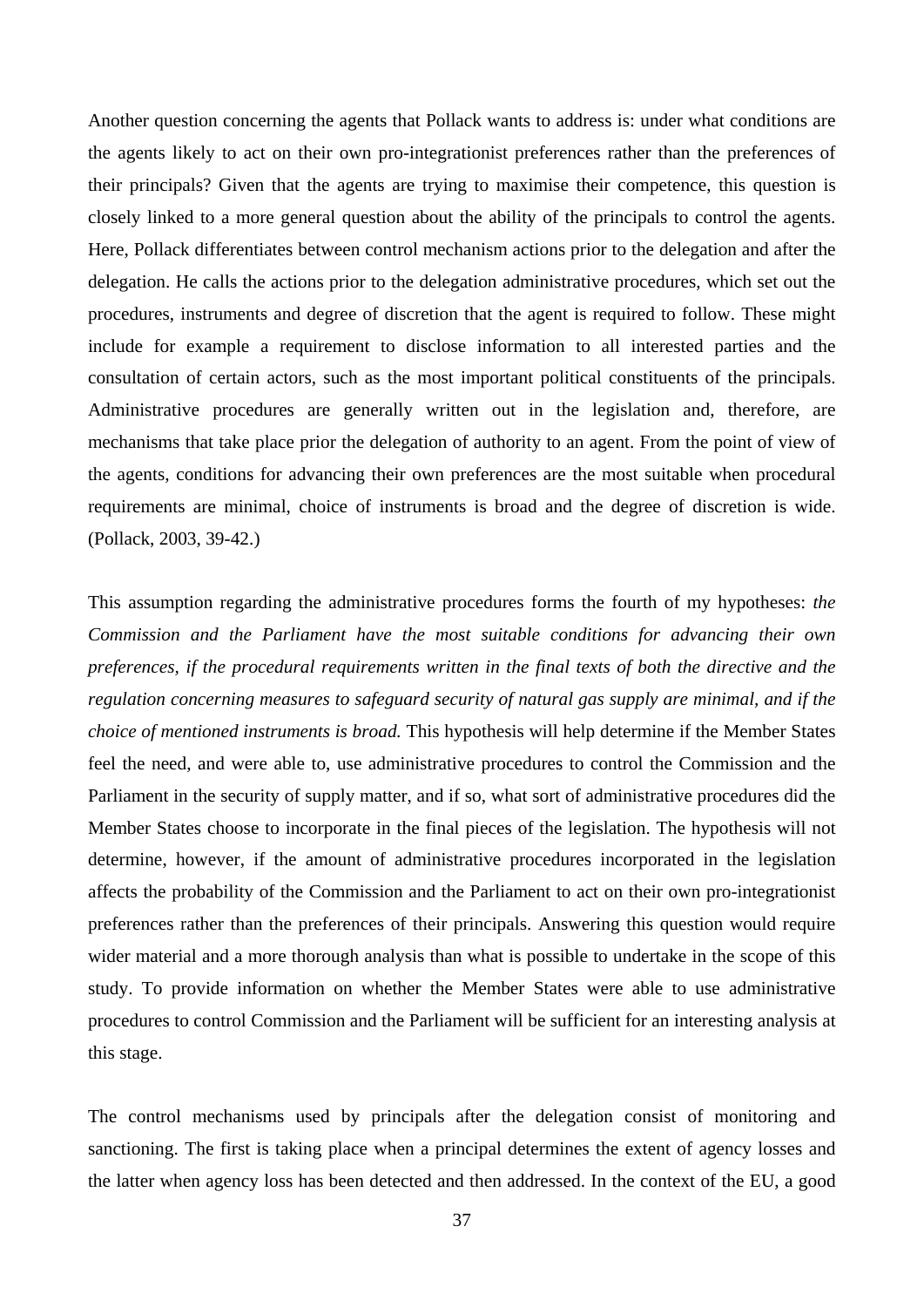example of the first mechanism is an oversight procedure established by Member States called "comitology" (Pollack, 2003, 42-43). This procedure was revised in 2011 and now consists of two procedure, an advisory and an examination procedure, both of which aim to ensure that the implementation that the Commission undertakes are in accordance with the views of supervisory committees and, also, the Parliament and the Council (Council of the European Union, 2011). According to Pollack, sanctioning, the second control mechanism used by principals after delegation, generally includes measures such as cutting agency budgets, dismissing agency personnel, refusing to comply with agency decisions, and formulating new legislations to overrule the legislation created by an agent. However, yet again, these functions are not cost free and can turn out to be ineffective means of control for the principals. For example, cutting agency budgets and dismissing agency personnel might not be possible under the provision that was set out in the initial act of delegation. Furthermore, these sanctions might not only serve as sanctions, but prevent agents from performing their initial tasks altogether, which is not the purpose.

The option of formulating a new legislation to overrule the older one created by an agent is also complicated. This is because the likelihood of delegation is the highest when the transaction costs of direct regulation by principals are high in the first place and, hence, formulating a new legislation usually involves significant transaction costs for principals in addition to the costs that have already occurred. Therefore, it has been suggested that the level of difficulty, or ease for that matter, that the principals have to go through before adopting a new legislation to reverse the unwanted effects of agent's decisions, determines, in part, the discretion of supranational agents. (Pollack, 2003, 45-47). However, I do not think this assumption would suit the security of gas supply case very well. The directive was replaced with a new law, the regulation, but the reason for its replacement was most probably not to reverse unwanted effects of the decisions made by the institutions under the directive, since the regulation does not reduce the degree of discretion of the institutions but, rather, increases it. Furthermore, the regulation is too recent to be a subject of a thorough analysis of the use of monitoring and sanctioning measures at this moment. Therefore, this study will not focus on the monitoring or sanctioning measures introduced here. However, one exception will be made with respect to my fifth and last hypothesis regarding the measure of refusing to comply with agency decisions. I will turn to this a little later.

Pollack draws some conclusions about the control mechanisms used by principals both prior and after the delegation of authority that potentially affect the ability of the agents to pursue their own pro-integrationist preferences on the expense of their principals' preferences. First, he points out the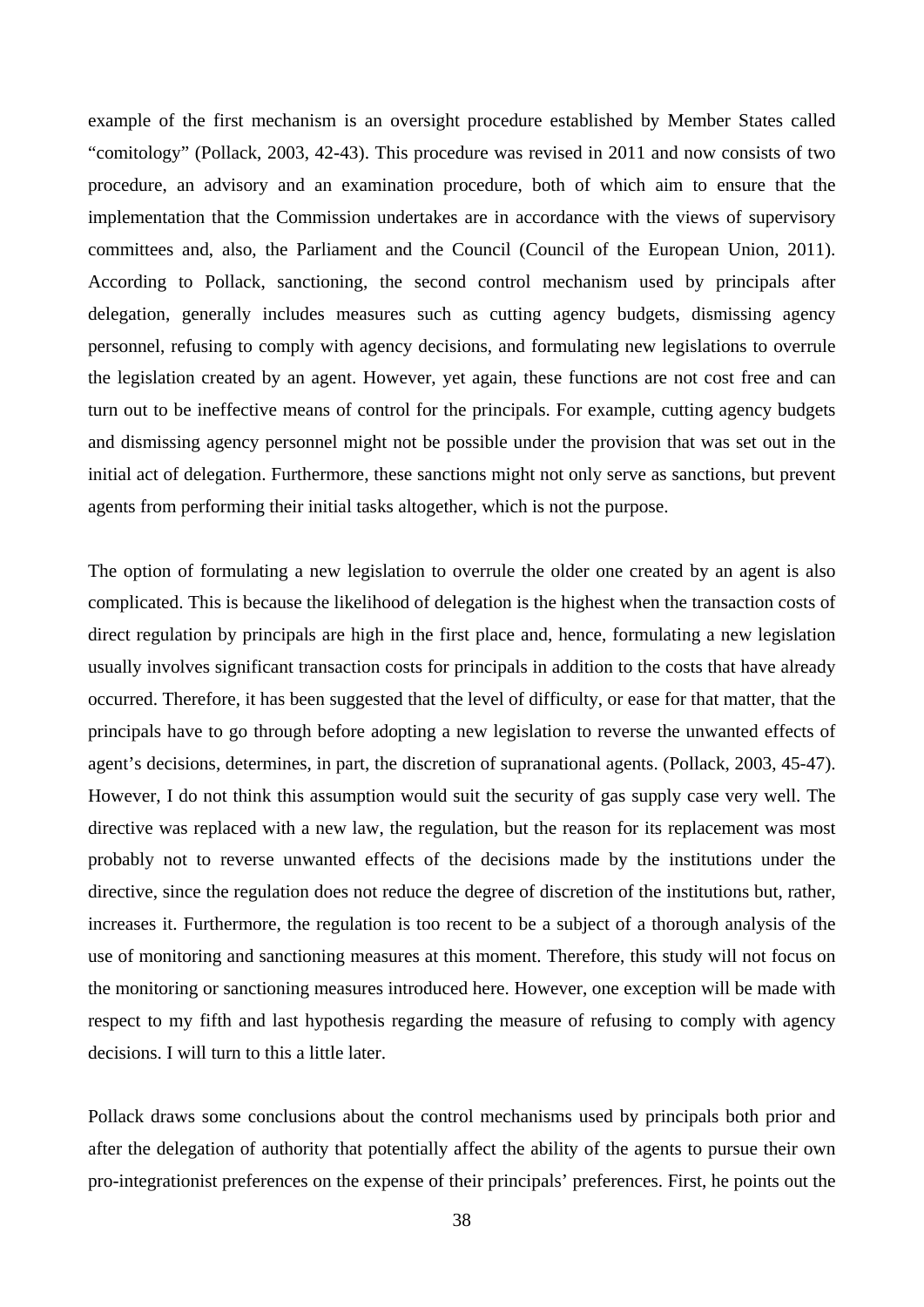possibility of conflicting preferences among multiple principals, a situation that occurs when agents are supervised by multiple principals who all have their own, or at least do not share the same, preferences on proceeding actions. Here, the agents can potentially exploit the existing conflicts and, in consequence, expand their degree of discretion. (Pollack, 2003, 43-45.)

Agents ability to exploit conflicts among its principals is closely related to the second issue Pollack mentions, namely the decision rules governing the use of control mechanisms available to principals. According to Pollack, agents have the highest potential to exploit the conflicts and, hence, to increase their level of discretion, when the decision rule for the application of control mechanisms is very demanding, for example unanimity. As discussed earlier with respect to sanctions, when the use of sanctions is highly costly, as it would be when unanimity among all the principals is required, sanctioning becomes very unattractive for the principals, and the possibility of agents avoiding control mechanisms rises. Even if Pollack talks here about sanctioning that is costly to the principals because of demanding decision rules, I think this notion can be extended to all reasons why sanctioning measures can cause costs to principals. In the case of the security of gas supply a good example would be a measure of refusing to comply with agency decisions. That is a refusal by the Member States, through the Council, to comply with the decisions made by the Commission in the implementation phase of the security of gas supply regulation. I presume that perceived this way, the notion can be used as a hypothesis in the security of supply case and, therefore, the measure of refusing to comply with agency decisions is the only controlling measure I will incorporate into my analysis, as mentioned earlier.

The rationale behind my fifth hypothesis is then the following: as not complying with Commission's implementing decisions could be potentially costly for the Member States, considering the close experiences of the Russian-Ukrainian crisis, this control mechanism is highly unattractive for the Member States. In consequence, the *probability that the Commission was able to avoid this control mechanism was high already in the beginning of the process of formulating the regulation.* This suggests that when formulating the regulation the Member States were in a position that did not allow them to use all of their control mechanism and, hence, made their bargaining possibilities narrower.

To sum up, in this section the focus was on the agents' motives and their potential to act on their own pro-integrationist preferences rather than on the preferences of their principals. First, I presented Pollack's description of the motives behind the agents' action, which also serves as one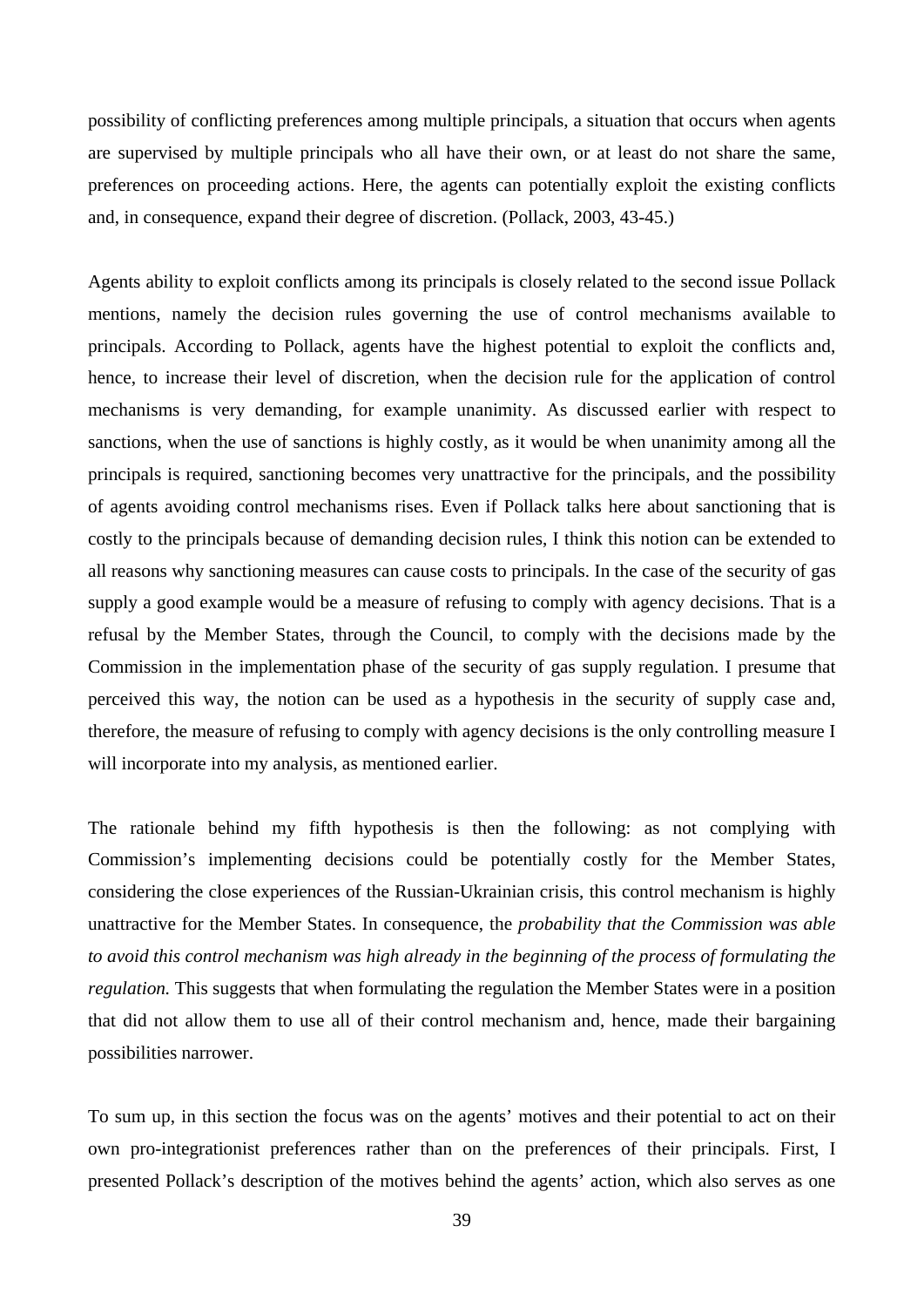hypothesis stating that the Commission and the Parliament have pro-integrationist and competencemaximising preferences. To determine if this hypothesis holds is essential considering the other hypotheses of this section, since it is pointless to analyse the conditions or control mechanisms affecting the degree of the agents' discretion, if delegation is nothing but a random process, and not a strategic endeavour by the actors involved.

After addressing the importance of the motivation of the agents, the focus was turned on the conditions, under which the agents are likely to act on their assumed pro-integrationist preferences, rather than the preferences of their principals. The answer to this question is related to a more general question about the ability of the principals to control the agents. According to Pollack, the control mechanisms available to the principals include measures taken before and after the delegation of authority. I created a hypothesis on both. Regarding the control mechanisms before the delegation of authority, I hypothesise that the Commission and the Parliament have the most suitable conditions for advancing their own preferences when the procedural requirements of the final act of the security of gas supply legislation are minimal, and when the choice of instruments mentioned in the act is broad. This hypothesis helps to determine if the Member States felt the need to, and were able to, use administrative procedures to control the Commission and the Parliament in the security of gas supply matter.

Regarding the control mechanisms after the delegation of authority, my hypothesis concerns one specific control mechanism mentioned by Pollack, namely the measure of refusing to comply with agency decisions. Considering that a control mechanism of not complying would have been potentially costly to the Member States, I argue that the probability that the Commission was able to avoid the mentioned control mechanism was high already in the beginning of the process of formulating the regulation. This suggests that the Member States were in position that gave them less room to bargain with the Commission and the Parliament. These last two hypotheses are related and can support each other, because if the Member States felt pressured to reach a decision fast in a fear of failing to prepare for another gas crisis, they would not be in a favourable position to use all of their control mechanisms against the Commission and the Parliament. This would give a negotiation advantage to the Commission and the Parliament to further their pro-integrationist and competence-maximising preferences in the formulation of the regulation. If this is the case, the amount of procedural requirements, aiming on controlling the Commission and the Parliament, in the final act of the regulation would most likely be minimal due to the negotiation advantage that the two supranational institutions possessed. If the amount of procedural requirements in the final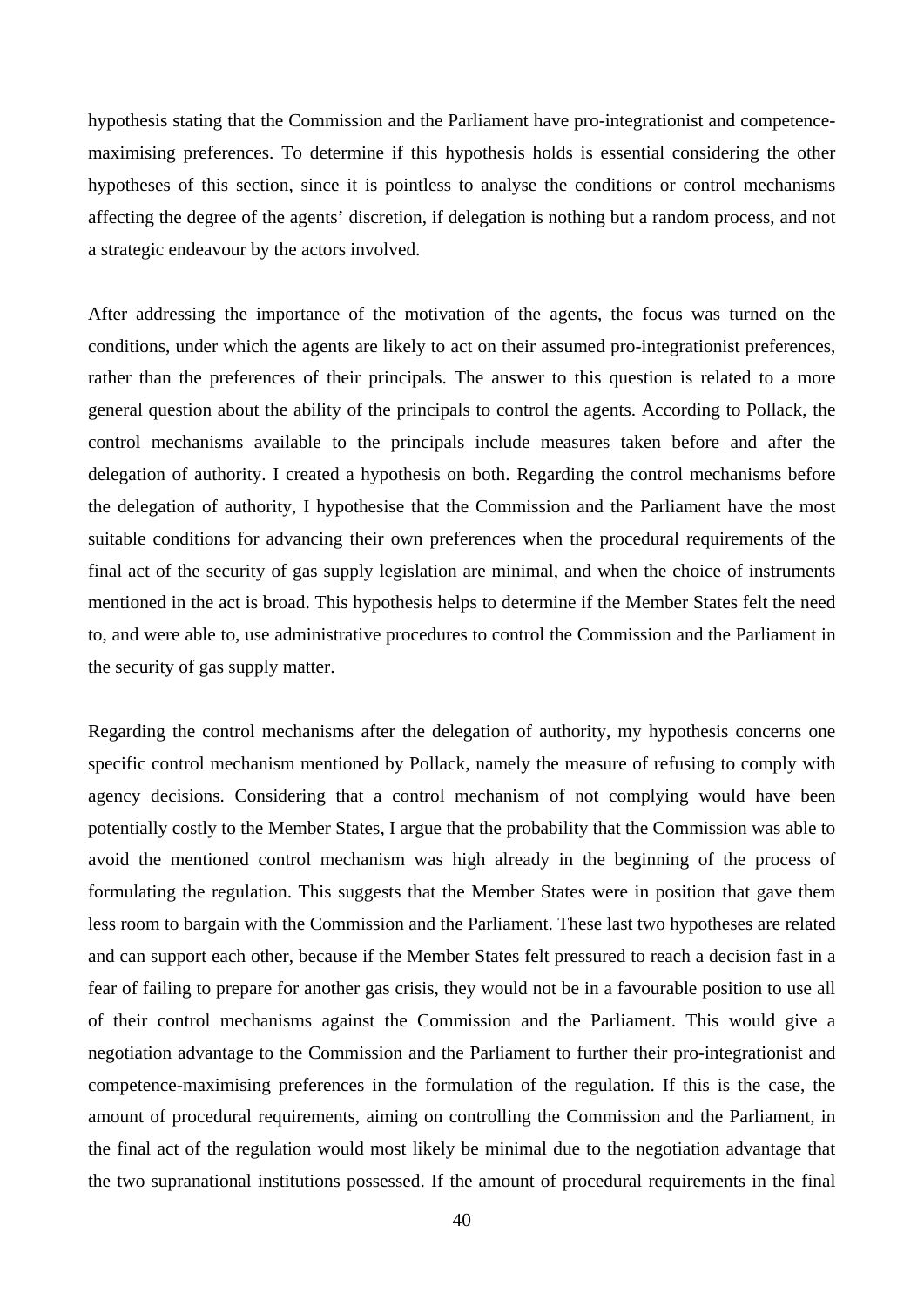act of the regulation is not minimal, it would suggest that the Member States were not under a pressure to reach a decision, and that the Commission and the Parliament did not have a negotiation advantage.

### *3.3.3. Formal agenda setting and procedural rules*

As already mentioned, Pollack includes formal agenda setting in the list of reasons why principals want to delegate certain functions to the agents in the first place. This aspect of principal-agent analysis deserves more detailed attention because, for Pollack, agenda setting helps us to examine the functioning of the Commission given that the Commission is the main agenda setting authority in the current legal framework of the EU.

I will use here the formal definition of the concept to examine the Commission's right to set the procedural agenda for the Council and the Parliament. For Pollack, formal agenda setting is primarily based on voting and amendment rules that ensure the influence of the actor who possesses the right to propose legislation (Pollack, 2003, 47-48). The formal agenda setting function is especially distinctive under the co-decision procedure, since the Commission's proposal needs only to get a majority of support, both in the EP and in the Council, to be adopted. In the Parliament the voting rule is simple majority, whereas in the Council a qualified majority needs to be reached. This increases the possibility for proposals to go through without any amendments and, consequently, the agenda setting right becomes more valuable (see 2.1.2.).

In a case where amendments do occur, the Commission is not left to be ignored. After the Parliament has adopted its amendments in a first reading, the Commission is given a chance to go through them and to incorporate them in its initial legislative proposal, if they are acceptable. Whether the Commission chooses to incorporate the Parliament's amendments to its proposal is not an insignificant decision, because it affects the voting rules later in the process. In particular, when the Council decides on its position at a first reading and wishes to adopt the amendments that the Parliament has made, it is able to do so by qualified majority, in the case where the Commission has incorporated the amendments to its proposal, or by unanimity, in the case where the Commission has not done so. A similar process is repeated in a second reading, if the procedure has not delivered a positive decision on the proposal in the first reading.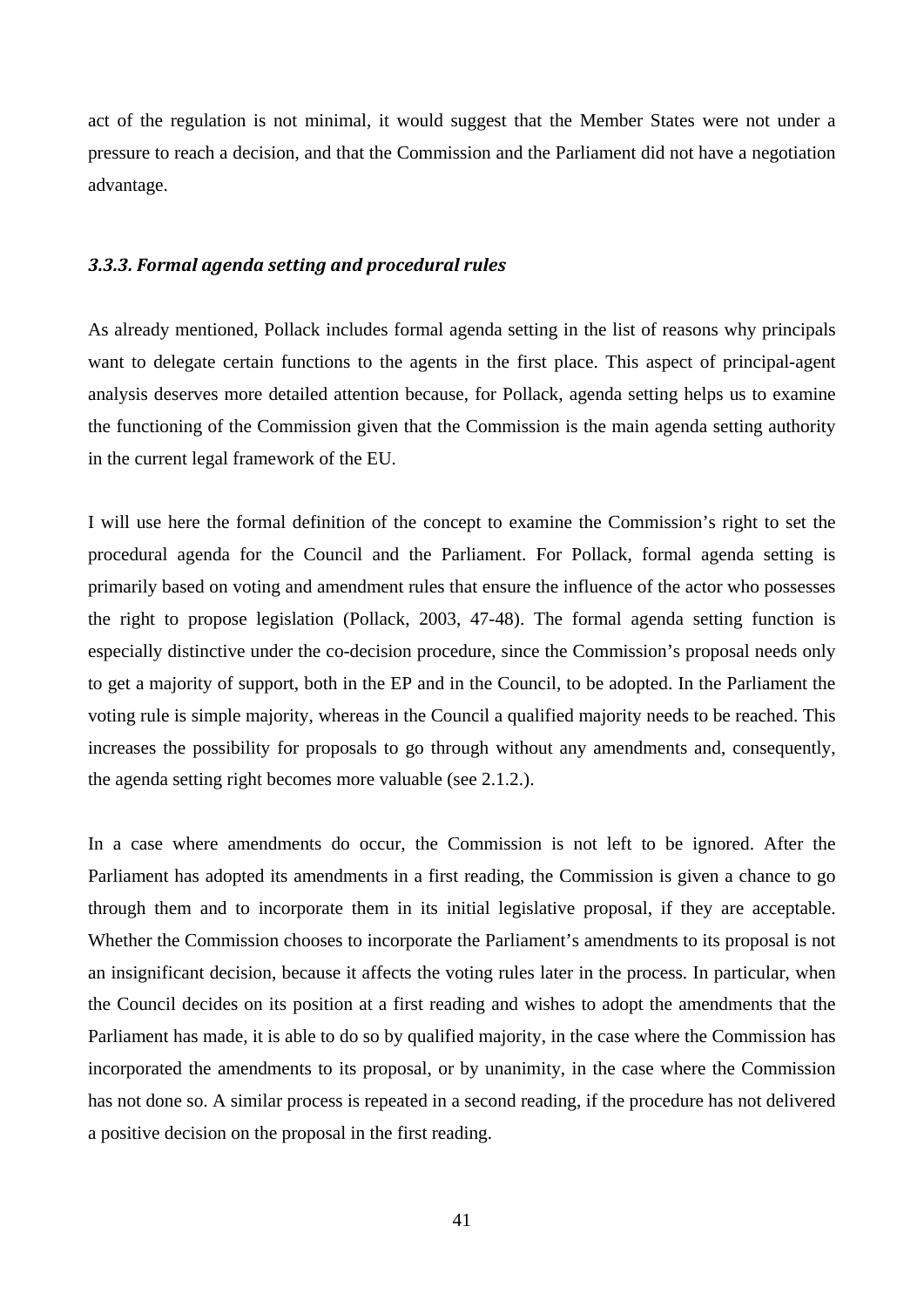In contrast to the co-decision procedure, the consultation procedure gives a significantly different amount of agenda-setting power to the Commission. As described in chapter 2.1.2., the Commission has the legal power to propose a legislative act, just like in the co-decision procedure, but in the consultation procedure, the Council is not compelled to take into account whether the Commission agrees with possible amendments that the Council chooses to make to the initial proposal. Furthermore, the Council does have to wait until the Parliament has delivered its opinion on the proposal, but after receiving the opinion, the Council is allowed to ignore it. Hence, under the consultation procedure the power the Commission receives from its agenda-setting right is very limited compared to the co-decision procedure.

The same can be said about the influence of the Parliament when comparing between the two procedures. Even if the Parliament does not possess agenda-setting power like the Commission, its legislative power is significantly broader under decision-making rules of the co-decision procedure than under rules of the consultation procedure. As described above, in the consultation procedure the Parliament delivers an opinion, but cannot force the Council to incorporate it into its decision. However, under the co-decision procedure the Parliament can force the Council to take its opinion into account, because if the Parliament does not approve the amendments made by the Council in the first reading, it can reject them in the second reading by an absolute majority, and, in consequence, the act is deemed not to be adopted. If the Council and the Parliament cannot find an agreement in the second reading, Conciliation Committee is convened. Again, if the Parliament does not agree with the Council, the act is deemed not to be adopted.

Given the clear differences in the powers of the Commission and the Parliament between these two procedures, it is fruitful to analyse the differences in the roles of the Commission and the Parliament during the procedures. To specify the differences, I will compare the two procedures in question. This analysis should show how the ability of the Council, representing the interest of the Member States, to advance its own opinions and ignoring the opinions of the Commission and the Parliament differs between the two different decision-making procedures. Put differently, it clarifies how the ability of the Commission and the Parliament to advance their own opinions differs between the two different decision-making procedures.

In sum, the application of Pollack's principal agent theory that I have formulated for the purpose of this study, focuses on the following questions. First, on the principal side, why delegation happens, and why the degree of discretion is not the same in every case or, put differently, do the conditions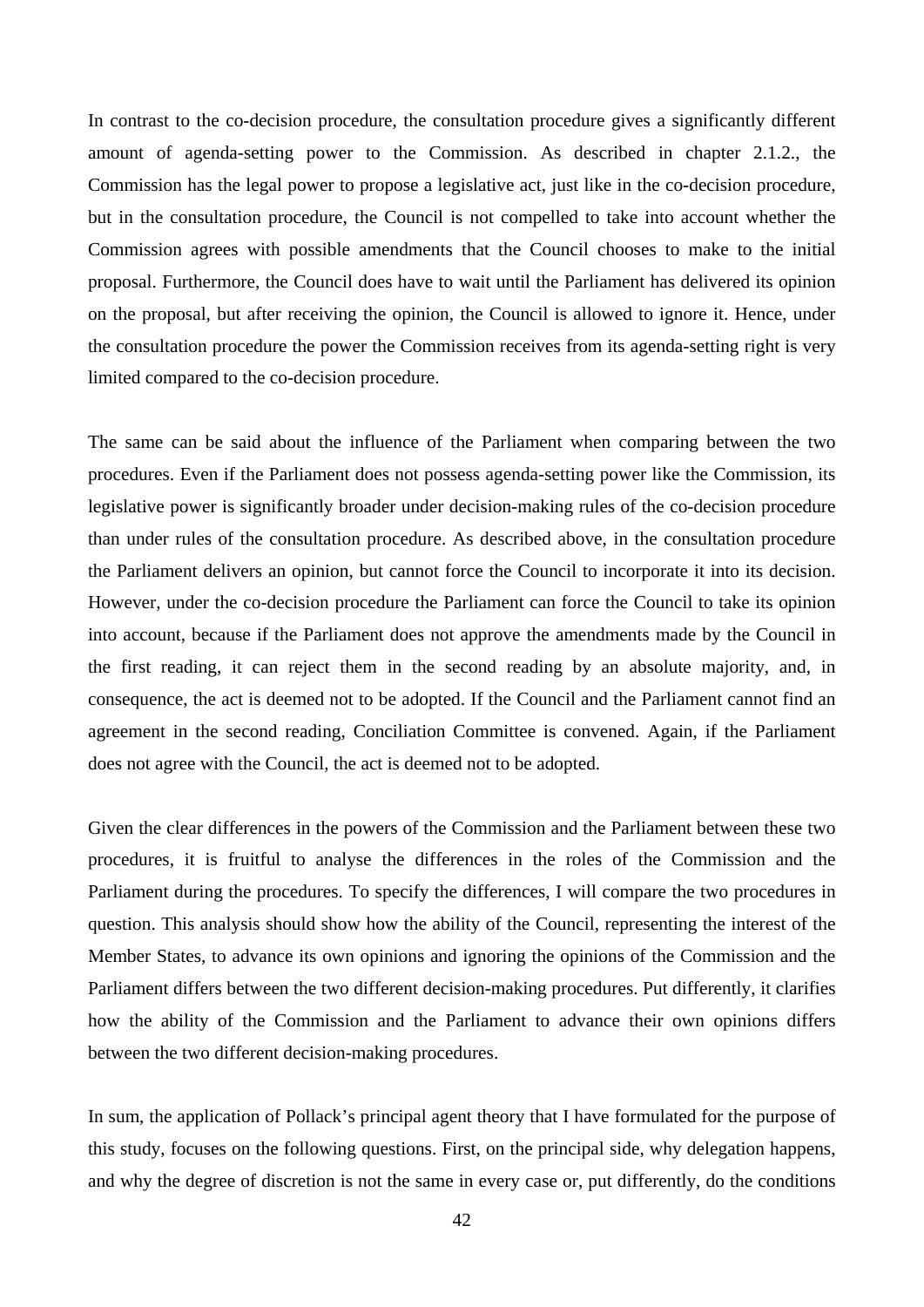play a role in the process? Second, on the agent side, what are the motives of the agents, were the agents controlled by the principals, and due to the conditions, did the agents have a negotiation advantage? Third, I incorporate a comparison of two decision-making procedures into the analysis. With the help of my hypotheses I will answer the research questions presented in the introduction of this thesis about the roles of the main EU institutions and the possible change that occurred in those roles during the security of gas supply legislation process.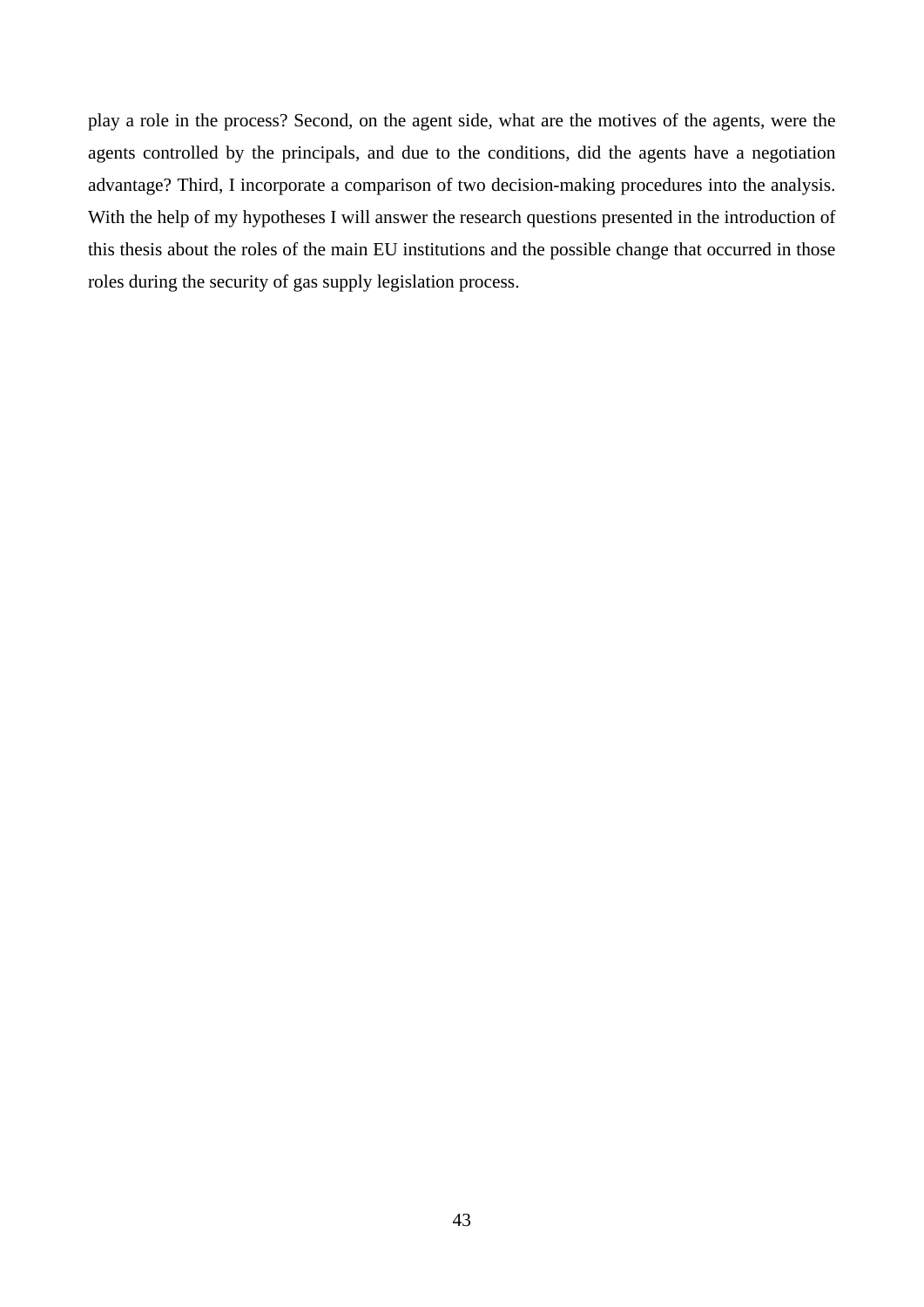# **4. Method**

Jussi Viertiö argues in his research that decision-making in the EU can often be called irregular and dependent on the prevailing situation. He notes that the decision-making process is started when the circumstances call for it. Certainly, actual decisions are made according to the agreed procedures but the nature of the process may vary significantly depending on the issue at hand. (Viertiö, 2008, 174.) Keeping this and the distinctiveness of the security of gas supply issue in mind, I think that a case study is the most suitable method for this study. Robert K. Yin (2003, 2) states that the purpose of a case study is the understanding of complex social phenomena. For him, the case study method enables the identification of the characteristics of real-life events, organisational processes being one example. Yin encourages the researcher to define their research questions and evaluate if they include the words "how" or "why". If the words are included and if the aim of the research questions is to examine a contemporary set of events, Yin suggests that a case study is an advantageous research method. (Yin, 2003, 9.) In my case the conditions are met and, hence, this notion gives a further reason for applying the case study method. In this chapter I will introduce the method and the material of my study.

# **4.1. Case study research**

For Bill Gillham (2000, 1) a case is "a unit of human activity embedded in the real world, which can only be studied or understood in the context, which exists in the here and now". A case study is then research that investigates the case with an aim to answer specific research questions. According to Gillham, research questions are answered based on a range of different kinds of evidence and multiple sources of evidence, which can be found in the case setting. This is the key characteristic of case studies. (Gillham, 2000, 1-2.)

Peters (2005, 137) argues that in the field of political science, case study is by far the most common method of research. Despite its frequent use, Peters admits that the method is often denigrated by researchers who rely on statistical analysis or other more quantitative methods of collecting data. The case study method is said to be insufficient for modern or scientific standards. This is however not the case. As Michael Quinn Patton (2002, 447) puts it, "well-constructed case studies are holistic and context sensitive", two qualities that are, in his mind, the two most important strategic themes of qualitative inquiry.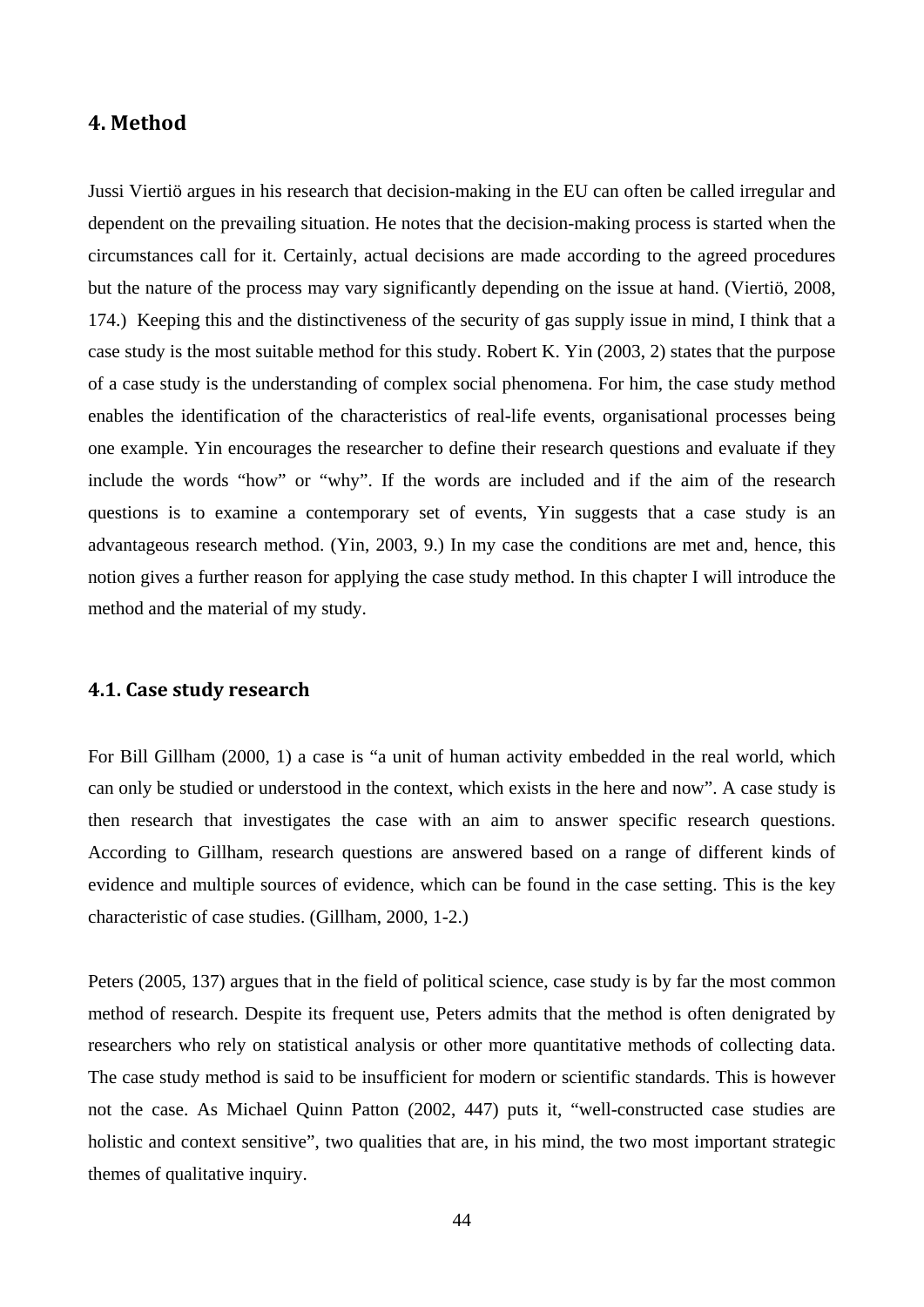Robert Stake differentiates three types of case studies, an intrinsic case study, an instrumental case study and a collective case study. Stake (2000, 437) describes the first as a study that is undertaken because the researcher wants to find a better understanding of a particular case. The purpose is not to understand a generic phenomenon but to study a case because of an intrinsic interest in that specific case and its nature. The second type, an instrumental case study, is for making generalisations and the third type, a collective case study, for studying a number of instrumental cases. This study belongs to the first type because its purpose is to understand one particular decision-making process not to make generalisations but to examine the features that are characteristic to the particular case that is taking place in a particular political context. (Stake 2000, 437-438).

Case study research belongs to the tradition of qualitative research and is then interested in the quality of matters. Sirkka Hirsjärvi describes qualitative research as an illustration of real life. For her, real life is multidimensional, and hence, qualitative research should respect all the aspects of it. However, real life cannot be cut into pieces in an arbitrary way. Events shape each other in countless and endless ways so it is possible to detect countless ways to explain events in relation to each other. The goal of qualitative research is, therefore, not to cut phenomena into pieces, but to interpret them holistically. (Hirsjärvi et al. 2007, 157.)

An inseparable part of qualitative research is its value based nature. In order to determine with qualitative tools how a certain real life phenomenon is, one has to have an idea of what that phenomenon should be like or what constitutes a desirable feature with regards to this phenomenon. This kind of evaluation is always based on values, because values determine how we evaluate matters. (Hirsjärvi et al. 2007, 156-157.) In qualitative research, objectivity is therefore not possible in the same way as in quantitative research. In qualitative research the researcher and the subject of research are inevitably intertwined, and results or conclusions can be given only conditionally, restricted in a certain time and place. (Stake, 1995, 43.)

Hirsjärvi illustrates that qualitative research can be conducted in multiple ways and in multiple fields of study, but what is similar to all qualitative research, in her mind, is a description by Tesch, who states that all qualitative research emphasizes the meaningful nature of social phenomena, and the need to consider that nature when describing, interpreting and explaining communication, culture or social activities (Hirsjärvi et al. 2007, 159). However, it is important to acknowledge that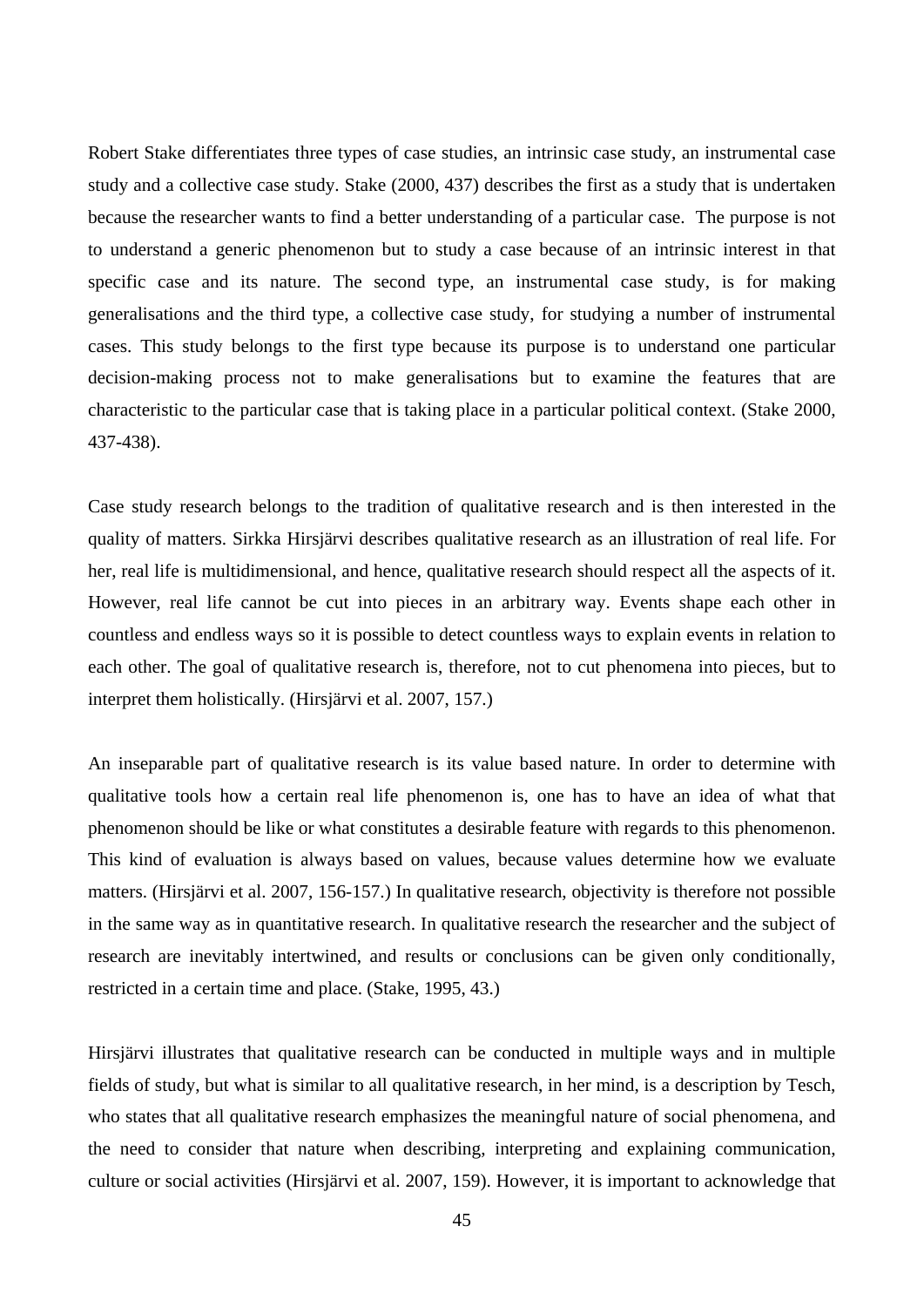case studies are not limited to qualitative research alone. Yin (2003, 15) points out that "case studies can be based on any mix of quantitative or qualitative evidence." Often quantitative and qualitative evidence rather complement each other than rule out each other.

## **4.2. Advantages and limitations of case study research method**

The advantages of case studies can easily be illustrated using the example of democratic peace studies as statistical methods have proven to have several problems in the field. First, complex variables such as democratic norms, are not measurable. In addition, such complex terms make it difficult to detect which variables should be used in each application. Second, statistical methods have problems establishing causal mechanisms for each particular case. George and Bennett (2005) argue that if a case would follow a certain theory in 99 per cent of the time, a statistical analysis would give a confirmation of the hypothesized process at a high significance level. A case study research, in contrast, would focus on that one per cent that formed an exception in the process and probe further on it in order to find the one missing piece. Third, regarding democratic peace and war, the infrequency and small number of wars between democracies create a problem for statistical method. For case study research this is rather a possibility than a limitation. A small number of cases enables a researcher to study each of them thoroughly and, in consequence, to offer a better overall understanding on the issue. (George & Bennett, 2005, 40-45.)

The fourth advantage of case study research is the possibility to create less restricted hypotheses. This is not possible with statistical methods where numerous cases or a restricted number of variables are required in order to get credible results. With the case study method complex events and countless variables can be analysed and non-countable norms can be incorporated into the analysis. The fifth advantage is process–tracing. Here, statistical and case study methods can help each other because after it has been established statistically that democracy can be associated with peace, causality still has to be established. Whether leaders actually consider the regime of a country when planning future wars, can then be analysed by focusing on a certain case. The final advantage of the case study method compared to statistical methods in the field of democratic peace studies is the possibility to create subtypes. This means that qualitatively different "types," such as types of war or types of democracy, can be developed and utilised in analysis. Making definitions of concepts and differentiating between democratic qualities is often necessary for being able to reach mature conclusions. (George & Bennett, 2005, 45-49.)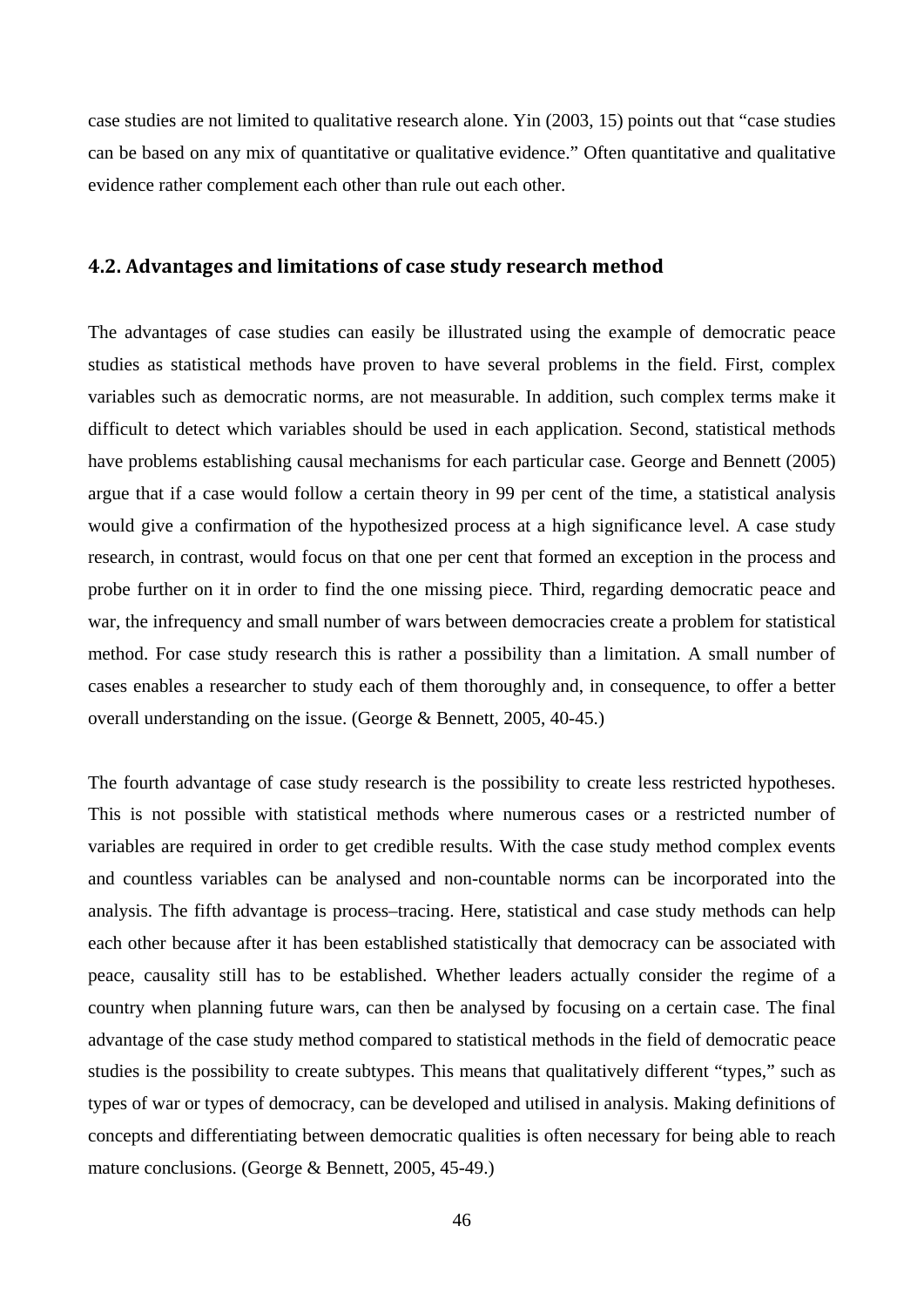In addition to many advantages, the case study method also has some limitations, trade-offs and potential pitfalls that one has to be aware of when using it in their study. One of these pitfalls is case selection bias. This is an evident problem in statistical methods, but with case study method, the researcher might deliberately choose a certain interesting case for the focus of their analysis. However, one has to keep this in mind when generalizing their results. When one chooses cases that support the favoured hypothesis and ignore the cases that appear to contradict the theory, generalizations that are made from these cases to wider populations are likely to be false. Therefore, one should be careful to limit their results only to certain conditions, places and time, and to be aware of the risk of overemphasising the discovered relationship between the variables. (George & Bennett, 2005, 22-25.)

Another limitation of case study research is the fact that it is a lot more suited to answer the question how a variable mattered to the outcome than to evaluate how much it mattered. First of all, it might be possible to determine that a variable favours a certain outcome. This still does not tell us whether the variable is necessary for the existence of the finding or is it simply just a contributing factor. Second, even if we could be able to determine that a variable was necessary, we cannot know how necessary its effect was in the course of the overall process. It might have been the decisive factor all along, or it could have been the straw that broke the camel's back just in the end. Third, the effect of a variable may vary across different cases and, therefore, conclusions on the variable cannot be generalised to other cases. (George & Bennett, 2005, 25-27.)

The third problem one might come across when using the case study method is that evidence can be consistent with a large number of alternative theories. A researcher should then test the other plausible theories in order to determine which theory fits certain cases the best. It might be that even after testing several theories, the researcher is not able to come to a clear result. In this case it is very important to state clearly to what extent the remaining hypotheses are competing or complementary. (George & Bennett, 2005, 28-30.)

Finally, the fourth problem regarding case studies is the potential lack of independency between cases. If correlation is not a result of a new relationship between the variables but rather a result of learning or diffusion from one case to the others, the correlation is hardly offering any new information on the matter. This problem can be reduced by process-tracing, because following a process systematically can reveal unexpected linkages between cases. The most severe situation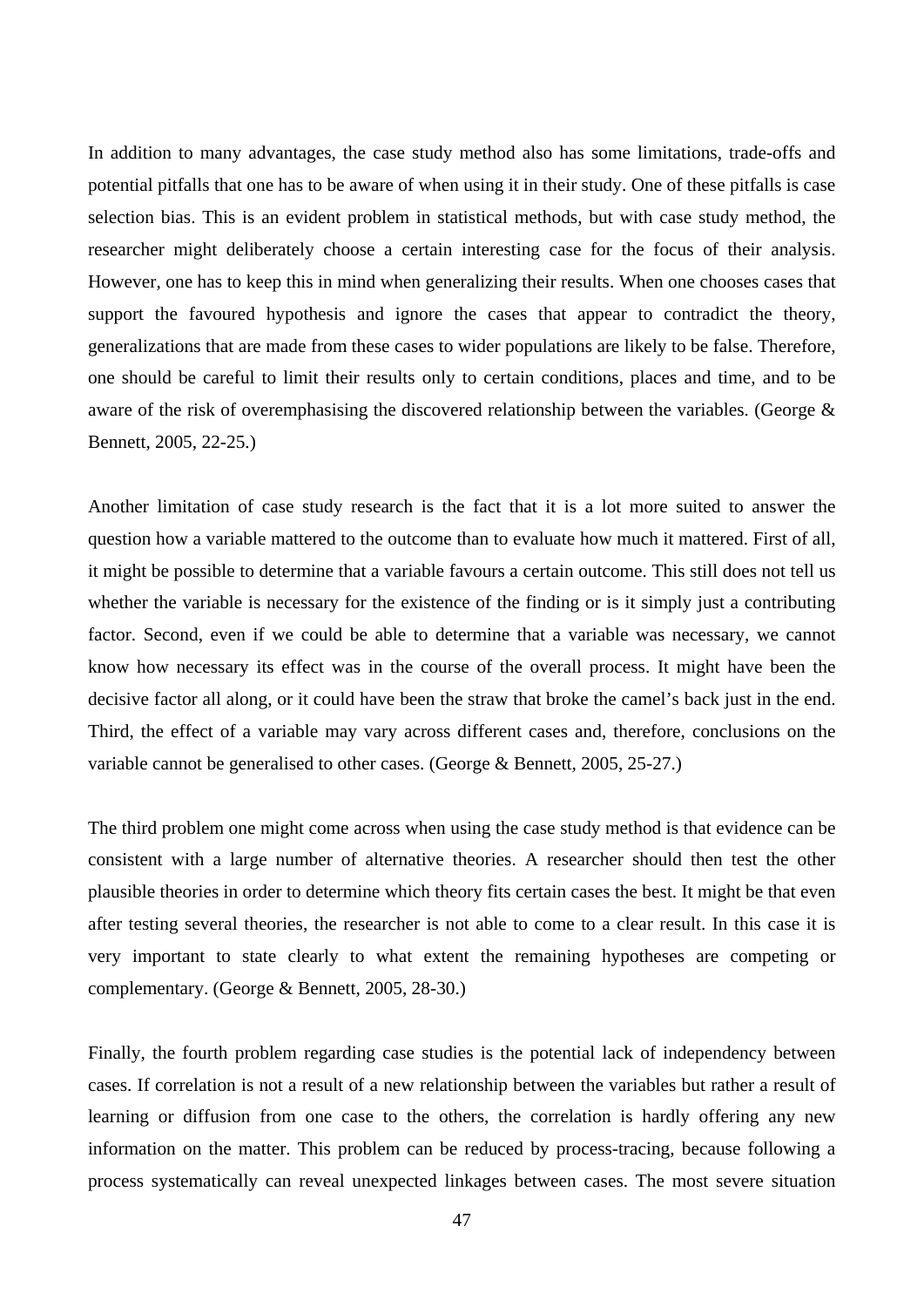occurs precisely when a researcher does not identify the learning or diffusion, but presents their results as independent. However, sometimes linkages between cases can be studied beneficially. This happens when the learning has been detected properly and is used as the focus of a case study. (George & Bennett, 2005, 33-34.)

### **4.3. Observation and analysis**

The method of analysis in my thesis is observing. For Simons (2009), several points are to be considered when talking about observation. First, the purposes of the study and the target audience have to be kept in mind. A study should always be constructed with good knowledge of proper conduct of the particular reader. Second, the researcher should remember to stay open to new discoveries and results. Every study does obviously not result in new scientific revelations, but when new information is found, the old information should not hinder the new one to be embraced. The third one is to see differently. This means to provoke a new ankle on a certain question while keeping in mind that every perception is incomplete in that it is always socially constructed. (Simons, 2009, 56-58.)

The primary sources of my thesis are written documents. Simons (2009, 63) argues that documents can be used in many ways to contribute to the analysis, and portray and enrich the context. In her words, "[w]ritten documents may be searched for clues to understand the culture of organizations, the values underlying policies, and the beliefs and attitudes of the writer." (Simons, 2009, 63). This is the aim of my thesis. The purpose is to detect the attitudes and beliefs of the institutions of the EU in their functioning and decision-making. Simons continues that the more different kinds of documents, for example final versions, drafts, and unofficial commentaries, the researcher is able to collect, the better the understanding of the overall picture. One written statement might not mean anything, but many of them can add meaning to the context of the study. (Simons, 2009, 64.)

Patton (2002) talks about institutional documents and analyses through the writings of Gale Miller. In Patton's words, Miller has argued that institutional documents are socially constructed realities that give us information on the practical social context of everyday life. Apart from the usefulness of documents, analysing them includes some special challenges that the researcher has to be aware of. One has to understand how and why the documents were produced, has to determine the accuracy of the documents, has to link documents with other sources, such as observations, and has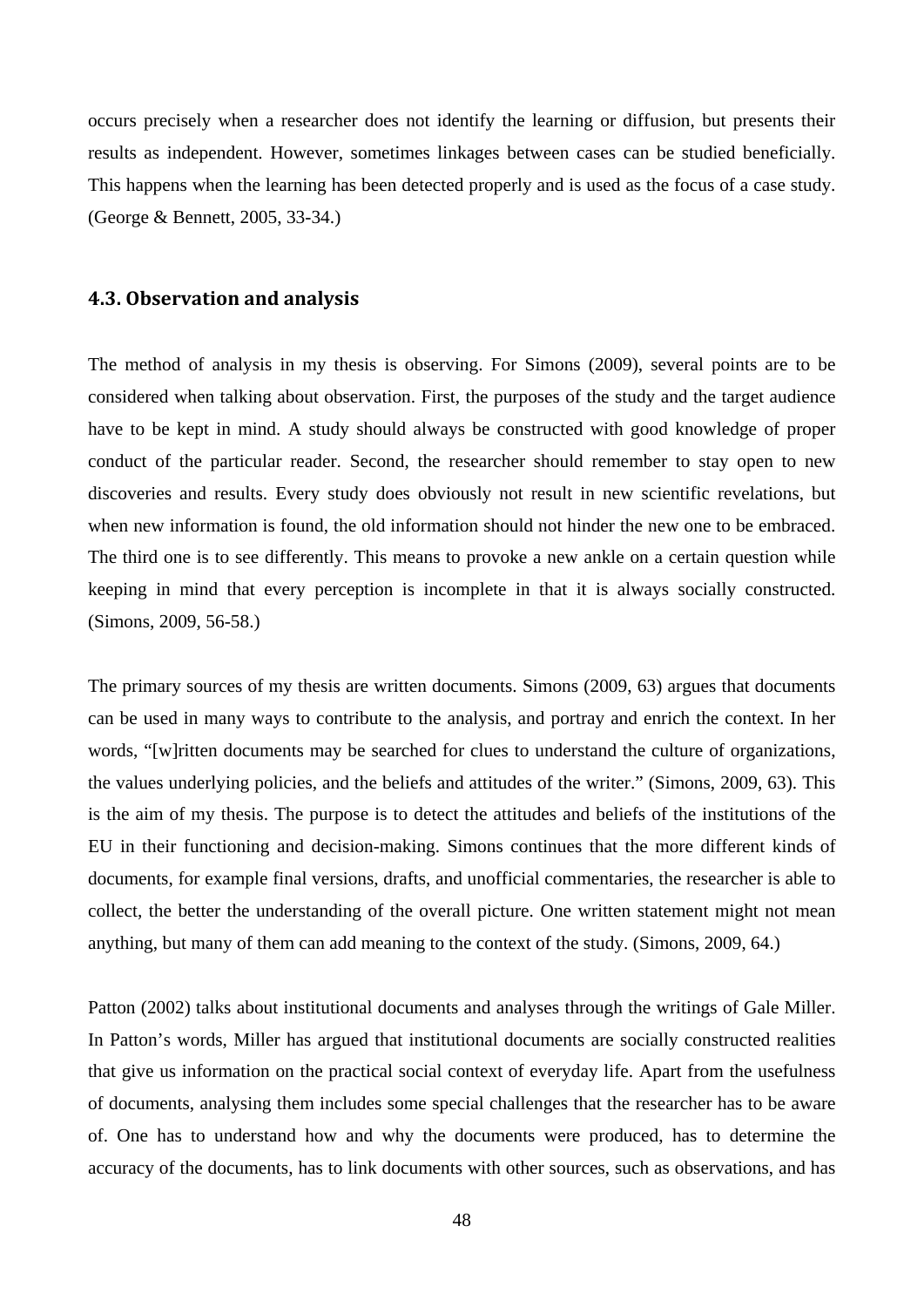to deconstructure and demystify institutional text. In Miller's words demystifying institutional text is demystifying institutional authority. (Patton, 2002, 498-499.)

Patton argues that a case study approach represents an analytical process, because it constitutes a specific way of collecting, organising, and analysing data. A case study is also the result of this process, so the term can refer both the product of the analysis and the process of analysing. (Patton, 2002, 447.) For Stake (2005) an analysis is an ongoing process, so it is impossible to distinct any particular moment when the analysing begins. Analysing is taking impressions, observations, and conclusions apart, and then trying to build them back together in a way that makes sense and has more meaning. (Stake, 1995, 73-74.) However, the first thing that researcher should acknowledge when starting the analysing process is that data does not speak, it is the researcher who is giving meaning to the case. The researcher organises data, identifies categories, and decides which data to include in the evidence to create meaning and a story. (Simons, 2009, 118.) Once this has been noted, making sense of the data can begin.

In Simons (2009) opinion, an analysis and interpretation can be done in many ways depending on the case study in question. First, she encourages the researcher to ponder what kind of an overall perspective they want to adopt in making sense of the data. For her, the options include on the one hand a formal process, which entails coding, categorising, and aggregation of data, and on the other hand a direct interpretation, which refers to a more intuitive way of transforming evidence. Second, she suggests the researcher to consider how theory will be used in the analysis and in the interpretation of their case. One option is to start with a theoretical framework and use categories and precoding stemming from the chosen theory. Another option is to derive codes and categories from the data and to evolve an interpretative theory while proceeding with the analysis. Third, Simons (2009) wants the researcher to make sure that they produce a coherent story. Rich data is not sufficient if it is not connected to the theory of the case. This notion applies regardless of the strategic choices one has made. The fourth and last of Simons' notions is her emphasis on intuitive interpretation, a matter she already referred to in her first point. Simons admits that many strategies for making sense of the data are rather formal and rational in their nature. However, she argues that the researcher should not forget instinctive feelings and puzzling observations about certain issues, as well as other artistic ways in which researchers gain intuitive idea of the meaning of the data. The reason for this is that the holistic nature of the data can often be found with intuitive processes. Therefore, the best result can be gained when using use both of these strategies, intuitive and cognitive, simultaneously. (Simons, 2009, 126-127.)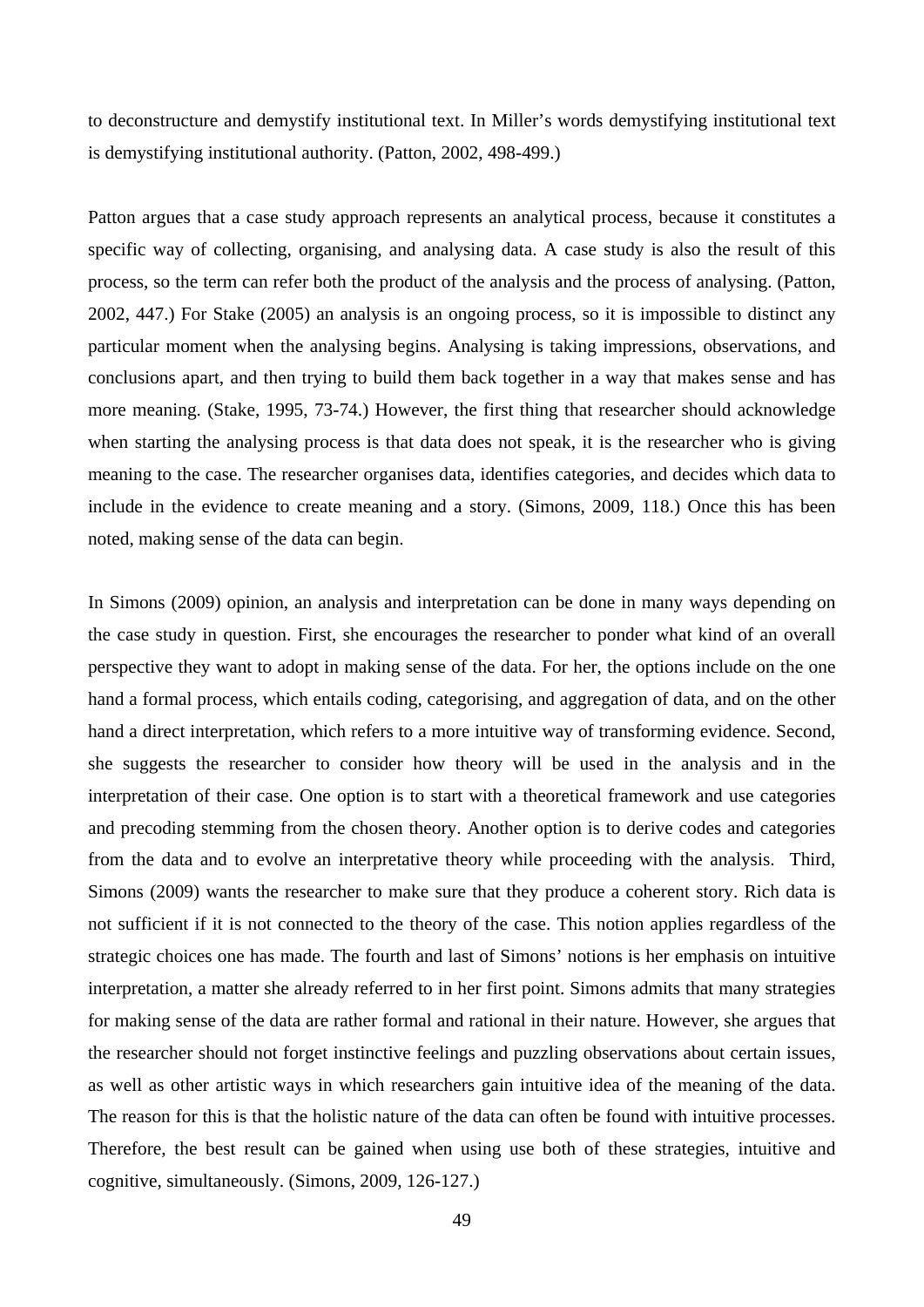As introduced in the previous chapter, the analysing process of my thesis is guided by the theoretical framework of the study. Based on the main theory, I formulated two general research questions and three sets of hypotheses, which define the research questions in more detail. The formulated hypotheses determine which categories and codes I use when interpreting the gathered evidence. Therefore, I incorporate mainly formal strategies of making sense of the data.

### **4.4. Introduction to material**

I define the case of this study as one legislation process. I do not have two different cases for the directive and the regulation, but rather one process that starts in the year 2002, when the initial legislative document of the directive was drafted, and results in the adoption of the regulation in 2010. Within this one process different stages are differentiated for the purpose of the analysis. Here, a division that separates both decision-making processes into three different stages is applied. These stages are agenda-setting, policy formulation, and policy decision (see for example Rosamond, 2000, 115).

The primary material of this research consists mainly of the official documents written in the process of formulating the directive and regulation. These include the final versions of the legislative acts which have been published in the Official Journal of the European Union as well as the initial legislative documents, opinions, reports, decisions, and positions regarding the proposed pieces of law that were written by the relevant actors in the different phases of the legislative process. On the part of the Commission a total of 19 documents, including 3 Green Papers, 8 Communications, 2 proposals, 4 assessment reports, and 1 statement, is referred to in this thesis. From the Council 5 different documents concerning Council meetings, reports and presidency conclusions, are used. From the Parliament 7 documents, including reports on Commission communications and proposals, legislative resolutions and press releases, are referred to. On behalf of interest groups 5 documents written by Eurogas, which is an organisation composed of natural gas companies, federations of natural gas companies, and international organizations, are used. These documents present Eurogas' views, opinions or comments on various actions taken by the EU institutions. In total 6 final legislative acts, published in the Official Journal of the European Union, are also included.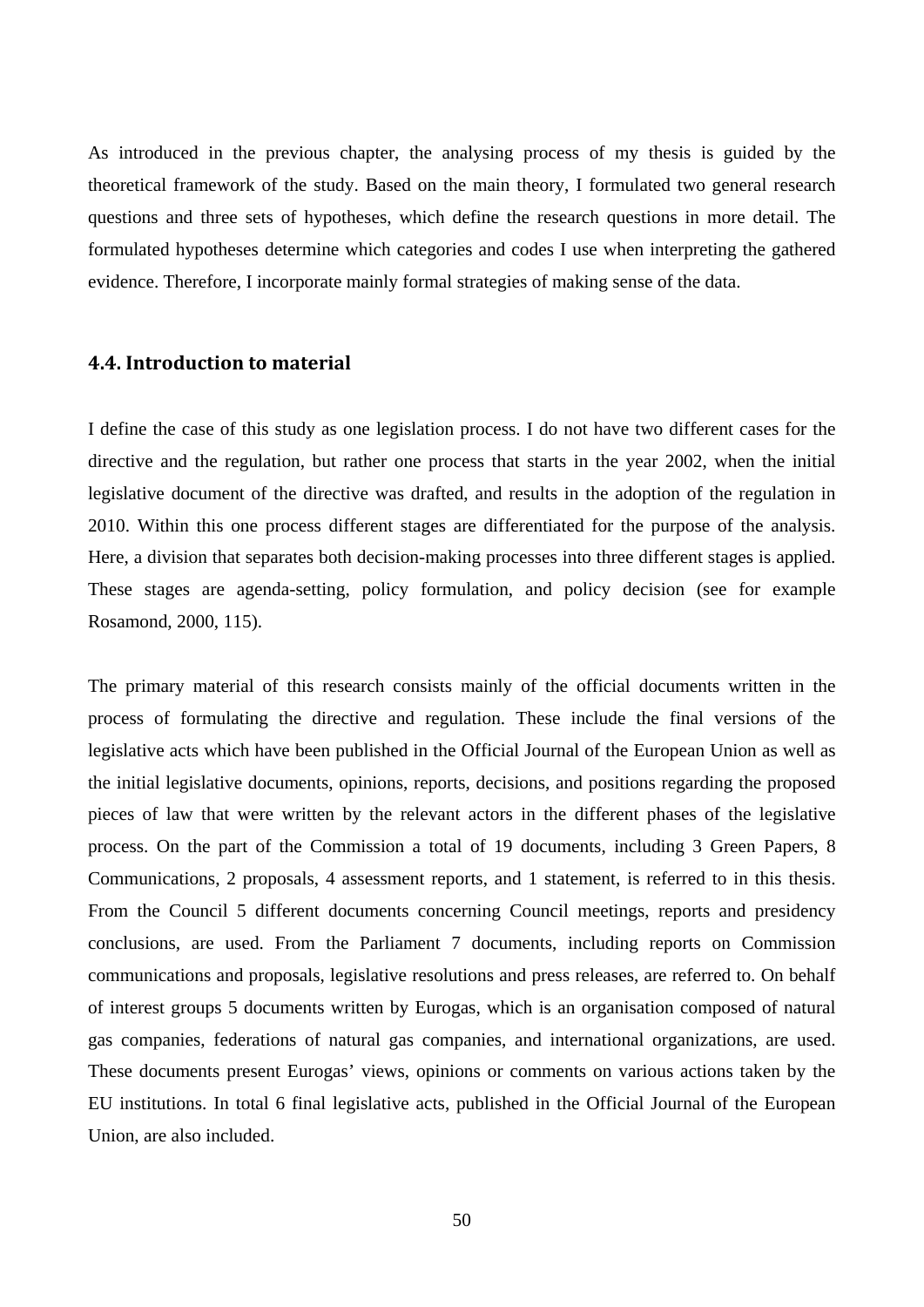In addition to these "hard primary sources", as Pollack (2003, 70) calls them, I have relied also on another source of primary documents, namely journalistic reports. These are used as a supplement to hard primary sources because the official documents do not always reflect actors' sincere preferences. As Pollack (2003, 71) notes,

journalistic sources can provide additional details regarding the preferences and interactions of key actors, particularly in the case of insider publications [...], which offer detailed, day to day analyses of EU negotiations with comparatively little attention to the public pronouncements of major politicians.

One of these insider publications is "Europolitics", which is, thus, used extensively, in total 17 times. Other news publications referred to in this study are provided by EurActiv, BBC, Forbes, Reuters, and The Guardian, resulting in 28 news articles. The material was not chosen in any particular way. Rather, I have used every official document related to the directive and the regulation that I was in able to find. Also, the most relevant of the news articles that I found have been used.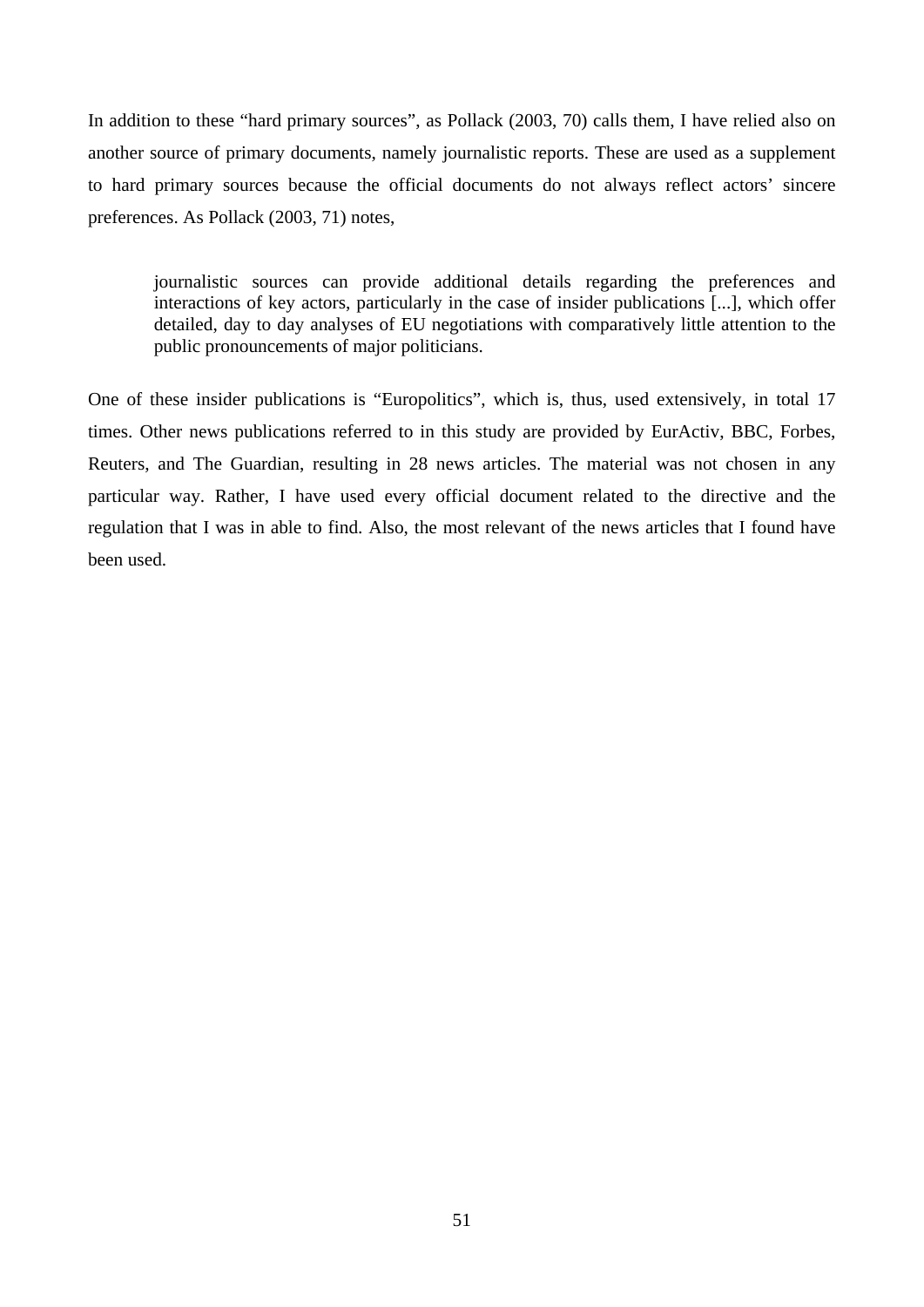# **5. Analysis of the decisionmaking process of the security of gas supply legislation**

## **5.1. Background of the legislation**

The legislation process of security of gas supply started officially on September  $11<sup>th</sup>$  2002 when the Commission published a proposal for a directive concerning measures to safeguard security of natural gas supply (Commission of the EC, 2002). This chapter will offer information on why the Commission made a proposal, and in what kind of political context the legislation process was put forward.

#### *5.1.1. Emphasis on the market*

In 1995 the Commission set out a Green Paper (Commission of the EC, 1995a) to assess the European Union energy policy. The Green Paper highlights security of supply as one of three pillars of European Community energy policy, and defines security of supply to be measures ensuring that future essential energy needs are satisfied, and that this could be obtained "by means of a sharing of internal energy resources and strategic reserves under acceptable economic conditions and by making use of diversified and stable externally accessible sources" (Commission of the EC, 1995a, 22). The Green Paper differentiates between short-term and long-term security. For the purpose of this thesis, the first one is of special interest, since it aims at avoidance of supply disruptions caused by exceptional circumstances, primarily concerning oil and gas. According to the Green Paper, the Commission recommends advantage to be taken of the Community dimension to enhance security of supply. To better the short-term security an in-depth examination of the specific measures necessary to respond to gas supply crisis, should be undertaken. However, at the time the Commission believed that open market functioning is the best way to proceed on the matter. In the Green Paper the Gas Industry urges the developers of a future European energy policy to take into account a number of specific aspects of the gas markets in the European Community, such as long term supply contracts, supply diversification, stable economic environment, and setting of market prices by reference to prices of substitute fuels, which have ensured security of supply until that time. (Commission of the EC, 1995a, 22-25.)

As part of the framework that was set out in the Commission's Green Paper, the Communication "European Community Gas Supply and Prospects" was put forward from the Commission the same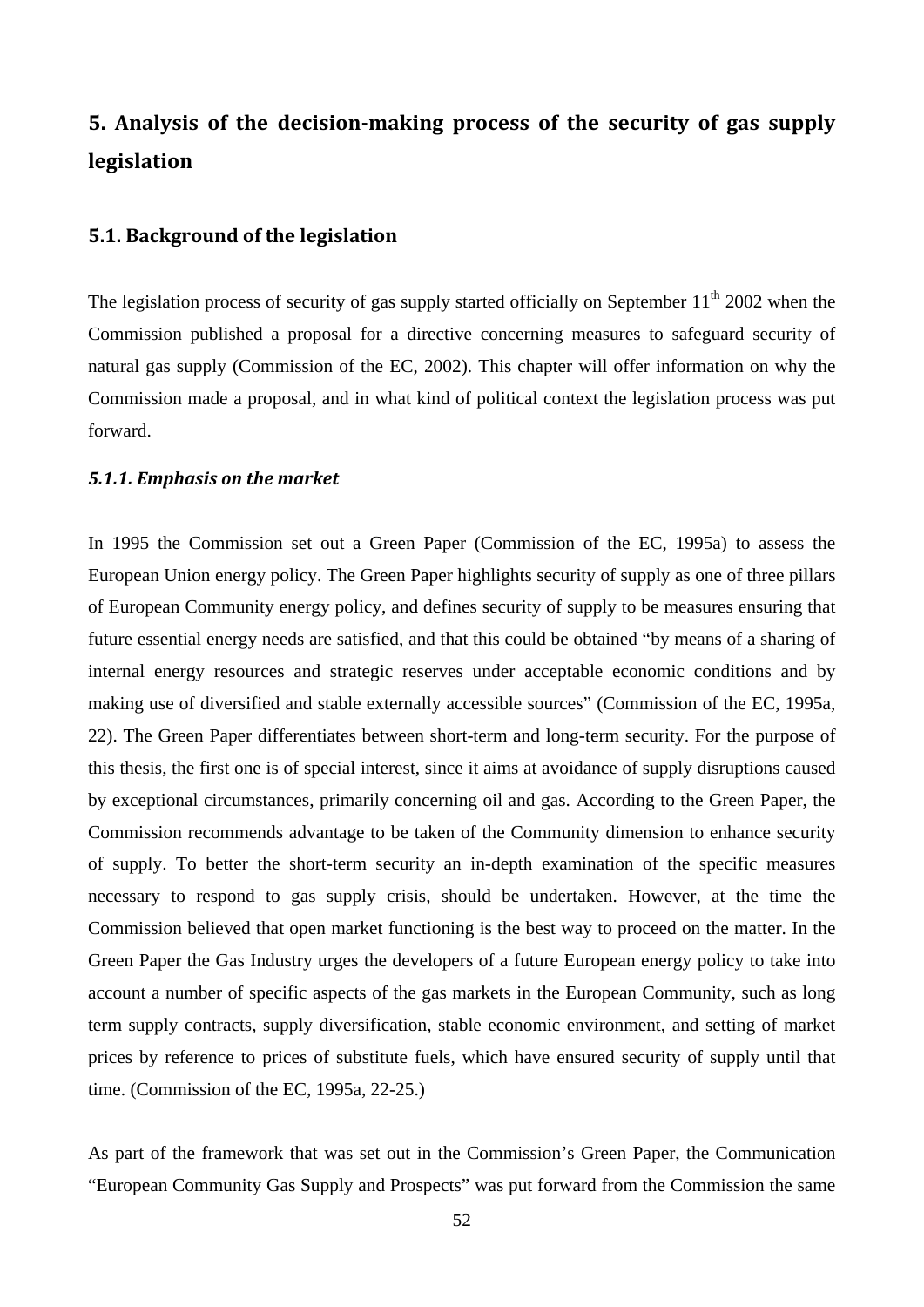year (Commission of the EC, 1995b). The Communication focuses on two objectives, first, to start a debate on the future direction of the EC gas sector, and second, on measures to be taken to enhance the security of gas supply. The latter objective is addressed in the chapter "Security of supply at EC level", which states that significant differences exist between the Member States in the gas supply matter. Due to these differences, Member States have made national plans to protect themselves from a gas disruption based on each country's national conditions, which should be, according to the Commission, sufficient to survive a short-term shortfall in gas supply from external supply sources. Despite this finding, the Commission conducted a study as part of the same Communication on the effect that each Member States' individual security measures have on the overall security of the European Community. The main conclusions drawn from this study are as follows:

- − the use of the EC dimension improves the security of supply on the grounds that cooperation on a European level increases the efficiency of solving a disruption of gas supply from non-OECD suppliers;
- − it is not clear if gas companies would fully exploit the EC dimension in a gas crisis affecting several Member States;
- − the measures involving EC cooperation would include interruptible contracts, production flexibility, trade of gas, and use of available storage at EC level, as well as linking the different EC sources of supply, these measures would be taken place in the normal commercial environment in which the gas industry functions;
- due to political strains that the measures might cause, a formulation of EC level emergency guidelines should be considered. (Commission of the EC, 1995b, 16-19.)

The Parliament (1996) gave a report on the Commission Communication, in which it approves the conclusions the Commission presented in the Communication, and proposes that a deeper analysis would be conducted on the role of the EU, the Member States and gas buyers and sellers in the security of supply matter. The Parliament then recognises the importance of the matter, but rather than encouraging other measures, it emphasises the efficiency of a true internal market for gas in Europe. In the Parliament's opinion, this would ensure security of supply and securing consumers' rights in best possible way. (European Parliament, 1996, 2-4.)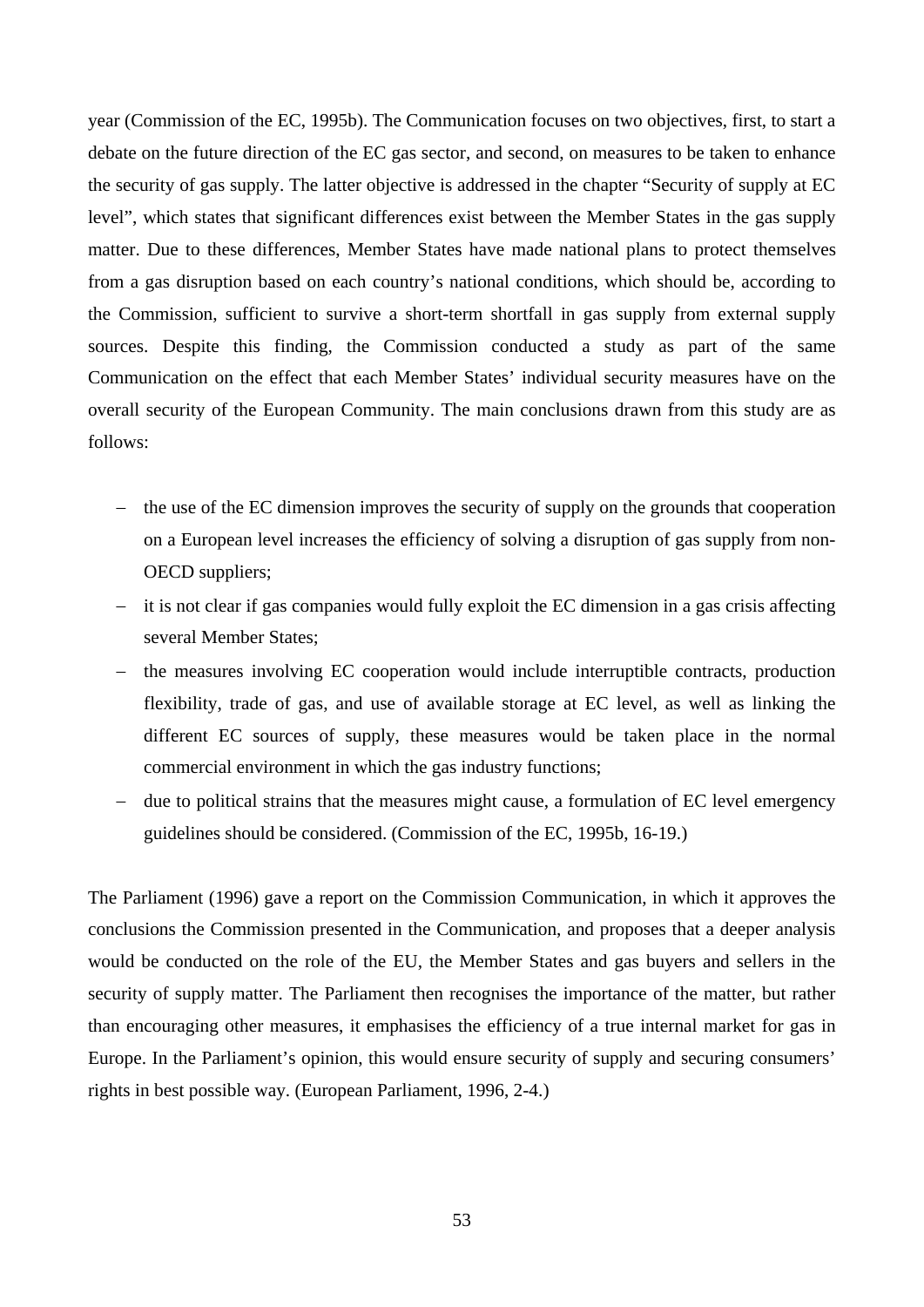As it can be seen above, the issue was put on the EU agenda gradually. The Commission realised that security of supply is an issue that needed to be discussed and studied further. The finding of the Communication in 1995 about the usefulness of EC level coordination for the improvement of security of supply was important. Furthermore, the encouragement that the Commission received from the Parliament with regards to deepening the analysis on the matter, gave an additional reason to keep security of supply questions on the agenda. However, at this point neither the Parliament nor the Commission were ready to make official initiatives, because they both trusted the market to be sufficient to take care of any possible supply disruptions. Therefore, the emphasis was put on the opening of the gas market.

The opening happened officially in 1998 when a directive concerning common rules for the internal market in natural gas (OJ L 204, 21.7.1998) came into force after extensive negotiations between the Council and the Commission (Europolitics 22.10.1997). The directive was later replaced with another directive (OJ L 176, 15.7.2003) and completed finally in 2007, but the purpose stayed the same, to fully open up the national gas markets with the aim of meeting the objectives of service quality, universal service, consumer protection and security of supply. The directive guarantees that new suppliers can enter the market, and consumers are free to choose their gas supplier. Furthermore, the directive enables the Member States to impose public service obligations to guarantee the security of supply, regularity, quality, and price of the gas supply. This is because gas supply is considered as a public interest service which the citizens, in return of payment, have the right to access (EurActiv 26.11.2002). In each Member State, regulatory authorities are appointed with a task of monitoring non-discrimination, transparency and competition, and the tariffs and methods for calculating them. The Commission has then the role of monitoring the implementation of the process so that appropriate measures can be prepared ahead in the event of any supply problems. (OJ L 204, 21.7.1998, OJ L 176, 15.7.2003.)

Based on the content of the internal market directive, it is not surprising why the EU institutions put their emphasis on the functioning of the internal gas market. The very purpose of the directive is to protect the consumer and secure supply. The rationale behind the directive is very simple: in the case of a supply disruption in one Member State, the market mechanism would guarantee substitute supply from another part of the EU. This way, the EU gas market would become invulnerable and less dependent on external gas suppliers. However, in order to guarantee that a directive like this works in practice, infrastructure and other necessary conditions would have to function impeccably. As described in chapter 1.3., this means heavy investment in pipelines, interconnections, and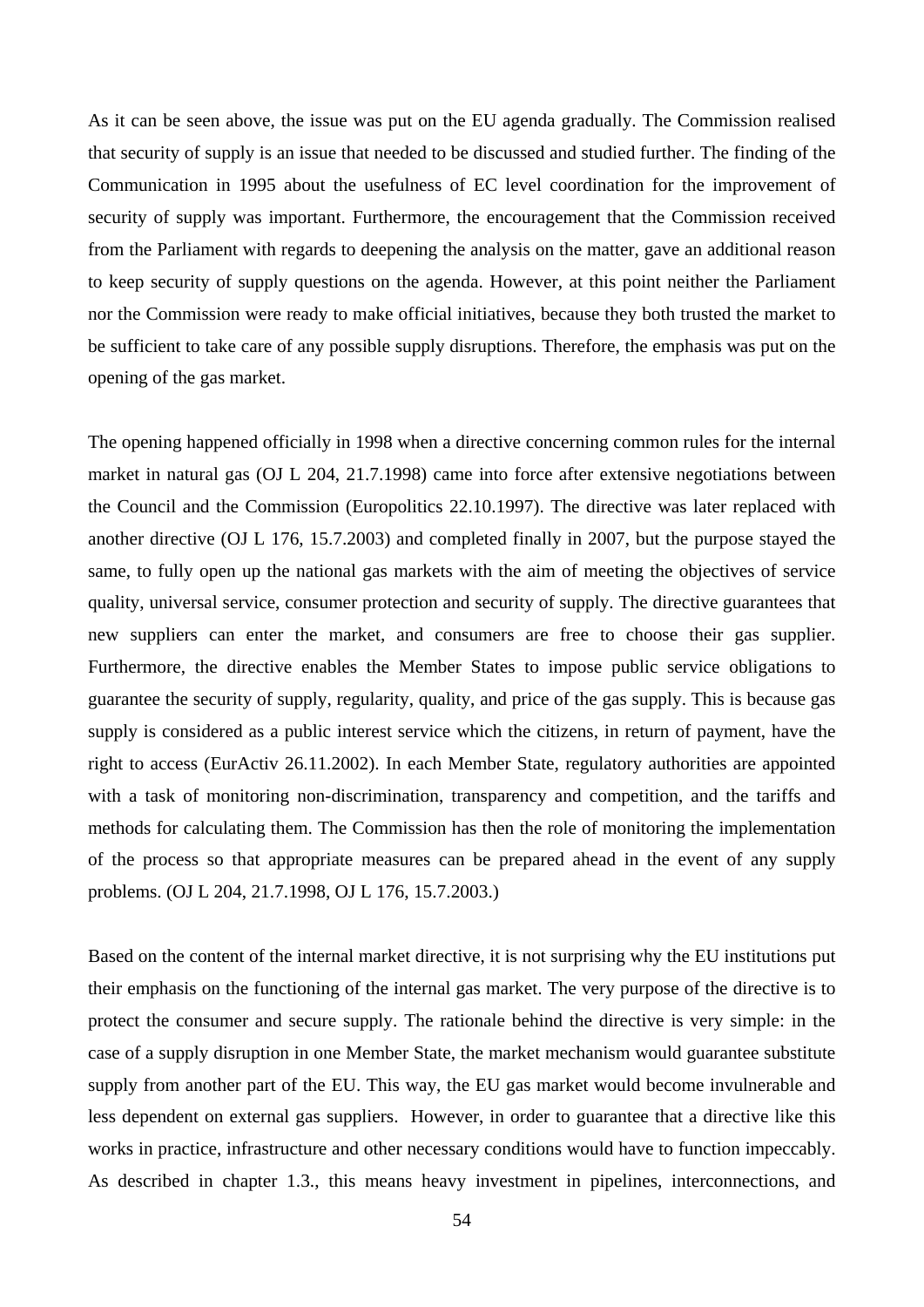storage facilities, all of which are extremely expensive to build. Considering this, it is equally understandable why the EU institutions were willing to look into the security of supply matter while officially promoting the opening of the internal market.

Following the encouragement for conducting a deeper analysis, the Commission gave out a Communication in 1999, with the title "Security of gas supply" (COM(99)571 final). The main message of the Commission is that more effort is needed to manage gas supply, because of gas' increasing share of the EU's energy supply mix. However, in the Commission's opinion this does not necessarily mean that rigid EU-wide security of supply criteria and mechanisms would be the most appropriate solution, since the fact remains that national gas markets have important different characteristics and, therefore, have different security of supply concerns. On the external dimension the Commission encourages the diversification of gas supply sources. It noted that some countries, such as Algeria, Ukraine and Russia have a critical role as gas suppliers and transit countries. Considering the potential challenges that these countries face in the future, the Commission thinks that political support and regional cooperation schemes should perhaps be arranged as a backup for market mechanism. (Europolitics, 17.11.1999.)

The Council delivered its conclusions on the Commission Communication after a Council meeting in 2000. The Council expresses its content with the fact that the Commission had examined the security of gas supply matter further and had delivered the Communication the previous year. The Council stresses "the importance of competition and liberalisation of markets for the security of energy supply" (Council of the European Union, 2000, 9). It also underlines that the EU gas industry should continue to play a crucial role in the overall security of gas supply of the EU, and that progressive completion of the single gas market should remain a strategic priority. However, in the Council's opinion further cooperation is also needed. Cooperation between the EC and Member States, as well as relevant international institutions and the private sector would be beneficial. In order to mitigate both political and technical risks associated with future gas supplies, the Council encourages more cooperation between the EC and the most important external supplying and transit countries. In addition, the Council invites the EC, together with the Member States, to continue to play a key role in the matter. Finally, it invites the Commission to monitor and analyse the development of security of gas supply situation in close cooperation with the Member States and the European gas industry and to report regularly to the Council on its findings. (Council of the European Union, 2000, 9-11.)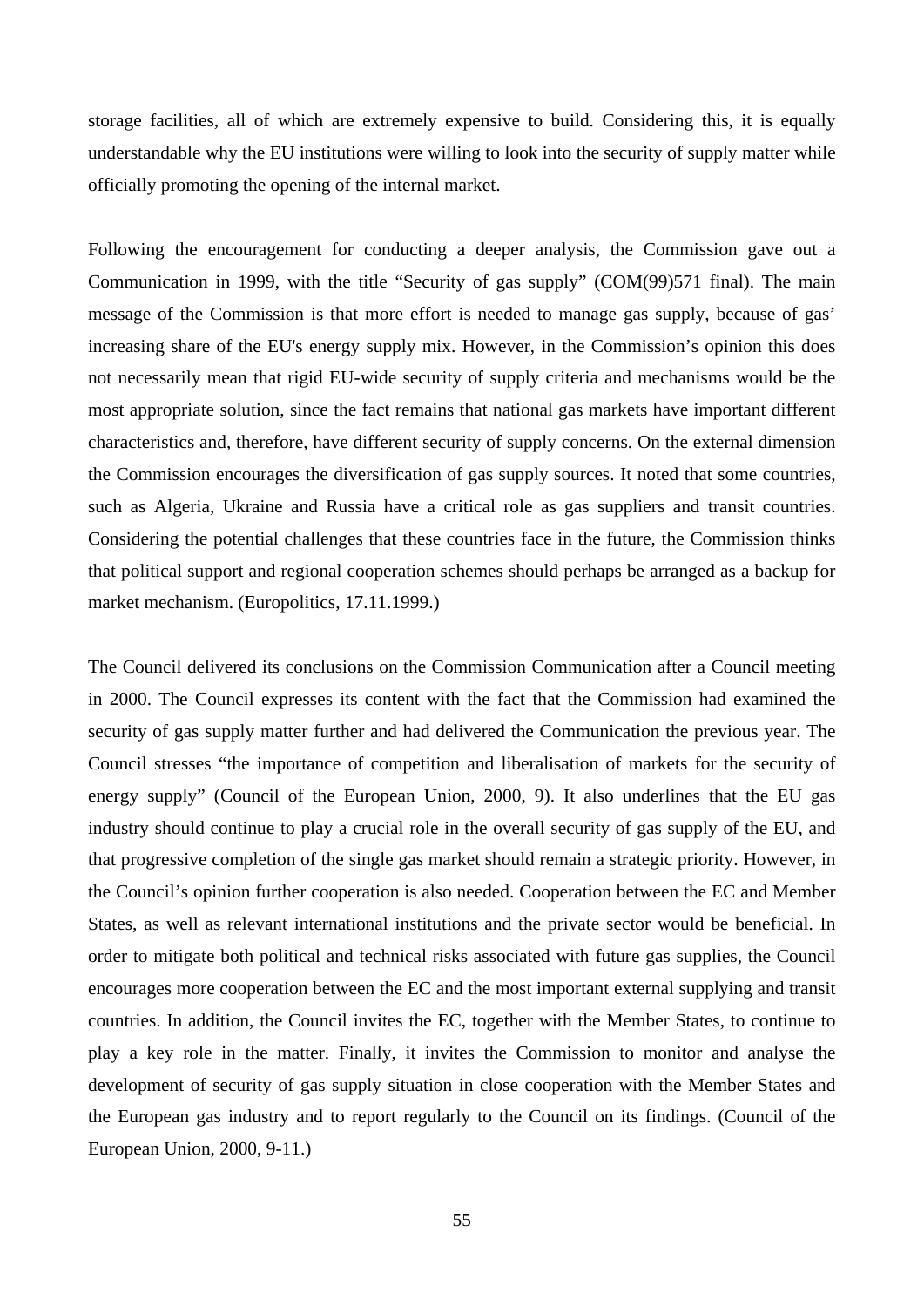As it can be seen, the Council's conclusions are strongly in line with the Commission's Communication. Both institutions, the Council and the Commission, staying consistent with their previous stances, want to rely on market liberalisation and market mechanisms. However, the Council can be said to be especially confident in market mechanisms' sufficiency. This is evident, because it does not make a single reference to supplementing the internal gas market with additional measures. Rather, it invites the Commission to monitor, analyse, and coordinate exchange of information and report to the Council on the situation. The Commission, on the other hand, mentions a vague possibility of "backing up the market mechanism" (Europolitics, 17.11.1999). Despite slight differences in the choice of words with regards to possible future measures, a strong consensus between the institutions still remained at this point. However, the Commission's Green Paper from the year 2000 finally broke the consensus.

## *5.1.2. Towards a European strategy for the security of energy supply*

In 2000 the Commission published another Green Paper on the matter of security of energy supply (Commission of the EC, 2000). The Green Paper "Towards a European strategy for the security of energy supply" paints a somewhat different picture of the energy security situation in Europe than the Green Paper five years earlier. In the new Paper the Commission assesses security of all energy supply, and concludes that the situation and conditions in which energy policy in the EC has to operate in the 21st century have changed significantly. Three main changes that have taken place in the recent past are enlargement, climate change and liberalisation of energy markets. These changes have created new constraints and challenges for the governments, and the liberalisation of energy markets has meant that the governments can no longer directly manage their energy utilities. This means that the Member States are no longer governing their own stocks, planning their reserves or applying crisis mechanisms in a case of a supply disruption in a way they used to. As the roles of regulators and companies will become clearer, new crisis management systems may be developed. In fact, the Commission writes that efforts for this are already under way, and for gas a committee monitoring short and long term security of supply developments on EU level has recently been established. (Commission of the EC, 2000, 45-47.)

Considering natural gas in particular, the Green Paper states that its demand follows the general trend of all energy forms in the EU: a clear increase. This and the future enlargement to Eastern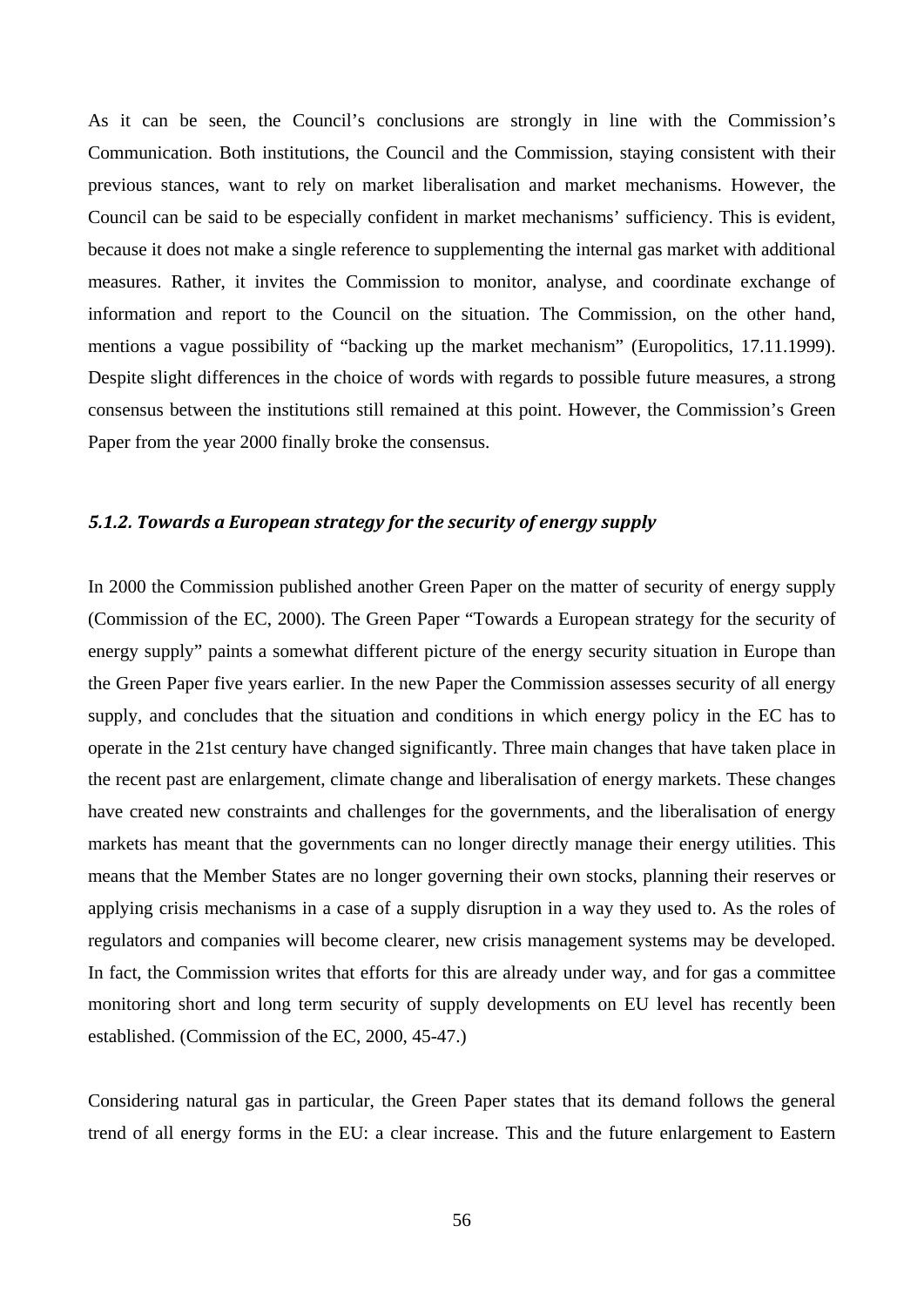Europe mean that EU's dependency on Russian gas will rise. Also, the price of natural gas has been predicted to rise by 20 per cent until the year 2010 (Commission of the EC, 2000, 21):

Under the joint effect of an emerging spot market in the European Union through the completion of the internal market and demand-side pressure compounded in particular by concern for global warming, changes can be expected to pricing rules (i.e. end to indexinking of gas prices on oil prices), either in the standard manner of a competitive market reflecting production costs or through the formation of a "gas cartel". It is difficult to say how likely this is at the current time, which is why any structural trend of excessive price increases has to be prevented and abundant and diverse supplies guaranteed.

Another challenge that concerns natural gas like other energy sources is its transportation and transit routes. The increasing demand in gas supply puts pressure on the transit capacity. The Commission points out that the transportation of energy supply is crucial for energy security, and that transportation is a sum of many factors, such as the willingness of third countries to permit transit, financial and technical resources to maintain the existing routes and create new ones, and an international framework, which ensures stable conditions for long-term investment and trading. Here, the Commission calls for closer international cooperation, both between the EU and its suppliers and among suppliers and transit countries. (Commission of the EC, 2000, 48.)

The Communication is a clear break to earlier stances the Commission, or the other institutions, had. In the Commission's opinion many factors have changed and thus it is only appropriate to adjust to the new situation. In fact, after less than two years the Commission's new and more alarmed position resulted in a proposal for a directive concerning measures to safeguard security of natural gas supply (Commission of the EC, 2002). However, the Council and the Parliament did not change their stance along with the Commission. They remained to be advocates of the internal market with severe reservation towards extensive Community level coordination.

Also Eurogas, an organisation composed of natural gas companies, federations of natural gas companies, and international organizations representing the natural gas industry, emphasised rather the conclusions of the Commission Communication from 1999 than the findings of the Commission's Green Paper from 2000. In its opinion, the emphasis should be kept in "favouring greater trade and market-driven economic development" (Eurogas, 2001, 1). Eurogas recognises the need of further analysis and discussions, but wants to remind that the natural gas industry has kept an excellent record regarding uninterrupted supplies to its customers along the years, competitive pricing compared to other sources of energy, reduced price volatility for customers, and the lowest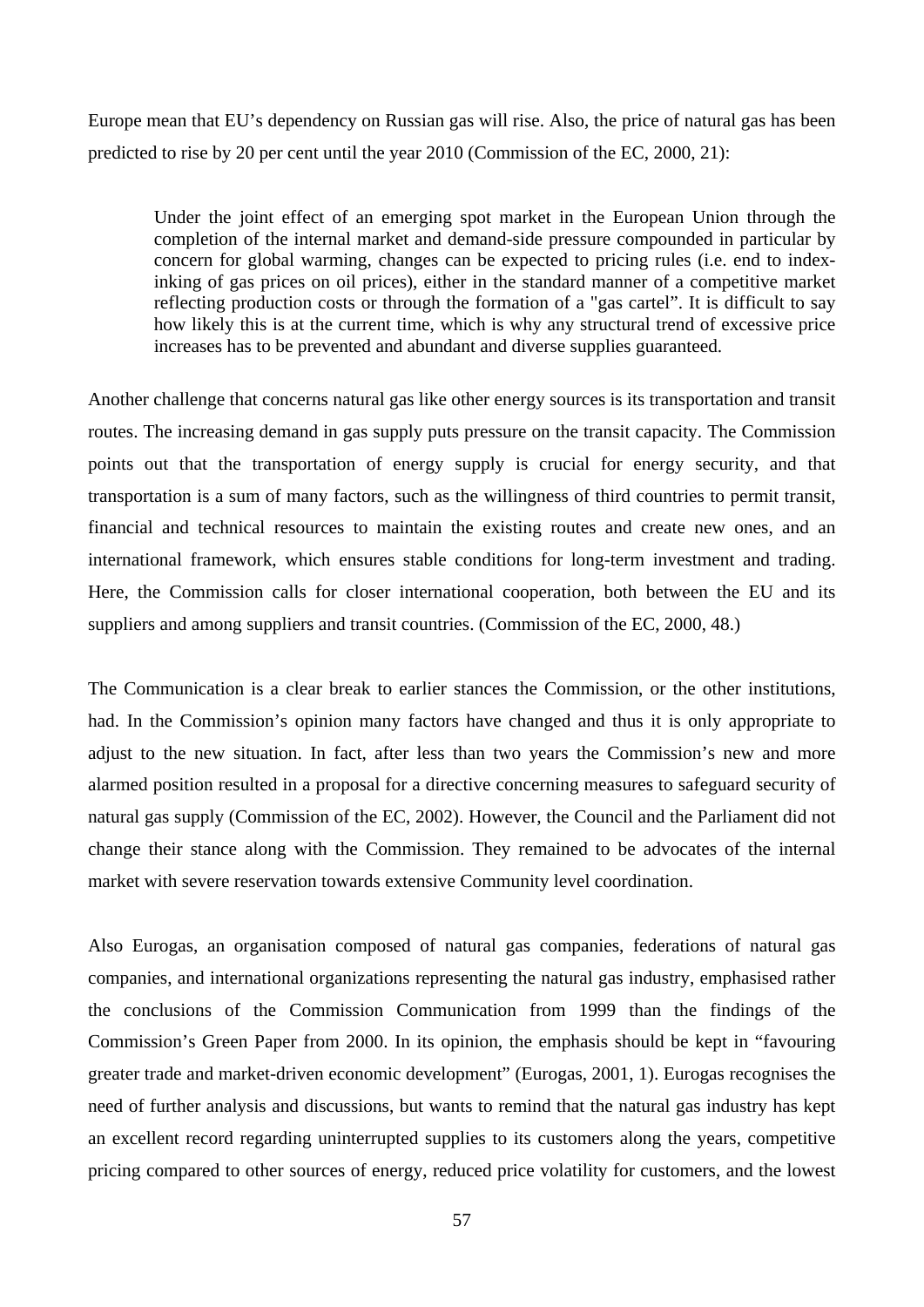GHG emissions compared to other fossil fuels (Eurogas, 2001, 2). Eurogas does not encourage "any direct intervention of national or international authorities on energy markets" (Eurogas, 2001, 3), and merely wants the EC to have an assisting role in maintaining the right investment and regulatory climate. (Eurogas, 2001, 1-3.) Eurogas repeats similar arguments a year later, just before the Commission published its proposal for the security of gas supply directive, and maintains that the authorities should offer a less interventionist approach to the security of supply matter (Europolitics 5.7.2002). Eurogas recognises that security of supply is a shared responsibility of all actors involved in the production and transport chain, and that there might be a role for a public policy framework when it comes to defining output standards. However, market participants have the highest incentive to guarantee security of supply as they have an economic interest in the matter. Therefore, Eurogas concludes that the responsibility of securing supply should be left primary to them. (Eurogas, 2002, 3.)

Finally, as the Council reflects the opinions of the Member States and operates according to their policy objectives, the main features of energy policies in the biggest Member States, France, Germany, and the United Kingdom, should be considered. France has always had a strong governmental leadership in energy matters. It is an energy importer due to its poor national energy resources, and therefore, security of supply matters have been a central concern in France. France has tried to widen its energy mix and has invested in nuclear energy in particular to secure its energy supply. (Matlary, 1997, 36-37.) In the early  $21<sup>st</sup>$  century French energy policy relied on nuclear energy, a wide energy mix and bilateral agreements between other Member States, especially Germany, to manage its growing energy demand (Matlary, 1997, 82-85).

Germany, while being a leading proponent of European integration, has not advocated integration in the field of energy. Its governments have not supported energy market liberalisation or EU's external energy relations, which can be considered some of the most central elements of a common EU energy policy (Duffield and Westphal, 2011, 183). On the part of natural gas, Germany's natural gas sector has covered about 22 per cent of the country's energy need since 1990s. Most of the gas is imported, and since the imports come mainly only from three countries, Russia, Norway and the Netherlands, they could not be easily replaced in the event of a supply disruption (Duffield and Westphal, 2011, 170). In 2000 Russian gas covered 45 per cent of German gas imports (IEA 2002, 76), which explains the close ties that the gas companies have with Russia. In fact, many German gas companies have long-term gas delivery contracts with Russia, and during the late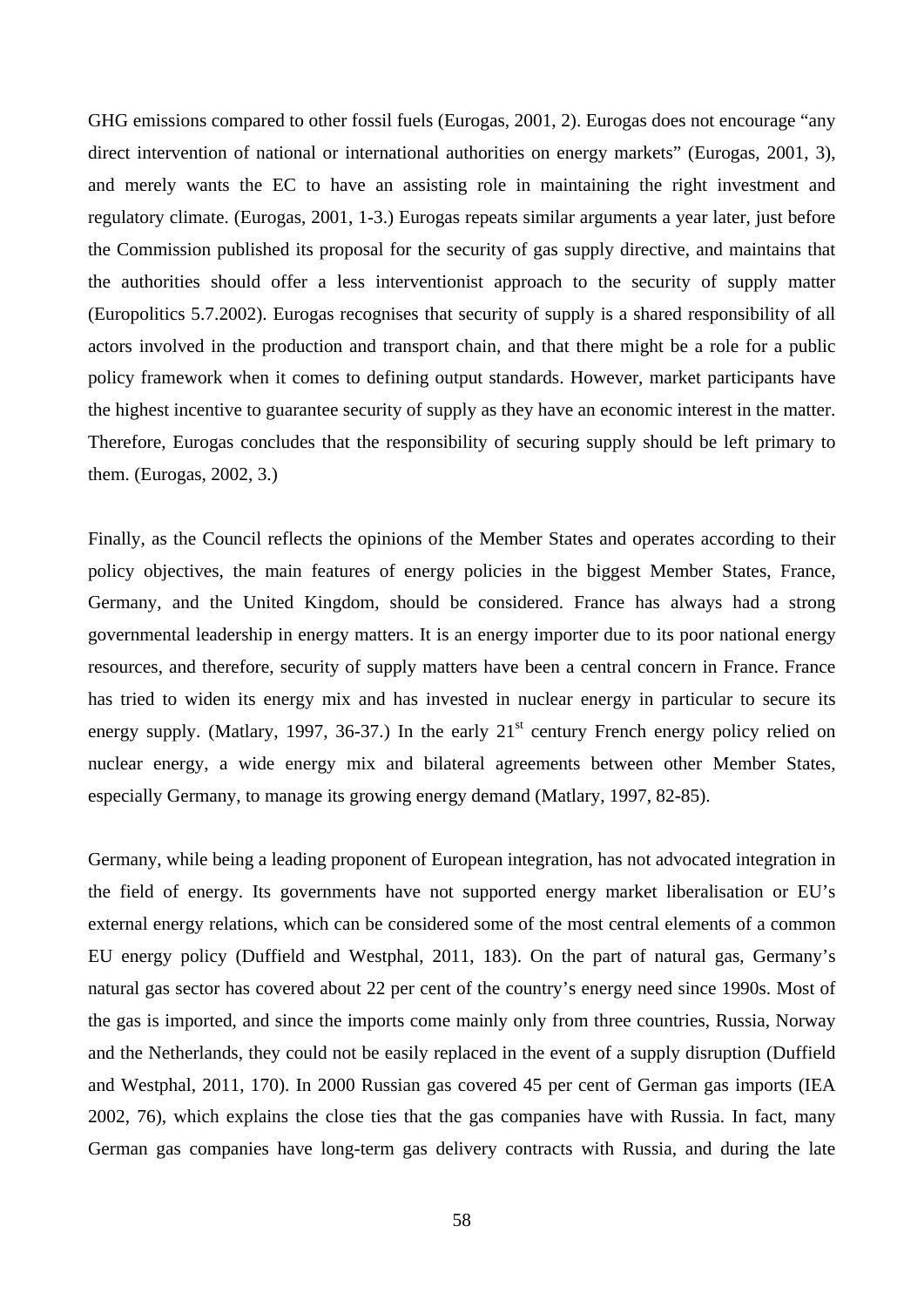1990s and early 2000s government's external policy was characterised as a unilateral pursuit of national interest rather than multilateralism. (Duffield and Westphal, 2011, 179-181.)

The UK has always had a sceptical stance towards common EU policies. This has been also true in the field of energy, except with regards to the opening of the energy market (Europolitics 22.10.1997). The UK underwent a massive privatisation of its energy sector in the 1980s and ever since it has had a liberal disposition on matters of economic policy and energy policy. (McGowan 2011, 188-195) Therefore, the Commission's plan of liberalising the internal energy market has been supported by the UK. During the last decade the UK has turned from an energy producer to an energy importer (McGowan 2011, 189). However, in the end of 1990s the country still had an advantageous energy balance and hence, by the time of the Commission's proposal, the UK was mainly concerned of promoting national energy interest and opening of the energy market, rather than advocating an EC level energy security plans. Now, I will turn to the decision-making process of the directive.

## **5.2. Directive**

As mentioned above, the legislation process of security of gas supply started officially on September  $11<sup>th</sup>$  2002 when the Commission published a proposal for a directive concerning measures to safeguard security of natural gas supply (Commission of the EC, 2002). As the decision-making in the EU is a progress proceeding in stages, I will proceed with this analysis along the main decision-making stages. In each stage the first four hypotheses presented in chapter 3.3. will guide the analysis. The main stages of the legislation process that I will base my analysis on are then:

- − Proposal for a directive adopted by the Commission in 11.9.2002
- − Opinion of the Parliament on the 1st reading 23.9.2003
- − Discussions at the Council 8.12.2003
- − Opinion of the Parliament on the 1st reading (renewed consultation) 20.4.2004
- − Formal adoption by the Council 26.4.2004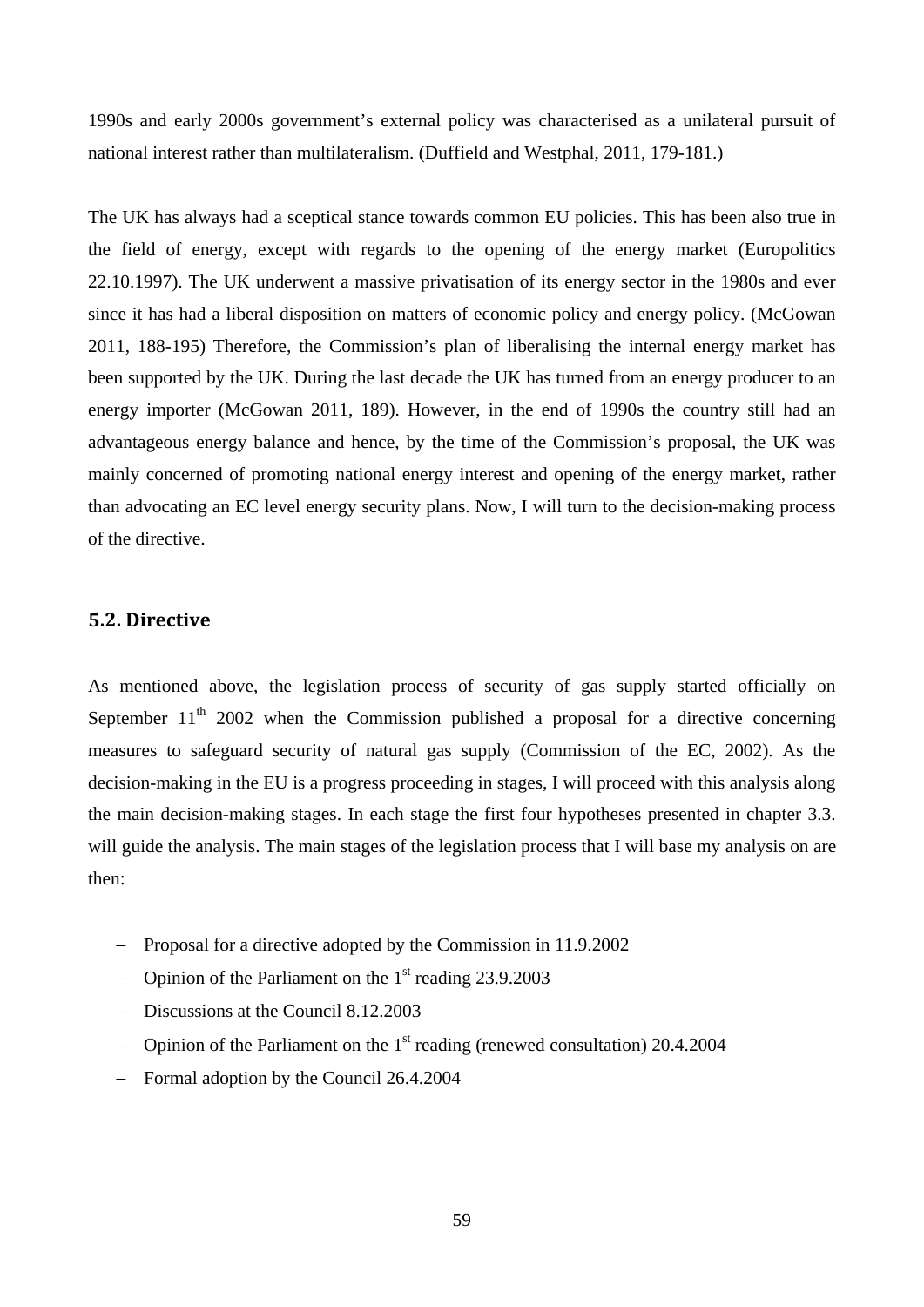### *5.2.1. Proposal for a directive*

Despite general reservations, the proposal for a directive concerning measures to safeguard security of gas supply was published as a part of a Commission Communication (Commission of the EC, 2002) on the internal market energy with an objective of establishing coordinated measures to secure energy supply. The proposal for a directive is in line with the conclusions the Commission published on its Green Paper in 2000 (Europolitics, 6.9.2002). The main message of the Communication is that Community level measures are needed. On the part of natural gas, the reason for this is stated in the Communication as follows (Commission of the EC, 2002, 5):

[...] in the new regulatory environment for the internal gas market, which is characterised by a multitude of players and the unbundling of the activities of the integrated gas companies, security of supply can no longer be considered the responsibility of a single party. A new chain of responsibilities concerning security of supply and the planning of infrastructures between the public authorities and the various market players must therefore be established in order to guarantee certainty in this connection.

In addition, in the Commission's opinion, an internal market of energy is necessary but not sufficient means for securing energy supply. The Communication states (Commission of the EC, 2002, 5-6):

[...] it is not possible to construct an internal market in energy if this objective is not accompanied by harmonised rules on security of supplies. The power cuts which severely affected California in 2000 clearly bear witness to this. These cuts were due not to inadequate rules on security of supply, but to a process of electricity market liberalisation which was not accompanied by adequate rules to guarantee a sufficient security of supply level. In the normal competitive environment, the (short-term) priority of companies has been to maintain or increase their stake in the Californian electricity market. In doing this, they did not make the (medium or long-term) investments which would have been necessary to guarantee a sufficient supply for all consumers.

This argument, the need for more Community level coordination as result of the insufficiency of the internal energy market in securing supply, can be clearly seen in the final version of the proposal for a directive. It is this argument that gives the Commission a rationale for acquiring certain functions in its competence, or at least away from the competence of the Member States. The main content of the legislation proposal is (Commission of the EC, 2002):

− non-interruptible customers without fuel switching capabilities are protected by the Member States in case of disruption of the single largest source of gas supply during sixty days given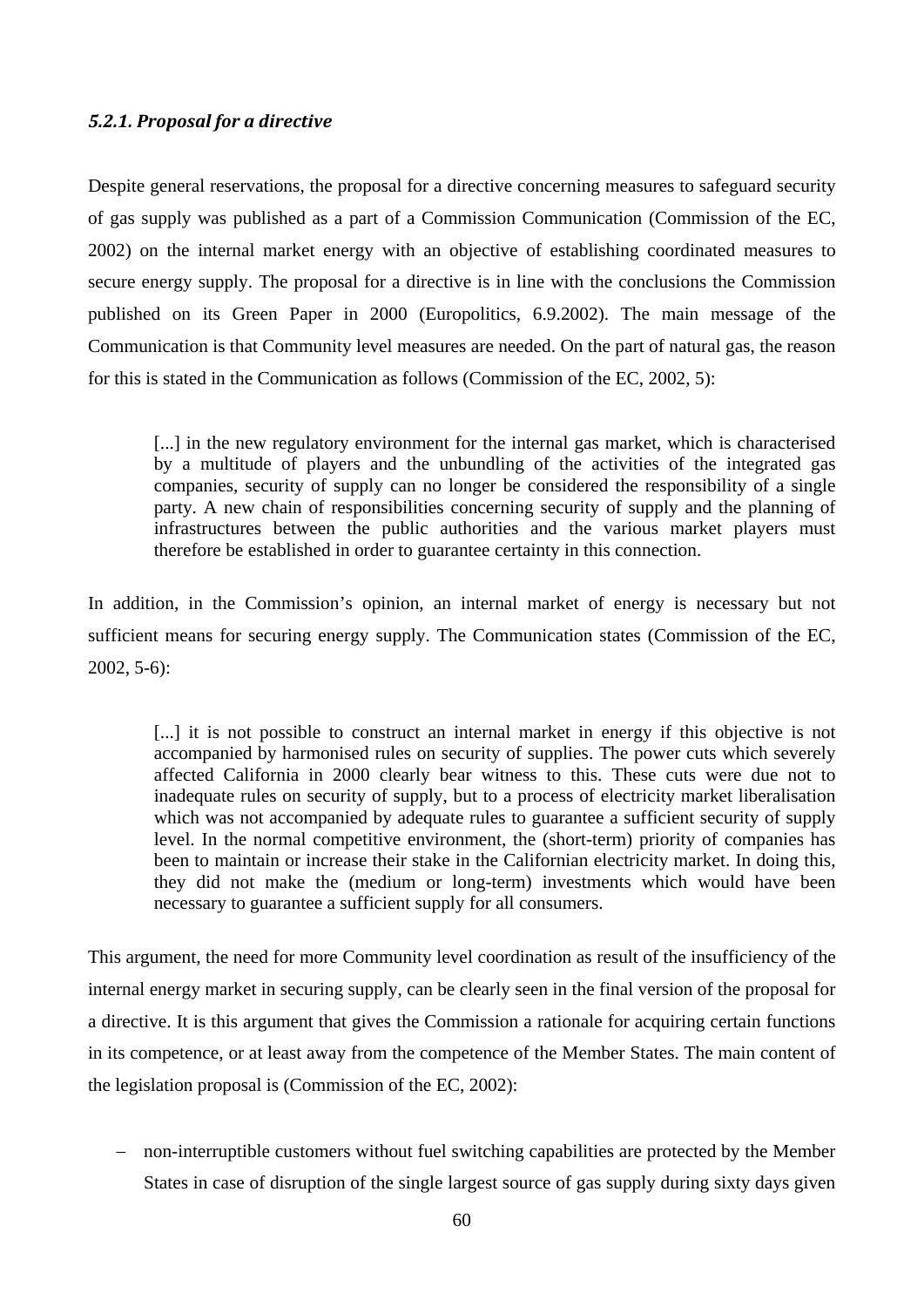average weather conditions, or in the case of extremely cold temperatures during a period of three days statistically occurring every twenty years, or in a case of a cold winter statistically occurring every fifty years;

- the Member States may use instruments such as interruptible customers, gas storage, supply flexibility and spot markets to achieve the above mentioned security of supply standards, which shall be established by the Member States in a manner compatible with the objectives of the internal gas market including the harmonisation of the measures implementing the criteria;
- the Commission should closely monitor the situation and conditions, such as the degree of new gas supply import contracts from non-EU countries, the existence of adequate liquid gas supplies and transparent gas price references within the Community to underpin the stable long term gas supplies; the Commission may issue Recommendations on appropriate measures to be taken by Member States in this respect and require the Member States to take specified measures, if the measures taken in response of the Recommendations are inadequate;
- the Commission may issue Recommendations on appropriate measures to be taken by the Member States in the event of extraordinary gas supply situations; these measures include specific assistance, such as disruption release of gas stocks, diversion of gas supplies to affected areas, and reallocation of gas, to those Member States particularly effected by the gas supply; the Recommendations shall restrict competition as little as possible;
- a European Observation System, run by the Commission, shall provide technical assistance necessary;
- finally, the Member States will report to the Commission on the competitive impacts of the Directive implementation, the supply/demand balance on their territory, the level of expected future demand and available supplies, envisaged additional capacity under planning, the emergency instruments in place to cater for a sudden crisis in the market, level of stocks and measures taken in order to achieve the targets, and the extend of long-term contracts concluded by companies.

The functions the Commission wants to see delegated from the Member States' support Pollack's theory very well. Out of the four functions Pollack lists, monitoring compliance, incomplete contracting, adopting credible and expert regulation, and procedural agenda setting, the proposal includes three. The Commission wants to attain extensive monitoring responsibilities with regards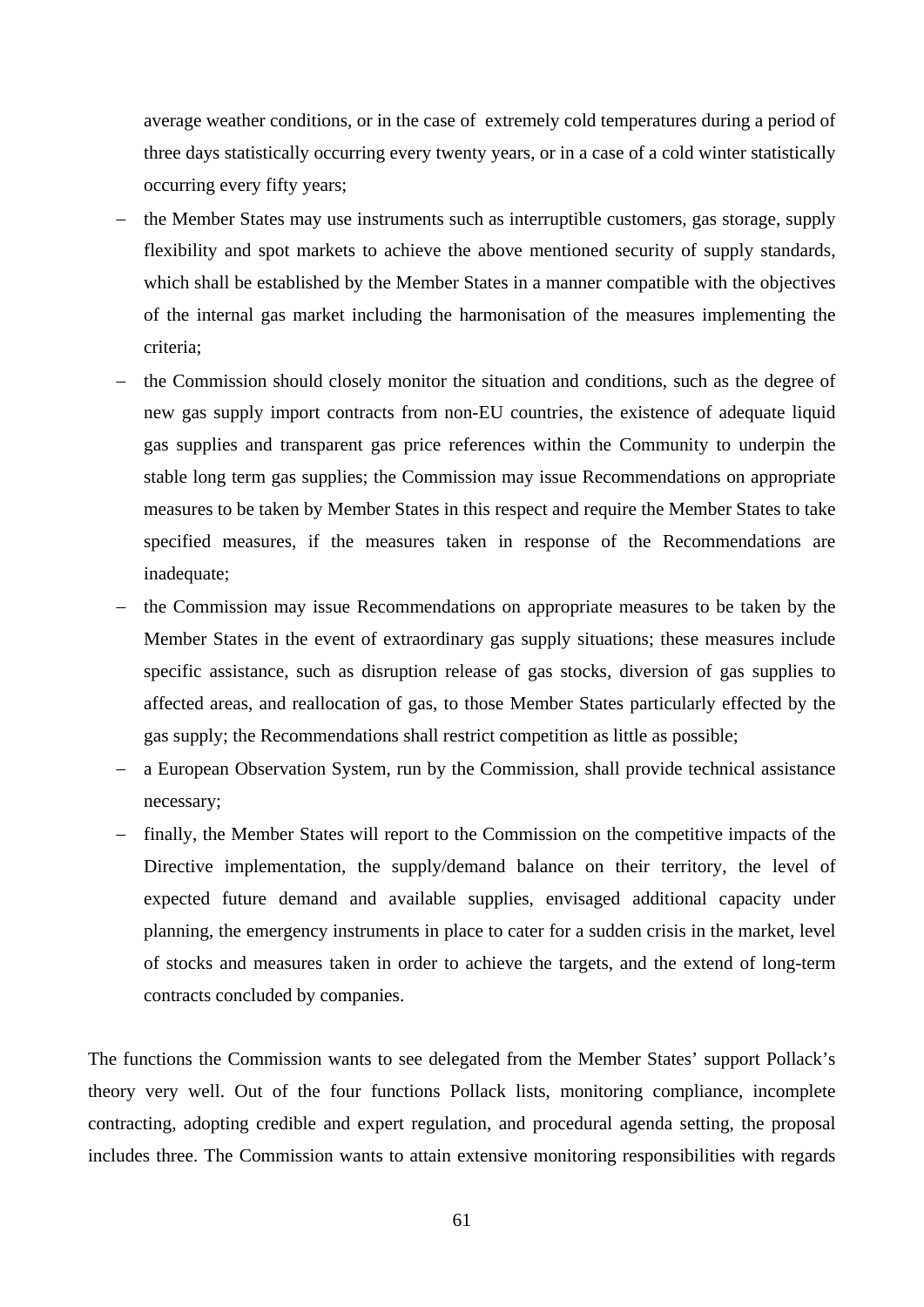to monitoring the conditions of current situation as well as monitoring the implementation of the directive within different Member States. The Commission wishes also to be in charge of regulation as it suggests establishing a new institution, the European Observation System, to offer the Member States technical assistance. Moreover, to guarantee credible regulation, the Commission wants to be granted a right to issue recommendations to the Member States and to require them to take specified measures when necessary. Since the legal base of the proposal is Article 95 of the Treaty establishing the European Community (EC), which refers to the codecision procedure for single market legislation, also the procedural agenda setting would be in the competence of the Commission.

According to Pollack's theory, delegation of powers from a principal to an agent is different in each case, which means that the prevailing conditions play a role in the delegation decision. The conditions for a high level of discretion are, in this case, fulfilled according to the Commission's opinion. Of course, analysing the Commission's opinion on delegation is only speculation since it is the principle, in this case the Member States through the Council, who decides which level of discretion is given to the agents, the Commission and the Parliament. However, analysing the level of discretion the Commission thinks is needed can give us information about what kind of an opinion it has formed on the situation in general. In this case the Commission sees the situation to be highly uncertain with regards to future supply conditions. It writes that "the European Union is expected in the longer term to become increasingly dependent on gas imported from non-EU sources of supply" (Commission of the EC, 2002, 55). In addition, gas prices are increasing, the opening of the internal gas market makes the management of energy utilities harder to handle, and the future enlargement to Eastern Europe means that EU's dependency on Russian gas will rise. All of these reasons give the Commission a good justification to conclude that national emergency measures are not sufficient and that the level of uncertainty could be mitigated with Community level commitments.

# *5.2.2. Opinions of the Parliament and discussions at the Council*

The Council and the Parliament gave their opinion on the Commission's proposal during the years 2003 and 2004. The two institutions disagreed with the Commission significantly on multiple parts and introduced several amendments to the proposal which indicates that they had a somewhat shared view with each other. However, the Council and the Parliament did not share their views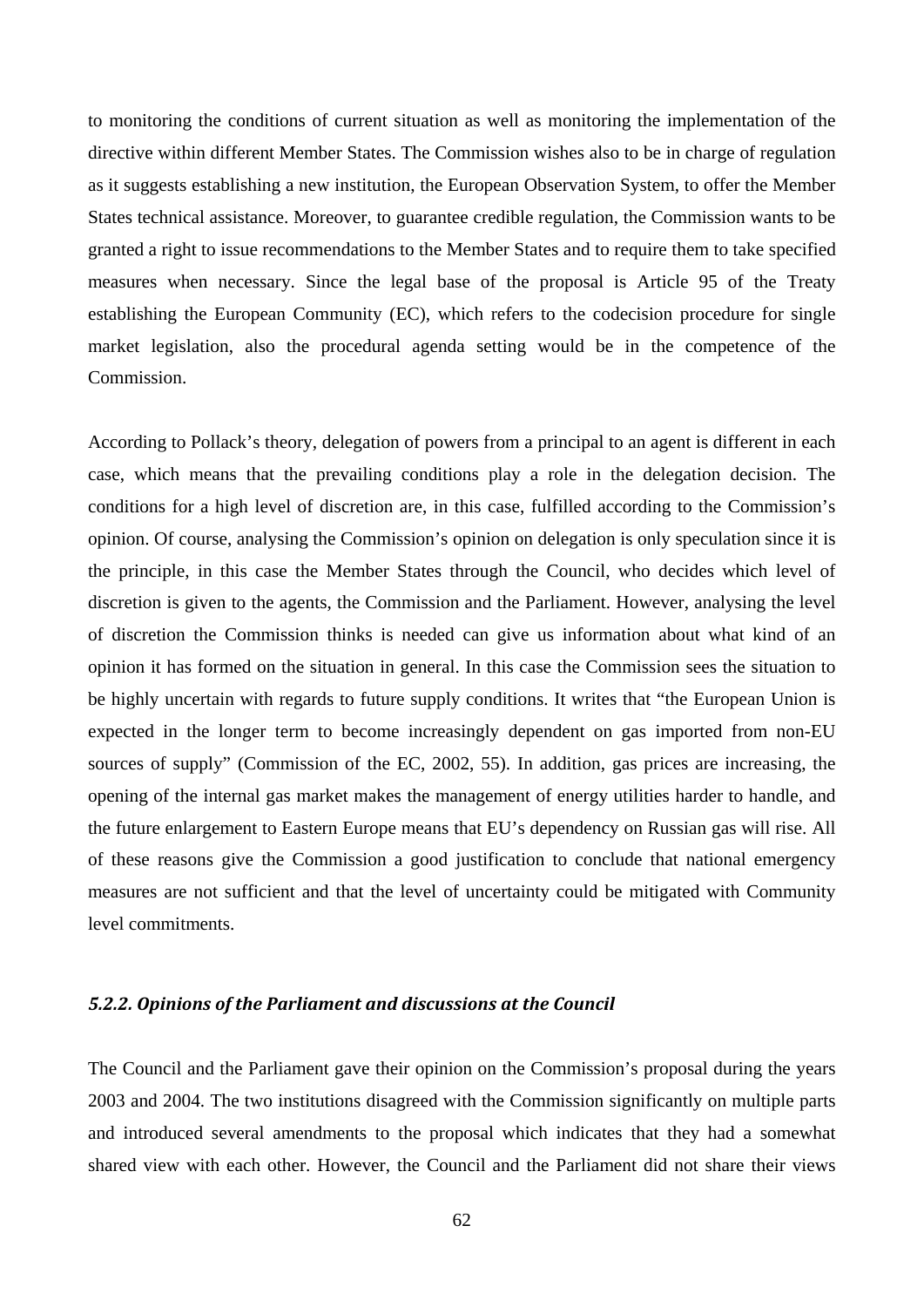about everything. The most apparent difference between their opinions was about the legal basis of the proposed directive as the Parliament wanted to keep the legal base as the Commission proposed, Article 95 of the Treaty, but the Council decided to replace it with Article 100, which does not provide involvement of the Parliament. However, as will be shown later, the two institutions finally found an agreement on this matter.

In June 2003 the Council discussed the Commission's draft proposal and concluded that it does not share the Commission's view according to which the free market of energy is not sufficient means for securing energy supply. On the contrary, in the Council's view the main emphasis should, still, be put on completing the liberalisation of the internal gas market in order for the market forces to ensure "both the security of gas supply and a level of playing field regarding security of supply obligations" (Council of the European Union, 2003a, 4).

The Parliament agreed with the Council in this respect. In its position adopted at first reading in September 2003, the Parliament accepted amendments made by the Committee on Industry, External Trade, Research and Energy (European Parliament, 2003a). The rapporteur of the Committee, Peter Michael Mombaur, stated that he disagrees with the Commission's assumption of the inadequacy of the market and the Member States to guarantee security of gas supply. In his mind, the most suitable way of securing gas supply is to start with the gas companies' own responsibility to create precautious measures. The Member States' job would be to make sure that a favourable climate is created and maintained for businesses to create new investments and, in consequence, precautions. Mombaur argues that the proposed directive aims, however, to the exact opposite. In his words: "The Commission's 'planned economy' approach [...] will tend to frighten off investment." (European Parliament, 2003b, 28). The rapporteur continues that after the responsibility of the gas companies the focus should be kept on the Member States and not to be put on intervention by the EU. In his mind, the combination of various instruments the Member States already use as precautionary measures based on their national circumstances are sufficient. Mombaur argues that not only the measures but also the standards of security of supply should be left to the Member States to determine: (European Parliament, 2003b, 29-30):

What *level* of security they [the Member States] are aiming to achieve by this [usage of precautionary measures], however, must also be left to the discretion of the Member States. This is a political decision, which, as we have seen, follows on from a cost-benefit analysis. The EU has neither a mandate to take such decision on behalf of all Member States, nor are such common standards sensible.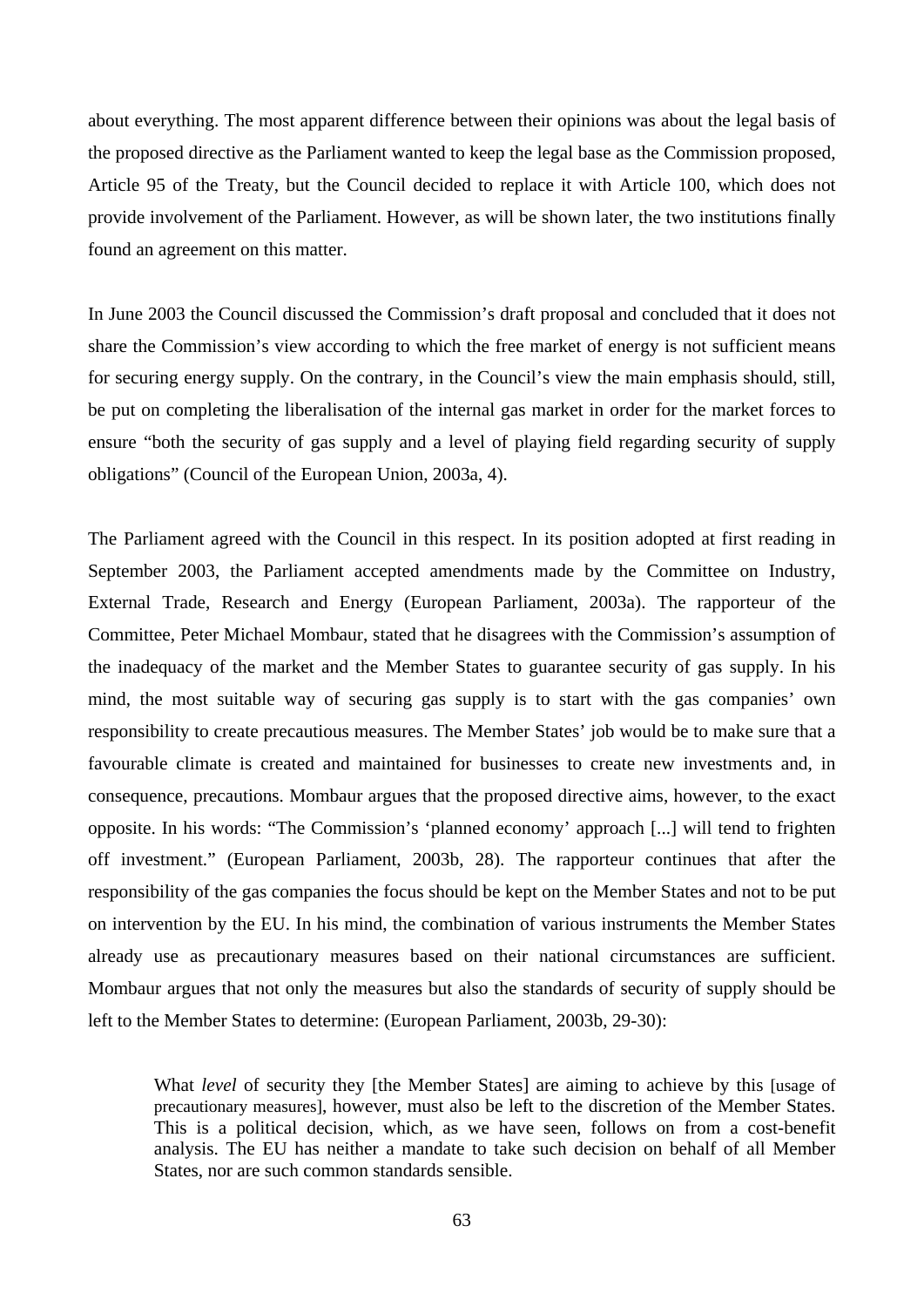The rapporteur lays down a hierarchy according to which "an EU directive might make sense" (European Parliament, 2003b, 30). Within the hierarchy, the first measure for the Community is to compel the Member States to act according to their responsibility, which takes account of national circumstances. Second, in the case of a situation in which the gas companies are not able to prevent a distortion of the internal market, the EU law could be used to guarantee that the Member States take action. Lastly, the EU could give instructions to the Member States in serious and exceptional circumstances. (European Parliament, 2003b, 30).

Based on the Committee report, the Parliament ended up deleting many over-prescriptive points from the Commission's proposal. These included points, such as requirements on gas storage and reporting, that, in the Parliament's opinion, were already adequately dealt with in the directive of the internal gas market. The Parliament also significantly amended the definition for protected customers to mean simply "vulnerable customers in the light of their national circumstances" (European Parliament, 2003a, Art. 4(1)) as opposite to customers faced with specified weather conditions, a definition used in the Commission's proposal. To the list of measures available to the Member States the Parliament added the measure of "diversification of gas supply sources, including the use of biogas" (European Parliament, 2003a, Art. 4(2e)), and deleted a reference on the harmonisation of implementing measures. Furthermore, the Parliament discarded the power of the Commission to issue recommendations to the Member States by arguing that national actions should be determined by national governments. However, the Parliament did leave room for some Community level measures, namely holding consultations with the Member States and requiring the Member States to "take special measures in order to support those Member States which are affected by the interruption of gas supply" (European Parliament, 2003a, Art. 8). In order to respect the subsidiary principle, these measures should only be actualised when the affected Member States ask for it or when the situation meets certain clearly defined circumstances. Also, appropriate compensation must be provided for any possible interference in property rights in such cases. In addition to the other deleted points, the Parliament deleted the article mentioning a European Observation System on the grounds that setting up a "system" does not belong under European law. (European Parliament, 2003b, 23.)

After considering the Parliament's opinion the Council published a Presidency compromise concerning the Commission's proposal (Council of the European Union, 2003b). In accordance with the Council's earlier view the compromise had removed all of the harmonising provisions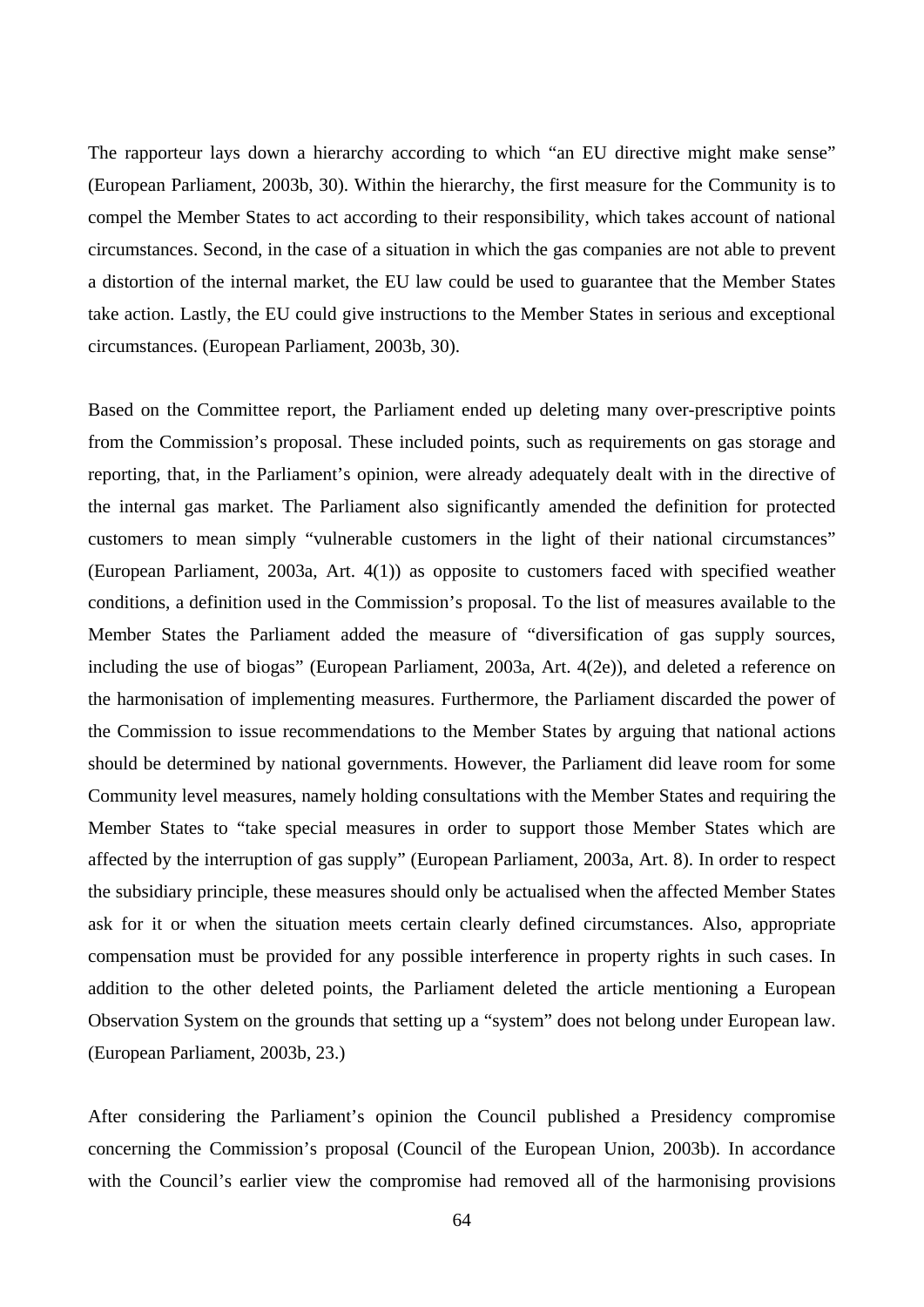endorsed by the Commission, and instead states that the means of achieving security of supply, including market players' responsibilities, security of supply standards, and the choice of instruments, is mainly left to the Member States. However, in order to find a balance between Community level actions and Member States' national measures, the compromise contains a three step approach mechanism, called a "solidarity mechanism", in the event of major supply disruption (EurActiv 16.12.2003). In this approach the first step is to let the industry react in the way they see as appropriate. After the industry measures, the Member States may intervene based on their nationally determined measures. Lastly, the Commission may provide assistance to the Member States, or submit proposals to the Council, in cooperation with a specific coordination organisation, a Gas Coordination Group, established by the Presidency compromise proposal. (Council of the European Union, 2003b, 1-2.)

In consequence of removing provisions for the harmonisation of measures and security standards, the Council decided to change the legal base of the directive. Originally, the Commission proposed the legal base to be Article 95 of the Treaty, referring to the codecision procedure, which can be used to eliminate obstacles hindering the functioning of the single market. In the Commission's opinion the proposed directive and the security of supply measures introduced in it are in general an integral part of the single market and necessary for the completion of it. Therefore, codecision for single market legislation is justified. The Council did not agree. In its opinion the functioning of the single market is adequately dealt with in the earlier gas directive, and hence, the primary purpose of this directive is to achieve "an adequate level of security of supply, the proper functioning of the internal market being clearly secondary" (Council of the European Union, 2003b, 1). The Council decided to choose Article 100 of the Treaty to substitute Article 95. Under this legal base the Council decides alone which special measures should be implemented in the event of severe difficulties in the supply of certain products. The procedure leaves the Parliament without actual involvement as the Council is obligated to merely inform the Parliament of its decision. (Europolitics 19.3.2004.)

At first, the Parliament opposed the change of the legal basis. It stated in its position adopted at first reading in September 2003 that the legal base proposed by the Commission should be maintained. The Parliament did not want to change the legal base even after the Committee rapporteur Mombaur raised his concerns about the appropriateness of the initial Article 95. This indicates that the Parliament did not want to give up its influence on the matter. However, the situation changed after the Council had voiced its will to change the legal basis and the Parliament was reconsulted.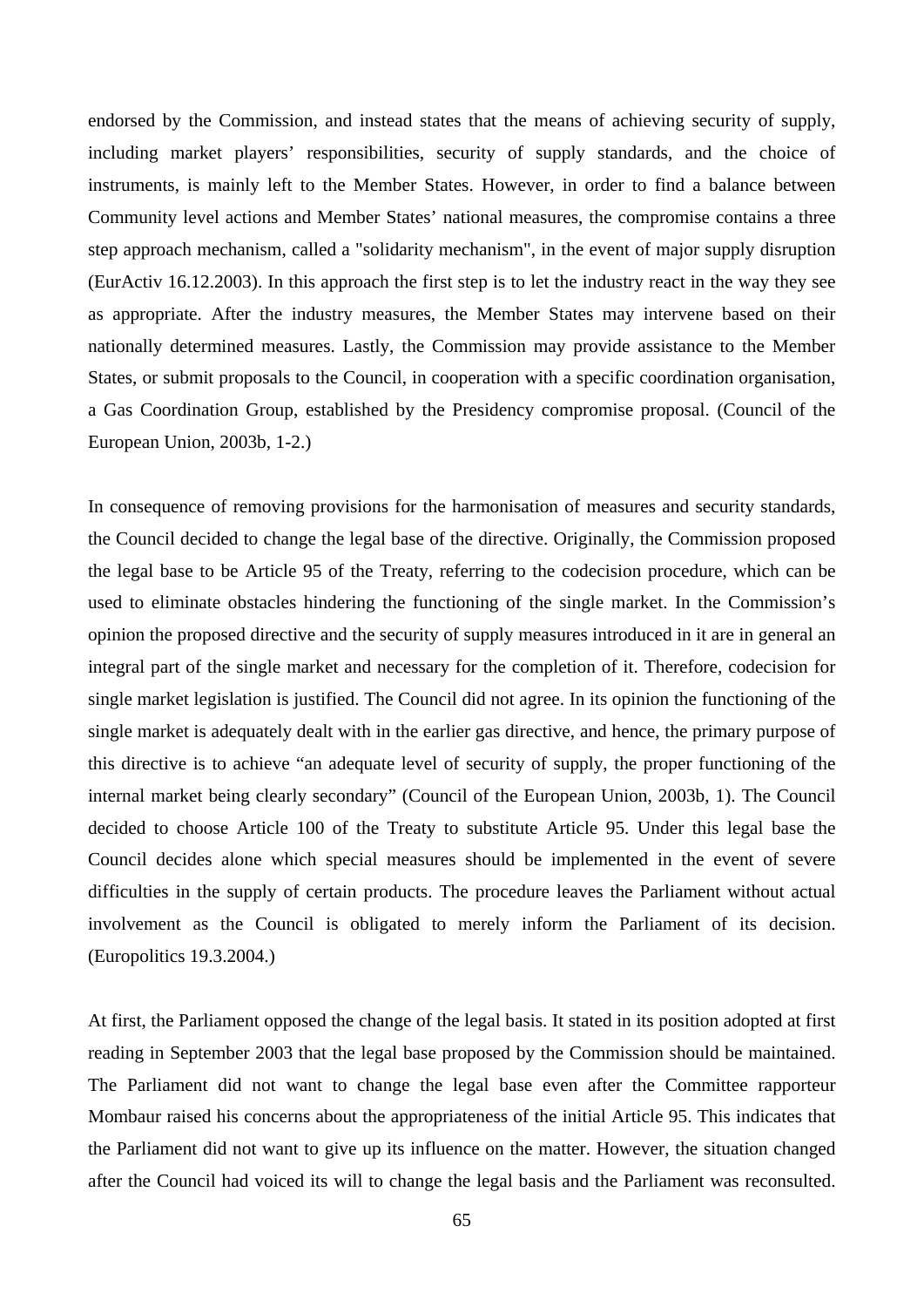This time, the Committee on Industry, External Trade, Research and Energy asked for an inquest from the Committee on Legal Affairs and the Internal Market, who delivered a very clear opinion according to which the legal basis should be changed into Article 100 of the Treaty, given the fact that the compromise text presented by the Presidency does no longer contain the harmonising provisions that were included in the Commission's initial proposal. The Committee President Giuseppe Gargani writes (European Parliament, 2004, 8-9):

It is clear from settled case law of the ECJ that the choice of the legal basis does not depend on the discretion of the Community legislature but must be based on objective elements which are amenable to judicial control. Among these elements are, in particular, the aim and the content of the legal act.

Europolitics (19.3.2004) writes that after receiving the above opinion and considering the Council's justification, the Parliament gave in and adopted the little that was left of the Commission's initial proposal (Presidency compromise) and the change of the legal base in April 2004. In its report the Industry Committee states (European Parliament, 2004, 7):

The EP may consider this article to be unwelcome for reasons of principle, but that is not the point. The only relevant question in this instance is what article constitutes the best basis for the text now to be adopted. A legal basis cannot be selected arbitrarily on political grounds.

As it can be seen, the Parliament's stance is very similar to the one adopted by the Committee on Legal Affairs and the Internal Market, as well as the opinion endorsed by the Council. In addition to the legal base issue, the Parliament voiced its content on the Council decision of abiding by the Parliaments' proposals and amendments, and adopted the Presidency compromise as a whole.

The Commission, however, did not give its approval to the several amendments made. In the Commission's opinion the adopted compromise constitutes a significant limitation of EC level competences, and therefore, the Commission maintains a general reservation towards it. Specific reservations were addressed to the decisions of changing the legal base of the directive and limiting the Commission's competence with regards to the crisis mechanism. However, despite the Commission's reservations towards the amended directive, the Unit Head for Energy Liberalisation at Directorate-General for Transport and Energy (DG TREN) Christopher Jones welcomed the adoption of it and insisted that the directive is not only an empty shell since the most important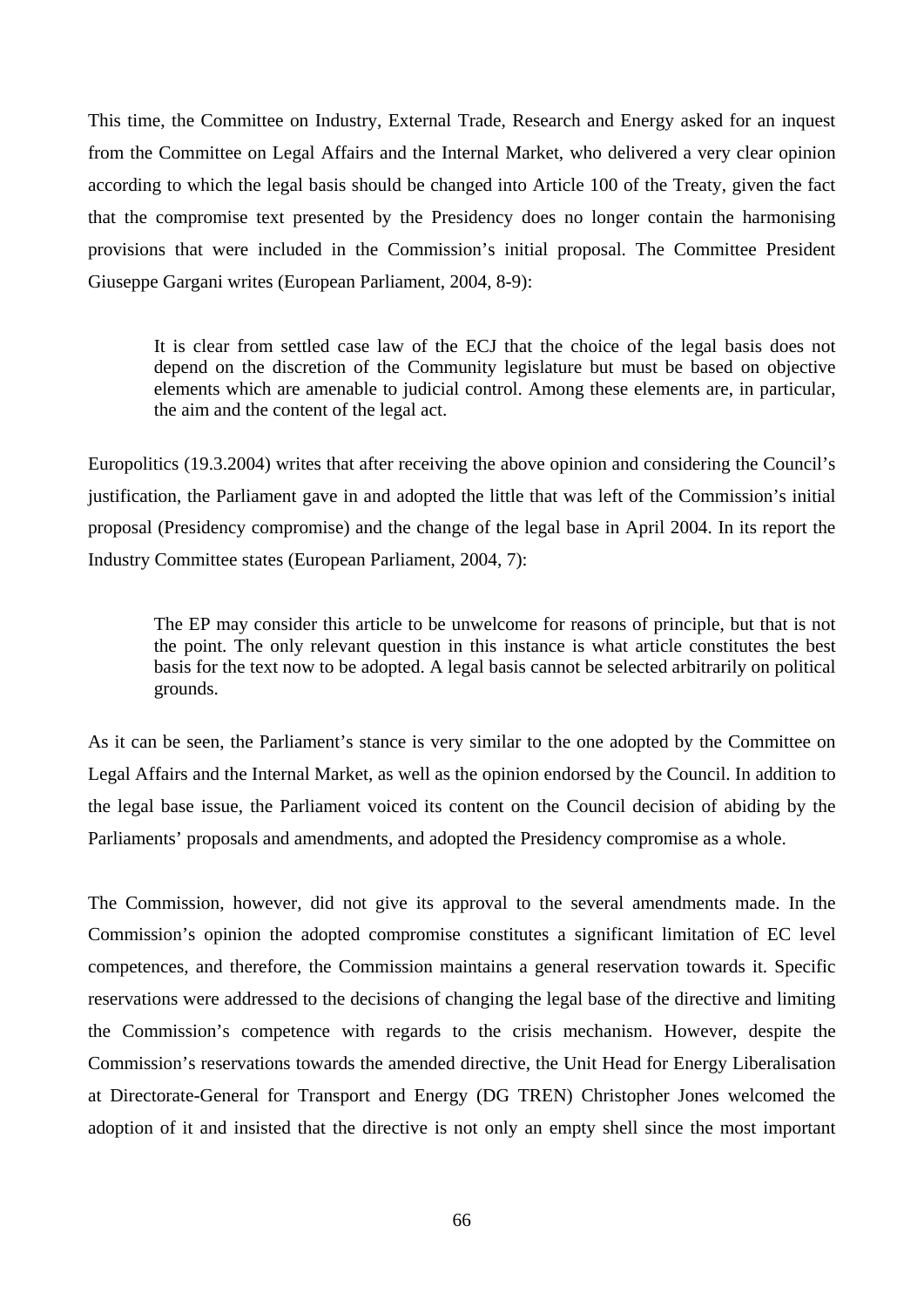principles of the initial Commission proposal have been retained, namely the maintaining of existing gas supply standards for gas companies. (Europolitics 1.4.2004.)

In the end, the result of the decision-making process of the security of supply directive was a conflict between the Commission on one side and the Council and the Parliament on the other. The two sides evaluated the situation very differently. Whereas the Commission saw uncertainty, the Council and the Parliament were very confident of all possible future scenarios and the proper handling of them. All three institutions agreed on the changed conditions for gas supply, but in the Council's and the Parliament's opinion the market mechanism and the directive for opening the internal gas market were enough to prepare for this change in conditions. As a result, the proposal ended up being heavily altered because, exactly as Pollack's theory assumes, a low level of uncertainty leads to a low level of credible commitments. When the high level of conflict between the institutions is added to the situation, it is not a surprise that the delegation of discretion from the principal to the agent ended up being very low. At this point it can be said that my second hypothesis holds: the conditions, or how actors perceive those conditions, do affect the level of discretion.

Many reasons can be found for the emergence of a conflict between the different actors. Some scholars, such as Sandholtz (1992, 18-19) suggest that the Member States seek coordination and direction from the Commission in a rapidly changing and highly technical policy environment. Others however, conclude exactly the opposite. Moravcsik (1999, 298-299) for example, argues that the Commission does not possess the bureaucratic and informational resources that the national governments have and, therefore, its contributions to intergovernmental negotiations are unnecessary and more costly than intergovernmental bargaining.

Another reason for the Commission's low influence is that the cost of negotiating an alternative policy was relatively low. As discussed earlier, many Member States had bilateral agreements with supply countries to secure supply. Several countries had also agreed on bilateral agreements to assist each other in an event of a supply disruption. Therefore, the cost of negotiating new agreements on the EC level was higher than relying on the existing intergovernmental contracts. In fact, the cost of negotiating new agreements would have been especially high because the Member States all had very different national circumstances with regards to energy supply, and therefore, sharing policy preferences was not likely.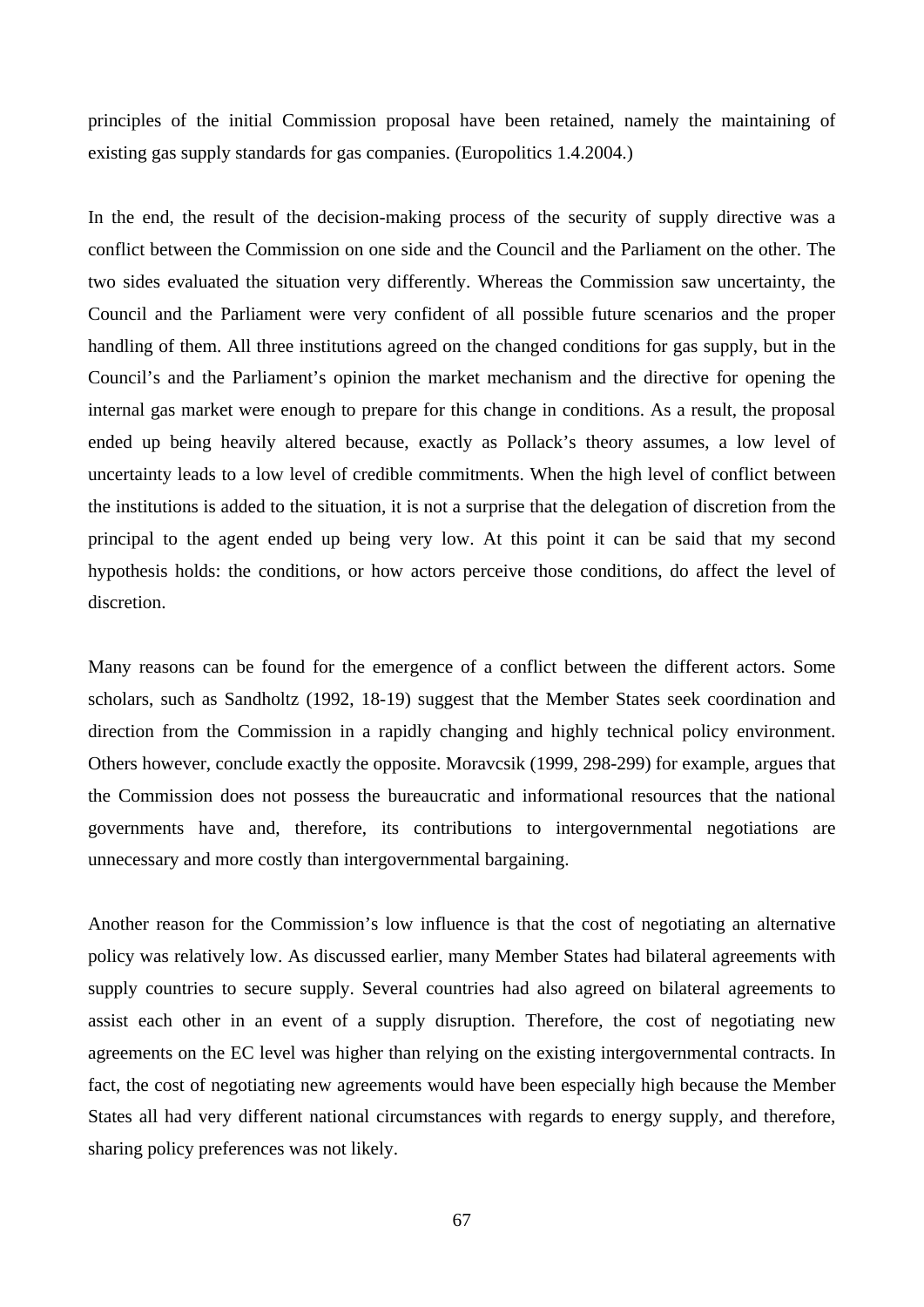Pollack (2003) addresses this problem and argues that the willingness of principals to delegate discretion to an agent is not only dependent on the conflict between principal and agent but also on conflicts among multiple principals. This is because controlling the agent in is considerably more difficult in a situation where the principals have different preferences regarding the future course of action. (Pollack, 2003, 32-33.) Member States of the EU had indeed very different policy preferences: Germany and Italy had independent bilateral contracts with Russia, France was investing in nuclear capacity, the UK relied on its own energy resources and nuclear power, Spain and Portugal being far from pipeline systems did not have an easy access on natural gas anyway, and Eastern European countries, who are extremely dependent on Russian gas, were not yet members of the EU. Thus, as a result of varying energy demands and mixes in the Member States, divergence in terms of availability of alternative routes for different Member States, different levels of self-sufficiency, and existing energy deals, the only thing that the Member States agreed on was that they disagree on common energy policy and specifically on the matter of security of supply. (Kusku, 2010, 155.)

The role that interest groups play in the process should not be forgotten either. According to Matlary (1997, 96) interest groups have a large role in the field of energy in Europe. In the field of natural gas, Matlary mentions Eurogas in particular and argues that such groups possess a significant amount of influence in framing policy proposals because they are often consulted on technical questions by those in the Commission who are responsible for drafting the initial legislative proposal. Furthermore, interest groups, such as Eurogas, are also powerful market actors, and hence their opinion is considered carefully. (Matlary, 1997, 96.)

Eurogas gave its opinion on the Commission's proposal before the Council or the Parliament had given out theirs. In its opinion Eurogas (2003, 2) argues that the Member States' increased dependence on natural gas contains no fundamental problem, and therefore, it does not share the Commission's reasoning behind the proposed directive. Eurogas believes that open markets will deliver greater security and efficiency of gas supplies. However, "the Commission's proposed new competence allowing them to intervene in the market is likely to distort incentives for market participants and would therefore diminish the effectiveness of the market in providing security of supply." (Eurogas, 2003, 3). Furthermore, Eurogas raises its doubt about the choice for the legal base of the proposed directive, Article 95 of the Treaty, and reminds that all security of supply measures will have costs attached, which should be considered in the directive. (Eurogas, 2003, 2- 3.) It is clear that Eurogas' opinion is closely in line with the Council's and the Parliament's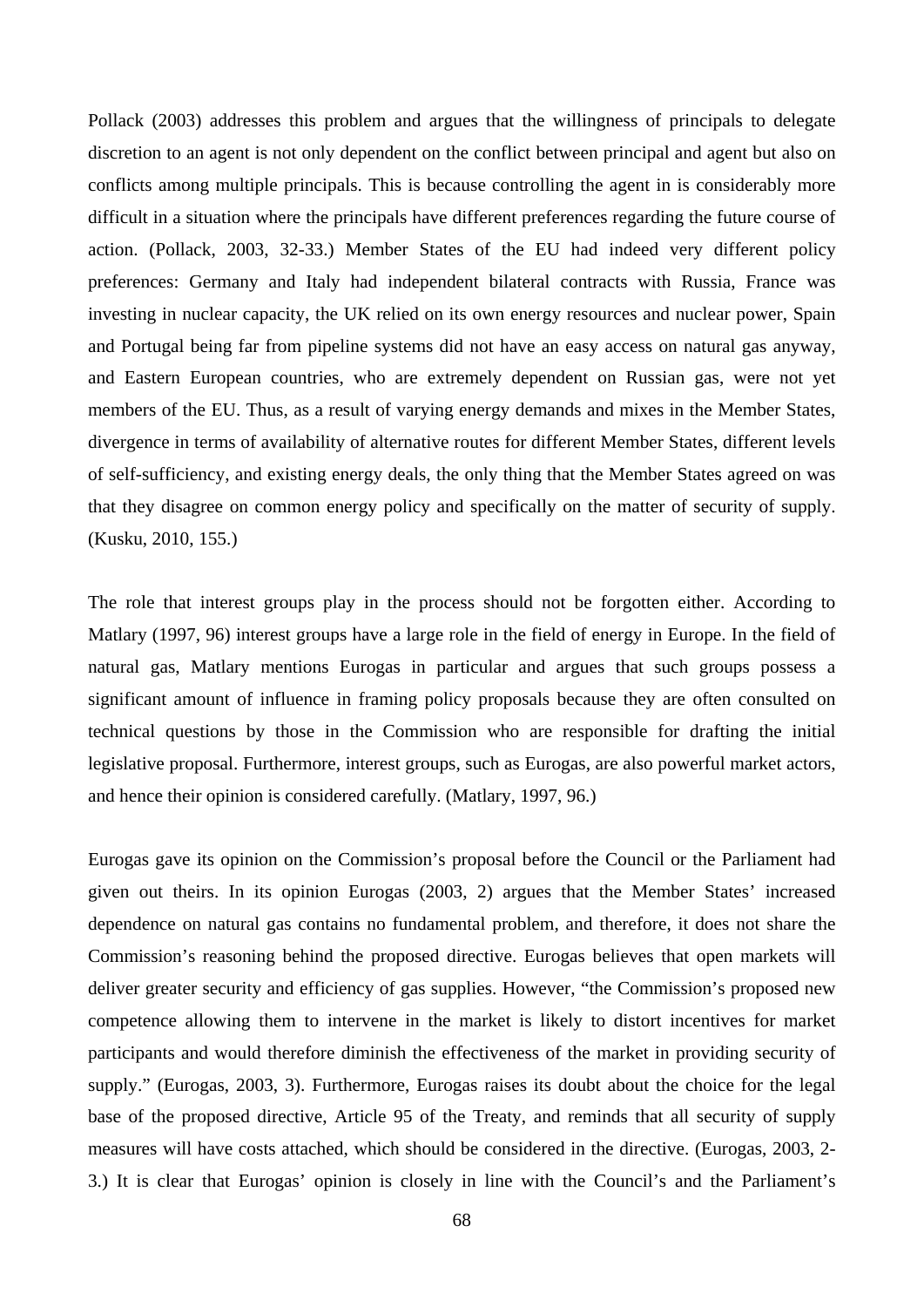opinions that were given out afterwards, which implies that Matlary's arguments about the influence of interest groups are accurate. However, in this case Eurogas was not able to exercise its influence over the Commission's proposal, but rather over the Council and the Parliament's amendments.

Eda Kusku (2010) shares Matlary's view about the strong influence of the interest groups in European energy policy. However, she views the situation as a liberal intergovernmentalist focusing therefore on the national level and maintaining that pressure from interest groups puts constrains on the policy choices of Member State governments. Drawing from the ideas of Moravcsik, she concludes that the cooperation between national politicians aims to guarantee the least costly supply to the domestic consumers and not the pursuit of geopolitical goals such as containment of an influential import country from controlling EU's energy markets. (Kusku, 2010, 156.) Pollack would call this "time inconsistency", which occurs when government's long-term policy objectives differ from its short-term policy. This difference prevents credible commitments because when facing a problem of time inconsistency principals have a rational incentive in the short run to renege on their long-term commitments. (Pollack, 2003, 30.) In this case cheap energy supply and gas industry's interests were chosen before geopolitical goals, exactly as Eurogas wanted.

To quickly sum up, it can be said that the second hypothesis holds. My third hypothesis, however, does not hold on part of the decision-making process of the directive. According to the third hypothesis the most supranationalist institutions, the Commission and the Parliament, both have pro-integrationist and competence-maximising preferences. Based on the decision-making process and the arguments the institutions made, only the Commission can be said to be pro-integrationist aiming at a higher level of competence for itself. This is clear based on the content of the directive the Commission proposed and also based on its opposition towards the Council's amendments and the change of the legal base. The Parliament, on the other hand, deleted many of the EC level competences from the proposal and wanted to decrease the Commission's influence on the security of supply matter. In addition, the Parliament agreed in the end to the change of the legal base. This is a clear indication that the Parliament is motivated by some other reasons than competencemaximising. In its own words, it wanted to find the best legal basis for the directive instead of selecting arbitrarily, on political grounds, or for reasons of principle.

The Parliament is different than other EU institutions when it comes to its operations and motives and it is, therefore, not a typical agent when compared to the Commission. The Parliament's main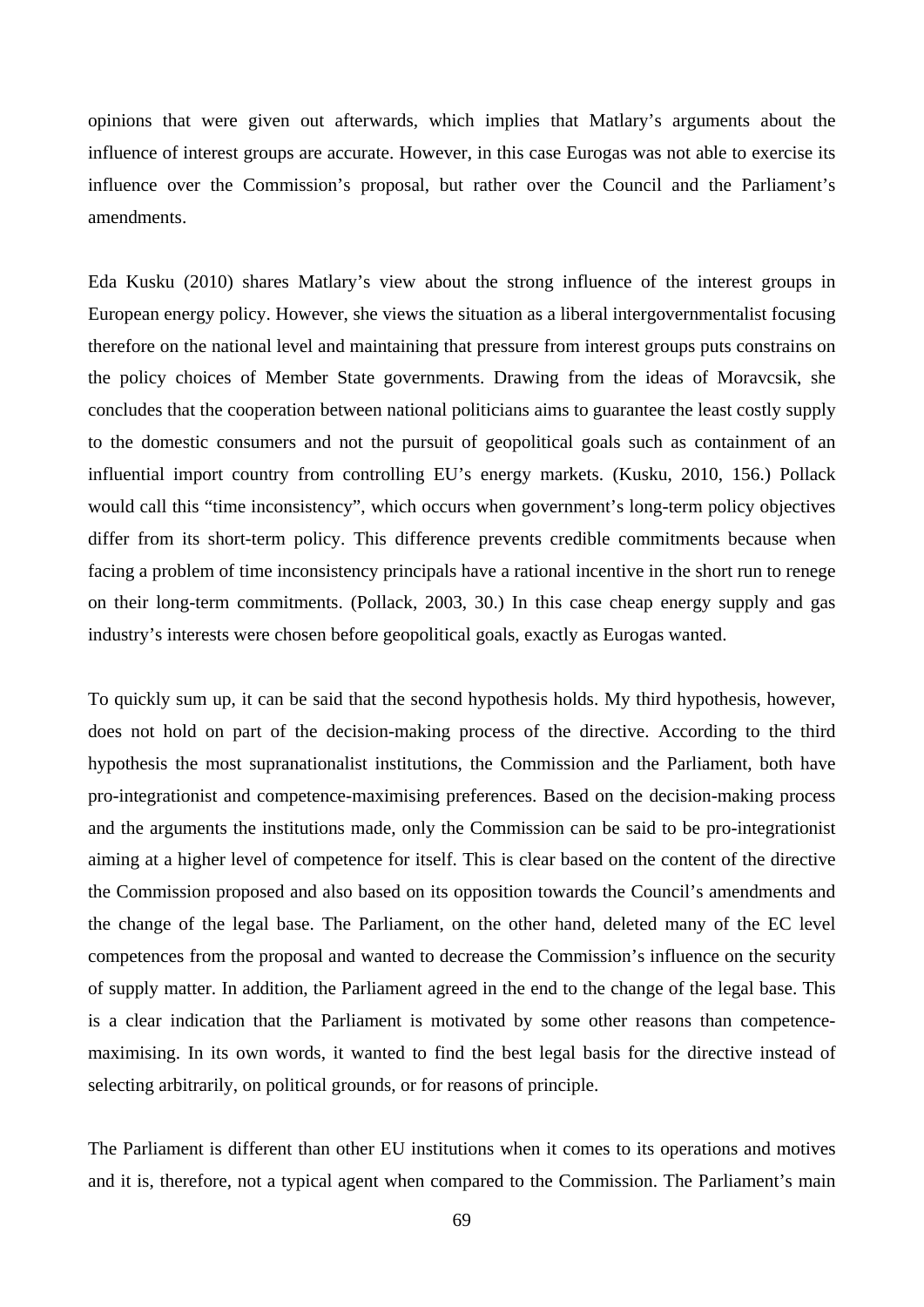functions include the power to amend and adopt EU legislation, monitoring the work of the other institutions of the EU, and the right to censure the Commission. Therefore, the Parliament is not looking for a power to exercise a certain function in a single legislative act to gain more discretion. Rather it aims at maximising its influence by enabling or disabling delegation to the Commission and monitoring the implementation measures that the Commission undertakes. Franchino (2007) argues that the discretion preferences of the Parliament are shaped by the environment in which it operates. In his study the main finding on part of the functioning of the Parliament is that its involvement in the EU legislative process tends to centralize powers. This is because the Parliament prefers delegation to the Commission over delegation to national bureaucracies in a situation where the Parliament and the Council have conflicting opinions. However, in a case where the Parliament and the Commission are not sharing similar views, the former has a tendency to tighten some procedural requirements for the latter. (Franchino, 2007, 285.) This was the case in the security of gas supply matter. The Parliament did not share the Commission's views and thus the procedural requirements of the directive were tightened.

Pollack (2003, 256), in fact, argues that the functions delegated to the Parliament do not support the predictions of the transaction-cost approach regarding the motives of delegating principals and the functions delegated by them to supranational agents. The functions delegated to the Parliament are not the same as the functions delegated to the Commission because the Parliament's legislative powers are primary decisional and not related to agenda-setting. Pollack explains that the repeated delegation of ever greater supervisory, budgetary and legislative powers that several consequent EU Treaties have granted to the Parliament has been justified with the "logic of appropriateness". Drawing from the ideas of March and Olsen (1989, 160-161), this means that the Member States, rather than aiming at reducing transaction-costs of cooperation, delegate to the Parliament for the reason of democratic legitimacy. The Parliament is the only directly elected EU institution and, therefore, it is appropriate and normatively desirable to delegate powers to it. However, Pollack adds that the "logic of appropriateness" is not the only motivation of the Member States as they calculate carefully when delegation to the Parliament is most advantageous, or least costly. As a result, "the delegation of legislative powers [to the Parliament] has proceeded on a case-by-case basis, reflecting the anticipated consequences of delegation in specific issue areas and the specific sensitivities of individual member governments." (Pollack, 2003, 258). So in the area of security of supply and in these conditions, where many Member States had specific national sensitivities, the anticipated consequences of delegation to the Parliament were considered likely to be costly, or at least not advantageous to the Member States. Hence, emphasis was not put on the normative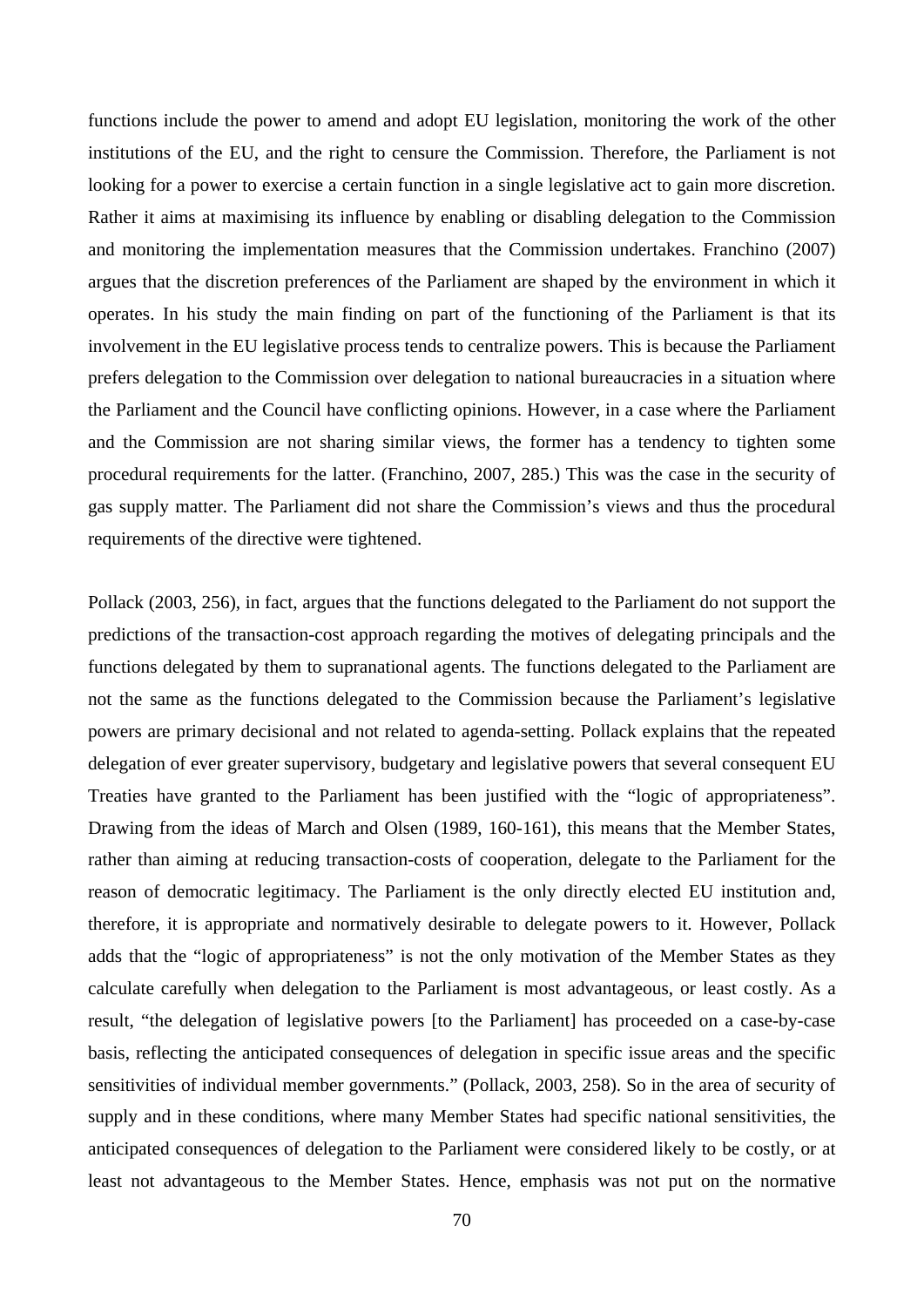considerations of the "logic of appropriateness". As a result the Parliament's influence was reduced to the minimum.

## *5.2.3. Formal adoption and final legislative act*

The final legislative act was published in the Official Journal of the European Union on the 29<sup>th</sup> of April 2004 (OJ L 127, 29.4.2004). The objective of the directive is to establish a common framework for transparent, solidarity-based, non-discriminatory security of supply policies that are consistent with the single gas market. The Member States are responsible for defining the policies within this framework. The main content of the directive is as follows:

- − household customers are protected by the Member States in the event of a partial disruption of national gas supplies during a period to be determined by the Member States taking into account national circumstances, or during extremely cold temperatures, or during periods of exceptionally high gas demand during the coldest weather periods;
- − the Member States may adopt and publish national emergency provisions, cooperate with another Member State by using that other Member States' gas storage facilities to achieve security of supply standards, require the industry to establish minimum targets for future storage contribution, and extend the scope of targeted customers to small and mediums sized enterprises and other customers that are not able to switch from gas to other energy sources;
- − on the basis of reports from the Member States, the Commission should monitor the situation and conditions, such as the sufficiency of long-term contracts for imports from third countries, adequate liquidity of gas supplies, the degree of interconnection of the internal market, and the capacity of storage facilities, concerning security of gas supply at Community level;
- − a Gas Coordination Group, chaired by the Commission and composed of representatives from the Member States, industry representatives, and relevant consumer bodies, will facilitate the coordination of Community level measures in the event of a major supply disruption, as well as assist the coordination of measures taken at national level;
- − if the measures taken at national level are inadequate, the Commission may propose the Council to consider further measures, however, any measures taken at Community level shall contain provisions of appropriate compensation;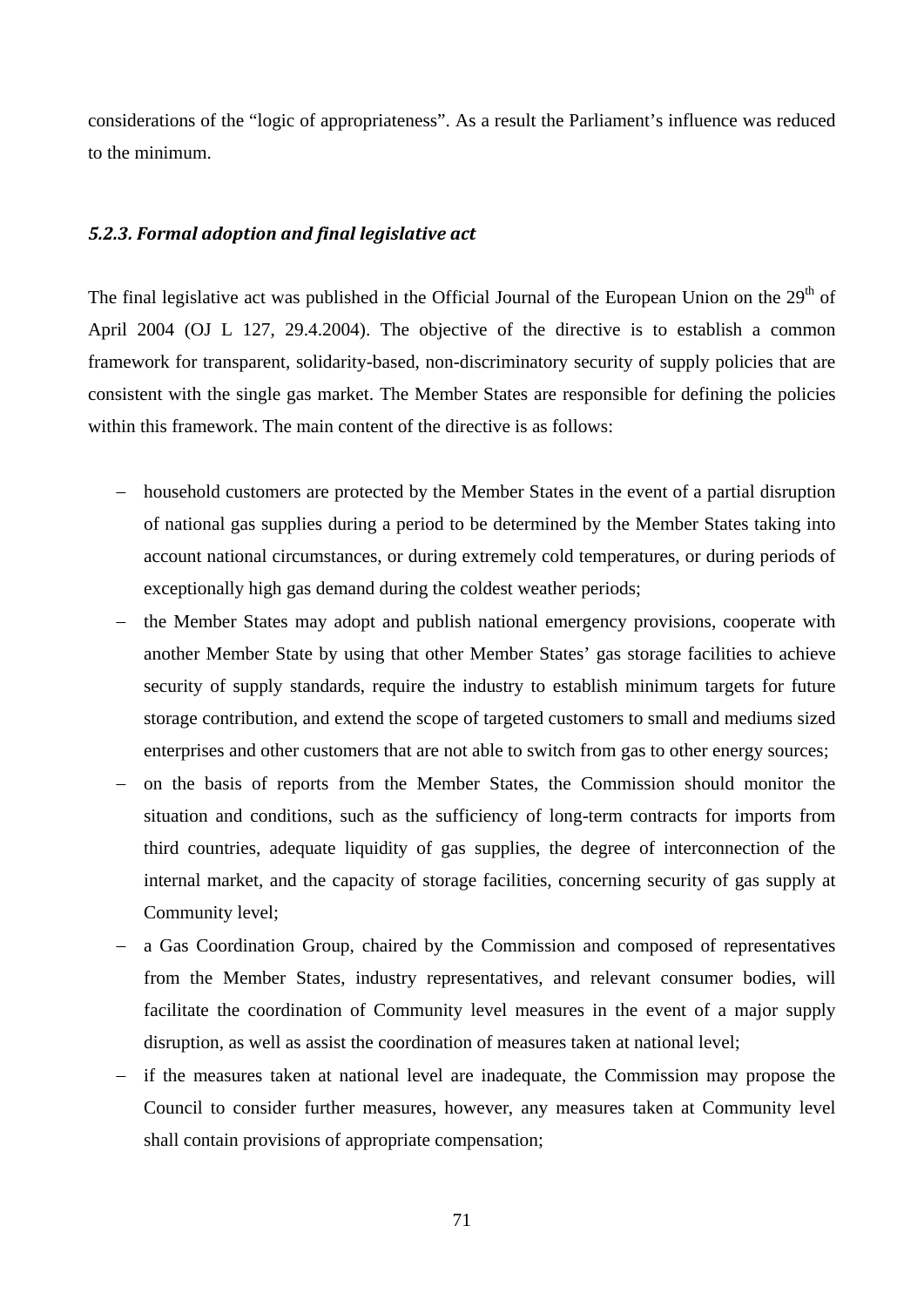− finally, the Member States will report to the Commission on the impact of the Directive, the storage capacity levels, the remaining duration of long-term gas supply contracts, and the framework the Member States have established to encourage new investment.

Comparing the proposal with the final legislative act helps to answer the first hypothesis as it illustrates the difference in the level of discretion that the Council wanted to delegate to the Community level. Starting with the function of "monitoring compliance", the comparison shows that significant parts of the proposal have been changed. The Commission is still to monitor several aspects of supply conditions, but the main difference is that in the proposal the Commission was granted the power to issue recommendations based on the findings of the monitoring, whereas in the final act, recommendations are not mentioned. Article 6, paragraph 2 states (OJ L 127, 29.4.2004): "Where the Commission concludes that gas supplies in the Community will be insufficient to meet foreseeable gas demand in the long term, it may submit proposals in accordance with the Treaty." This means that instead of issuing recommendations to a single Member State to improve a certain aspect of their gas supply condition, the Commission is merely allowed to make a proposal for a new Community level legal act. To clarify that the Commission's monitoring competences have been reduced, also the description of monitoring the conditions "closely" has been removed.

On the part of the function of "adopting credible and expert regulation" the Council adopted nearly all the amendments the Parliament had suggested. The paragraph mentioning the European Observation System was deleted completely and the hierarchy for regulative measures were set very clearly. Article 9, paragraph 3 (OJ L 127, 29.4.2004) states that the measures taken by the gas industry should be the first response to a major supply disruption. Secondly, the Member States are to exercise the emergency measures they have determined to be necessary according to each Member State's national conditions. Lastly, the Gas Coordination Group may provide guidance and assistance to those Member States particularly affected by a major supply disruption. Again, if the measures presented here are inadequate, the Commission is merely allowed to "submit a proposal to the Council regarding further necessary measures" (OJ L 127, 29.4.2004, Art. 9(5)).

As explained earlier the matter of "procedural agenda setting" was decided when the legal base was changed from Article 95 to Article 100 of the Treaty. In addition to the procedural agenda setting that Pollack uses, I will also consider the right to propose or initiate further action as a form of internal agenda-setting function of the directive and, therefore analyse it here. In the Parliament's opinion the function of initiating further action should be reserved completely to the Member States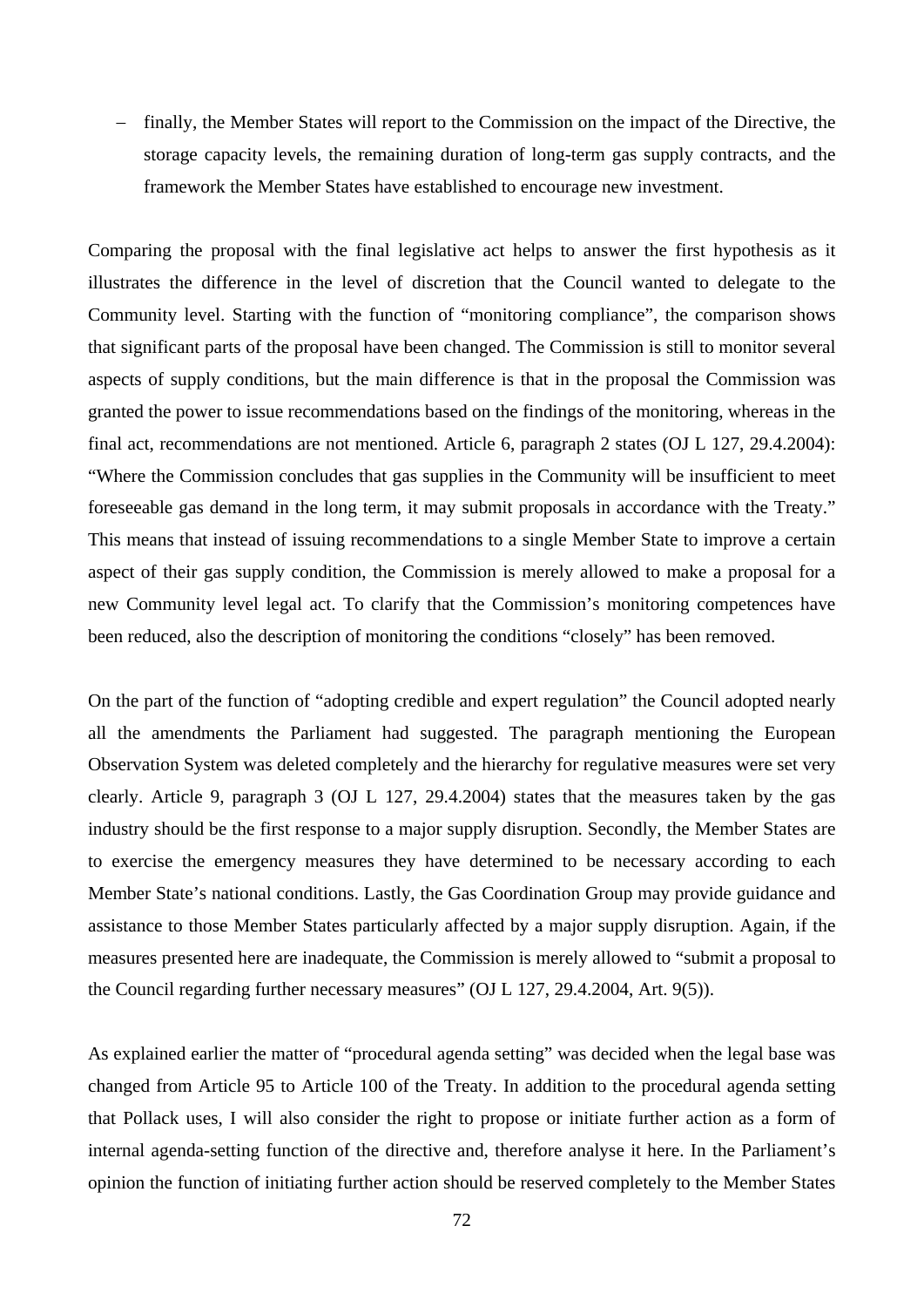so that a crisis mechanism at European level comes into operation only in clearly defined cases and only when the Member States ask for it themselves (European Parliament, 2003a, Art. 8). The final legislative act is not as strict. It mentions that in a case of a major supply disruption "the Commission shall convene the [Gas Coordination] Group as soon as possible, at the request of a Member State or on its own initiative." (OJ L 127, 29.4.2004, Art. 9(1)). In practice, this still does not leave the Commission much agenda-setting power, because the Gas Coordination Group is composed mainly of the representatives of Member States, who in the end make decisions. In addition, throughout the directive the emphasis is put on the measures taken by the Member States based on national conditions, not on a common Community level security of supply plan or criteria.

According to Pollack (2003, 25-26) the principle is motivated by some other concern, rather than reducing the transaction cost of cooperation, if it does not delegate the predicted functions mentioned above. I do not think this is the case here. Indeed, only a low level of discretion was delegated to the Commission, but this little delegation supports the hypothesis. The Council was looking to reduce transaction costs, but due to the conditions, low level of uncertainty and high level of conflicting opinions between the Commission and the Council and among different Member States in the Council, it also wanted to control the Commission extensively. This can be confirmed by analysing the part of the final legislative act that covers the procedural requirements constraining the Commission, as well as analysing the choice of mentioned instruments that are granted to the Commission through the act. In fact, many of these have been examined already. The procedural requirements constraining the Commission include submitting proposals in accordance with the Treaty in the case where the Commission thinks that further measures should be taken due to the results of monitoring, or due to the inadequate emergency measures taken at the national level. This means, as analysed earlier, that the Commission is not allowed to issue a recommendation to a single Member State to improve a certain aspect of its gas supply condition. Instead it has to propose another legal act. This is a strong restraining factor as EU law making is often slow and the influence of Commission's agenda-setting power depends greatly on the legal base of the proposed legal act. In addition, the choice of instruments that the Commission is granted does not leave much of an actual choice to the Commission. Apart from proposing another legal act, an instrument the Commission can use anytime anyhow, the final legislative act merely allows the Commission to issue recommendations regarding future measures in an assessment on the effects of the directive that it is to write after *four* years of the directive's entry into force (OJ L 127, 29.4.2004, Art. 6(3)). Furthermore, the Gas Coordination Group can be said to be more of a procedural requirement than an instrument. The Commission chairs the Group but the actual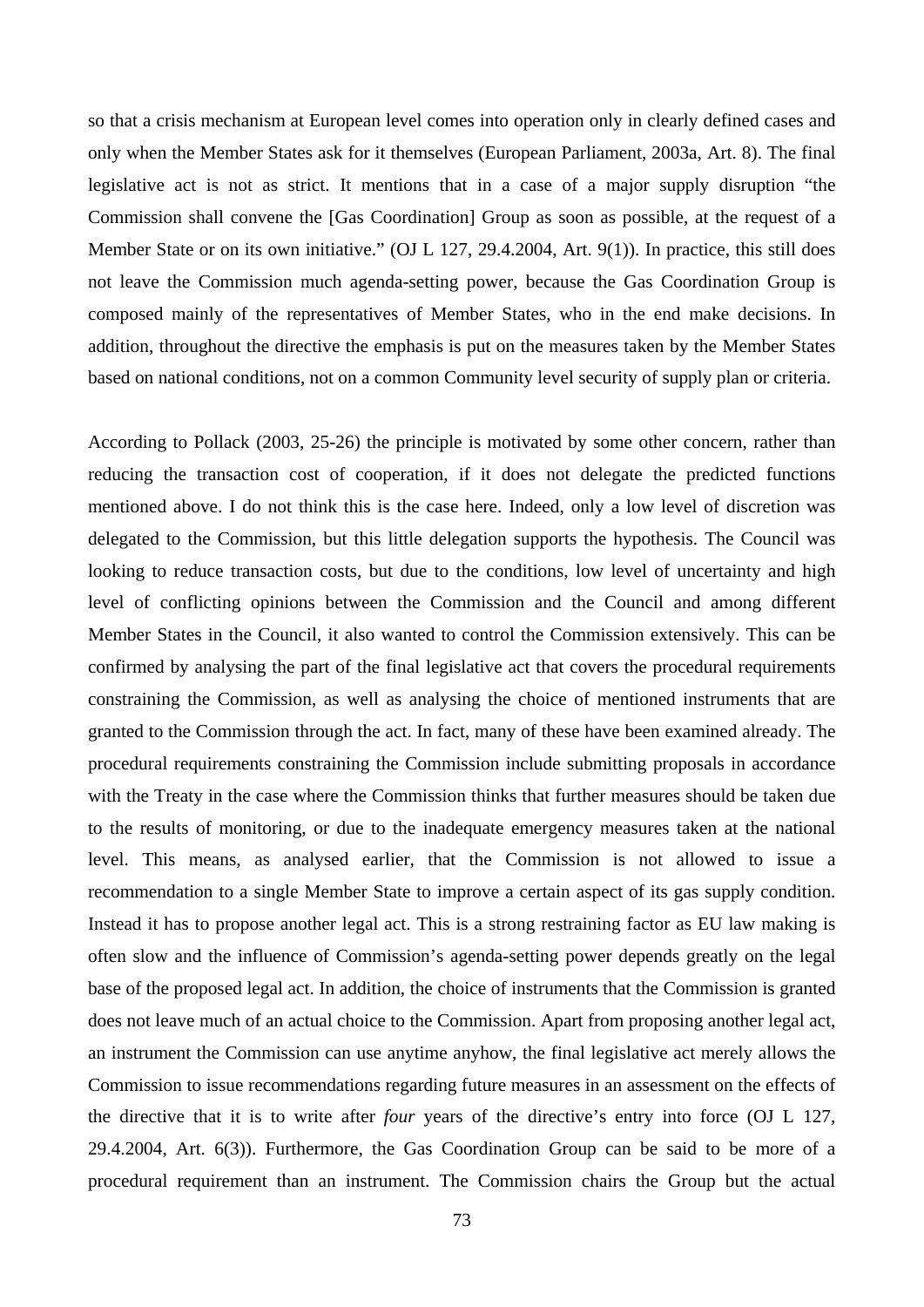deciding power is in the hands of its members, namely the representatives of the Member States and the industry.

Based on the above analysis, it can be concluded that the procedural requirements written in the final text of the directive were not minimal but rather extensive, and that the choice of mentioned instruments were, instead of being broad, very narrow. This confirms my statement, according to which the Council wanted to control the Commission extensively, and also answers my fourth hypothesis about the Member States' intentions and ability to control the Commission.

#### *5.2.4. Domination by the principal*

To sum up, the process started in mid-1990s when the matter of security of gas supply permanently entered the European political agenda. At first all the actors involved emphasised the role of market players in securing gas supply. The situation changed in 2000 when the Commission published a Green Paper called "Towards a European strategy for the security of energy supply", in which it addressed the changing conditions of European gas supplies. Two years afterwards, the Commission made a proposal for a directive concerning security of gas supply. The proposed directive was not well received among the other EU institutions, the Council or the Parliament, Member States or interest groups, namely Eurogas, and was therefore significantly amended under the Parliaments' and the Council's scrutiny. One of the biggest amendments was the change of the legal base from Article 95 of the Treaty to Article 100, which gives the Council the power to decide alone on necessary security of supply measures. The Commission did not approve the amendments made, but without the legal competence to reject the adoption the Commission could not prevent them, and in consequence, the directive was adopted on the  $26<sup>th</sup>$  of April 2004.

On part of the directive, I have now answered four hypotheses that I formulated in chapter 3.3. I argue that even though only little was delegated from the principle to the agent, the little that was delegated supports my first hypothesis. The Council partly delegated the functions of monitoring compliance, adopting credible and expert regulation, and setting procedural agenda to the Commission in order to reduce transaction costs of cooperation. However, based on the assessment of the conditions for the delegation, the level of discretion that the Council was willing to give to the Commission ended up being very low. Therefore, my second hypothesis holds as well. The Council and the Parliament saw very little reason for uncertainty in their security of gas supply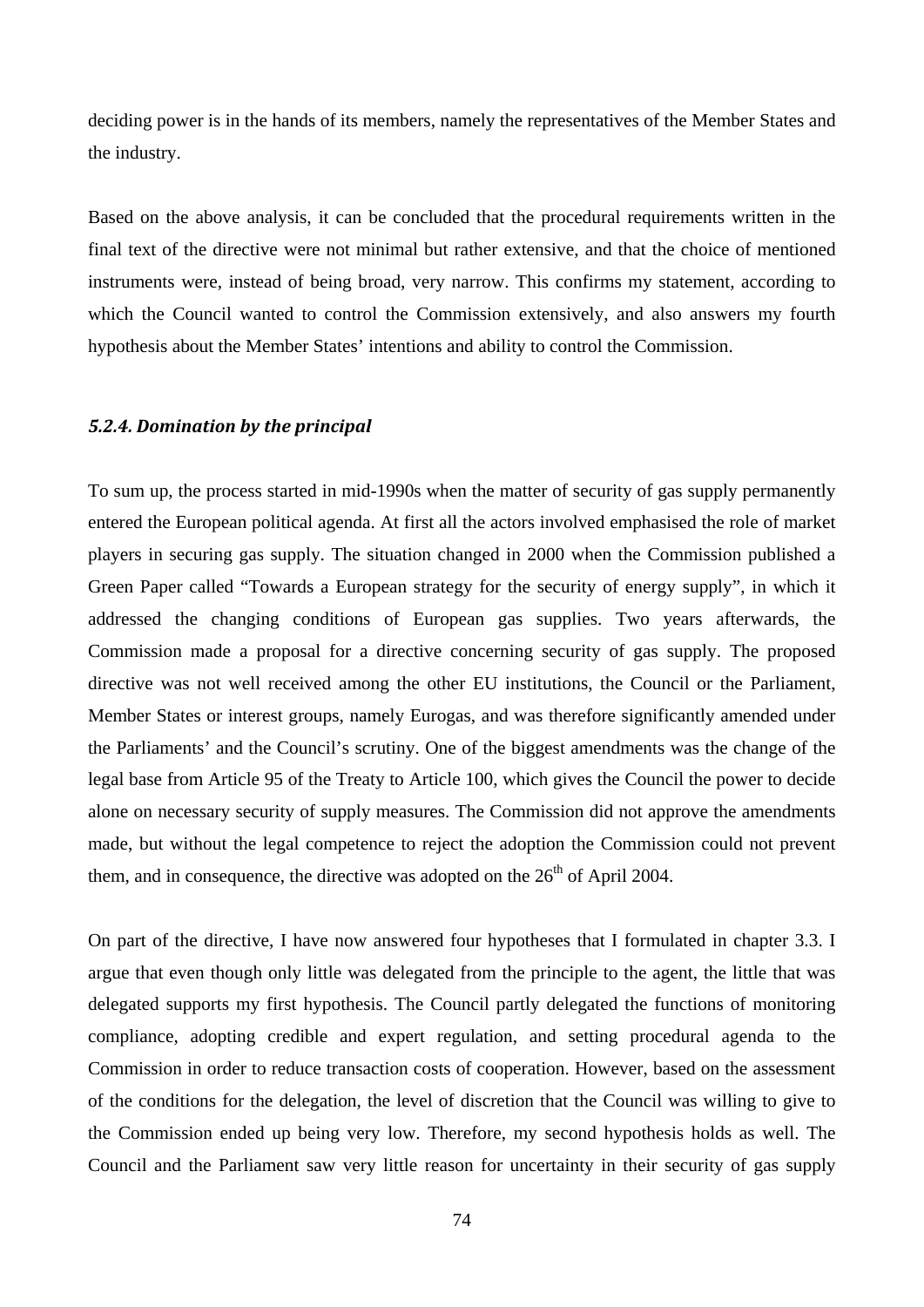situation and, hence, only very little commitment was assessed to be necessary. Due to the Commission's opposite assessment, the institutions ended up in a conflict situation. This enforced the Council's conclusion, and as a result, the Commission's level of discretion was significantly reduced.

The third of my hypotheses holds on the part of the Commission but not on the part of the Parliament. The Commission clearly operated to actualise its pro-integrationist and competencemaximising preferences. The Parliament, on the other hand, did the opposite by sharing views with the Council. The Parliament did not only promote less competence for the Commission, but also for itself when it approved the change of the legal base. Finally, on the part of the directive, the analysis of my fourth hypothesis confirms my earlier notion according to which the Member States felt the need to, and were able to, use extensive administrative procedures to control the Commission. This concerns also the Parliament as it lost all of its legal competence on the matter when the legal base of the directive was changed.

At this point it should be noted that even though Pollack uses his theory and hypotheses mainly to examine the executive politics of the EU, namely delegation via EC Treaties, I incorporate the same hypotheses to the analysis of delegation via secondary legislation. Franchino (2007, 14) writes about the process of legislative delegation as follows:

EU legislators (ministers of the Council and, where involved, members of the Parliament – MEPs) confer upon bureaucrats via secondary legislation according to the EU legislative procedures. The beneficiaries are the Commission, other EU-level agencies and national administrations. Control mechanisms are also set up in these circumstances to ensure faithful implementation.

To perceive the object of my analysis this way creates, however, a problem. In Franchino's description the Parliament is conceived more as a principal than an agent as it is a legislator who determines, in part, how much delegation the Commission or national administrations will gain through each adopted legal act. However, Franchino acknowledges that the Parliament is not always involved in the legislative process with the same level of legal competence and, hence, its influence on different legal acts varies. For this reason it is justified to treat the Parliament as an agent alongside the Commission, and give the Council and its Member States the role of a principle. This is not to say that the Parliament is an agent similar to the Commission. The two are different and this should be remembered when analysing their functioning.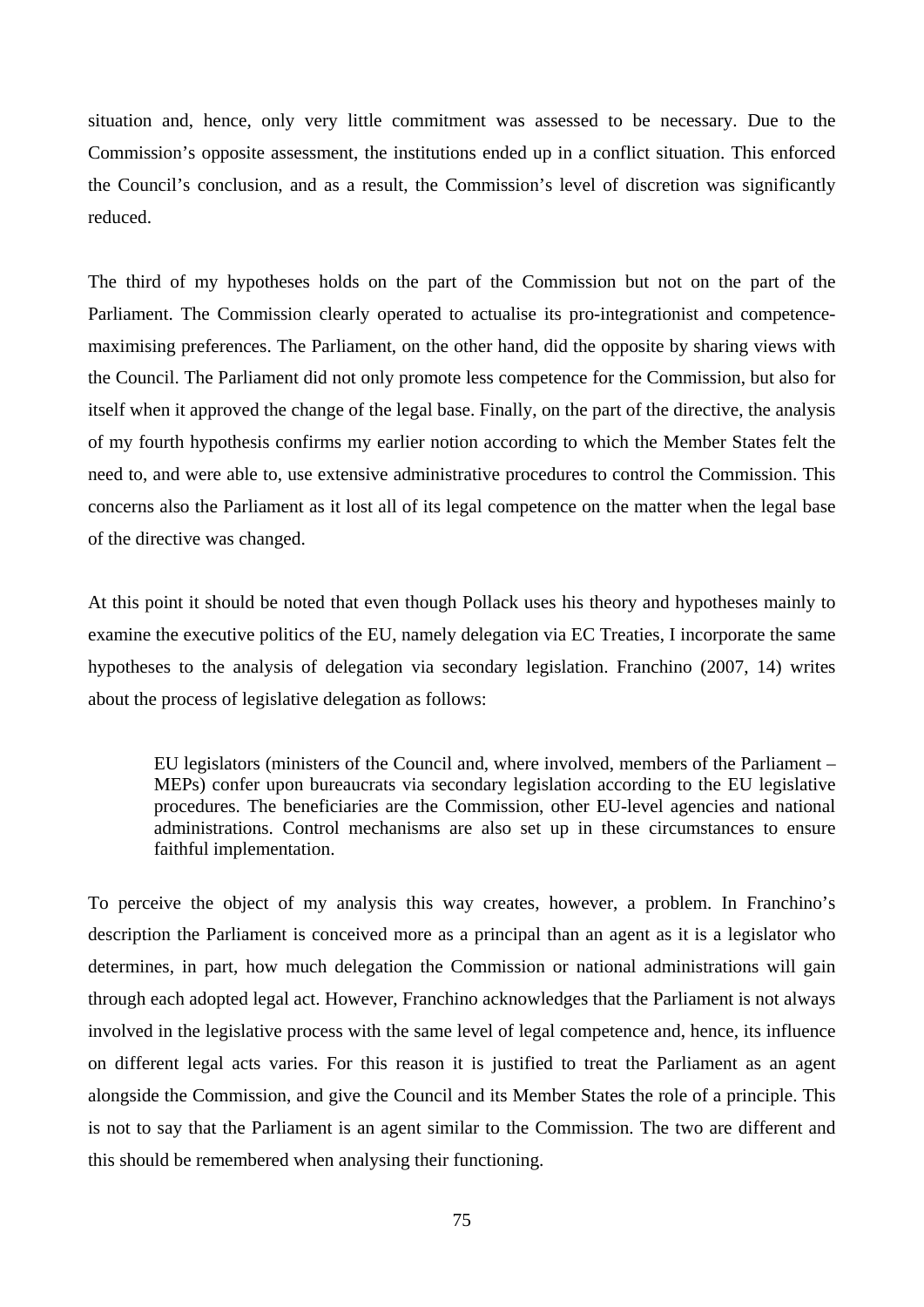I mentioned that normally the involvement of the Parliament centralises power to the EC. However, the discretion preferences of the Parliament are shaped by the conditions of the situation and, therefore, this time the conflicting views between the Parliament and the Commission resulted in the Parliament's tightening of the Commission's procedural requirements. However, this is not a sufficient reasoning for the Parliament's behaviour. To find out what really happened I would need more extensive material and perhaps conduct interviews with the rapporteur Mombaur or certain MEPs. Therefore, I can only speculate about the possible reasons for the Parliament's "unusual" behaviour. One possible explanation is that the national governments lobbied the MEPs to vote according to the national interest of each Member State, which was, as mentioned, to limit the delegation of competence to the EC level. As shown for example by Hix and Høyland (2011, 57) the national party delegations remain powerful within the European political groups. Also, as national parties control the selection of candidates in the elections, MEPs almost always vote with their national party (Hix, 2004, 219). Therefore, it is possible that the MEPs were affected by their national lobbyers. Furthermore, Varela (2009, 28) points out that the Parliament is an important channel for other lobbyists to access the decision-making process as well. Therefore, also Eurogas and other interests groups could have influenced the issue. The same applies to the rapporteur. Benedetto (2005, 85-86) argues that in order to get their reports adopted, the rapporteur has to closely consider the interests of the European and national parties, suggestions from lobbyist, and opinions of other committee members. This might have also played a part in rapporteur Mombaur's choice of action.

On part of the legal act debate, I illustrated that the Parliament's influence was reduced to a minimum because many Member States have specific national sensitivities concerning security of gas supply and, hence, the costs of involving the Parliament fully into the legislation process were considered higher than the benefits of the "logic of appropriateness". In fact, national sensitivities were one of the main reasons why the level of delegation was so low in the final legislative act of the directive. The Member States had significant differences in their national energy supply conditions and thus the cost of negotiating new agreements on the EC level would have been higher than relying on the existing intergovernmental contracts. As a result none of the multiple principals was willing to give up its competence. The interest groups contributed to this result by arguing that the status quo, i.e. trusting the market to secure gas supply, was the most effective way to proceed. In this case the short-term policy goals of the Member States, such as the maintenance of least costly supply for their domestic consumers, was preferred over possible long-term goals, such as the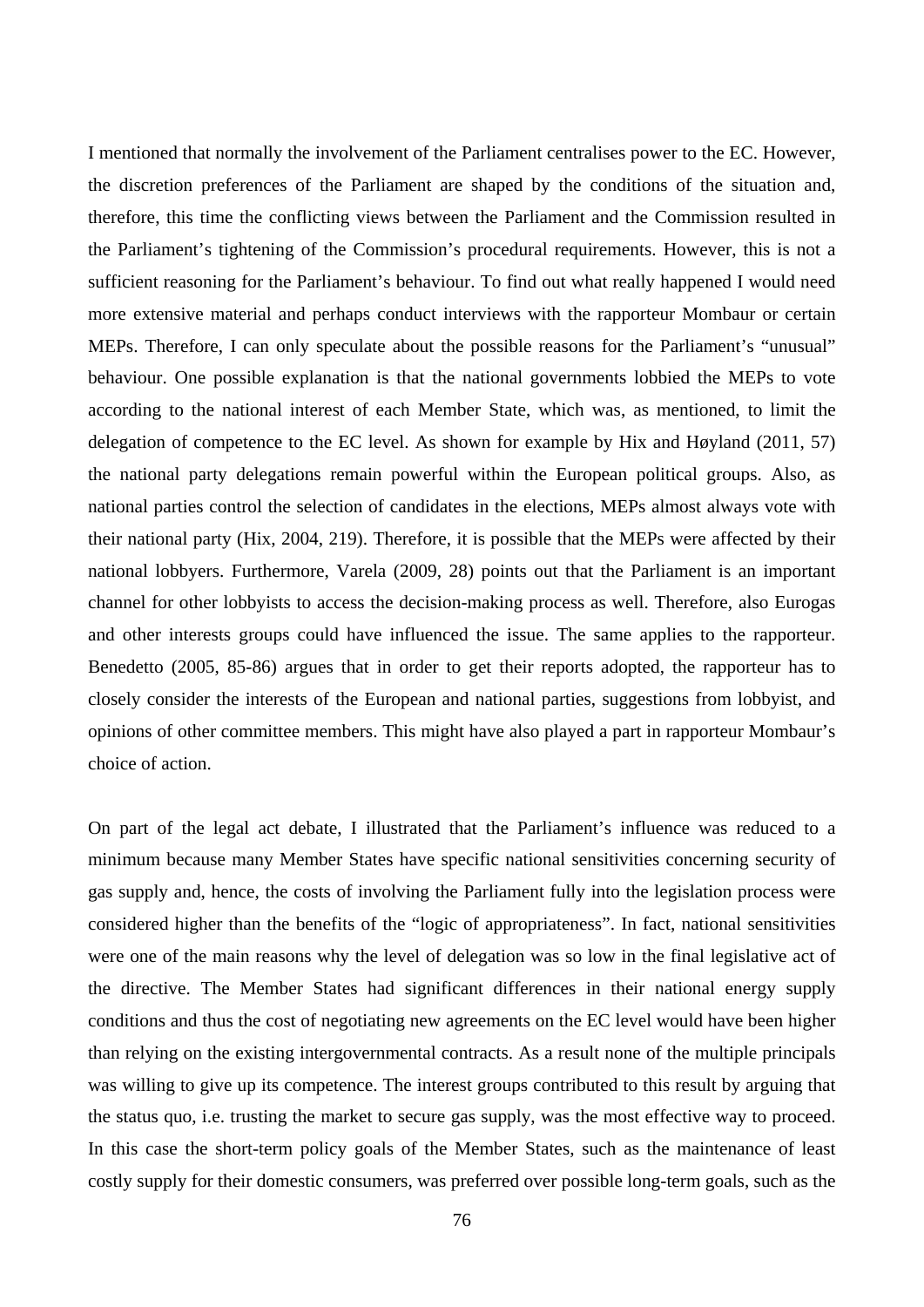containment of an influential import country from controlling the EU energy markets. All in all, it can be concluded that the Council was clearly the dominating actor in the decision-making process of the directive concerning security of gas supply. Even though it delegated some functions to the Commission, it also exercised extensive control mechanisms over it and the Parliament, and therefore, dictated the result of the decision-making process mainly on its own. Now, I will turn to the decision-making process of the regulation.

### **5.3. A need for a regulation**

Despite the conflicting process that took place when the institutions and the Member States formulated the directive, it ended up being revised and changed into a regulation concerning measures to safeguard security of natural gas supply. This chapter will form a background for the reasons and motives that lead to the formulation of a new law, which was adopted on October  $20<sup>th</sup>$ 2010. One of the main reasons for the revision were the Ukrainian-Russian gas disputes.

## *5.3.1. Gas disruption of 2006*

In 2005 a gas dispute between the Russian energy company Gazprom and the Ukrainian stateowned energy company Naftogaz broke out and, as a result, Gazprom cut off gas supplies to Ukraine. The reason for the dispute started as a disagreement about gas prices. Until 2005 Russia had supplied Ukraine with relatively cheap gas but in 2005 Gazprom wanted to raise the price significantly to harmonize them with world prices. Ukraine agreed but maintained that higher prices would have to be phased in, rather than imposed at once. (The Guardian, 3.1.2006.) In addition, Russia accused Ukraine of stealing gas that had been deposited in Ukrainian storage reservoirs during the previous winter. The two gas companies started negotiations for resolving their disagreements and for reaching a new contract on gas prices. Unfortunately, the negotiations failed and in January 2006 Gazprom started to reduce the pressure in the pipelines from Russia to Ukraine. (Forbes.com 1.2.2006.) Since gas supplies from Russia through Ukrainian transit routes are central to several Member States, such as France, Poland and Italy, which all use Ukraine's pipeline, the situation strongly affected the EU. A preliminary agreement between Ukraine and Gazprom was settled three days after the cut-off started and the supply of natural gas was restored. The agreement was a relief for all parties involved but the dispute clearly showed the weaknesses of the European energy market. After a Gas Coordination Group meeting, arranged according to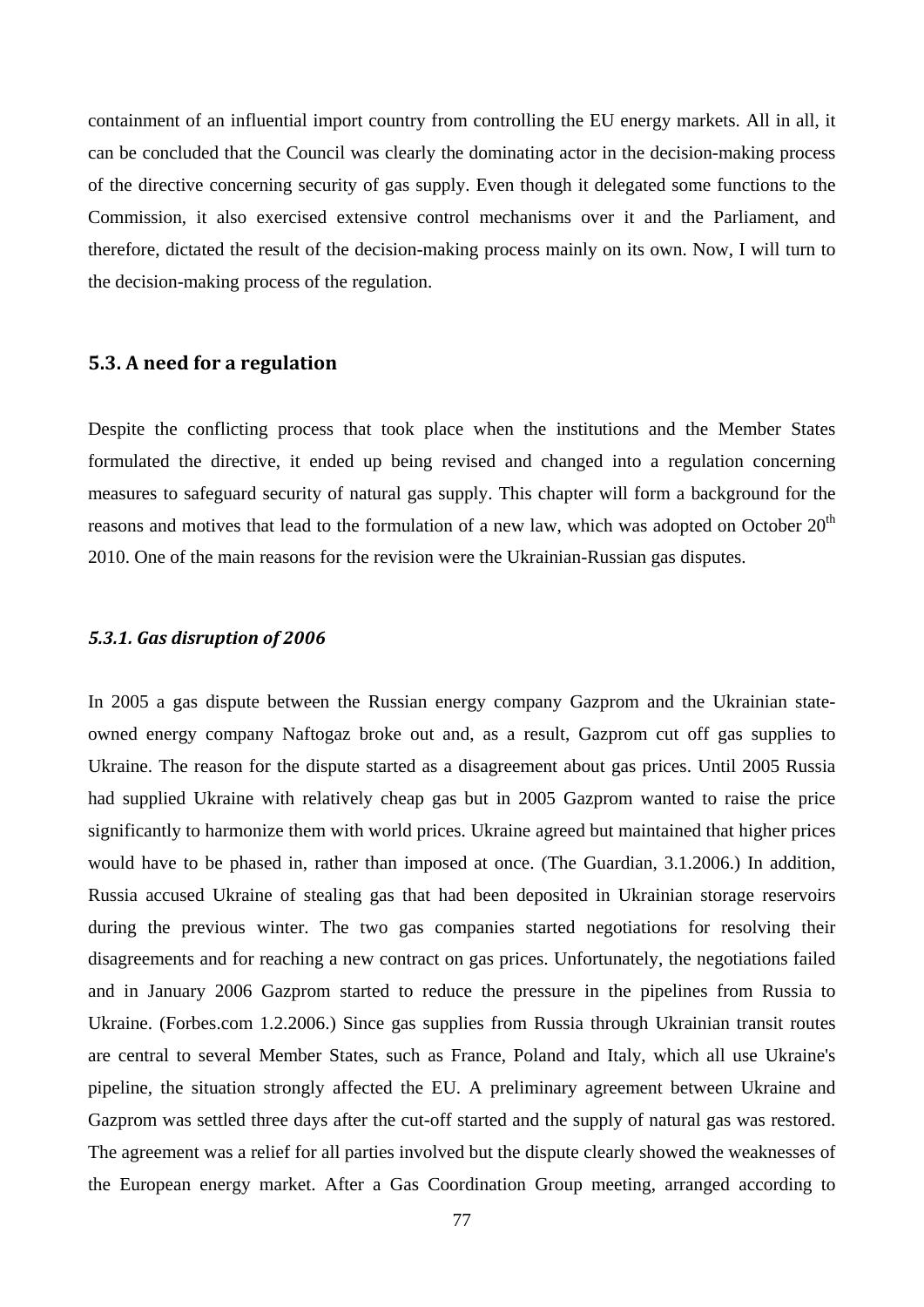Article 7 of the newly adopted directive, The EU's energy commissioner Andris Piebalgs and Austrian Energy Minister Martin Bartenstein both underlined that the EU must learn from the crisis and strengthen its energy cooperation. (BBC 4.1.2006, EurActiv.com 5.1.2006.)

In 2006 the Commission reacted to the situation by publishing the Green Paper "A European Strategy for Sustainable, Competitive and Secure Energy" (Commission of the EC, 2006). In the Green Paper the Commission concludes that in the face of the new energy realities facing Europe (Commission of the EC, 2006, 17):

[...] it is essential to act in an integrated way. Each Member State will make choices based on its own national preferences. However, in a world of global interdependence, energy policy necessarily has a European dimension.

Concrete proposals for needed measures, according to the paper, include completing the internal market, reviewing the existing Community legislation to ensure solidarity between the Member States with regards to security of supply , and putting energy policy objectives in an overall framework, namely in form of the first Strategic EU Energy Review (Commission of the EC, 2006, 18).

Short after the publication of the Green Paper, Eurogas reacted by voicing its view on the ongoing security of supply discussion (Eurogas, 2006). The organisation starts its report by recognising for the first time that the conditions of gas supply have changed. The biggest changes concern the supply structure and the prospects of global economic growth, which has lead to a growing demand of energy. Despite this observation, Eurogas nevertheless emphasises that a properly functioning gas market is the best way to secure the security of supply. Furthermore, it notes that the internal gas market does not only enhance the security of supply but is necessary for its attainment because maintaining the EU's attractiveness as an export partner in an intensified global competition for energy supplies requires policies that encourage investment and trust among different actors. To ensure the trust of business and supply partners "market participants need to have [...] confidence that a fair, clear, and stable allocation of risks and responsibilities has been established." (Eurogas, 2006, 2). Eurogas notes that a regulatory framework is needed, in particular, to ensure the functioning of the gas market and ensuring investment. Any additional EC level solidarity measures are not mentioned. (Eurogas, 2006, 1-3.)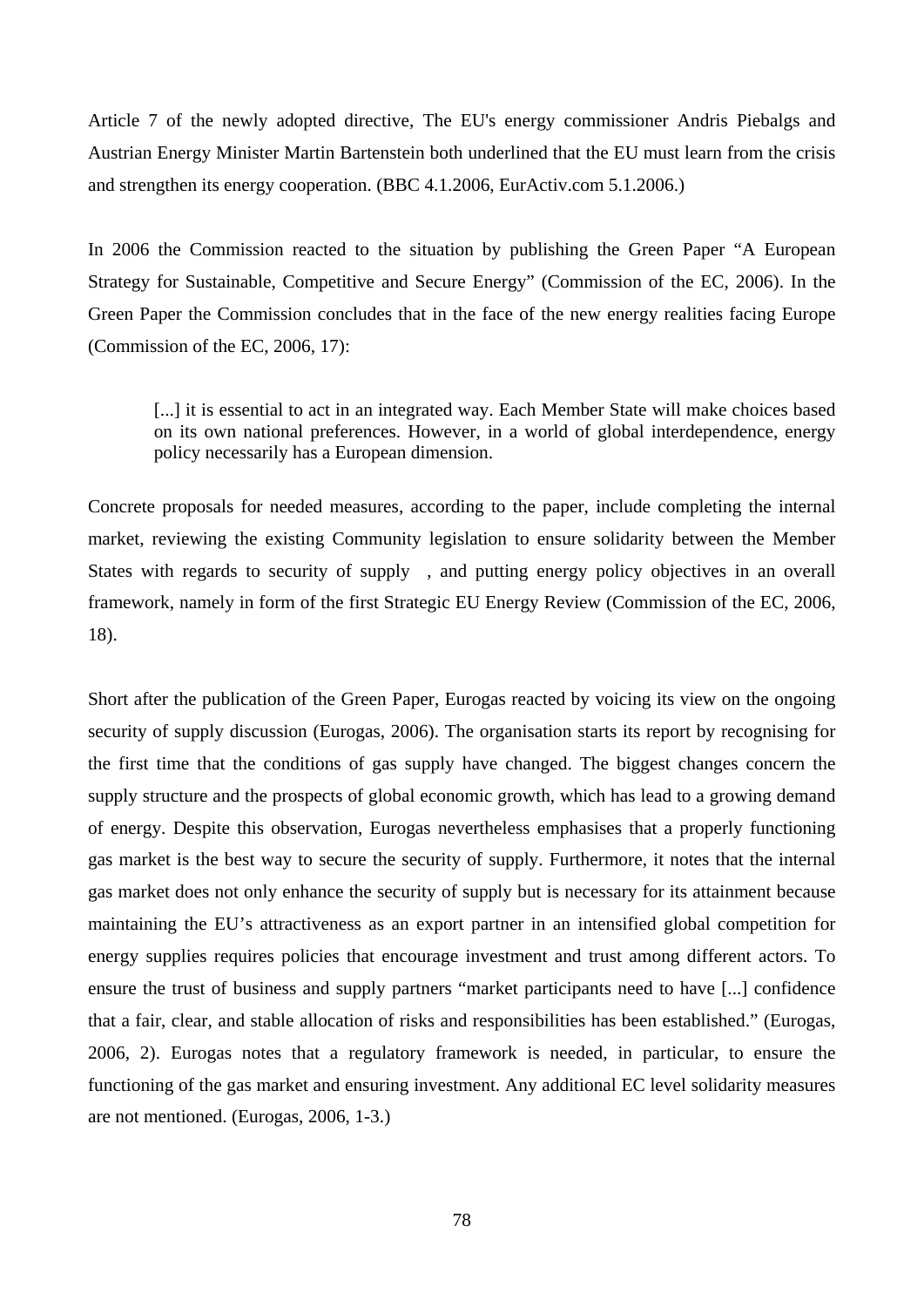The Commission published its first Strategic EU Energy Review in 2007, a year after the Green Paper. The purpose was to create common energy policy targets for Europe, most importantly the target to reduce greenhouse gas emissions by 20%, to increase the share of renewable energy to 20%, and to improve energy efficiency by 20 % by the year 2020. (Commission of the EC, 2007.) To ensure the achievement of the EU's energy objectives, the Commission proposed the complementing second Strategic EU Energy Review "EU Energy Security and Solidarity Action Plan" (Commission of the EC, 2008b.) the following year, 2008. The formulation of this second Strategic EU Energy Review was encouraged by the Council, who had stated the same year that "Security of energy supply is a priority for the European Union. It involves the responsibility and solidarity of all the Member States." (Council of the European Union, 2008, 7). Furthermore, the Council concluded that it wants to step up the work in progress and, therefore, invites the Commission to submit relevant proposals on several targets, one of which was listed as "develop crisis mechanisms to deal with temporary disruptions to supplies" (Council of the European Union, 2008, 7).

In addition to the second Strategic EU Energy Review, "EU Energy Security and Solidarity Action Plan", the Commission started the process of submitting relevant initiatives for improving the security of energy supply, exactly as the Council had requested. The first of these initiatives was published as a Communication assessing the implementation of the directive concerning measures to safeguard security of natural gas supply (Commission of the EC, 2008a). The main message of the Communication is that the Community level mechanism in place is not sufficient (Commission of the EC, 2008a, 11):

The EU needs to take a step forward on security of gas supply and solidarity. While crises may be rare, they can have very high economic and social impacts. Therefore the EU needs to be prepared to tackle security of supply in an effective way. Today's Community mechanism – although fortunately not yet needed – is not sufficient to provide a timely response to a gas supply crisis which goes beyond the level that national measures can mitigate. Further, today's lack of transparency prevents the assessment of the real-time gas supply situation and potential responses within the EU. The Directive therefore needs to be revised along the lines proposed in this communication [...].

It can be clearly seen that the security of gas directive was going to be revised. At this point in November 2008, the main modifications that needed to take place in Commission's opinion included redefining the security of supply standards, introducing a regional level in the hierarchy of implementing security measures, increasing the reporting obligations of the Member States,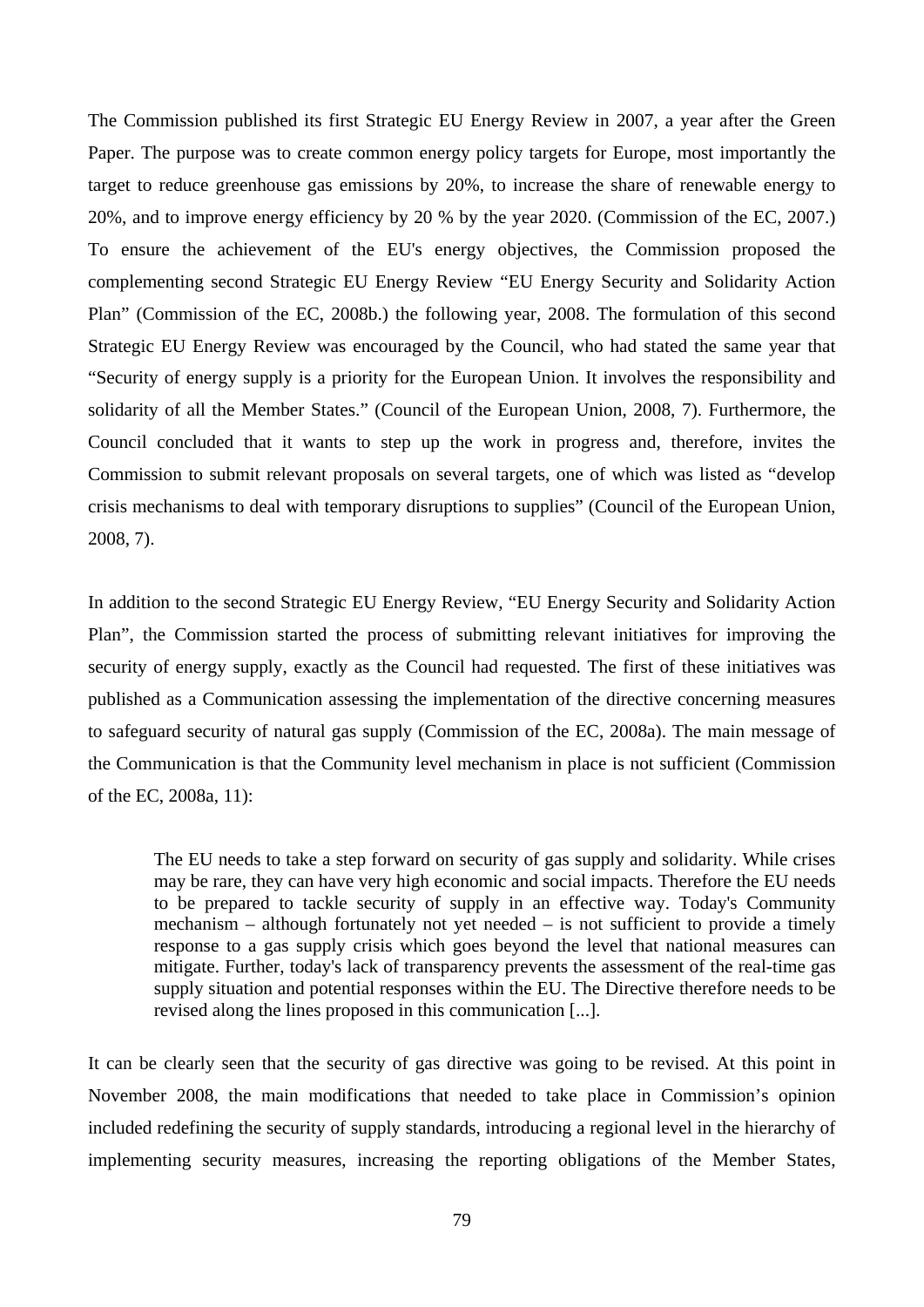redefining Community level actions, and introducing a security of supply margin. Also, Community level actions should be extended so that they include a common declaration of an emergency situation, an allocation of available supplies and infrastructure capacity among the affected countries, co-ordinated dispatching, and an activation of emergency measures in unaffected or less affected states in order to increase the amount of gas available to the affected markets. (Commission of the EC, 2008a, 8-11.)

#### *5.3.2. Gas disruption of 2009*

Another gas disruption between Ukraine and Russia occurred when gas flows from Russia through Ukrainian gas pipelines were interrupted on January  $1<sup>st</sup>$  2009. Again, the dispute took place between the Russian energy company Gazprom and the Ukrainian state-owned energy company Naftogaz, and the dispute emerged as a result of failed negotiations over the price of gas. In addition to the price of gas, the two companies disagreed over the price of transiting gas through Ukraine to Europe as well as over backdated bills and late payments. (BBC News, 20.1.2009.) It has been reported that gas for Ukrainian consumption was halted on  $1<sup>st</sup>$  of January, and by the night of  $6<sup>th</sup>$  and  $7<sup>th</sup>$  of January all supplies from Russia to the EU were cut. The cut-off lasted for 14 days until on the  $20<sup>th</sup>$  of January gas started to flow again. (Commission of the EC, 2009a, 3-4.)

On the first day of interruption, Czech Prime Minister and the President of the Council Mirek Topolánek met with Russian and Ukrainian representatives, whereas Czech Deputy Prime Minister for European Affairs Alexandr Vondra held a meeting with Gazprom's deputy chairman Alexander Medvedev. On 8<sup>th</sup> of January, President of the Commission José Manuel Barroso met with the CEO of Gazprom Alexei Miller. The same day, Eurogas and Gas infrastructure Europe (GIE) identified experts to participate in a monitoring team that was accompanied by representatives from the Commission. (Commission of the EC, 2009a, 4.) The next day,  $9<sup>th</sup>$  of January, a monitoring agreement between the EU, Ukraine and Russia was signed. This was a result of the Czech presidency's and the Commission's effort to facilitate an agreement with the two parties. (Europolitics, 9.1.2009.) The monitoring agreement, finally signed on  $12<sup>th</sup>$  of January, provided for independent monitoring officials from all the involved actors to oversee the gas transit on Ukrainian and Russian territory. (Commission of the EC, 2009a, 4.) The Czech presidency believed that this implied that the gas would start to flow again (Reuters, 8.1.2009).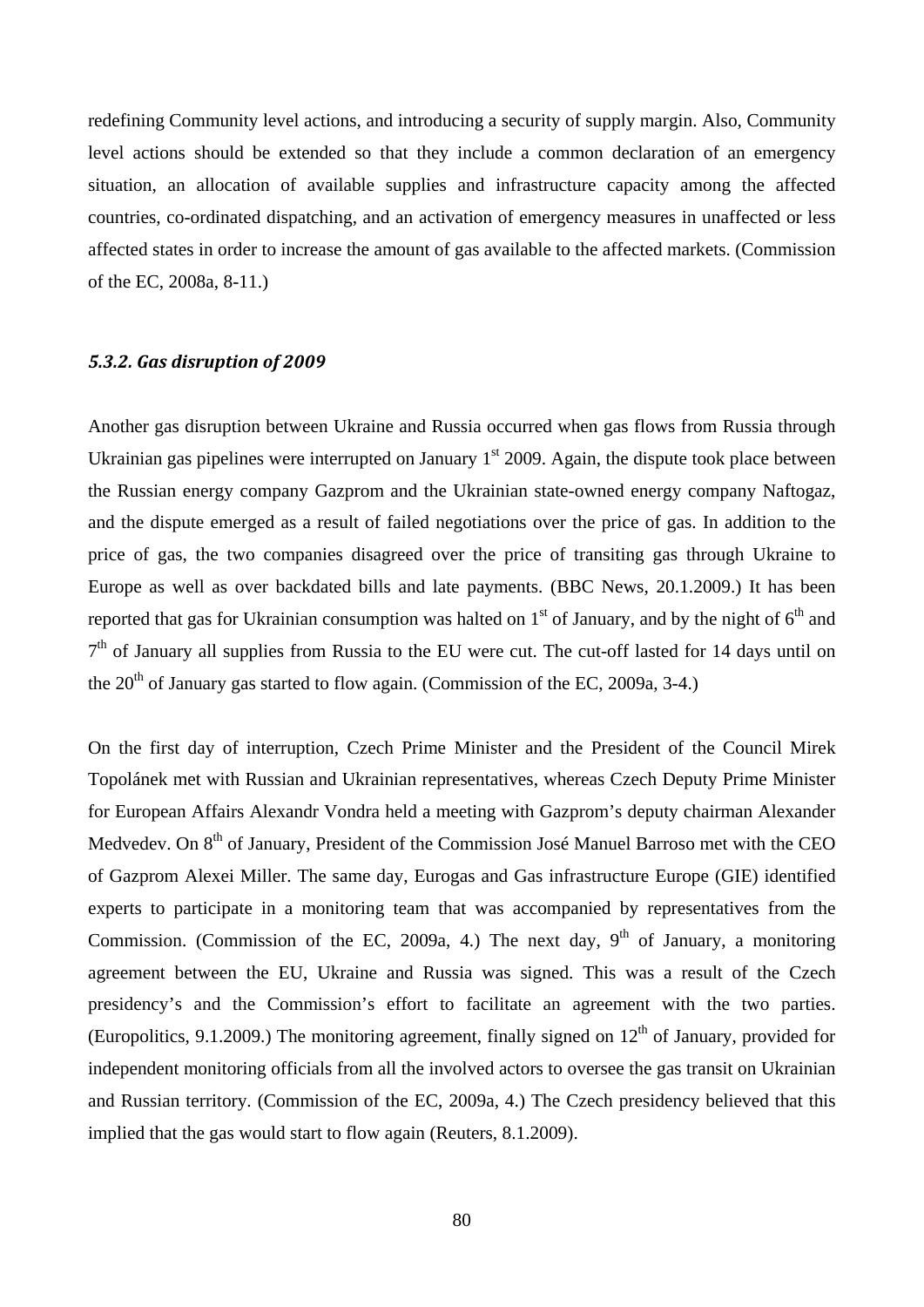However, the gas disruption did not end despite the monitoring of the gas flow. Finally, effective results were gained in a high level summit in Moscow held from  $17<sup>th</sup>$  to  $19<sup>th</sup>$  of January. The negotiations were held between Russian Prime Minister Vladimir Putin and Ukrainian Prime Minister Yulia Timoshenko. (Reuters, 15.1.2009.) The EU was represented by Energy Commissioner Andris Piebalgs and Czech Energy Minister Martin Riman (BBC News, 15.1.2009). Russia invited the heads of the governments of every country buying or transporting its gas, but after Czech Republic urged the Member States not to attend, most of them stayed away so that the EU could speak with a unified voice at the summit (Reuters, 17.1.2009). On 18<sup>th</sup> of January, Putin and Timoshenko reached a political agreement, and the next day Gazprom and Naftogaz signed a new 10-year agreement on gas purchase and transit. The following day, the 20<sup>th</sup> of January, normal gas transit from Russia to Europe via Ukraine was resumed. (Commission of the EC, 2009a, 4.)

President of the European Commission José Manuel Barroso gave a speech in Brussels on the day the gas started to flow again. In his speech Barroso stressed the unified approach that the EU had in the negotiations and the strong role that the Commission had in finding the solution. Barroso also underlined that this incident should be learned from. The most important lesson in his mind was that the solidarity between the Member States worked well, but in order to guarantee that similar crisis will never repeat itself many things should be improved. One of these improvements is the "rapid" agreement to changes in the Security of Gas Supply Directive". Barroso states (2009, 3):

This painful episode is a sharp reminder that the EU needs to take energy security seriously. But we have also shown that Europe will do whatever it takes to ensure that our citizens are not left in the cold. Energy security begins at home.

In Barroso's opinion the responsibility is clearly the EU's and effective actions should be implemented immediately. The Parliament adopted a similar position in its plenary in the beginning of February 2009. According to it the MEPs want the Commission to propose a revision of the current security of supply directive by the end of 2009 as well as a revision of national and EU emergency action plans. The Parliament stresses multiple EU-level measures such as a common declaration of an emergency situation and a gas storage developed by the EU. (European Parliament, 2009, 1.)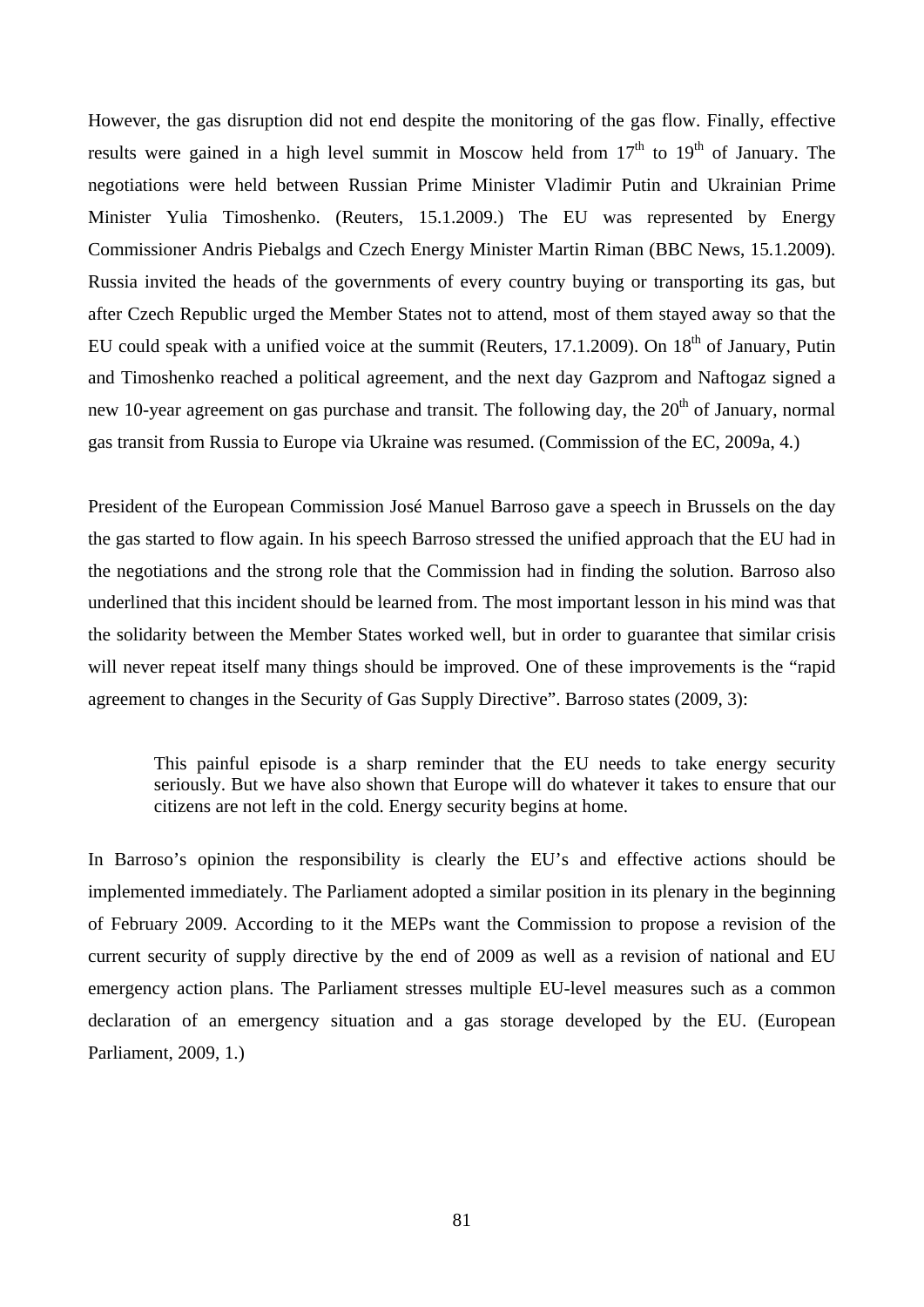# **5.4. Regulation**

Just as Barroso had promised, the Commission published a proposal for a regulation concerning measures to safeguard security of natural gas supply and repealing Directive 2004/67/EC very soon after the crisis, on July  $16<sup>th</sup> 2009$  (Commission of the EC, 2009b). Again, the analysis will proceed along the main decision-making stages and in each stage the first four hypotheses presented in chapter 3 will guide the analysis. I will base my analysis on unofficial talks that were conducted between the institutions in addition to the following official decision-making stages of the regulation's legislation process:

- − Proposal for a directive adopted by the Commission 16.7.2009
- − Discussions at the Council 7.12.2009 and 31.5.2010
- − Opinion of the Parliament on 1st reading 21.9.2010
- − Formal adoption by the Council 20.10.2010

## *5.4.1. Proposal for a regulation*

The Commission adopted a proposal for a regulation concerning measures to safeguard security of gas supply and repealing directive 2004/67/EC on 16<sup>th</sup> of July 2009. Alongside with the proposal the Commission published supplementary documents including an analysis of the January 2009 gas disruption and an impact assessment of possible policy options. These documents illustrate very well the reasoning behind the content of the Commission's proposal for a regulation, and therefore, I start this chapter by introducing these documents.

The first supplementary document "The January 2009 gas supply disruption to the EU: an assessment" (Commission of the EC, 2009a) summarises the events from the point of view of the EU and searches for general lessons from which the EU can learn. The Commission distinguishes four main lessons that should be noted. The first is that a similar disruption could happen again, either due to commercial reasons or due to accidents or technical problems. This fact vindicates the Commission's concerns and aspirations for a stronger EU energy security strategy. The second lesson is that there are several weaknesses in each stage of the current gas supply security, and therefore certain principles of EU energy policy, such as solidarity, should be strengthened. Third, the Commission notes that the 2009 disruption should be considered as a wake-up call to policy-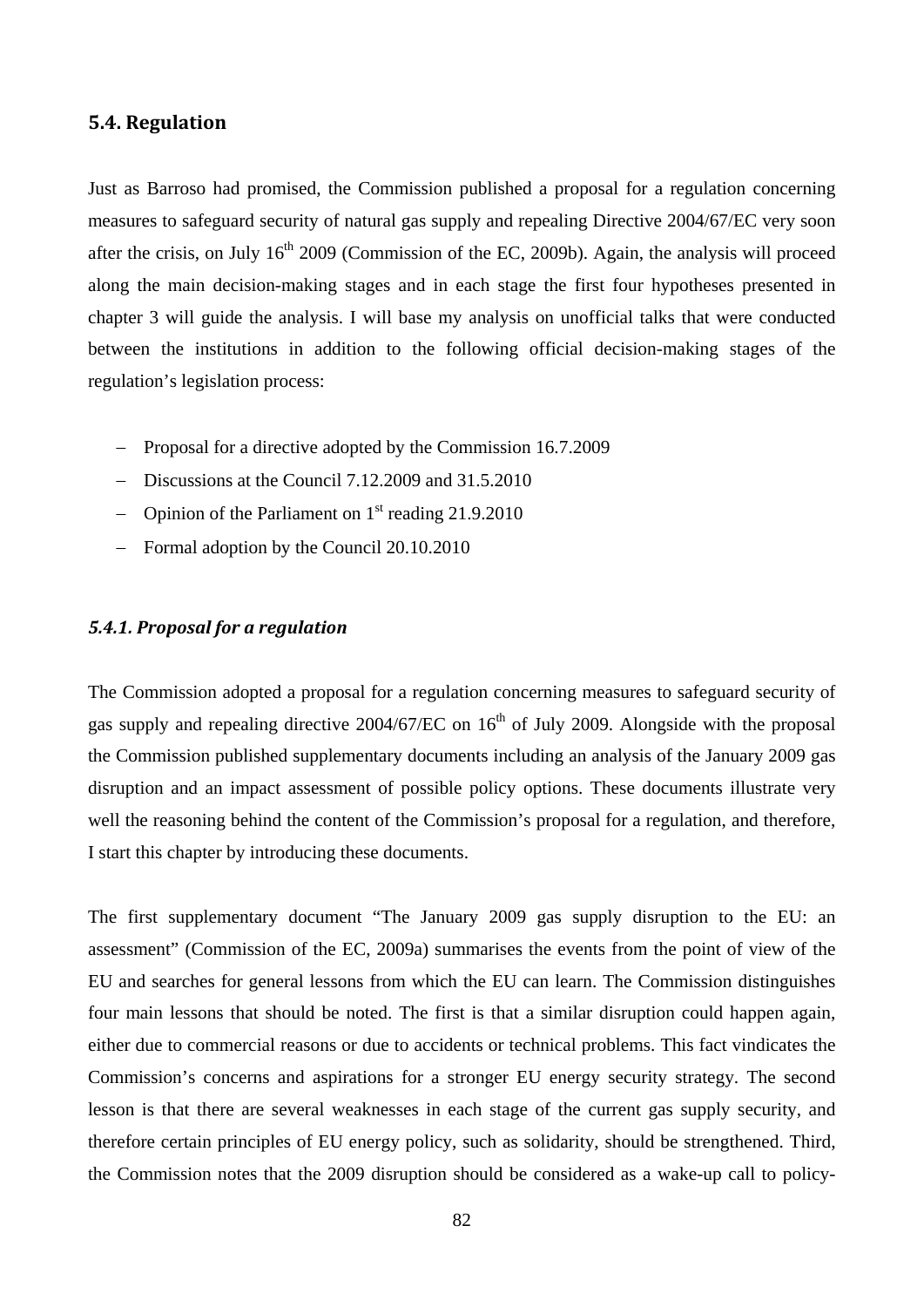makers. Here the attention should be put especially to the acknowledgement of a growing dependence on gas in general and on a single supplier especially. The fourth lesson is that EU collaboration has clear benefits when handling crisis situations. (Commission of the EC, 2009a, 16- 18.) These four points summarise well the main issues that were on the agenda after the 2009 disruption.

The second supplementary report, "Assessment report of directive 2004/67/EC on security of gas supply" (Commission of the EC, 2009c), analyses the functionality of the directive during the 2009 disruption. The main problems were matters that hindered the functioning of the internal gas market. One of these issues were national differences regarding the roles and responsibilities of market players in securing the gas supply. Even though these differences are understandable due to the differences between national gas markets, they may distort competition by burdening some market players more than others. In addition, some countries did not obligate the market players to cooperate with other countries' market players, which further fragmentised the internal gas market. (Commission of the EC, 2009c, 12-13.) Also, the second report states that the security of supply standards are set very differently in different Member States. These standards concern the definition of partial disruption and a standard for the national peak periods of gas consumption during extremely cold periods. Again, the reason are different national circumstances. Some Member States are more vulnerable to supply disruptions than others, and the weather conditions are clearly very different in different parts of Europe. Some Member States had not defined standards at all. This distorts the internal market. Also, vaguely defined standards complicate transposition and, in consequence, make national standards incomparable with each other. In the Commission's opinion this hindered the creation of well a correlated security of supply framework. (Commission of the EC, 2009c, 18-19.)

There are also significant differences in the balance of various instruments, in the way instruments have been mentioned in the legislation, and in the scope of different instruments mentioned in the legislation. Based on these differences, the Commission notes that "the level playing field within the EU has not been reached." (Commission of the EC, 2009c, 42). This conclusion applies also to the analysis of the national emergency measures that the Member States were to prepare and publish (OJ L 127, 29.4.2004, Art. 8(1), Art. 8(3)). These measures were not transposed by all of the Member States or they were transposed in very different ways. Some introduced "National Emergency Plans", some developed an "emergency scale". Other Member States defined additional prevention measures. To improve the security of supply framework the Commission states that a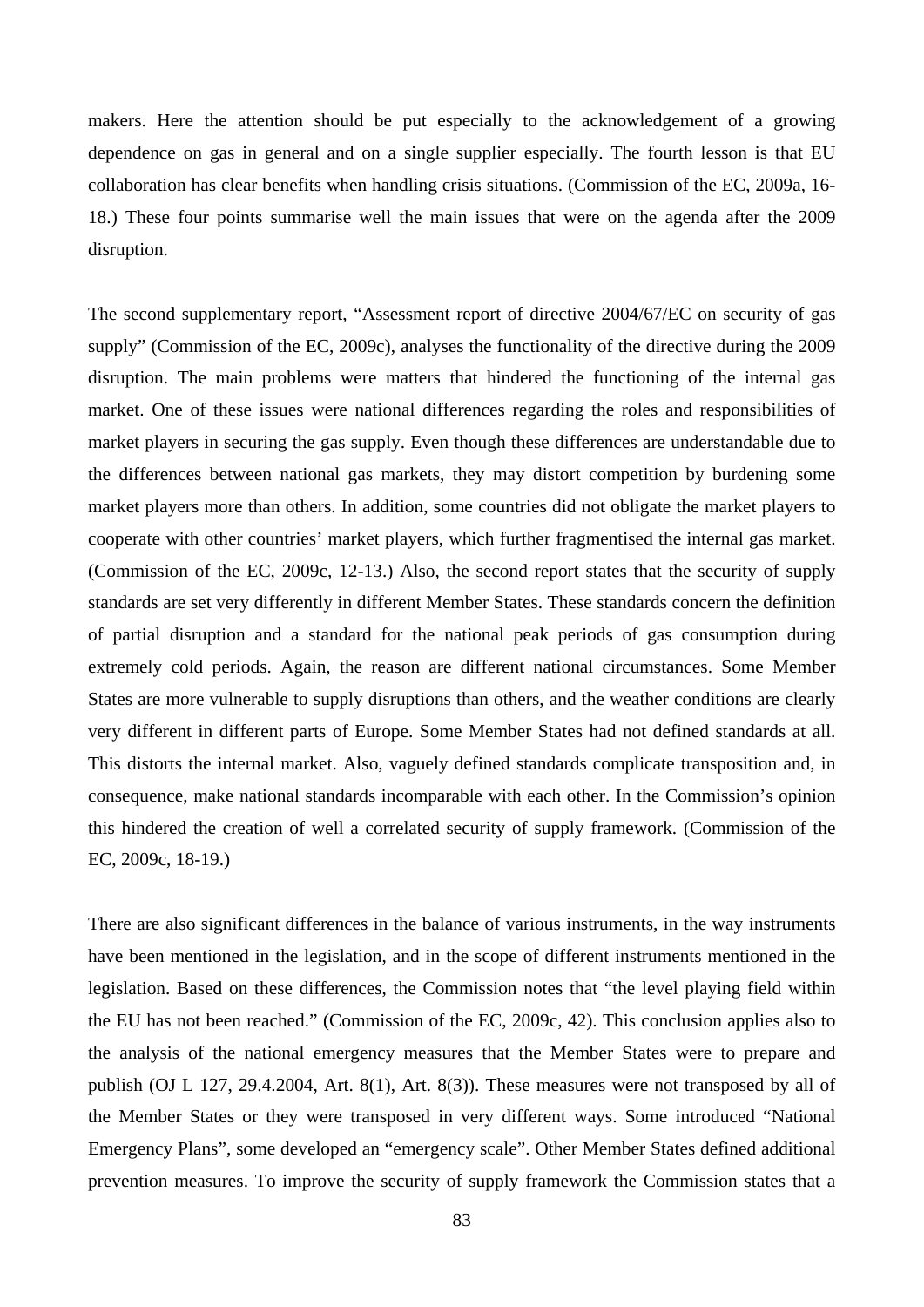European wide emergency scale should be developed. This requires further analyses of the best practices under national and regional circumstances in order to define which measures should be used in the prevention and emergency stages. (Commission of the EC, 2009c, 48-52.)

The third supplementary report published by the Commission, "Impact assessment" (2009d), aims at transforming improvement suggestions into concrete policy options. The report is conducted by the Commission's Directorate-General for Transport and Energy (DG TREN) drawing from the results of a public consultation it conducted on basis of the 2008 Communication assessing the impacts of the 2004 directive (Commission of the EC, 2008a). An extensive list of important players participated in this public consultation: four Member States, three associations of energy regulators and individual regulators, an infrastructure operator, four suppliers, a trader, and two users. In addition, opinions of the members of the Gas Coordination Group were included to the report. These members consisted of Eurogas, The International Association of Oil & Gas producers (OGP), Gas Infrastructure Europe (GIE), the International Federation of Industrial Energy Consumers (IFIEC), the European Consumers' Organisation (BEUC), and Eurelectric. (Commission of the EC, 2009d, 6.)

The report begins by defining the operational objectives that it aims to achieve. According to the Commission, these objectives have been identified based on a general goal of diminishing EU's vulnerability to gas supply disruptions by improving the EU's level of preparedness to handle such situations before a possible further crisis takes place (Commission of the EC, 2009d, 17). The first objective is the establishment of a well-functioning internal market with sufficient incentives for investments in infrastructure to achieve more flexibility for the market to mitigate most gas supply disruptions. The second is the establishment of effective cooperation involving all players at national, regional and EU level in dealing with a gas supply emergencies. (Commission of the EC, 2009d, 18.) Setting out the hierarchy this way indicates that the Commission wants to underline its emphasis on market over coordination.

The report introduces five possible options that can be chosen for future action and evaluates their ability to achieve the above mentioned policy objectives. The first of these is an option of maintaining the status quo. Choosing this would mean that the EU does not take any new action but continues on relying on the existing policy framework and the incentives already in place. These incentives include measures such as the  $3<sup>rd</sup>$  internal energy market package, the European Economic Recovery Plan, a revision of the Council regulation on the notification of investment projects, and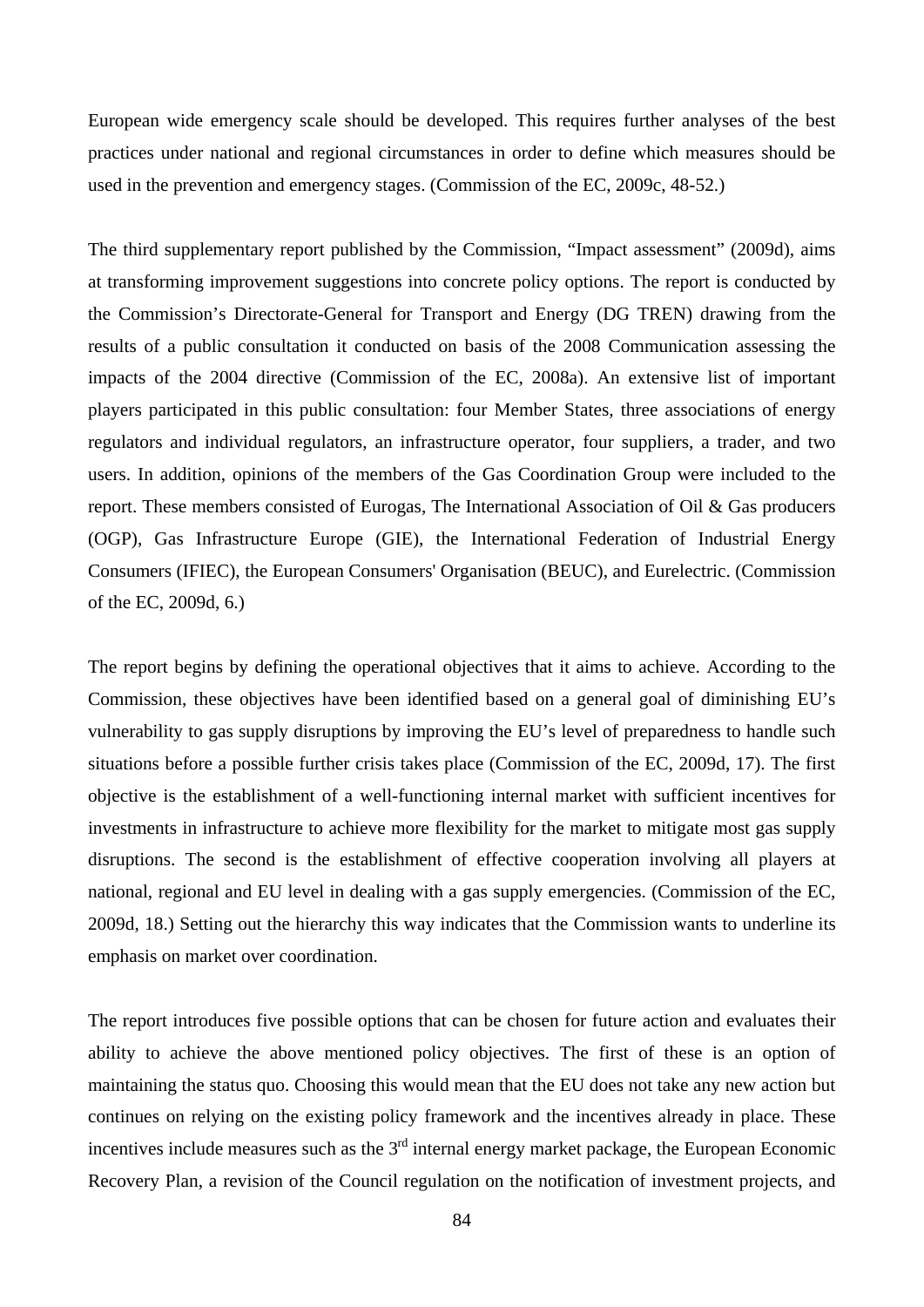the existing security of supply directive. The report states that these incentives might enable the achievement of the first objective, namely the establishment of a well-functioning internal gas market through improvements in infrastructure, transparency and cooperation. However, this policy option does not provide for a security of supply standard relating to infrastructure. Such a standard would create further incentives and guidance for the involved players to decide which investments make most sense and would help to identify how the costs should be allocated. (Commission of the EC, 2009d, 19-21.) This is important, because according to the report, lack of gas was not the problem in 2009, but inadequacies in gas transport (Commission of the EC, 2009d, 12). In addition, maintaining the status quo would not guarantee the second policy objective, the achievement of effective cooperation in the case of an emergency. The main problem with this objective is the confusion concerning timing and the incompatibility of national emergency plans. During the 2009 disruption no solidarity actions between Member States took place. Furthermore, some countries implemented national emergency measures that resulted in the prevention of potentially useful gas flows (Commission of the EC, 2009d, 12). Considering these facts, the report states that relying on the status quo would not deliver the identified objectives (Commission of the EC, 2009d, 22).

The second policy option for future action in the EU is to improve the enforcement and implementation of the existing security of supply directive. However, this policy option is quickly rejected due to the weaknesses of the current directive. The standards and requirements established are too weak, which makes strict enforcement impossible. Hence, the objectives of a wellfunctioning internal energy market, and effective cooperation in the event of an emergency, cannot be met. (Commission of the EC, 2009d, 22-24). In consequence, Commission's third policy option of relying on the voluntary measures of the industry has to be rejected as well. Clear standards and requirements are needed and effective cooperation making "free-riding" impossible cannot be guaranteed on a voluntary basis. Therefore, a binding instrument is needed. (Commission of the EC, 2009d, 24-25).

The Commission's fourth policy option, the revision of the existing directive, offers a binding instrument, because this option means that a new and adjusted directive would be introduced to improve the weaknesses of its predecessor. As the lack of a common EU-level security of supply standard was one of the main weaknesses of the existing directive, the Commission thinks that introducing a clear and precise standard is necessary. This does not mean that the flexibility stemming from the different national conditions is forgotten. According to the Commission, it rather means that credible commitments are guaranteed in order to ensure the Member States'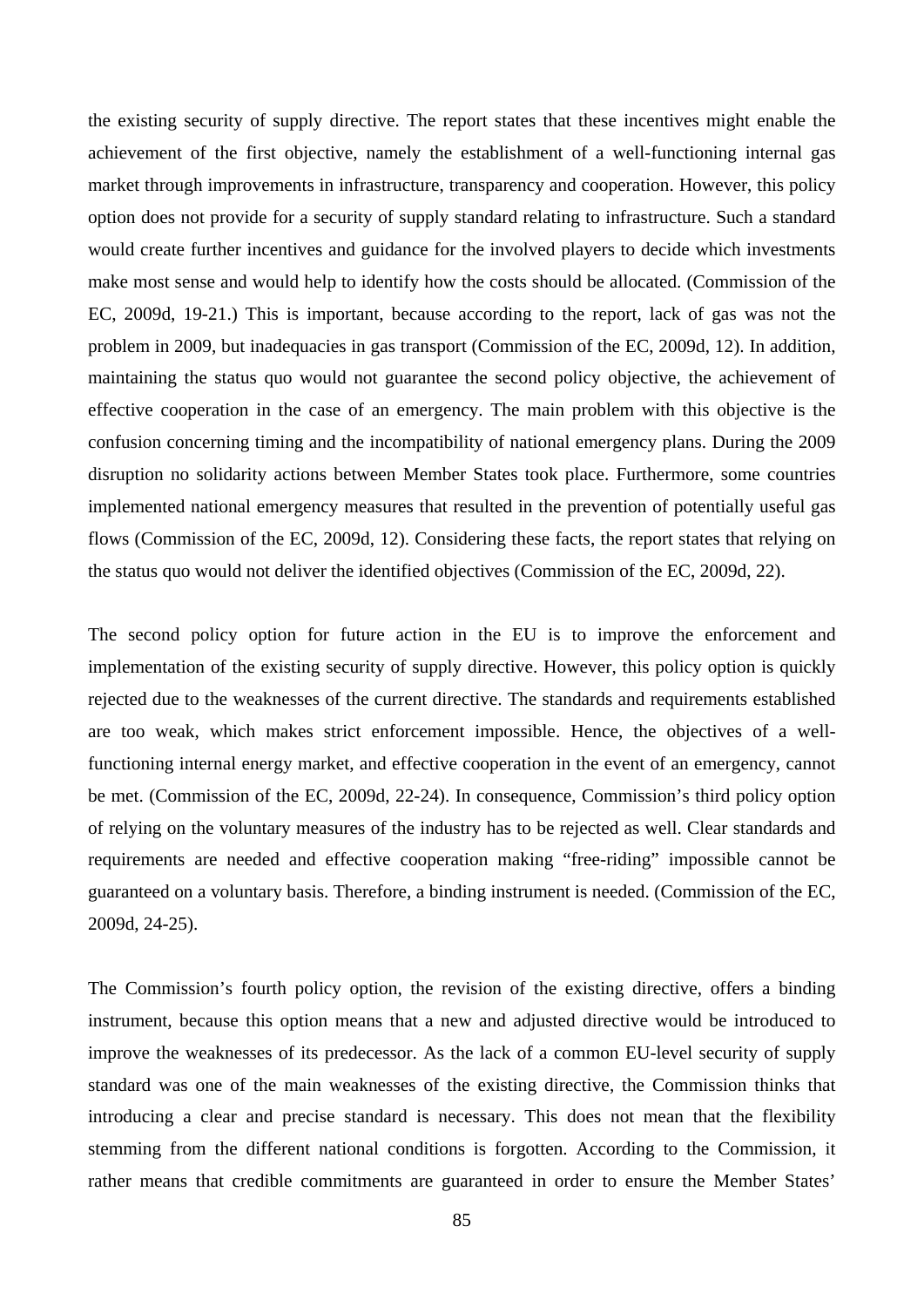solidarity within the integrated gas market in case of another disruption. (Commission of the EC, 2009d, 25-26). The revision of the existing directive would deliver the identified objectives of a well-functioning internal market as well as an effective cooperation in dealing with gas supply emergencies. In Commission's opinion the greatest advantage of this approach is that it enables the Member States to use a whole range of security of supply measures according to their particular circumstances, while ensuring that the particularly risky aspects of infrastructure or gas supplies are discovered and addressed. (Commission of the EC, 2009d, 28). Another advantage is that introducing a stronger binding instrument would minimise additional costs of supply disruptions such as losses of income and jobs in the private sector. Also, securing the gas supply would reduce investment on back-up fuels, which are often environmentally harmful. The Commission notes that a new binding instrument would of course come at a cost. However, due to the flexibility, the longterm scope of the investment, and the overall cost-efficiency of preventive plans, the costs would be relatively low. (Commission of the EC, 2009d, 35-36.)

The last and fifth policy option of the Commission is to create a regulation on security of gas supply. Choosing this option would entail amending the existing directive the same way as outlined above. Only the term of the legal act would be changed from directive to regulation. The report examines the main differences of the two. Firstly, as a regulation is directly applied to national legislation, it offers greater clarity and less administrative burden. Secondly, a regulation is a stronger tool to ensure commitment for collective effort and is, therefore, better suited for satisfying the need for a level playing field in terms of obligations of different players. Thirdly, a regulation would be operational faster. (Commission of the EC, 2009d, 31-32). The Commission notes: "There is a real risk of repetition of gas supply disruptions such as in January 2009 in the short and medium term, so the sooner a clear EU framework is in place, the better." (Commission of the EC, 2009d, 31). Based on these three arguments the Commission concludes that a regulation offers advantages over a directive. Hence, in its opinion the last policy option is the most suited for future action. Eurogas (2009, 1-2), however did not agree with the Commission. In its opinion, the current directive should indeed be improved to some respect, but in general, the market driven response to the 2009 disruption worked well.

To sum up, the Commission published supplementary documents alongside the proposal for a new regulation. The main message of the first one is that a serious gas disruption is now a realistic scenario which should be taken seriously. The EU is increasingly dependent of imported gas, and the 2009 disruption demonstrated how rapidly a gas crisis can expand within the internal gas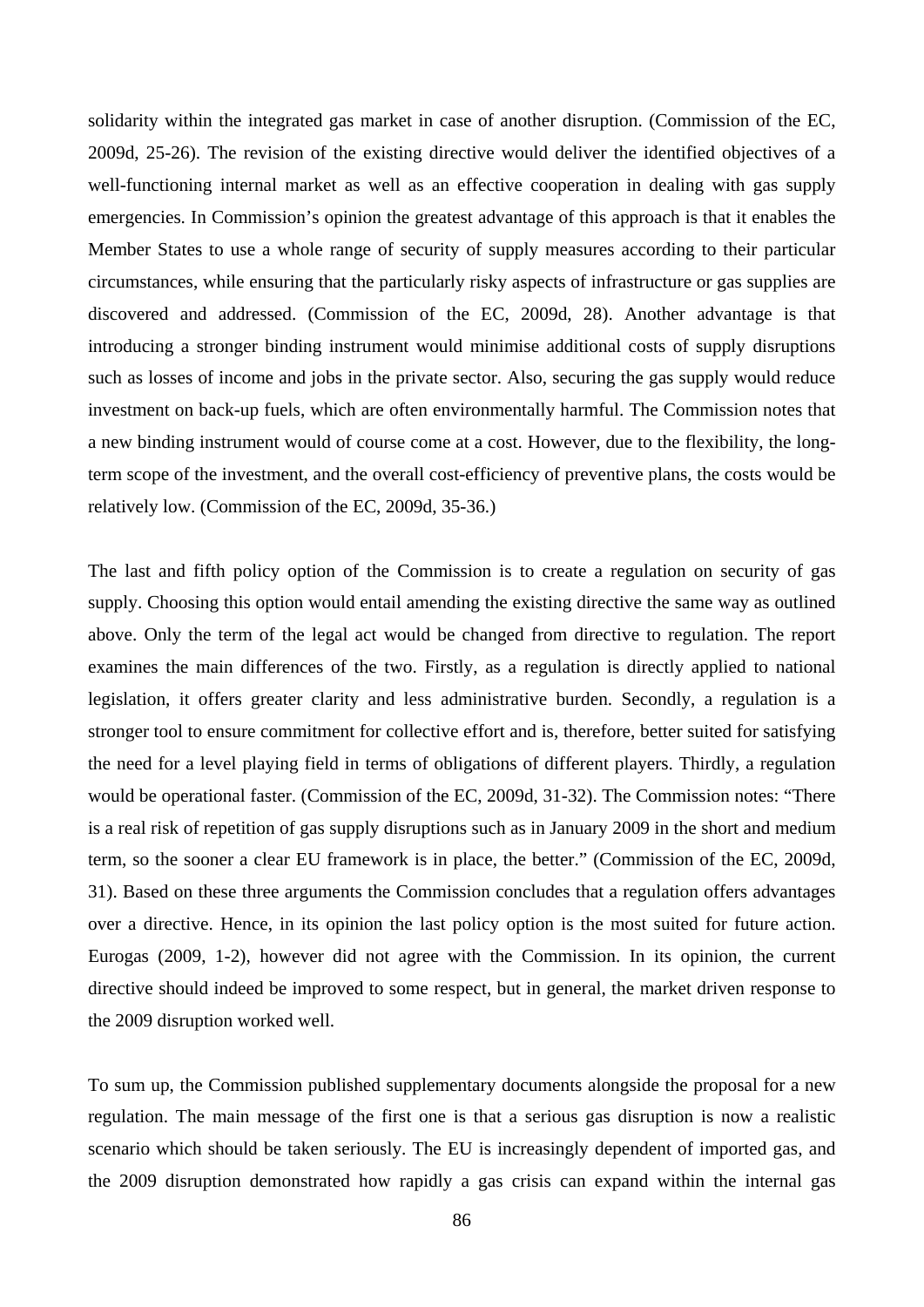market. Therefore, the events of January 2009 should be a wake-up call for all decision-makers around Europe. In the Commission's opinion the policy option of creating a new regulation is best suited for future action. A new regulation would have a positive effect on the functioning of the internal market as it would strengthen incentives for investment and create a level of playing field in terms of security of supply obligations. Most importantly, it would also be clear, effective and could be implemented fast.

Based on these conclusions the Commission published a proposal for a regulation concerning measures to safeguard security of gas supply and repealing Directive 2004/67/EC on 16<sup>th</sup> of July 2009. The main content of the proposal is as follows (Commission of the EC, 2009b):

- − all household customers are protected customers and, in addition, the Member States may consider small and medium-sized enterprises and essential social services or district heating installations as protected customers;
- − common standards at EU level are provided first, for infrastructure including a readiness to satisfy total gas demand during 60 days of exceptional high gas demand in the event of a disruption of the single largest infrastructure as well as the establishment of reverse flows in all cross border interconnections between EU countries, and second, for the supply for protected customers including secure supplies in the event of a seven day temperature peak and for at least 60 days of high demand;
- risk assessments considering the supply and infrastructure standards, all relevant national and regional circumstances, various scenarios of exceptionally high gas demand and supply disruption, and the interaction and correlation of risks between EU countries should be conducted; based on this risk assessment a preventive action plan containing the measures needed to remove or mitigate the risks identified, and an emergency plan containing the measures to remove or mitigate the impact of a gas supply disruption should be adopted in the Member States;
- − the emergency plan shall build upon three main crisis levels, which are early warning level, alert level, and emergency level; the Commission may declare a Community emergency at the request of one Member State that has declared an emergency or when the EC looses more than 10 per cent of its daily gas import;
- a Gas Coordination Group, chaired by the Commission and composed of representatives from the Member States, the Agency for the Cooperation of Energy Regulators, the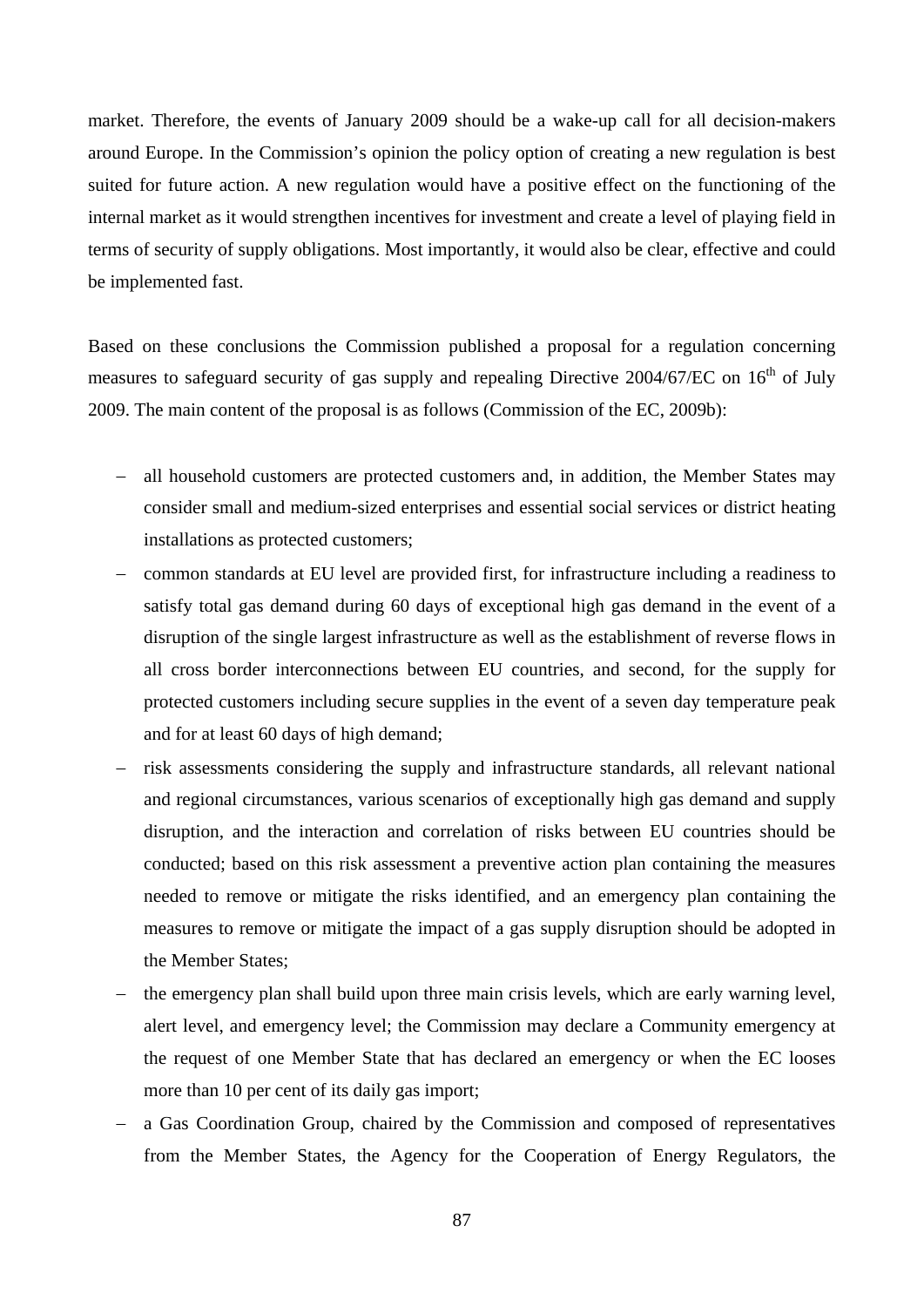European Network of Transmission System Operators (ENTSO) for gas, and representative bodies of the industry concerned and those of relevant customers, will facilitate the coordination of security of supply measures and assist the Commission in security of supply issues;

finally, the natural gas undertakings should provide the Commission with information on the contracts concluded with suppliers from third countries, and the Member States with relevant information during an emergency; in the event of an EU or regional emergency, the Member States should provide the Commission with information about measures planned to be undertaken and already implemented to mitigate the emergency, and about the existence of inter-governmental agreements signed with non-EU countries.

Again, the functions that the Commission wants to see delegated from the Member States fits Pollack's theory well. The Commission wants to attain extensive monitoring responsibilities with regards to the conditions of current situations as well as to the Member States' and gas undertakings' actions during an emergency. To guarantee credible regulation, the Commission wants to be granted a right to require the Member States to take specified measures or change their actions when necessary. This is what the Commission proposed in 2002 with the directive, but with less convincing arguments. As for the procedural agenda setting, the Commission argues that the role of the EU in the decision-making process of a security of supply legislation should be strengthened. Therefore, the legal basis cannot remain Article 100 of the Treaty, which is the legal base of the excising directive. Instead, the Commission argues for Article 95 to be the legal base, exactly as it did five years earlier with the directive. This time the Commission has stronger arguments to back its opinion up (Commission of the EC, 2009e, 3):

The adoption of the  $3<sup>rd</sup>$  internal energy market package will strengthen the market. In a situation in which national markets are being integrated, it will not be possible to consider security of supply primarily as a national concern. Consequently, the legal basis of the related EU legislation should no longer be disconnected from the internal market rules of the EU Treaty. Any proposal should – consistently with the legal basis for the internal energy market of which it is arguably an extension – be based on Article 95.

To back up its stance, the Commission emphasises the recent events as well as the insufficiency of a single Member State to handle a similar situation efficiently and without hampering the functioning of the internal market or the security of supply of other Member States. Furthermore, the Commission points out that in the field of electricity a similar instrument, directive 2005/89/EC (OJ L 33 4.2.2006), was adopted based on Article 95. The Commission also acknowledges that the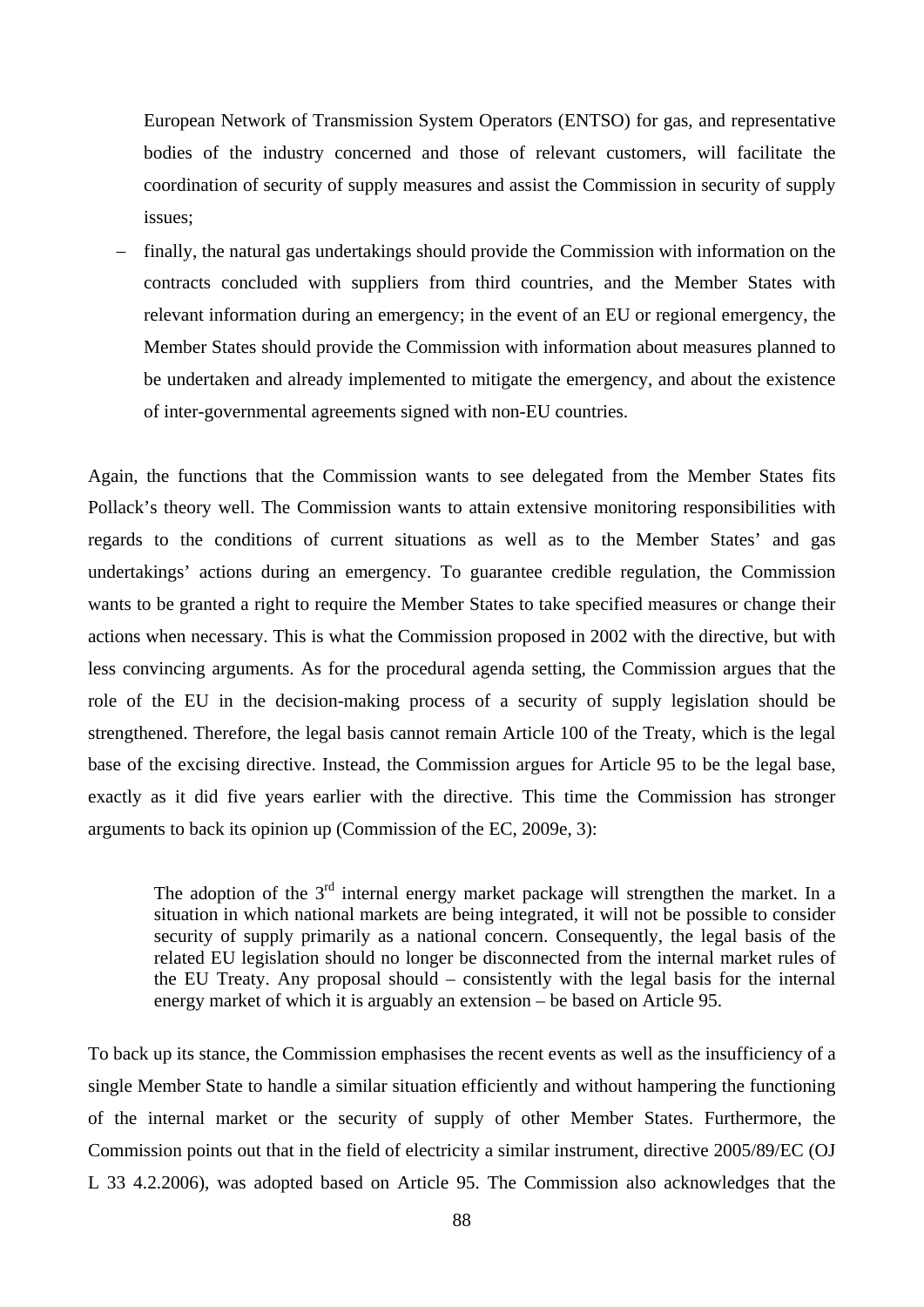Lisbon Treaty (the Treaty on the Functioning of the European Union, TFEU) will anyhow strengthen the role of EU legislation in energy matters. (Commission of the EC, 2009e, 3).

The Commission was correct, because less than five months after it published its arguments for a stronger legal base, the Treaty of Lisbon came into force, and as a result, the legal base of the proposal was changed. For the first time, the topic of energy got its own chapter in an EU Treaty. In the chapter on energy Article 194(1b) of the Treaty of Lisbon states that EU policy should aim to ensure security of energy supply in the EU, and that the measures necessary to achieve this objective should be established in accordance to the ordinary legislative procedure, i.e. the codecision procedure. Therefore, according to EU legislation, the legal base of the new security of supply law is neither Article 100 nor 95 of the EC, but Article 194 of TFEU (Commission of the EC, 2009f, annex 1, 3). This means that the decision-making process of the new security of supply law will be executed according to the codecision procedure, and not according to the consultation procedure, which was the case five years earlier.

What should be noted is that the content of the Commission's proposal is not new, but the way it presents its arguments and the way it behaves has changed compared to the 2002 proposal for the directive. In 2002 it had a confident proposal but not much support behind it. Now the Commission has a confident proposal and it works actively to gain support for its stance (Europolitics, 16.7.2009). It conducted extensive supplementary reports to accompany its proposal, acquired very large group of participators for its public consultation, and made sure that the functioning of the market would be strongly emphasised in the new proposal. Furthermore, its demand for procedural agenda-setting power was more credible this time due to the upcoming signing of the Lisbon Treaty. All in all, it seems that this time the Commission was determined to avoid the events of the earlier decision-making process.

#### *5.4.2. Opinion of the Parliament and discussions at the Council*

After the Commission published its proposal, the decision-making process of the regulation proceeded according to the codecision procedure, which is presented in detail in chapter 2.1.2. The final decision was reached on first reading after only 15 months from the publication of the proposal, which may lead to the assumption that the process was fairly straightforward. However, several articles of the proposal raised discussions under the scrutiny of the Parliament and the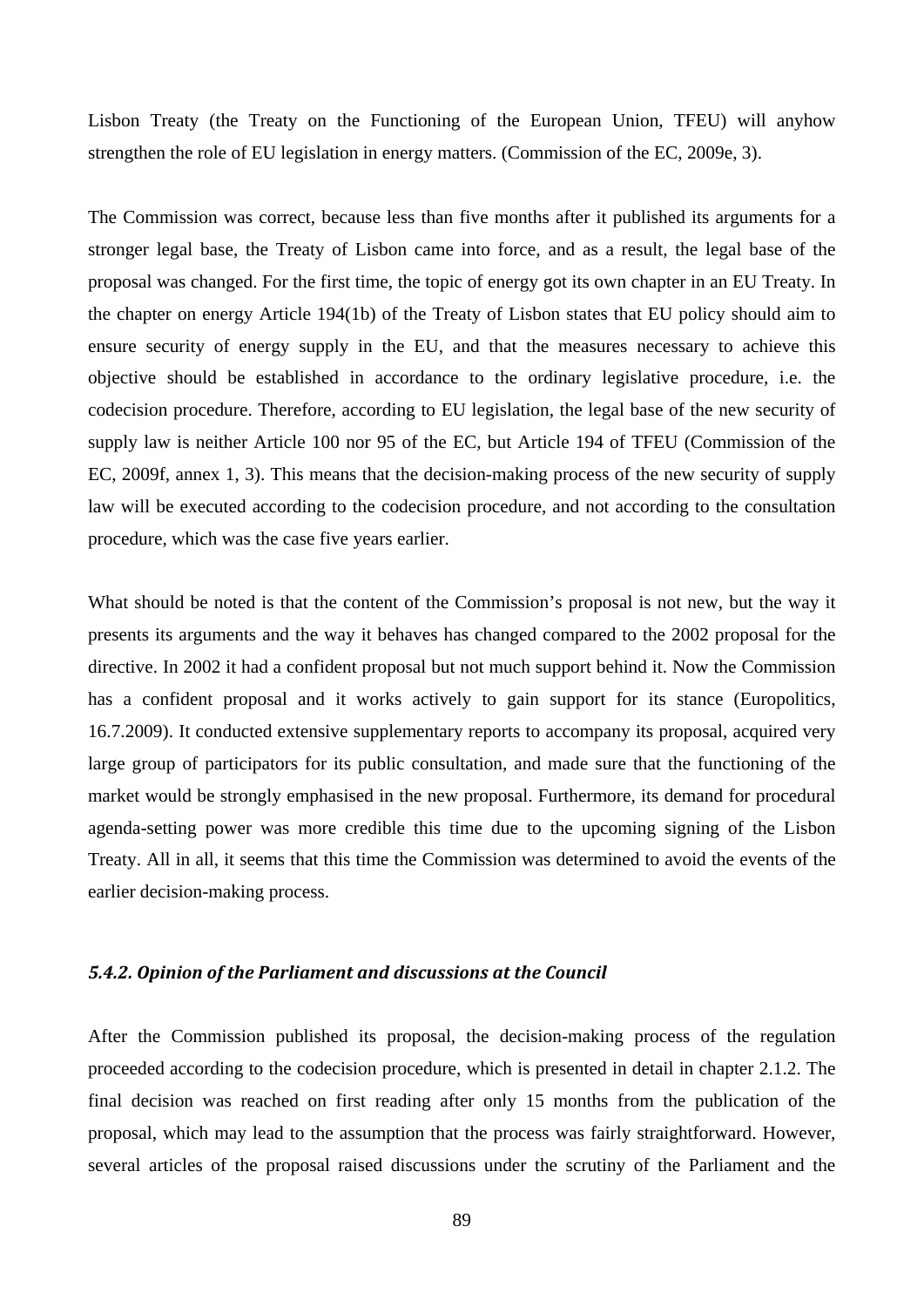Council (Europolitics, 17.6.2009). Hence, the decision-making process was not as simple as it seemed at first glance.

Starting with the Parliament, it quickly became clear that it wanted to amend the Commission's proposal on certain parts (Europolitics 18.11.2009, 2.12.2009). In fact, the rapporteur of the Committee on Industry, Research and Energy (ITRE), Aleho Vidal-Quadras, explained that the proposal needs to be improved because in some points the Commission goes too far in seeking powers, but on other parts the proposal is not strong enough. In Vidal-Quadras' opinion there should be clear limits on how much the Member States or the Commission are allowed to interfere with the functioning of the market. The market should be the primary tool for managing security of supply while non-market measures should be the very last response. And even in an emergency, the Commission's powers should not be exaggerated. Therefore, the Committee suggests that the information the gas undertakings are required to release in an emergency should be first centralised on a national level, and only then transmitted to the Commission in aggregated form. (European Parliament, 2010, 66-68).

On the other hand, Vidal-Quadras argues that articles concerning the definition of protected customers or the triggering of an EU-level emergency are not comprehensive enough. The definition of protected customers should be clarified and, on that account, a clear list of criteria, which does not limit the inclusion of essential services, should be introduced. On the part of the emergency trigger, the rapporteur considers it to be too low. The Commission proposed that an EUlevel emergency can be announced when 10 per cent of the overall gas imports fail. Instead of setting up an EU-wide percentage of disrupted gas flow, the Parliament suggests a regional definition and triggering of a gas supply emergency. (European Parliament, 2010, 66-68.) Despite these suggested amendments, rapporteur Vidal-Quadras nevertheless assures that the proposed regulation is in general welcomed, as it is "a piece of legislation that gives a true answer to a real problem that the Union is facing." (European Parliament, 2010, 65).

The Council's position can be described in the same way as the Parliament's stance. It welcomes the proposal in general, but remains to be critical on some points (Europolitics 7.12.2009). In fact, the Energy Council was divided on the issue. The Member States' representatives presented their opinions on the proposal in a debate on the  $7<sup>th</sup>$  of December 2009. Several of them wanted to strengthen the role of the Member States in the handling of security of supply (Europolitics 17.2.2010). For example, The Dutch representative stated that the Commission has attained too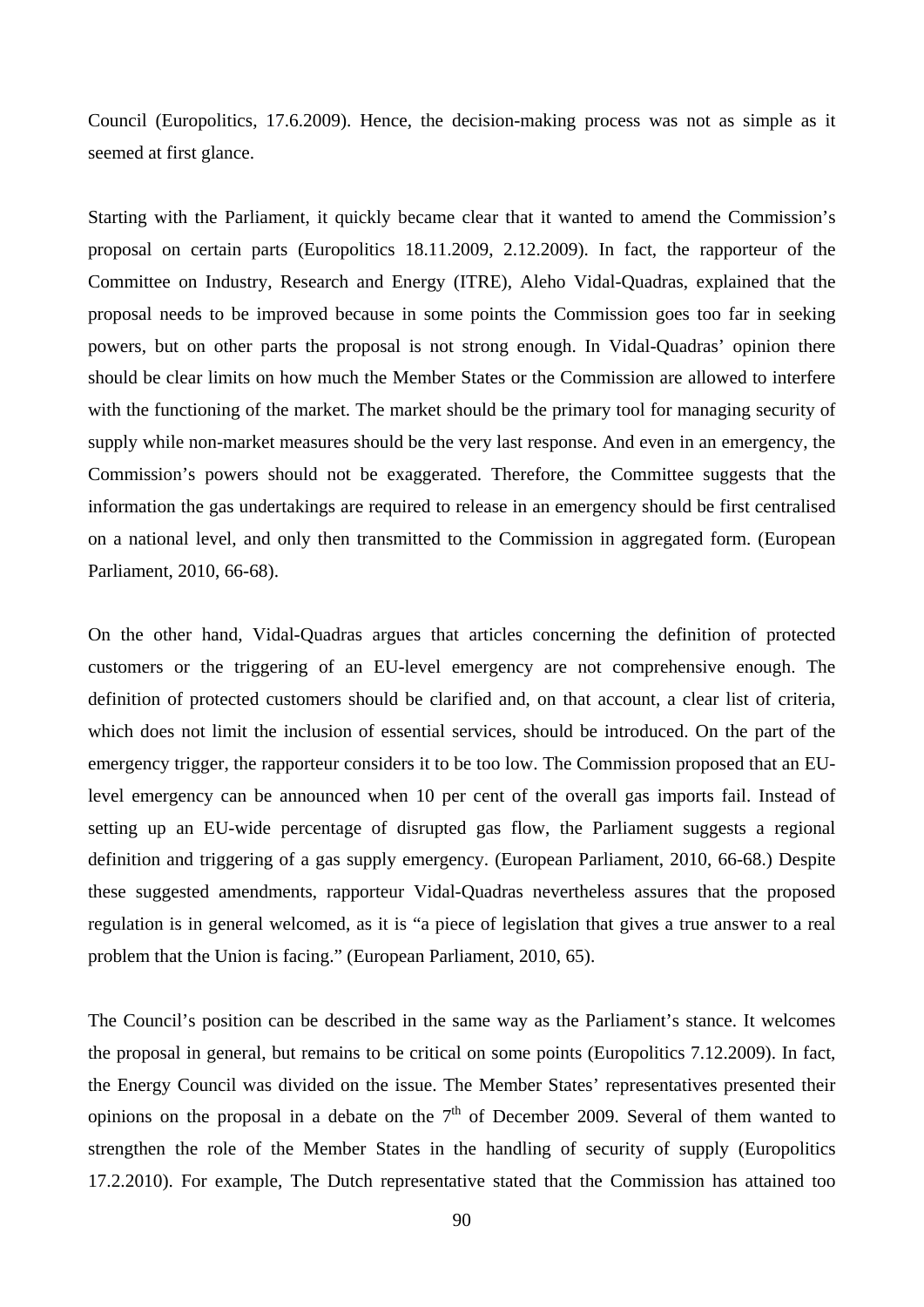much responsibility on the issue in general. The German representative voiced its concern on the extensive solidarity among the Member States. According to the Germans, self protection is the best way to guarantee solidarity. Other representatives, such as those from Slovenia, Estonia and Lithuania, were a lot more supportive of the proposal. In their opinion the Commission should have a strong role regarding the security of supply legislation in order to establish EU level solidarity. (Europolitics 7.12.2009.)

As Europolitics (7.12.2009) points out, it seems that the countries best prepared for a gas supply disruption were the least willing to delegate powers to the Commission. France, for example, has for several decades striven to secure its energy supply by diversifying its energy mix. The French government chose nuclear power to do this and, as a result, the country has successfully decreased its dependence on energy imports. (Méritet, 2011, 149-150.) Considering the decreased dependence on imported energy, the strong tradition of state intervention, and the energy companies' historic status in the country's energy politics, it is not a surprise that the French government had reservations towards the proposal.

The Germans had reservations towards the proposal as well but for a different reason, namely their overall strategy for energy security. The strategy consisted of the Schröder administration's efforts to help German energy companies become internationally competitive, and of using their strong personal ties with the Putin administration to promote German-Russian energy relations. Support for the Nord Stream pipeline project was perhaps the clearest evidence of the Schröder government's bilateral approach. The Merkel administration has been more sceptical towards Russia, but no concrete efforts to act less unilaterally have been made. Many German energy companies have gas supply contracts with Gazprom that extend beyond 2030, one of them, E.On Ruhrgas, being the largest foreign shareholder in Gazprom. (Duffield and Westphal, 2011, 179- 181.)

On the part of the traditionally EU sceptical UK, it can be said that it became keener on Union level cooperative strategies during the Blair and Brown Labour Party governments. This change happened due to the UK's growing dependency on imported energy and the opening of the energy market pursued by both the Commission and the British. (McGowan, 2011, 204, 206.) However, at the time of the proposal for the security of supply regulation the country was in the middle of an election campaign. Considering this, it is not irrational that in the end of 2009 the government representatives emphasised unilateralism. The Labour party representatives made it clear that the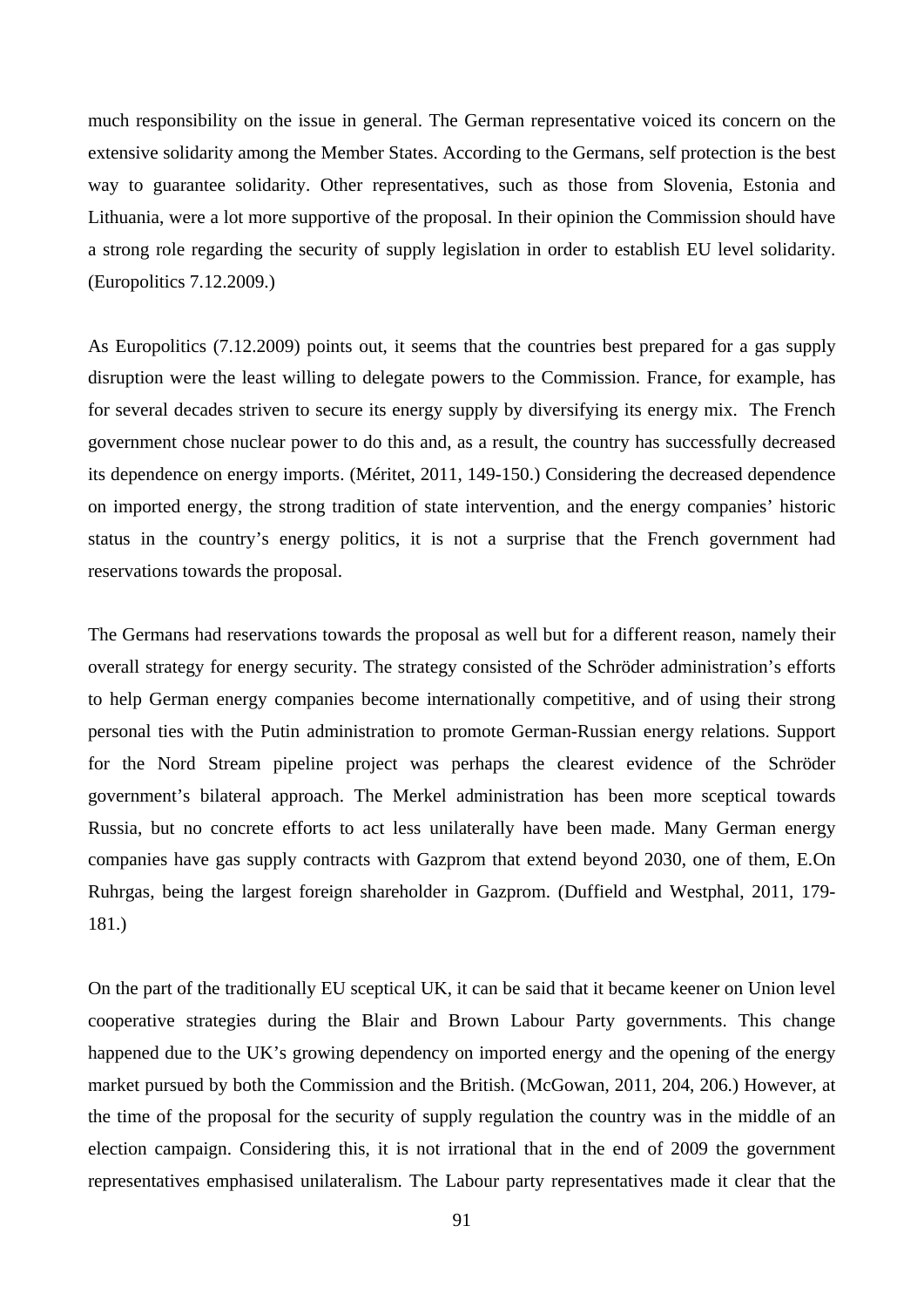Member States should be the primary decision-makers within the security of gas supply regulation and only after them the Commission comes. Therefore, also the UK joined the group of Member States who had reservations towards the proposal.

As mentioned, Member States with less extensive security of supply strategies were in favour of the Commission's proposal. Luxemburg's representative argued that a pipeline from France to Luxembourg would not make sense unless French solidarity in a crisis situation is guaranteed. Hence, binding obligations are needed. Ireland's representative agreed and emphasised the role of the Community. Luxembourg and Slovenia are known to lack the geological capacities for gas storage, and the new Member States, such as Estonia and Lithuania, are said to be especially vulnerable to gas disruptions due to their high dependency on Russian gas. Therefore, also these countries agreed with Luxembourg. (Europolitics 7.12.2009.)

Consequentially, the Council was divided between two conflicting groups of Member States, which in Pollack's terms can been described as a conflict between multiple principals (2003, 32-33). All of the Member States considered a new regulation to be necessary, but disagreement was generated around conflicting views about the level of discretion the Commission should be granted. In addition to the conflict between multiple principals, the decision-making process also entailed a conflict between a principal and an agent, namely the Council and the Parliament. The divided Council promoted more flexibility for the proposal, whereas the Parliament wanted to amend the proposal towards its preferences. As the decision-making process went along the rules of the codecision procedure, the Parliament had a legal right to make its opinion heard. In addition to this legal asset, the Parliament had another negotiation advantage: it did not have the same time pressure to get the regulation adopted on first reading as the Council had. Europolitics (17.3.2010) writes:

[...] the Spanish EU Presidency is still hoping for political agreement before July 2010. Rapporteur Vidal-Quadras appears less confident as to this date. "Parliament does not depend on the Presidency semester," he told Europolitics. "This is not a race. The important thing is that the legislation is good," he added. First-reading agreement is not a priority for the rapporteur.

The legal setting and the Parliament's time related negotiation advantage resulted in a negotiation where the Council and the Parliament were bargaining with trade-offs (Europolitics, 16.6.2010). The Presidency suggested that the Parliament would give up its amendments on the definition of the protected customers. If the Parliament agreed, the initial version would be adopted, and the Member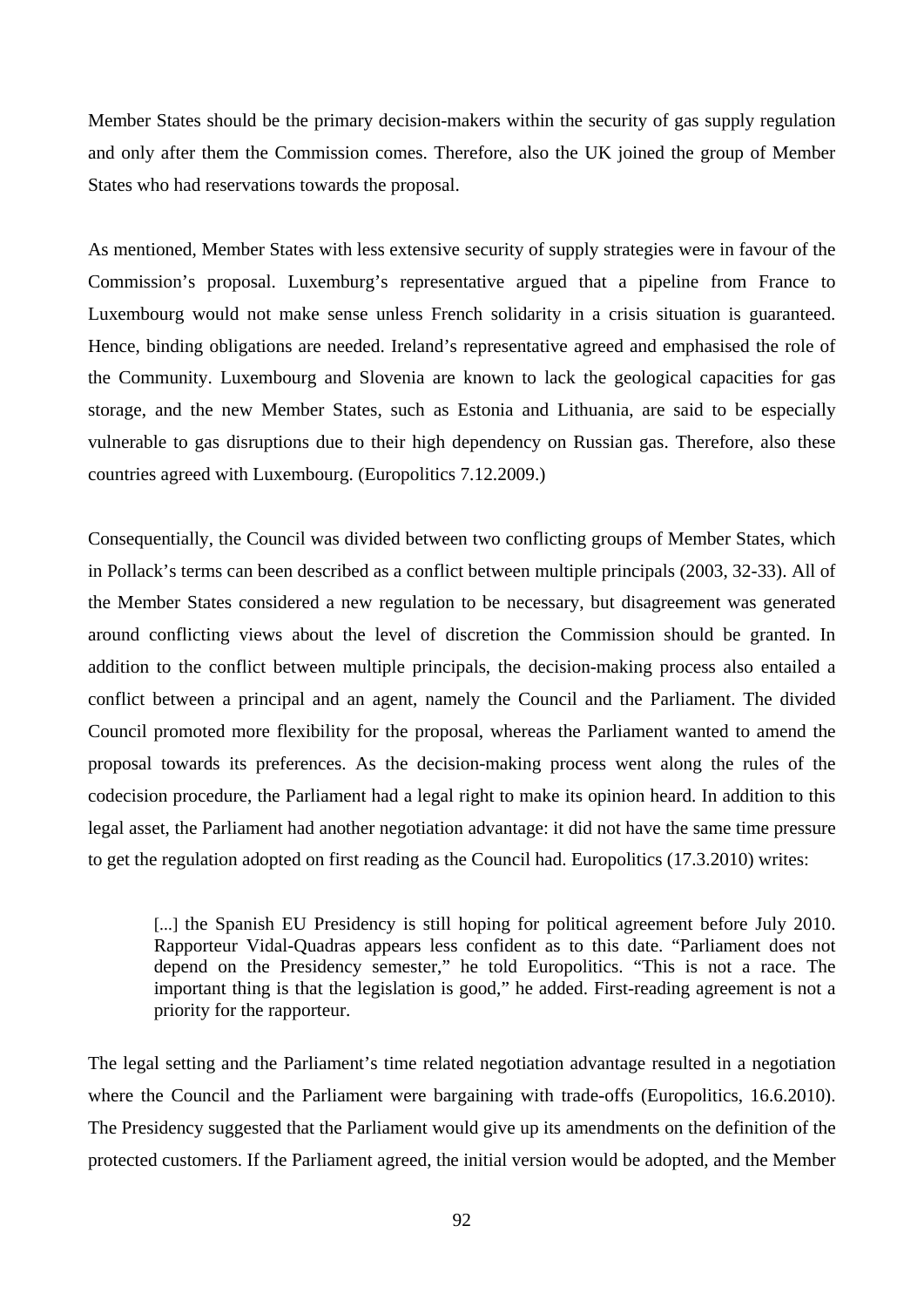States were left the right to choose who or what they wanted to define as a protected customer. In return, the Parliament would succeed in its claim for a more significant European dimension and a greater role for the Commission. This compromise was reached (Europolitics, 30.6.2010) and the Parliaments' demands were incorporated into the regulation by giving the Commission the power to require amendments to the national Preventive Action Plans in case any of the Plans would endanger the security of supply of another Member State. (Council of the European Union, 2010, 2.)

According to Pollack, a decision-making process, which entails a conflict among multiple principals and between a principal and an agent, leads to a low level of discretion. This is what happened in the case of the directive. However, with the regulation the result was exactly the opposite: the Commission's powers were not reduced, but they remained substantial and were even extended in some respect as a result of the bargaining between the Council and the Parliament. An explanation for this can be found within the changed conditions under which the decision-making process took place. Firstly, this time none of the players was as confident of the future gas supply scenarios as they were when formulating the directive. Despite their reservations, even the Member States that were relatively well prepared for gas shortfalls considered themselves vulnerable in the event of another gas disruption as serious as the disruption of 2009. For example, the British Department of Energy and Climate Change published the following statement (2010, 5): "We therefore support the draft EU Regulation on Gas Security of Supply. This aims to improve EU resilience to future supply disruptions and to ensure that the market continues to function effectively in emergencies." The German Federal Minister of Economics and Technology Rainer Brüderle agreed (Federal Minister of Economics and Technology, 2010): "This Regulation will make a crucial contribution toward preventing and resolving potential gas supply crises in the future. The most recent conflict between Russia and Belarus makes clear how important it is to take preparatory action." Therefore, all the Member States, while emphasising national sovereignty, still agreed that some level of commitment was necessary.

Secondly, the legal conditions of the decision-making process had changed. In the case of the directive, the Council was legally able to make a decision according to its own preferences and, hence, disagreements with the Commission led to a low level of discretion and extensive controlling measures. Under the co-decision procedure, in contrast, it was not legally possible for the Council to ignore the opinions of the Commission and the Parliament. Therefore, as demonstrated for example by Tsebelis and Garrett (2000, 32) and Hix and Høyland (2011, 72-73), the Commission's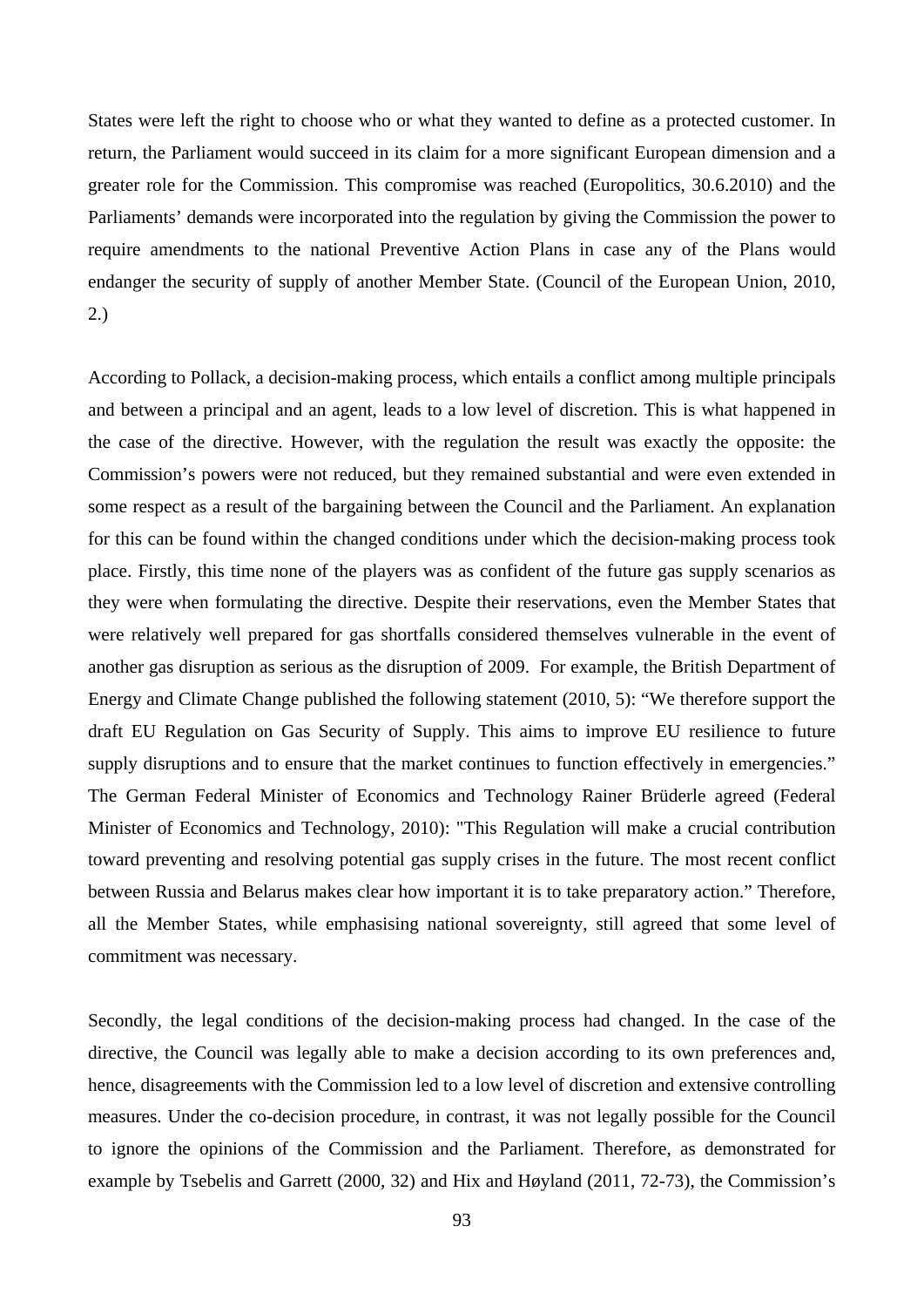proposal carried more agenda-setting weight and the Parliament was able to bargain with the Council for trade-offs. As a result, the conflict between principal and agent led not to a one sided attempt by the principal to control its agents, but rather to multilateral negotiations for a compromise in which also the agents were able to sustain their demand for a higher level of discretion.

Thirdly, the conflict between multiple principals entailed a potential risk of free-riding, which the Member States who were relatively well prepared for future crisis tried to minimise (Europolitics 7.12.2009). Thus, rather than just trying to prevent the Commission from imposing EU-level solidarity commitments in general, the well prepared Member States wanted the Commission to impose commitments on every Member States' national energy policies in order to improve the security of supply in the poorly prepared Member States. These commitments included preventive measures and standards increasing the poorly prepared Member State's abilities to secure gas supplies. This can be clearly seen in Brüderle's statement emphasising the significance of German influence on the minimum standards for gas infrastructure included in the new regulation (Federal Minister of Economics and Technology, 2010). Minimising the risk of free-riding this way was especially cost efficient to the well prepared Member States because their national situation already met the suggested standards. In fact, according to Gatsios and Seabright (1989, 48) this is a natural way to make policies credible. Also, Pollack mentions this when he talks about national policies producing negative externalities. He states: "National regulation [...] is, in other words, a Prisoner's Dilemma in which no state can credibly commit itself in advance to the rigorous application of international regulations, and the result is regulatory failure." (Pollack, 2003, 24). Here, this notion applies especially to the poorly prepared Member States, and therefore, does not concern only a general need for credible commitments but also commitments that are needed because of a conflict between multiple principals.

To sum up at this point, my second hypothesis holds on the part of the regulation as the conditions under which it was formulated, namely high level of uncertainty, need for credible commitments, and high level of policy conflict, affected the final text of the regulation. The first two of the listed conditions affected the decision-making process as Pollack predicted: due to the 2009 gas disruption the level of uncertainty was high, which resulted in a high need for credible commitments and a high degree of discretion to agents. However, the third condition, a high level of policy conflict, certainly affected the process but not in the way suggested by Pollack's theory. The changed legal rules caused a high level of policy conflict between principals and agents which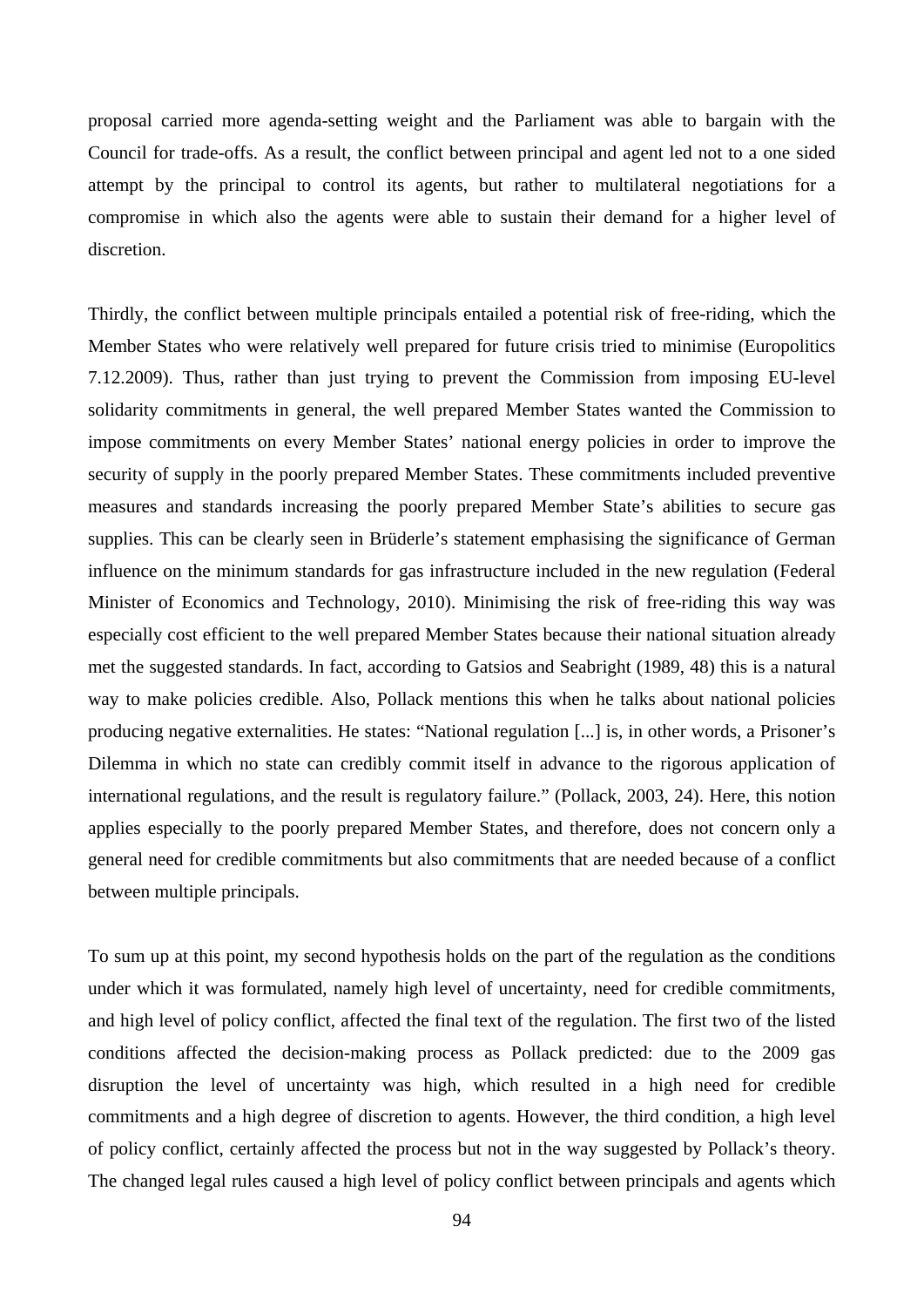resulted in a negotiation where the agents were able to bargain for more discretion for themselves. The high level of policy conflict among multiple principals, in turn, resulted in high level discretion to agents due to the potential risk of free-riding, which was considered more harmful than the cost of delegation. Therefore, the second hypothesis holds, but not entirely according to Pollack's theory.

Turning to my third hypothesis about the pro-integrationist and competence-maximising preferences of the Parliament, it is shown that finding answers is, once again, not simple here. However, the Commission is a clear case. It aimed at acquiring a high level of competence to itself and conducted extensive research to back up its ambitions. The Parliament, in turn, changed its behaviour during the course of the decision-making process. At the beginning, it argued that in some points the Commission goes too far in seeking powers, but in other parts the proposal is not strong enough. To correct this imbalance, the Parliament was ready to increase the Commission's discretion in some points, but also restrict it in others. This suggests that the Parliament was not acting entirely in a pro-integrationist manner. Nevertheless, as the decision-making process went along, the Parliament positioned itself clearly opposite to the Council making trade-offs with it to increase the powers of the Commission. This is a clear indicator that the Parliament had prointegrationist preferences.

One possible explanation for the Parliament's "non-integrationist" behaviour regarding certain articles of the proposal in the beginning of the process could simply be technical considerations. Lobbying by the national governments and interest groups, such as in the case of the directive, can also explain the rapporteur's opinion to some extent. Whatever the reasons for the Parliament's and the rapporteur's behaviour were, they did not end up being significant in the course of the overall decision-making process. As the Parliament realised that the Council and the Member States wanted a fast first-reading agreement, it used its legal potential to pass the proposal to the second reading as a deterrent and a negotiation asset vis-à-vis the Council. This behaviour is considered more common for the Parliament. For example, Birchfield (2011, 244-257) points out that due to its newly obtained veto power which ensures the Parliament's opinion to be taken very seriously, it has acted in an increasingly independent way in energy legislation processes in order to shake off its previous role as the weak junior legislator.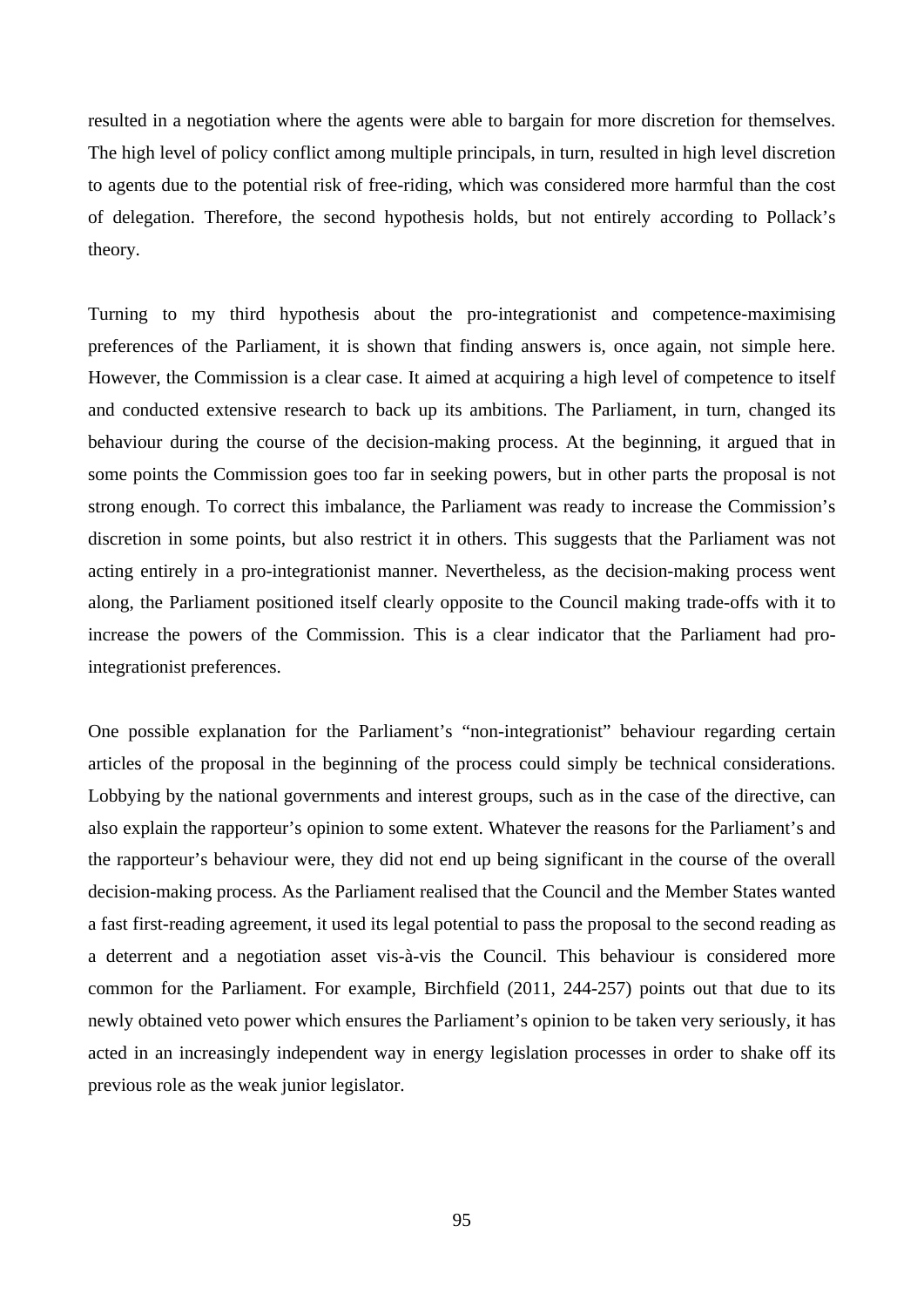# *5.4.3. Formal adoption and final legislative act*

The final legislative act was published in the Official Journal of the European Union on the  $12<sup>th</sup>$  of November 2010 (OJ L 295, 12.11.2010). The objective of the regulation is to establish a common framework, where natural gas undertakings, Member States, and the Commission share the responsibility for security of gas supply in a spirit of solidarity. The regulation also provides a mechanism for a coordinated response in the event of an emergency at national, regional and EU levels. The main content of the regulation is as follows (OJ L 295, 12.11.2010):

- − all household customers are protected customers and, in addition, the Member States may consider small and medium-sized enterprises and essential social services or district heating installations as protected customers;
- − common standards at EU level are provided first, for infrastructure including a readiness to satisfy total gas demand during a day of exceptional high gas demand in the event of a disruption of the single largest infrastructure as well as the establishment of reverse flows in all cross border interconnections between EU countries, and second, for the supply for protected customers including secure supplies in the event of a seven day temperature peak and for at least 30 days of high demand as well as in the case of an infrastructure disruption under normal winter conditions;
- risk assessments considering supply and infrastructure standards, all relevant national and regional circumstances, various scenarios of exceptionally high gas demand and supply disruptions, and the interaction and correlation of risks between EU countries should be conducted; based on the assessment a preventive action plan containing the measures needed to remove or mitigate the risks identified and an emergency plan containing the measures to remove or mitigate the impact of a gas supply disruption should be adopted in the Member States:
- − the emergency plan shall build upon three main crisis levels, namely early warning level, alert level, and emergency level; the Commission may declare an EU or a regional emergency at the request of at least two Member States that have declared an emergency;
- a Gas Coordination Group chaired by the Commission and composed of representatives from the Member States, the Agency for the Cooperation of Energy Regulators, the European Network of Transmission System Operators (ENTSO) for gas, and representative bodies of the industry concerned and those of relevant customers, will facilitate the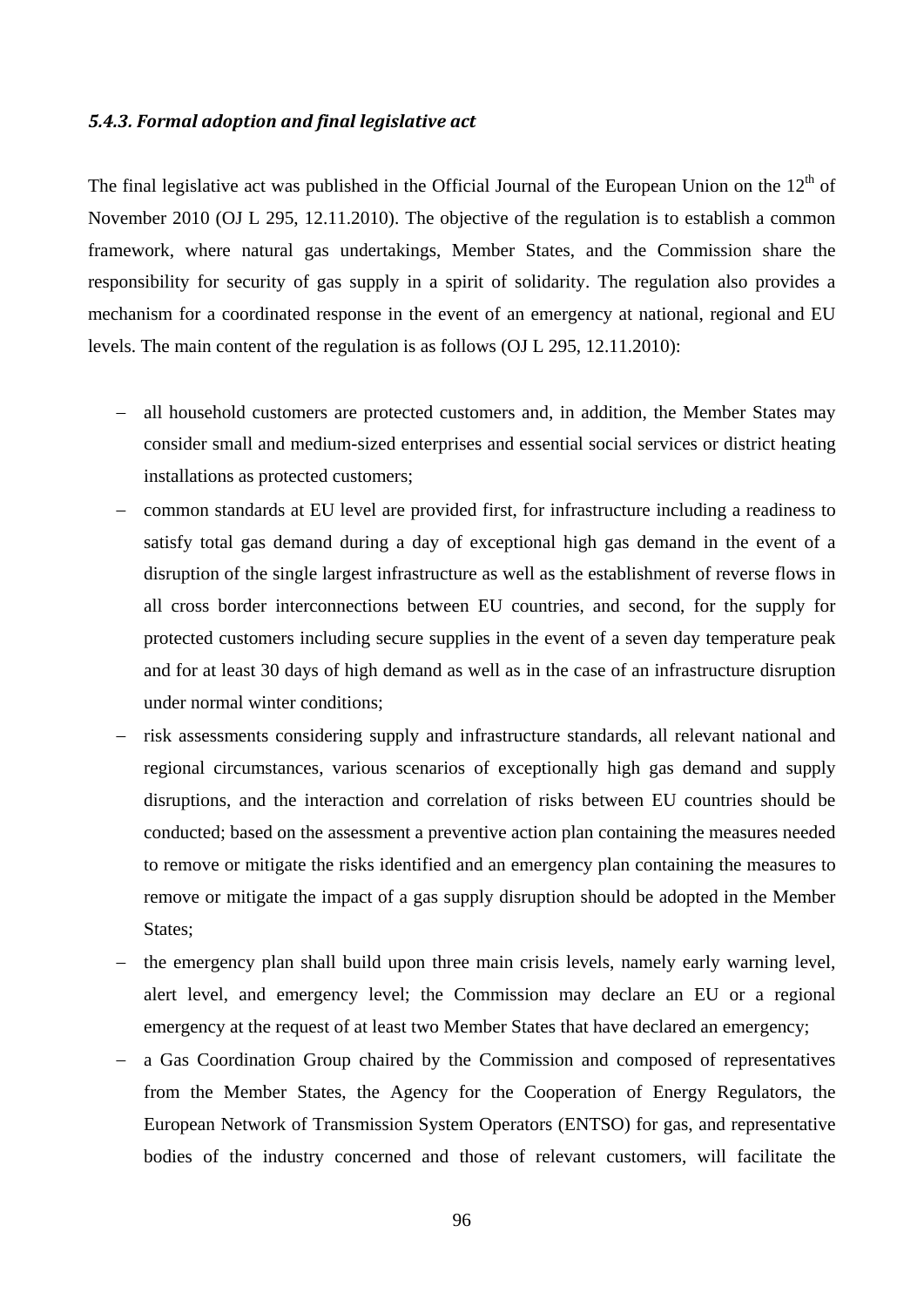coordination of security of supply measures and assist the Commission in security of supply issues;

finally, the natural gas undertakings should provide the Member States with relevant information during an emergency; in the event of an EU or regional emergency, the Member States should provide the Commission with information received from the natural gas undertakings in aggregated form, as well as information about measures planned to be undertaken or already implemented to mitigate the emergency; the Commission should also be notified by the Member States of existing and new inter-governmental agreements signed with non-EU countries.

As the final legislative act is a result of negotiations between the Parliament and the Council, it does not reflect solely the Council's views. Therefore, the analysis about my first hypothesis cannot be based on an assumption according to which the final regulation would be a direct illustration of the Member States' willingness to delegate. However, the fact that the Council was willing to make compromises in order to reach a decision on the first reading indicates the Council's overall content with the final text. Considering this, the final text can cautiously be used as material when analysing the Member States' views about delegation and discretion.

Starting with the function of "monitoring compliance", the analysis shows that the Commission is granted a significant amount of monitoring responsibilities in the final act. According to Article 14 (OJ L 295, 12.11.2010), which was first suggested by the Parliament, the Commission shall execute "continuous monitoring of and reporting on, security of gas supply measures". These measures include the monitoring duties set out in a repealed directive concerning common rules for the internal market in natural gas (OJ L 211, 14.8.2009, Art. 5, 11, 52(2)) and the information provided in the risk assessments, Preventive Action Plans, and Emergency Plans required by the security of supply directive. However, as mentioned earlier, the Parliament wanted to amend the monitoring right of the Commission. The Council agreed with the Parliament and, therefore, the information that the gas undertakings are required to release in an emergency, should be first centralised on a national level, and only then forwarded to the Commission in aggregated form. This is a procedural requirement constraining the Commission's monitoring powers, yet not a very strong one, because it does not significantly hinder or reduce the Commission's monitoring powers. All in all, the final act grants the Commission very extensive monitoring responsibilities.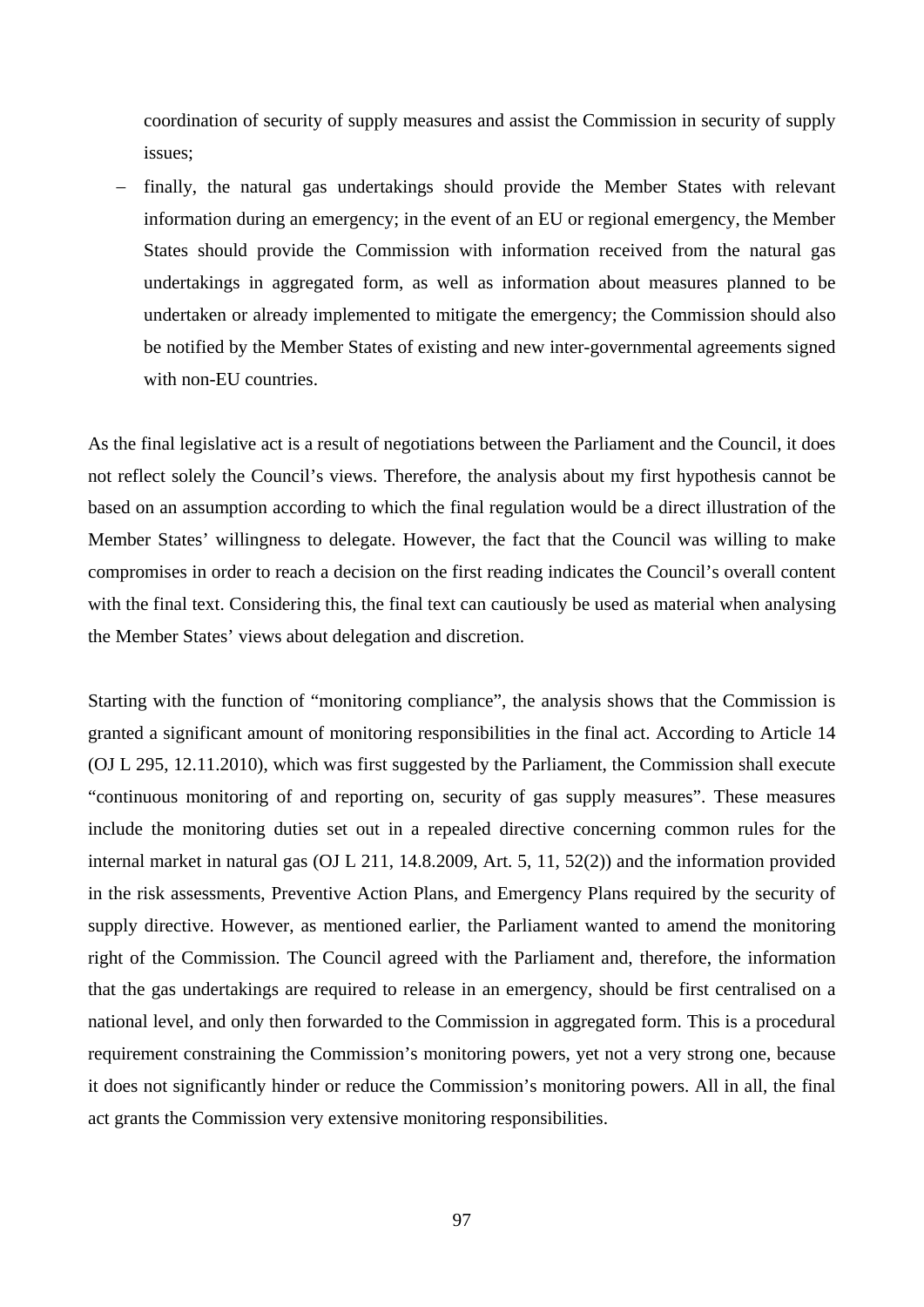As also mentioned earlier, the function of "adopting credible and expert regulation" was a subject of bargaining between the Council and the Parliament. The Parliament wanted the Commission to have a more significant role in the regulation than preferred by the Council. As a compromise, the Parliament gave in with the definition of protected customers, and correspondingly, the Council agreed on more responsibilities for the Commission on regulating the Preventive Action Plans and Emergency Plans. Now, according to Article 4(6b), in addition to the right of the Commission to require the Member States to amend their Preventive Action Plans, it is also allowed to recommend *how* to amend them (OJ L 295, 12.11.2010). Furthermore, in Article 11(6) concerning the Union and regional level emergency response, the Commission is granted the power to request the Member States to take action or change their action to ensure compliance with the common requirements (OJ L 295, 12.11.2010, Art. 11(6)). The difference between Articles 4 and 11(6) is that in the former Member States are compelled to do what the Commission says even in case of disagreement, and therefore the Commission has the final word. However, in Article 11(6) the Member States have to offer reasoning for disagreeing with the Commission, but no such compulsion to act according to the Commission's final will, as provided in Article 4, is mentioned. This is an existing but minor restriction of the Commission's wide regulative powers.

Even though Article 11(6) does not grant the Commission the final word in terms of a regulative disagreement, other parts of the Article give the Commission extensive agenda setting, i.e. initiative, powers. At the request of a Member State, the Commission may declare a Union or regional level emergency as well as declare an end to one (OJ L 295, 12.11.2010, Art. 11(1)). It may also coordinate the action of Member States and convene a crisis management group. The Commission is to convene the Gas Coordination Group as well. Additionally, at the request of at least three Member States, it has the power to restrict the participation in the Gas Coordination Group, so that only the Member States get to participate (OJ L 295, 12.11.2010, Art. 11(2)). This measure would leave the representatives of the industry completely outside of the Group. To ensure that the Commission has sufficient involvement in regional emergencies, a new recital (37) was added to specify it. This was especially the Parliament's concern, because, as mentioned earlier, in rapporteur Alejo Vidal-Quadras' opinion it is crucial to have a regional trigger for a gas supply emergency in addition to national and Union level triggers. This way a situation which is not serious in all of Europe yet alarming in one region will not be ignored. (European Parliament, 2010, 66.) However, the Commission's extensive initiative powers also contain a procedural restriction. According to Article 10(8) (OJ L 295, 12.11.2010) concerning the declaration of a national emergency the Commission is to verify whether en emergency declaration by a Member State is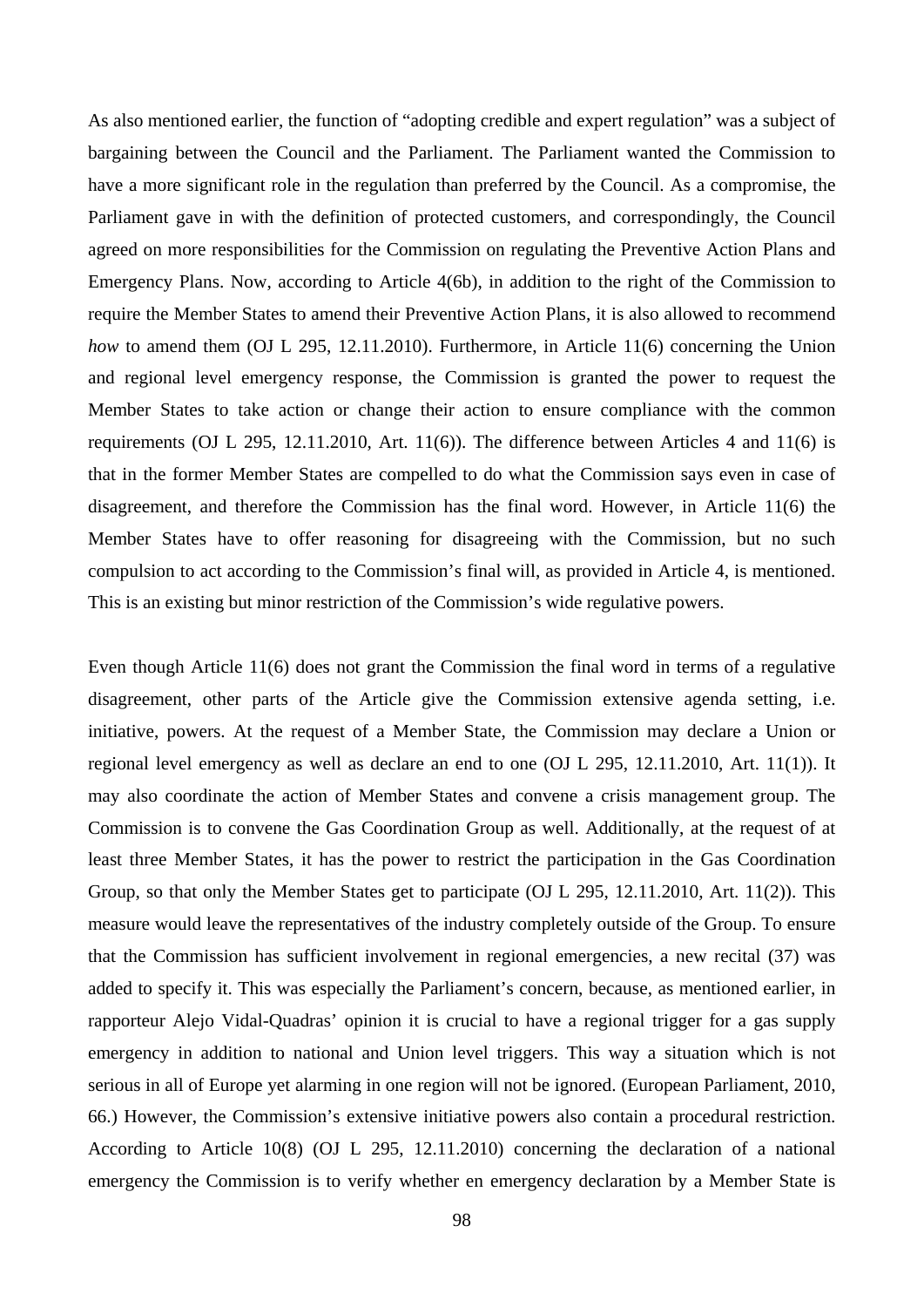justified. In a case where a Member State and the Commission disagree, the Member State in question merely has to offer reasoning for its decision. This means that, again, the Member States have the final word.

As an answer for my first hypothesis it can be summarized that very wide monitoring, regulative, and agenda-setting powers and a high level of discretion were delegated to the Commission through the final legislative act of the security of gas supply regulation. Therefore, it is very likely that the Council was trying to reduce transaction costs of cooperation, such as free-riding. The analysis above also shows that while the final text entails some procedural requirements for the Commission, that those restrictions are not very strict. This notion answers my fourth hypothesis. One of the restrictions is the procedure according to which in an emergency the Commission is to receive information from the gas undertakings in aggregated form. However, this amendment does not limit the Commission's monitoring responsibilities, since, in the end, a significant amount of information is given to the Commission, whether in aggregated form or otherwise. Articles 10(8) and 11(6), according to which a Member State has the final word in a situation where it disagrees with the Commission, are other procedural restrictions incorporated in the regulation. However, these restrictions are not very strong either because both Articles give the Commission the right to convene the Gas Coordination Group to consider the issue. Given the Gas Coordination Group's wide list of participators, the Member States have a strong incentive to comply with the Commission's requests in order to avoid a potentially shameful Group hearing.

# *5.4.4. Bargaining between the principals and the agents*

In sum, the Ukrainian-Russian gas disputes triggered the process of formulating a regulation concerning measures to safeguard security of gas supply. Especially the dispute of 2009 demonstrated that there are several weaknesses in each stage of the current gas supply security and that EU collaboration has clear benefits in handling a crisis situation. Only six months after the dispute, the Commission published a proposal for a new security of gas supply regulation that would replace the old directive. The proposal was received cautiously by the Council and the Parliament and both institutions wanted to amend it in some respect. The Council was divided on the issue due to differences in the Member States' supply security regarding the level of preparedness. The situation resulted in a negotiation where the Council and the Parliament were bargaining with amendments. Despite reservations and divided opinions, the bargaining led to a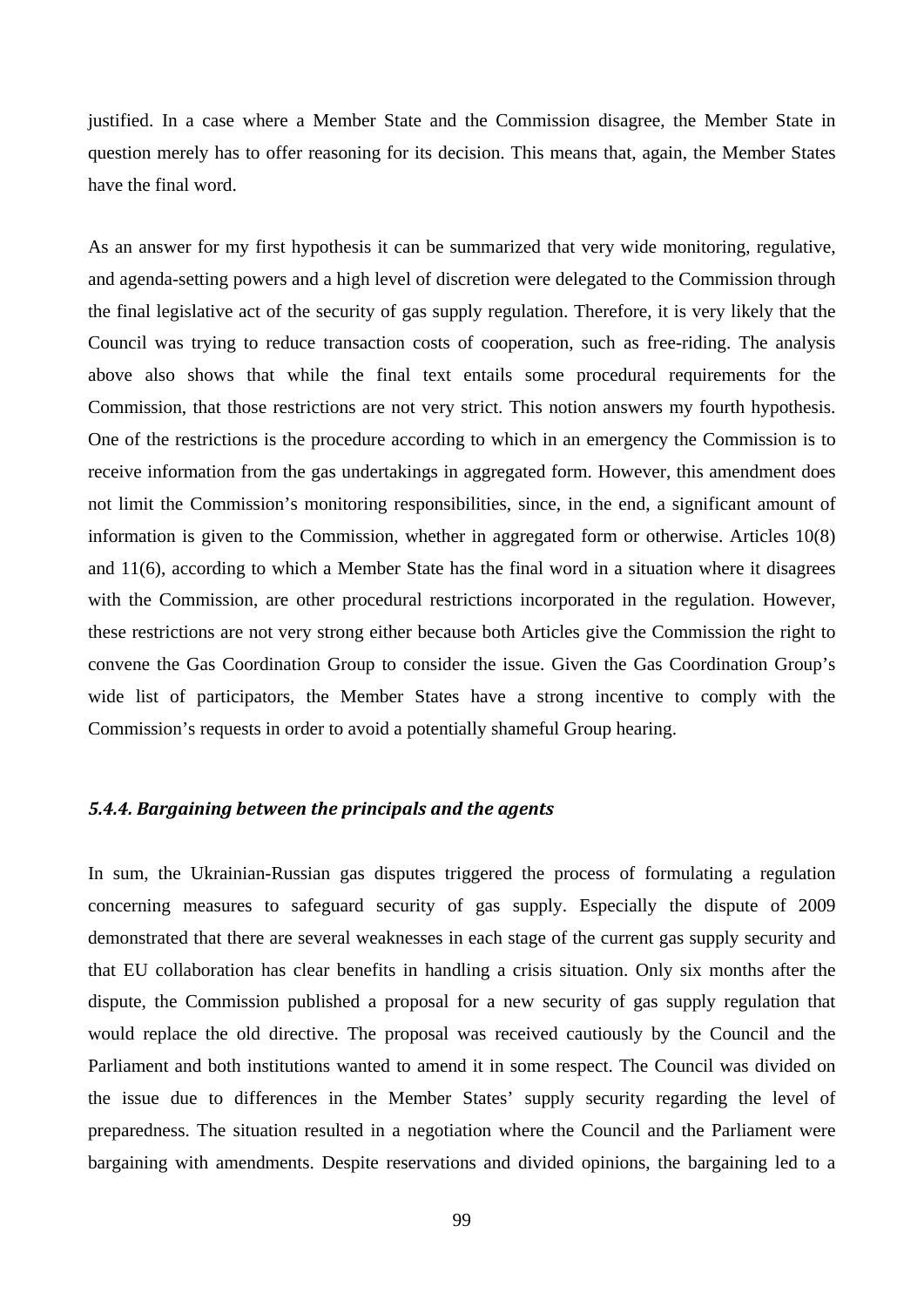fairly quick result, and therefore the regulation was adopted on first reading under the codecision procedure on the  $20<sup>th</sup>$  of October 2010.

In chapter 5.4. I have answered the first four of my hypotheses on the part of the regulation. I argue that very wide monitoring, regulative, and agenda-setting powers and a high level of discretion were delegated to the Commission by the Council in order to reduce the transaction costs of cooperation. Therefore, my first hypothesis holds. As a result of the 2009 gas disruption, the level of uncertainty was high, which resulted in a high need for credible commitments and a high degree of discretion to the agents. This suggests that the conditions of the decision-making process affected the delegation as Pollack theory predicts. However, the agents were able to bargain for more discretion to themselves due to the changed legal rules and due to the potential risk of free-riding that the multiple principals wanted to minimise. Therefore, contrary to Pollack's theory, the high level of policy conflict contributed to a high degree of discretion to agents. This is why my second hypothesis holds only partially according to Pollack's theory.

The third of my hypotheses holds completely on part of the Commission but only partially on part of the Parliament. The Commission clearly operated to actualise its pro-integrationist and competence-maximising preferences. The Parliament, however, changed its behaviour during the course of the decision-making process. At the beginning, the Parliament was ready to decrease the Commission's discretion in some aspect but as the decision-making process went along, it positioned itself clearly opposite of the Council trying to increase the powers of the Commission. As for my fourth hypothesis, I argue that the final text of the regulation does not entail strict procedural requirements for the Commission. Therefore, I conclude that the Member States did not feel the need to, or were able to, use extensive administrative procedures to control the Commission.

When comparing the results of the analysis covering the regulation to the results of the analysis covering the directive (see 5.2.4.) we see that the decision-making processes have similarities but also important differences. Firstly, the functions that were delegated to the Commission are similar. In both cases three of the four functions Pollack mentions were delegated. What is different is the scope of delegation resulting from the prevailing conditions. In the case of the directive, a low level of uncertainty and a high level of policy conflict led to a low level of discretion, whereas with the regulation, a high level of uncertainty and a high level of policy conflict resulted in a high level of discretion to the Commission. Among the similarities between the two decision-making processes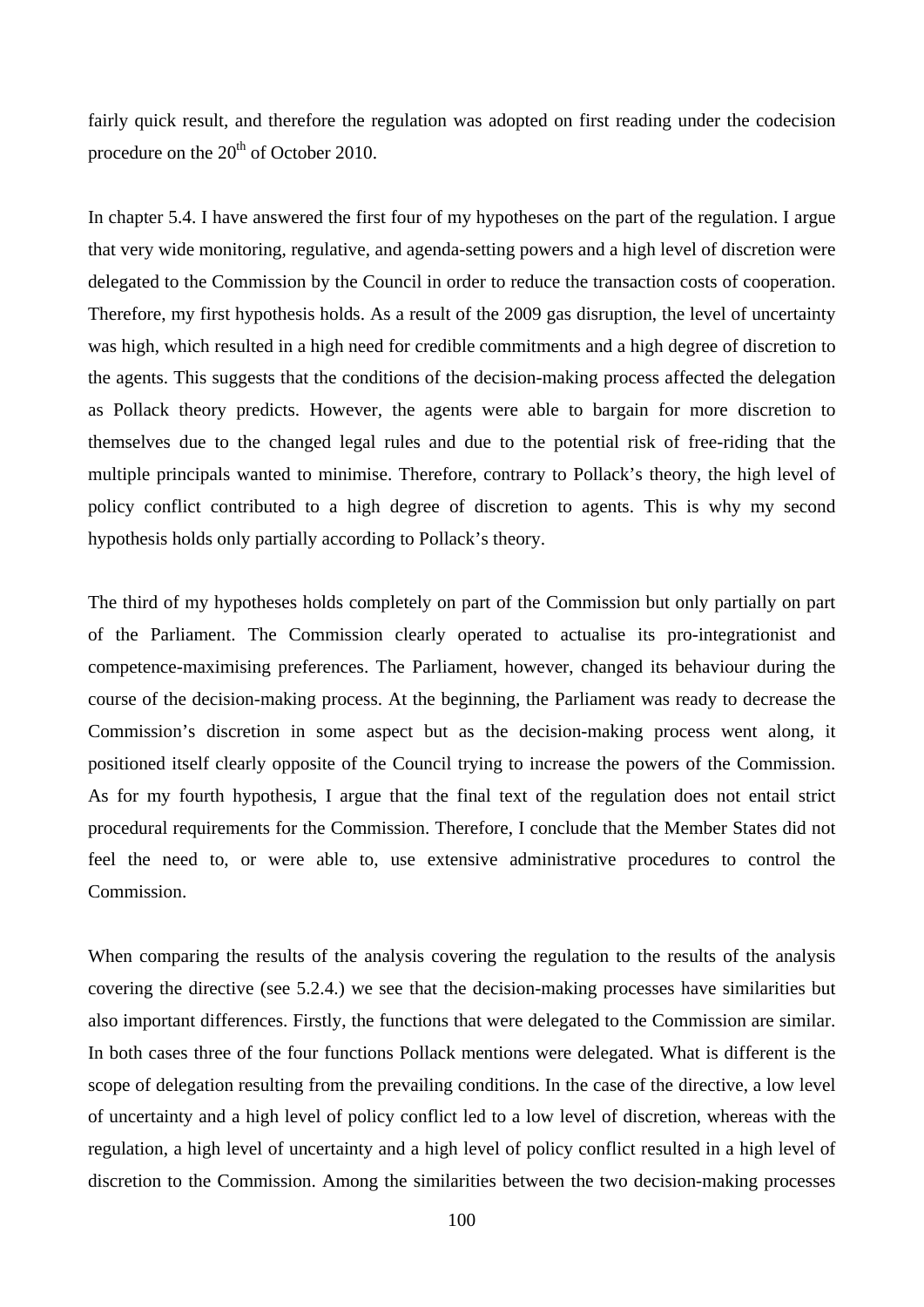was the assumed behaviour of the agents. On the one hand, the Commission was consistently behaving according to Pollack's theory throughout the two processes. The Parliament on the other hand showed at times an "anti-integrationist" character. This nevertheless changed towards the end of the decision-making process of the regulation during which the Parliament showed a strong will for preference-maximising and further integration. One of the main differences of the two processes is the way the Council was able to use control mechanisms against the Commission. In the first process they were used extensively, while in the latter hardly any control mechanisms were used. This notion will be discussed further next, but based on the results presented so far, it can be concluded that the domination by the principal that occurred in the decision-making process of the directive changed into a more equal bargaining between the principals and the agents in the decision-making process of the regulation.

## **5.5. The impact of conditions**

In chapter 3.3.2. I formulated a fifth hypothesis according to which the Member States were in a disadvantageous negotiating position compared to the Commission already in the beginning of the decision-making process of the regulation. The rationale behind my hypothesis is that in case the Member States were in a disadvantageous negotiation position due to the concern of being unprepared for another gas crisis, they would not be in a position to use all of their control mechanisms against the Commission, and consequently, the amount of procedural requirements in the final act of the regulation would be minimal. According to my analysis this is exactly what happened in the decision-making process of the regulation. The control procedures the Member States were able to include in the final text of the regulation were minimal, whereas the Commission was given a significant amount of powers. As mentioned, these powers included the right of the Commission to require the Member States to amend their Preventive Action Plans and the right to recommend how to amend them (OJ L 295, 12.11.2010). Also, the power to request the Member States to take action or change their action to ensure compliance with the common requirements was included in the regulation (OJ L 295, 12.11.2010, Art. 11(6)). This evidence suggests that also my fifth hypothesis holds.

Comparing the security of gas supply regulation to a similar directive concerning oil and petroleum products adopted a year earlier, confirms my conclusion. The directive imposing an obligation on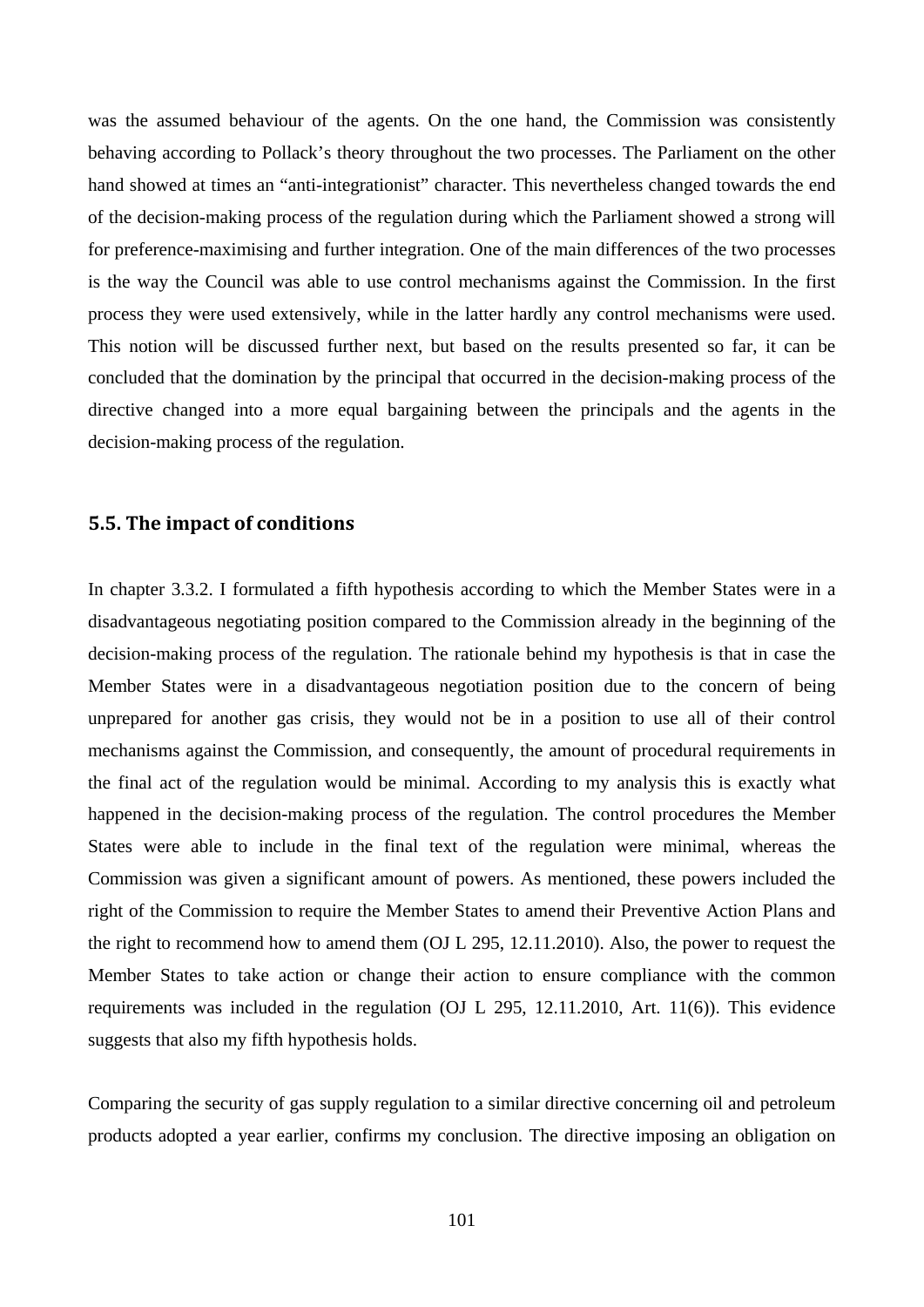Member States to maintain minimum stocks of crude oil and/or petroleum products (OJ L 265, 9.10.2009) aims at:

[...] ensuring a high level of security of oil supply in the Community [...], maintaining minimum stocks of crude oil and/or petroleum products and putting in place the necessary procedural means to deal with a serious shortage (OJ L 265, 9.10.2009, Art. 1).

To achieve these aims the Commission proposed that in the event of an effective international decision to release stocks it should have "the right to require Member States to release some or all of their emergency stocks" (Commission of the EC, 2008c, 22). However, in the final legislative act the Commission has only the right to recommend releasing emergency stocks to the Member States (OJ L 265, 9.10.2009, Art. 20(3b)). In addition, in its proposal the Commission wanted to have the right to carry out inspections of emergency stocks in the Member States at any time it wished (Commission of the EC, 2008c, 20). This was not approved by the Member States and therefore, the Commission may merely carry out reviews to verify the Member States' emergency preparedness. This may happen only in coordination with the Member States and may concern stockholding only if considered appropriate by the Commission. (OJ L 265, 9.10.2009, Art. 18(1).) These are significant changes to the legislation text and impose strong control mechanisms against the Commission. Therefore, it is easy to conclude that the Member States were able to use control the Commission comprehensively and, in consequence, were able to weaken the Commission's powers in the final text of the directive (Europolitics, 16.12.2009). This means that unlike in the case of the security of gas supply regulation, the Member States were not in a disadvantageous negotiating position in relation to the Commission during the decision-making process of the directive imposing an obligation on Member States to maintain minimum stocks of crude oil and/or petroleum products.

To understand the implications of this notion, it is important to analyse what the main differences between the decision-making processes of seemingly similar pieces of law were and why those differences resulted in different levels of discretion to the Commission's powers. The most obvious answer is that the decisions were reached with different decision-making procedures: the gas regulation under the co-decision procedure and the oil stocks under the consultation procedure. This leads us to the final set of my hypotheses, namely the comparison of the Commission's and Parliament's influence under the consultation procedure to their influence under the co-decision procedure. According to my last hypothesis, the agenda-setting power of the Commission and the legislative power of the Parliament under the consultation procedure are very limited compared to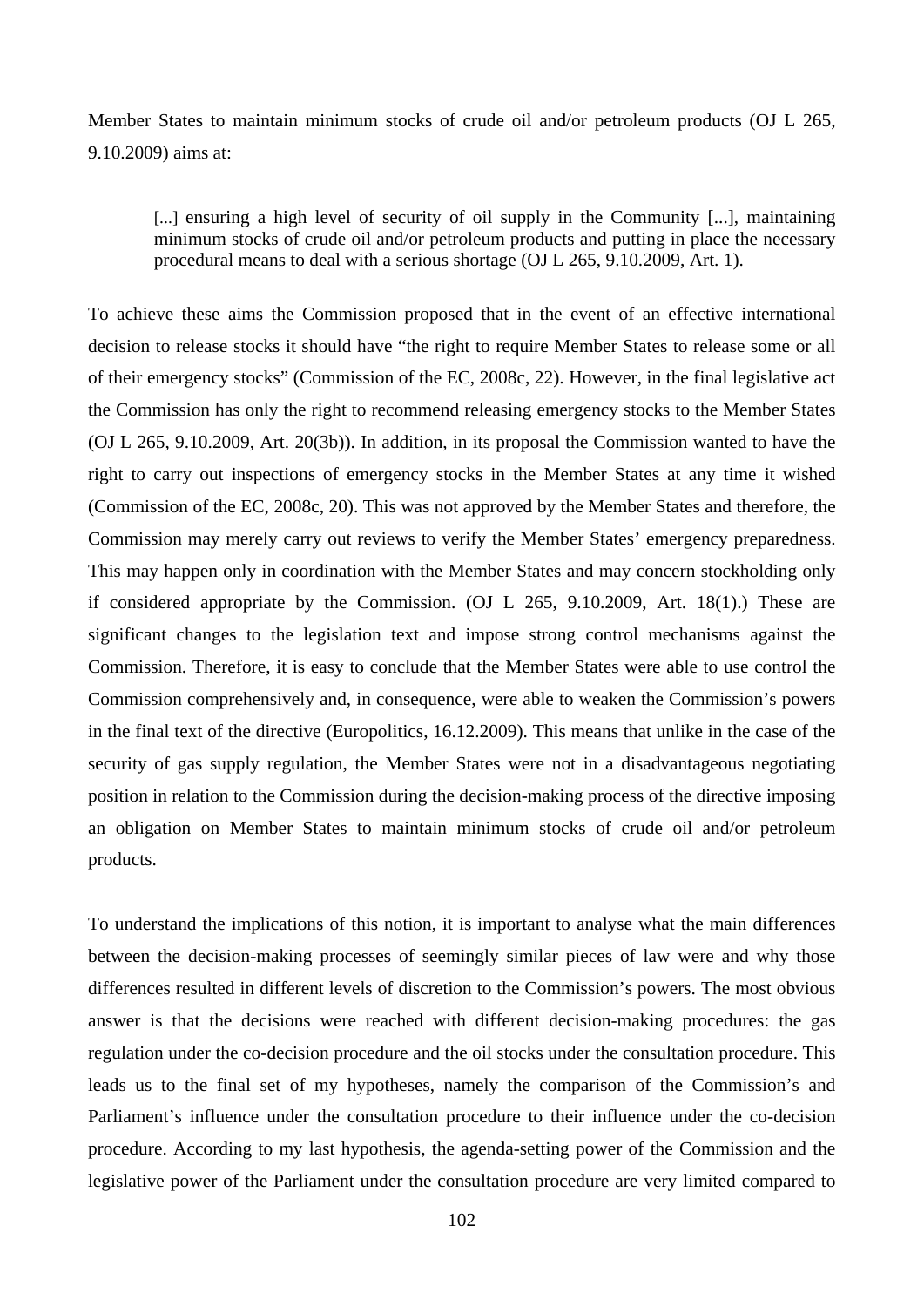the powers they posses under the co-decision procedure (see 3.3.3). This is true based on the analysis I have presented on the part of the security of gas supply directive and regulation. The directive grants not only a low level of discretion to the Commission but also extensive administrative procedures to the Member States to control it. In contrast, the final text of the regulation does the opposite: high level of discretion to the Commission and only very weak control mechanisms. Therefore, it can be inferred that the last of my hypothesis holds.

This suggests that the main difference between the decision-making processes of the oil directive and the gas supply regulation must be the different decision-making procedures that were used. The answer to my last hypothesis states that the consultation procedure results in a low level of discretion to the Commission while the co-decision procedure leads to a higher level of discretion to the Commission. This notion is also in line with Pollack's view and with the general consensus in the literature. However, the difference in the Commission's level of discretion between the laws aiming at the security of supply of gas and the security of supply of oil cannot be understood solely on the basis of the different decision-making procedures. The main problem is the fact that the gas regulation was adopted on first reading. Adopting on first reading means that the Council valued a quick adoption of the regulation, even if it meant giving the Commission a high level of discretion, more than trying to limit the Commission's discretion and taking the process to second reading.

When trying to detect other differences than the decision-making procedure between the gas regulation and the oil directive, or between the gas directive and the gas regulation for that matter, one finds an additional difference in the prevailing conditions of the decision-making processes: the urgency caused by the gas disruption of 2009. Indeed, in its near past the European oil sector has not experienced a disruption that was as long and as tangible as the 2009 gas disruption. Also, the gas directive was formulated during a time before the most severe gas disruptions had taken place. Considering this, it is reasonable to argue that in addition to the effect of different decision-making procedures, the immediate conditions and recent events also affect the level of discretion the Commission is granted in the course of decision-making processes of the European Union. Surely, the gas market is different from the oil market and it is a rough simplification to compare the two this way. Nevertheless, the comparison helps us to realise how eagerly the Member States wanted the regulation to pass in order to have an alternative to continuing with the existing directive. The key here is not the generally agreed fact that due to the characters of the gas market, such as transportation needs and capital intensity, the gas market requires a much higher degree of coordination than the oil or coal markets, as Jonas Grätz (2011, 62) points out. The key is the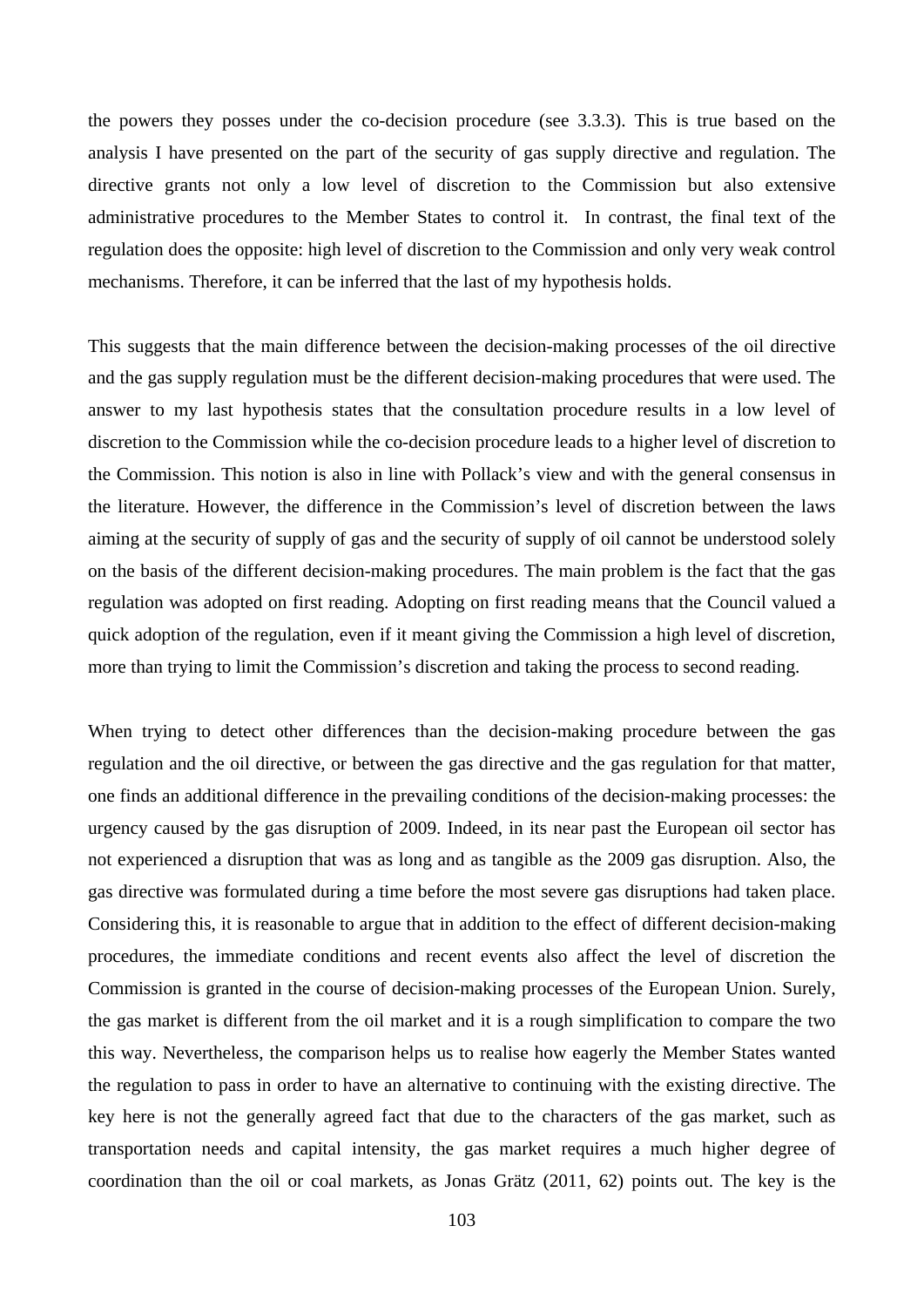perception that the Member States had on this fact. In 2004 the Member States perceived the need for coordination differently than in 2010 and a very significant reason for this change was the urgency cause by the gas disruption of 2009.

Grätz (2011, 80) notes that the difficulty that the EU experiences with formulating a coherent approach toward Russia in energy policy is caused by the Member States' fundamentally differing perceptions and accompanying policy goals. By integrating energy sectors, older Member States, such as Germany, focused primarily on binding Russia closer to Germany and the EU, whereas the Commission and the smaller and new Member States put emphasis on external energy policy and security of supply by trying to decrease the influence of Russia to the European gas market. To solve this disagreement and to prevent further incoherence, Grätz calls for the Member States to actively pursue an internal consensus within the EU. Pierre Noël (2009, 26) also addresses the problem of foreign policy divisions rooted in the structure of the EU's gas relationship with Russia. In his opinion the solution is a fully integrated gas market. Regardless of which policy approach the EU chooses, it is nevertheless clear that consensus should be developed prior to major events, such as the 2009 disruption in gas supply. Incoherent and unpredictable decisions triggered by sudden events make it more challenging to guarantee the welfare of the Union in the long run.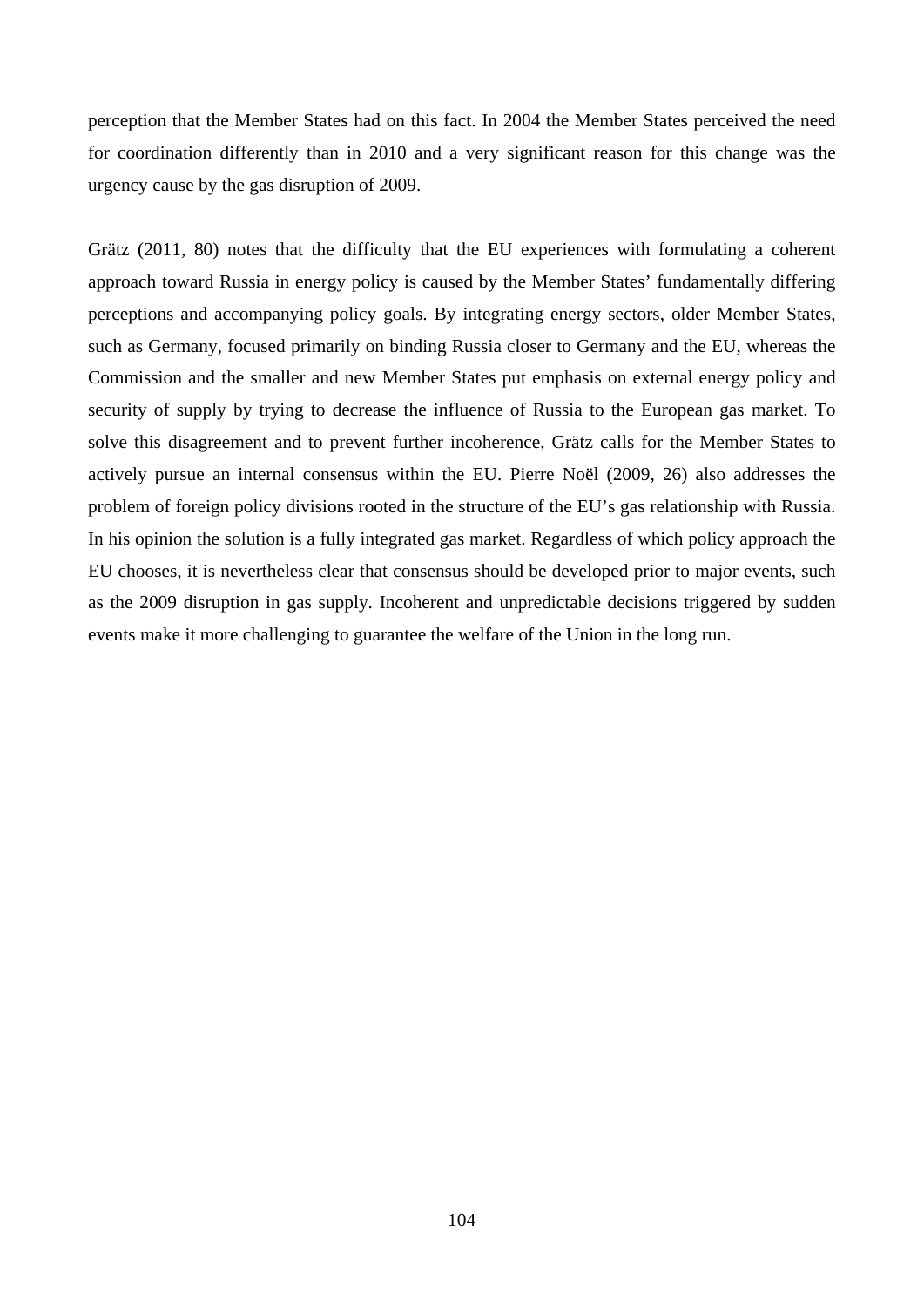## **6. Conclusion**

In the beginning of this thesis I presented two research questions that were to be answered in a way that encompasses the multidimensionality of the topic of security of gas supply. The first one concerns the roles that the main EU institutions play in the decision-making process of the security of gas supply legislation. The second focuses on possible changes in those roles and the reasons for these changes. In the previous chapters of this thesis I have answered these questions by conducting a case study that theoretically draws upon Mark A. Pollack's (2003) version of the principal-agent theory.

Based on my analysis it is possible to conclude that the Council started as the dominating actor in the decision-making process of the directive, possessing the most influence on the conduct of the process and consequently, the resulting decisions. The Commission and the Parliament were left with the roles of a weak agenda-setter and a junior legislator. As the decision-making process proceeded to the regulation, the roles of the institutions changed. The Commission's agenda-setting behaviour became more assertive and it was able to achieve a larger number of goals than earlier. The Parliament's role changed from junior legislator to the Council's co-legislator as it was able to engage itself into a fairly equal bargaining with the Council. The Council, on its part, had to give up its dominant position and engage itself into a more balanced decision-making process with the other institutions forcing it to assess its preferences in a more critical way. In terms of a zero sum game, the Council lost influence in the course of the legislation process, whereas the Commission and the Parliament gained influence. These results support the general assumptions of the roles of the EU institutions in the energy decision-making of the Union.

The reasons behind the change in the roles of the institutions include the changing legal framework of the EU, namely the ratification of the Lisbon Treaty which gave the Commission and the Parliament more influence in the decision-making processes by extending the application of the codecision procedure to decision-making on energy. Another reason behind the change was the gas disruption of 2009 which brought the matter of urgency into the equation as the Member States preferred a quick adoption of a new regulation to the option of continuing with the already existing directive.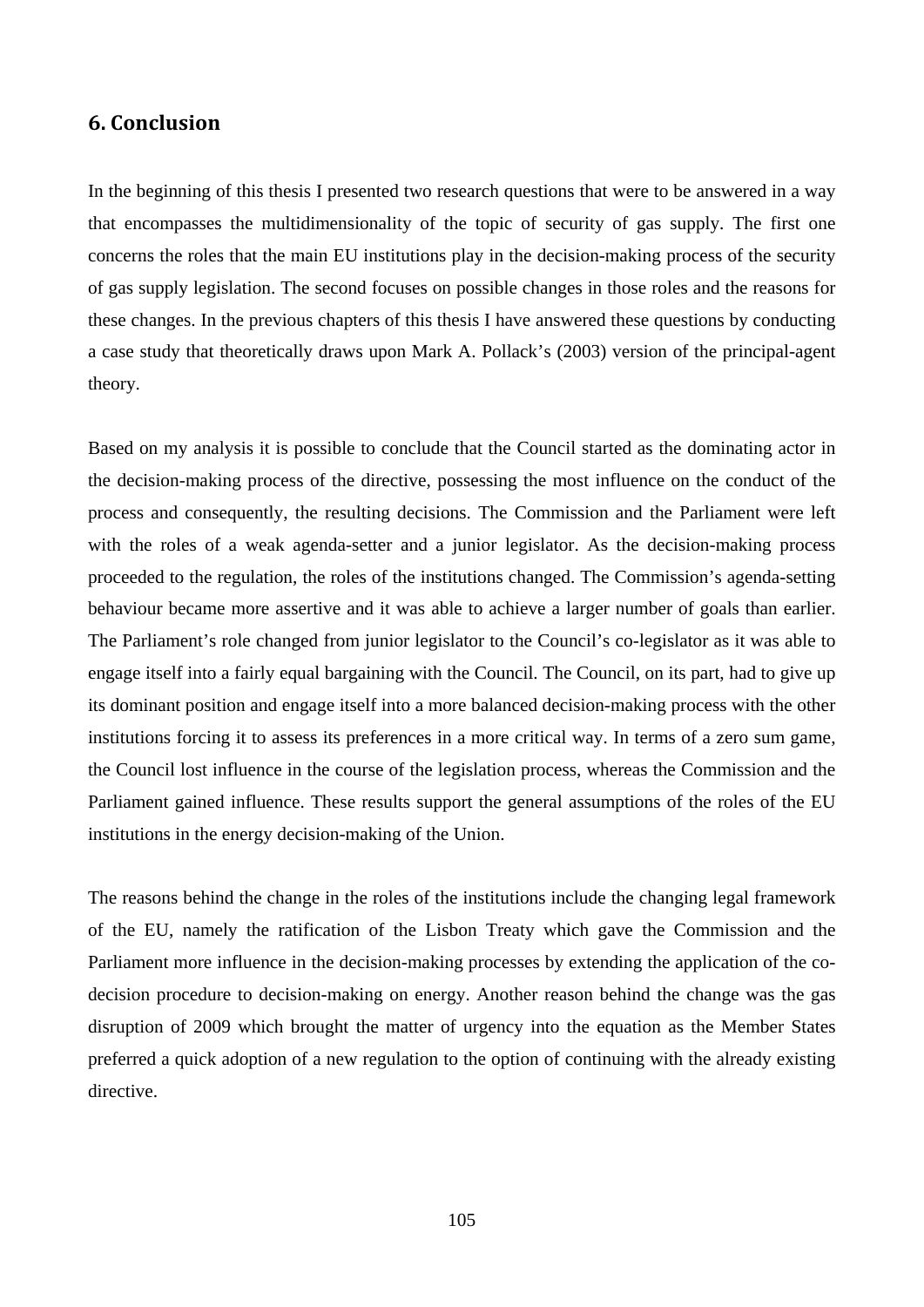Analysing energy policy in the EU is a difficult task. Andreas Pointvogl (2009, 5704) describes the challenge well by saying that on the one hand, all the players involved have a clear common policy goal, namely a sustainable, competitive and secure energy supply, but on the other hand all of them also behave strategically trying to benefit from the cooperation in a maximum way. This leaves a cleavage between the two objectives which is not easily analysable. Despite the clear challenges the topic presents us with, I argue that with rational institutionalism, in particular with Pollack's principal-agent theory, I have been successful in performing the task. The principle-agent theory's clear strength is the fact that it allows us to create clear hypotheses that are based on rational assumptions about the players' behaviour. With these clear hypotheses it becomes possible to evaluate the functioning of the supranational institutions without forgetting that the Member States remain to be the key players in many of the decision-making processes of the EU. This is important, because focusing our research only on either of the two, supranational institutions or the Member States, would hinder the discovery of many important insights in the development of the decisionmaking on energy policy. Therefore, finding the balance between the two subjects of research is most beneficial, and as mentioned, Pollack's theory has been helpful in doing so.

Of course, a weakness of the principle-agent theory, and many other theories, such as the constructivist theories, is that its hypotheses about delegation are difficult, or even impossible, to test. Therefore, the findings of any principal-agent analysis should always be treated with caution. In addition, it should be noted that even if Mark A. Pollack's principal-agent theory is a very useful analytical tool, it is only a tool that can explain so many insights. Many discoveries still have to be explained further with using ideas stemming from other decision-making scholars of the EU in order to gain a comprehensive understanding of the decision-making process of security of gas supply legislation. On the part of the material of my thesis, it is necessary to acknowledge that the analysis is based solely on documents and news articles found from online sources. As the EU has been active in improving its transparency in decision-making, most of the related documents are possible to find from its own portal. However, in order to determine whether the official documents reflect the intentions and motives of the key players, it would be preferable to conduct interviews with the officials. This would also contribute to a test of my results which is, as mentioned, a very difficult task. As conducting interviews was not possible for his thesis, this material-related limitation should also be acknowledged.

These limitations lead me to the consideration of possible subjects for future studies. Testing whether the results of this case study hold more generally in the energy decision-making of the EU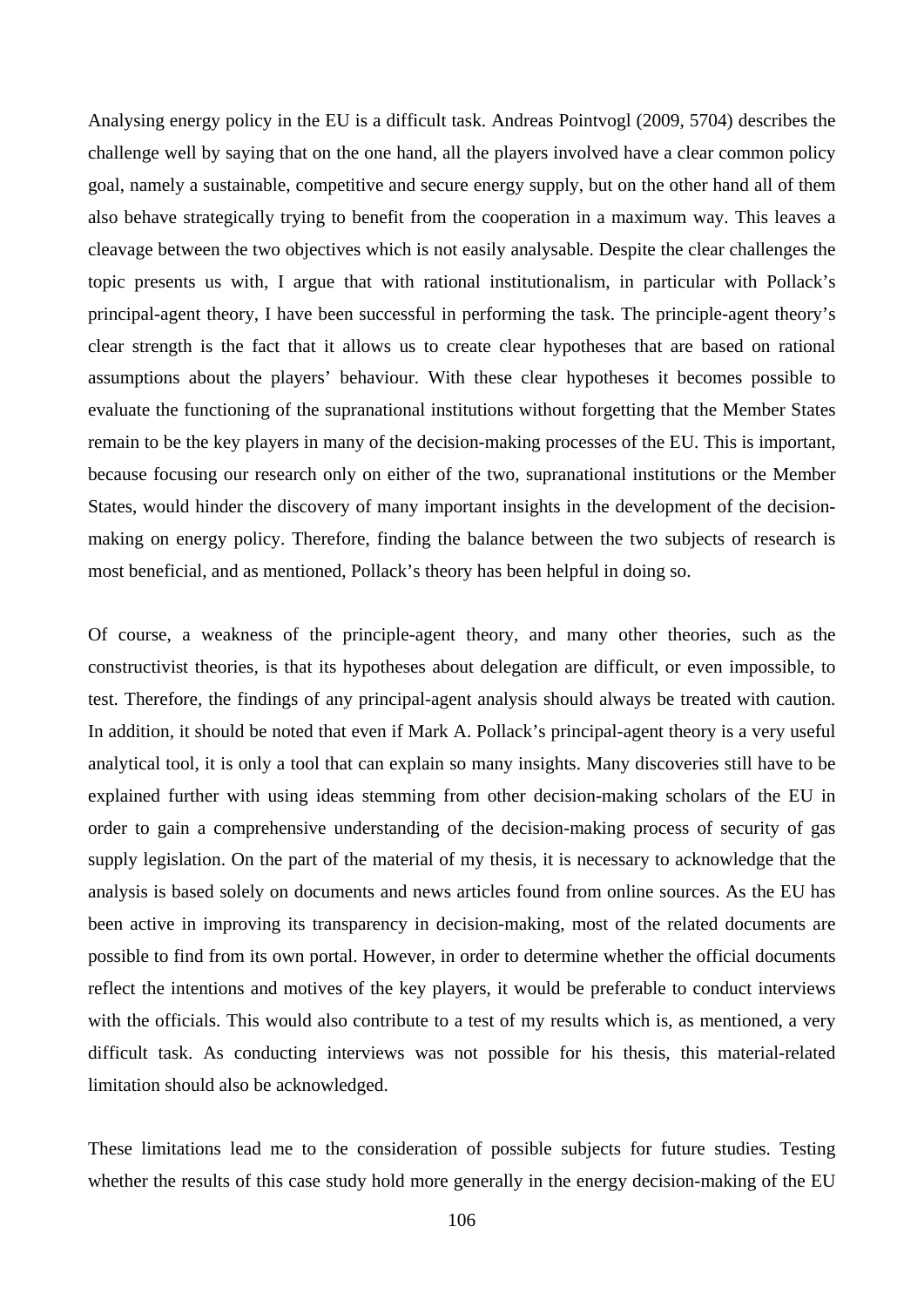would minimise some of the methodological limitations. It could be extended to other directives and regulations in the field of gas, but also in the field of other energy sources and forms, such as oil, coal and electricity. In addition, interviewing the key officials to back up the results would be beneficial for the validity of the results. Apart from the methodological notions, the behaviour of the Parliament raises some questions that were not possible to answer in the scope of this study but should be assessed further. Here, I refer to the fact that the Parliament did not act in a prointegrationist and competence maximising way during the decision-making process of the directive. A more minor, but still worth studying, observation concerns the Parliament's slightly antiintegrations behaviour in the beginning of the decision-making process of the regulation. Studying the Parliament's actions further would explain the motivations of the key actors in more detail and possibly offer some additional insights into the background forces that influence the decisionmaking processes of the EU. From a normative point of view, it would be beneficial to assess whether the decision-making processes of the security of gas supply directive and regulation fulfilled the conditions of a democratic decision-making. Here, the democratic deficit debate would most likely offer two different viewpoints. On one hand, the decision-making process of the directive can be argued to be more democratic as it was mainly conducted by the nationally elected governments of the Member States. On the other hand, the only directly elected body of the EU, the Parliament, had more influence in the decision-making process of the regulation and, therefore, the regulation can be argued to be a result of a more democratic decision-making process.

Finally, on the  $7<sup>th</sup>$  of September 2011 the Commission published a new Communication on security of energy supply and international cooperation (Commission of the EC, 2011b). The main message of the communication is to propose concrete ways to extend energy cooperation beyond the mere physical security of imports in order to make the global energy market less vulnerable to supply shocks, disruptions, and external energy events. According to the Commission (2011b, 3),

The EU has shown that when it comes together it can achieve results which no Member State alone could reach. These strengths must be further exploited and transformed into a systematic approach. Further steps to enhance the coherence of the EU and Member States' action are urgently needed, not in the least because of the importance of energy in the EU's overall political and economic relations with a number of third countries.

Very recently, on the  $16<sup>th</sup>$  of June 2012, the Parliament adopted a text supporting the Commission's position. In the Parliament's opinion, strong coordination between Member States' policies as well as joint action and solidarity in the field of external energy policy and energy security is needed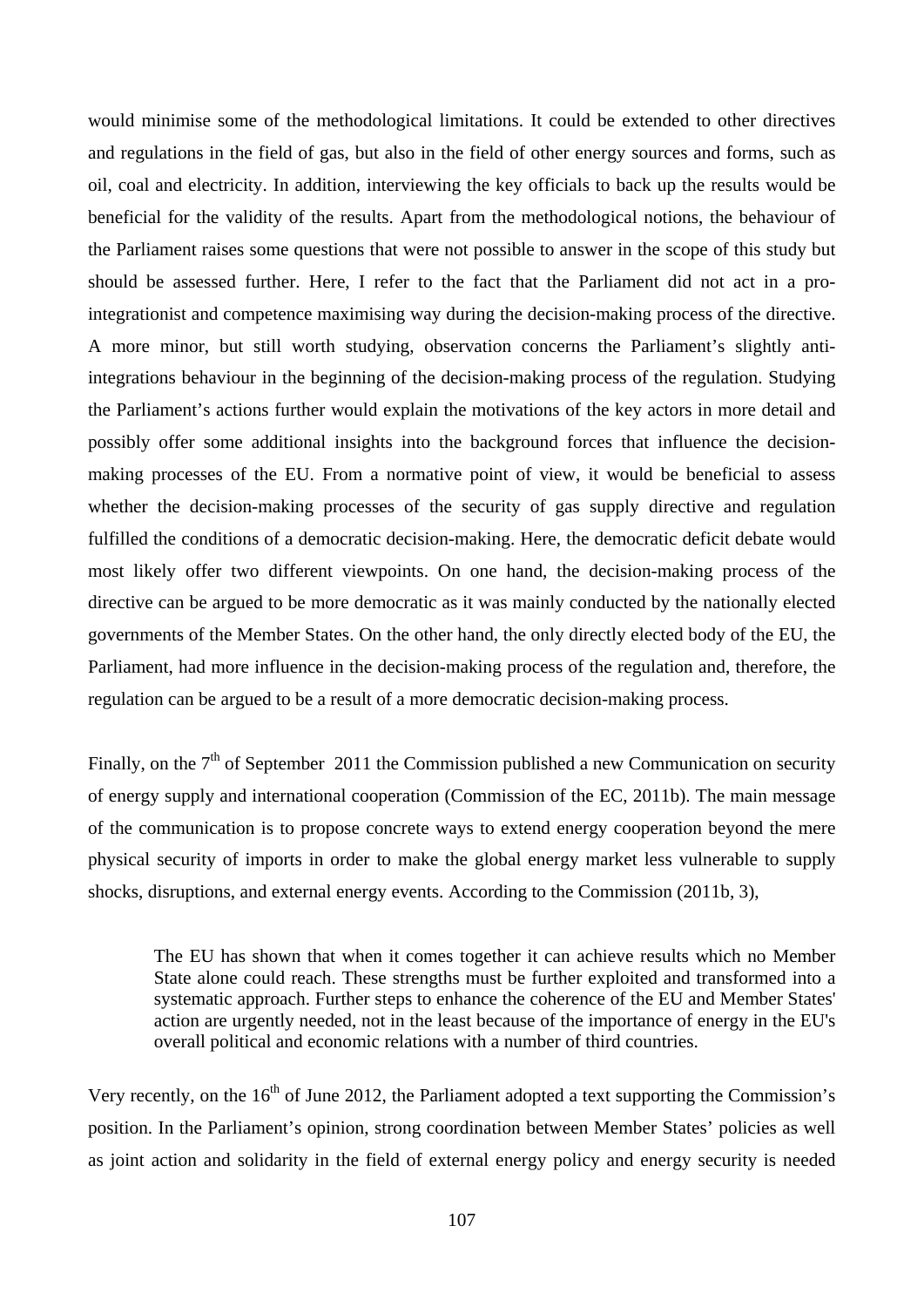(European Parliament, 2012, 5). Based on these documents, it is clear that both the Commission and the Parliament have come to the same conclusion as this study regarding the significance of coherence in the external energy policy of the European Union. It is not clear, however, whether all the Member States have reached the same conclusion. While the first line of the North Stream pipeline, which is supported by the Member States emphasising a bilateral approach towards Russia, has been inaugurated, the Nabucco pipeline project, which is supported by the Member States that prefer a diversification of energy suppliers, continues to face ever greater difficulties. Hence, it seems that the answer to this question is unfortunately a negative one.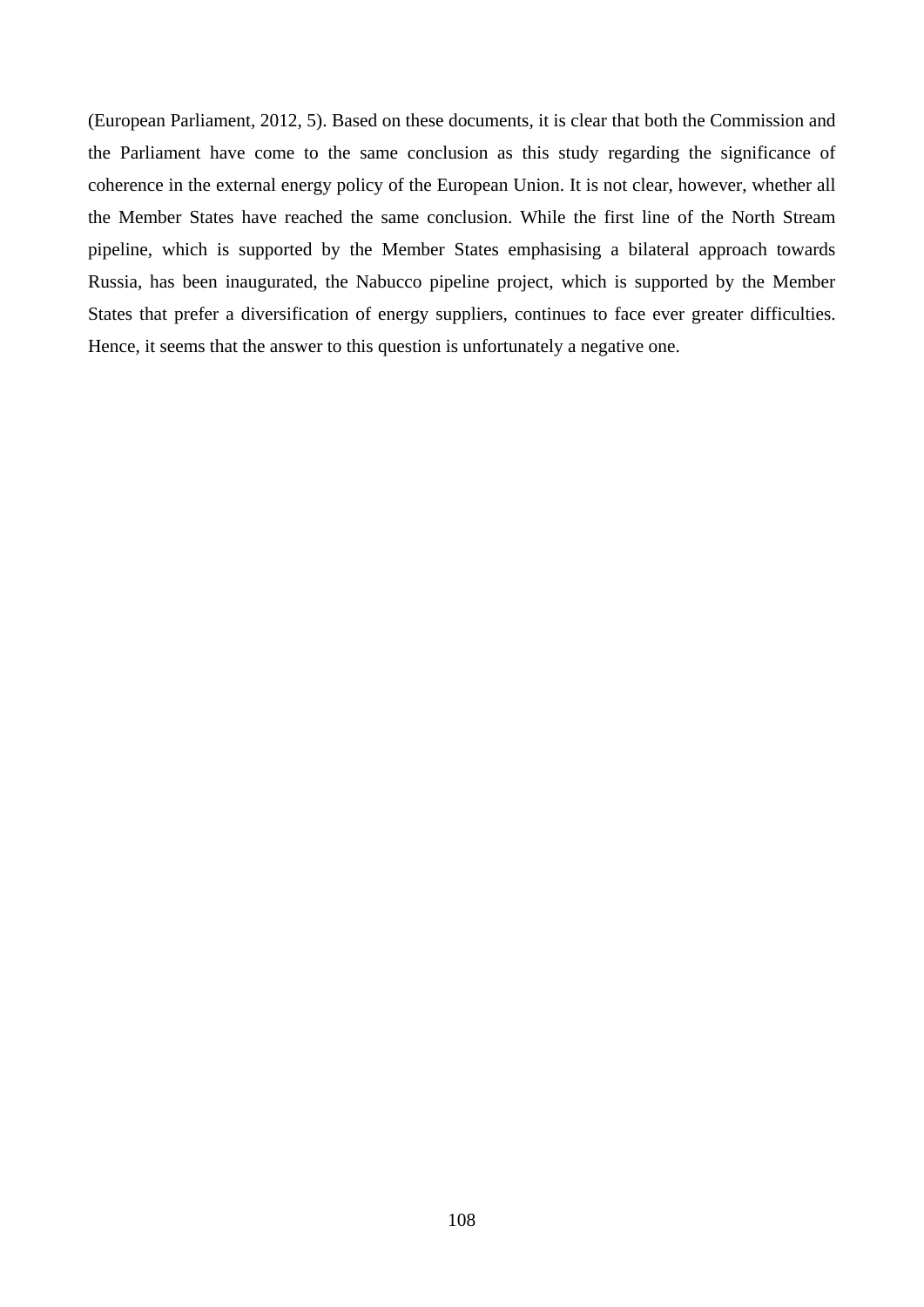## **Sources**

## **Primary sources**

Barroso, José Manuel (2009), Statement of President Barroso on the resolution of the Ukraine-Russia Gas Dispute. Brussels, 20 January 2009. Available at <http://europa.eu/rapid/pressReleasesAction.do?reference=SPEECH/09/12&format=HTML&aged= 1&language=EN&guiLanguage=en>, accessed 9.4.2012.

BBC News 4.1.2006. "Ukraine and Russia reach gas deal." Available at <http://news.bbc.co.uk/2/hi/europe/4579648.stm>, accessed 11.3.2012.

BBC News 15.1.2009. "EU to attend gas summit in Moscow." Available at <http://news.bbc.co.uk/2/hi/europe/7830517.stm >, accessed 3.4.2012.

BBC News 20.1.2009. "Q&A: Russia-Ukraine gas row." Available at <http://news.bbc.co.uk/2/hi/europe/7240462.stm>, accessed 2.4.2012.

Commission of the EC (1995a), Green Paper. For a European Union Energy Policy. COM(94)659final.

Commission of the EC (1995b), Communication from the Commission to the European Parliament and the Council. European Community Gas Supply and Prospects. COM(95)478final.

Commission of the EC (2000), Green Paper. Towards a European strategy for the security of energy supply. COM(2000)0769final.

Commission of the EC (2002), Communication from the Commission to the European Parliament and the Council. The internal market in energy: Coordinated measures on the security of energy supply. Proposal for a Directive of the European Parliament and the Council concerning measures to safeguard security of natural gas supply. COM(2002)488final.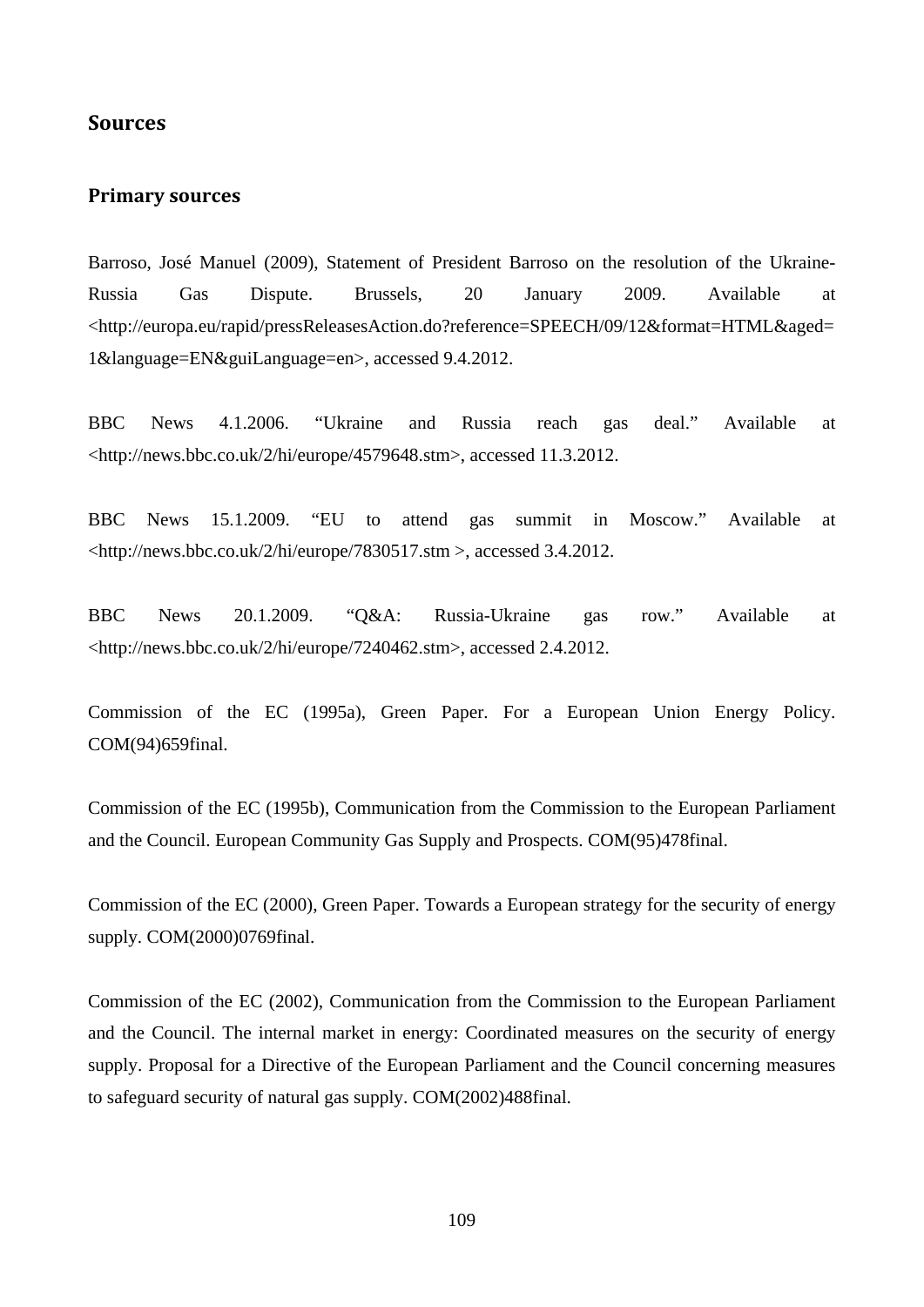Commission of the EC (2006), Green Paper. A European Strategy for Sustainable, Competitive and Secure Energy. COM(2006)105final.

Commission of the EC (2007), Communication from the Commission to the European Parliament and the Council. An Energy Policy for Europe. COM(2007)1final.

Commission of the EC (2008a), Communication from the Commission to the European Parliament and the Council on the Directive 2004/67/EC of 26 April 2004 concerning measures to safeguard security of natural gas supply. COM(2008)769final.

Commission of the EC (2008b), Communication from the Commission to the European Parliament and the Council. Second Strategic Energy Review. An EU Energy Security and Solidarity Action Plan. COM(2008)781final.

Commission of the EC (2008c), Proposal for a Council Directive imposing an obligation on Member States to maintain minimum stocks of crude oil and/or petroleum products. COM(2008) 775 final.

Commission of the EC (2009a), The January 2009 gas supply disruption to the EU: An assessment. Commission staff working document. Accompanying document to the Proposal for a Regulation of the European Parliament and of the Council concerning measures to safeguard security of gas supply and repealing Directive 2004/67/EC. SEC(2009)977 final.

Commission of the EC (2009b), Proposal for a Regulation of the European Parliament and of the Council concerning measures to safeguard security of gas supply and repealing Directive 2004/67/EC. COM(2009)363final.

Commission of the EC (2009c), Assessment report of directive 2004/67/EC on security of gas supply. Commission staff working document. Accompanying document to the Proposal for a Regulation of the European Parliament and of the Council concerning measures to safeguard security of gas supply and repealing Directive 2004/67/EC. SEC(2009)978 final.

Commission of the EC (2009d), Impact assessment. Commission staff working document. Accompanying document to the Proposal for a Regulation of the European Parliament and of the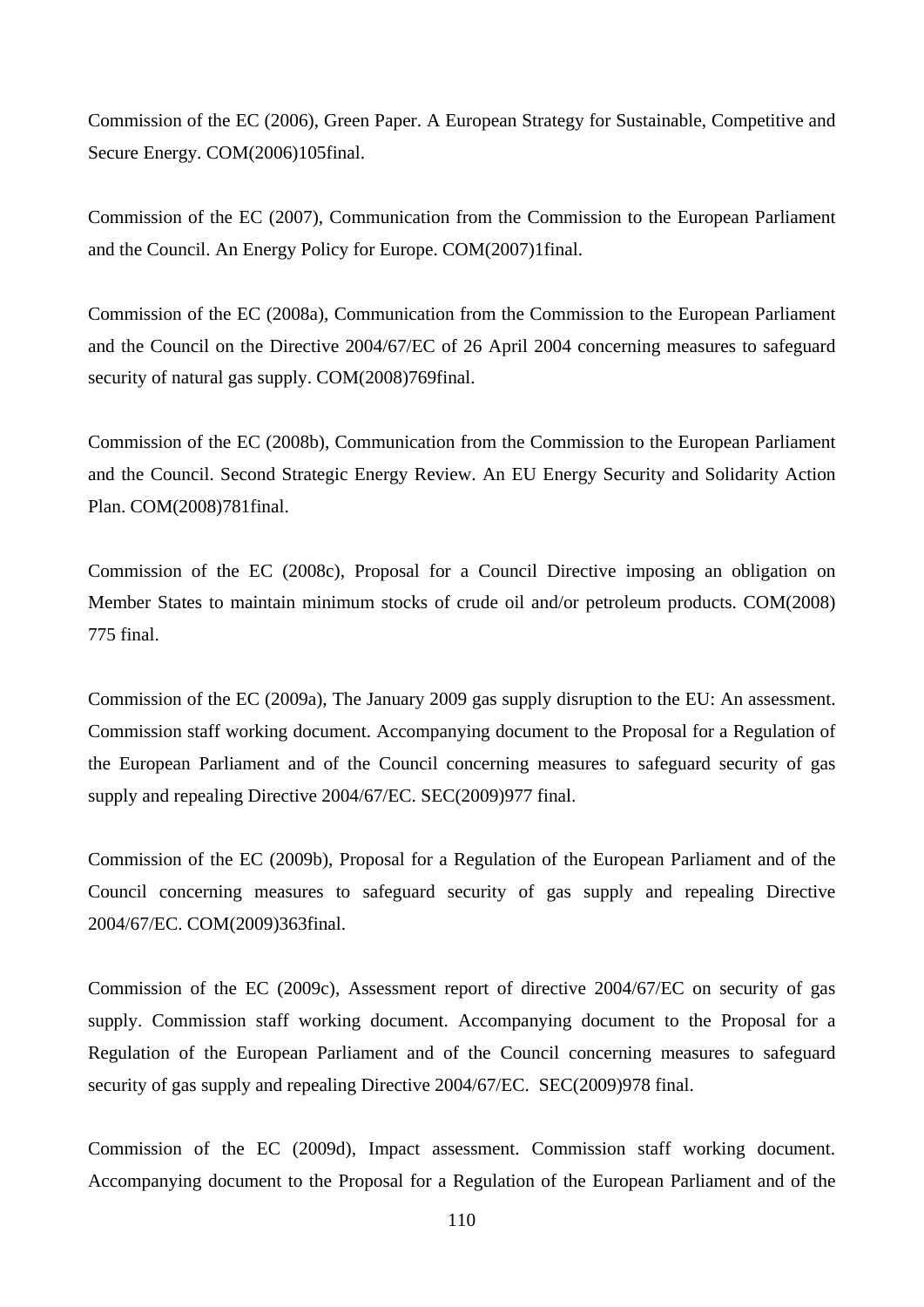Council concerning measures to safeguard security of gas supply and repealing Directive 2004/67/EC. SEC(2009)979 final.

Commission of the EC (2009e), Executive summary of the impact assessment. Commission staff working document. Accompanying document to the Proposal for a Regulation of the European Parliament and of the Council concerning measures to safeguard security of gas supply and repealing Directive 2004/67/EC. SEC(2009)980 final.

Commission of the EC (2009f), Communication from the Commission to the European Parliament and the Council. Consequences of the entry into force of the Treaty of Lisbon for ongoing interinstitutional decision-making procedures. COM(2009)665 final.

Commission of the EC (2010), Communication from the Commission to the European Parliament, the Council, the European Economic and Social Committee and the Committee of Regions. Energy 2020. A strategy for competitive, sustainable and secure energy. COM(2010)639 final.

Commission of the EC (2011a), Europe's energy position – 2010 Annual Report. Luxembourg: Publications Office of the European Union.

Commission of the EC (2011b), Communication from the Commission to the European Parliament, the Council, the European Economic and Social Committee and the Committee of the Regions. On security of energy supply and international cooperation - "The EU Energy Policy: Engaging with Partners beyond Our Borders". COM(2011)539 final.

Council of the European Union (2000), 2267<sup>th</sup> Council meeting, Energy, Brussels 30 May 2000. Available at < http://europa.eu/rapid/pressReleasesAction.do?reference=PRES/00/186&format=HTML&aged=0& lg=en&guiLanguage=en>, accessed 16.2.2012.

Council of the European Union (2003a),  $2507<sup>th</sup>$  Council meeting, Transport, Telecommunications, Energy, Brussels 10 June 2003. Available at < http://register.consilium.europa.eu/pdf/en/03/st09/st09317.en03.pdf>, accessed 5.3.2012.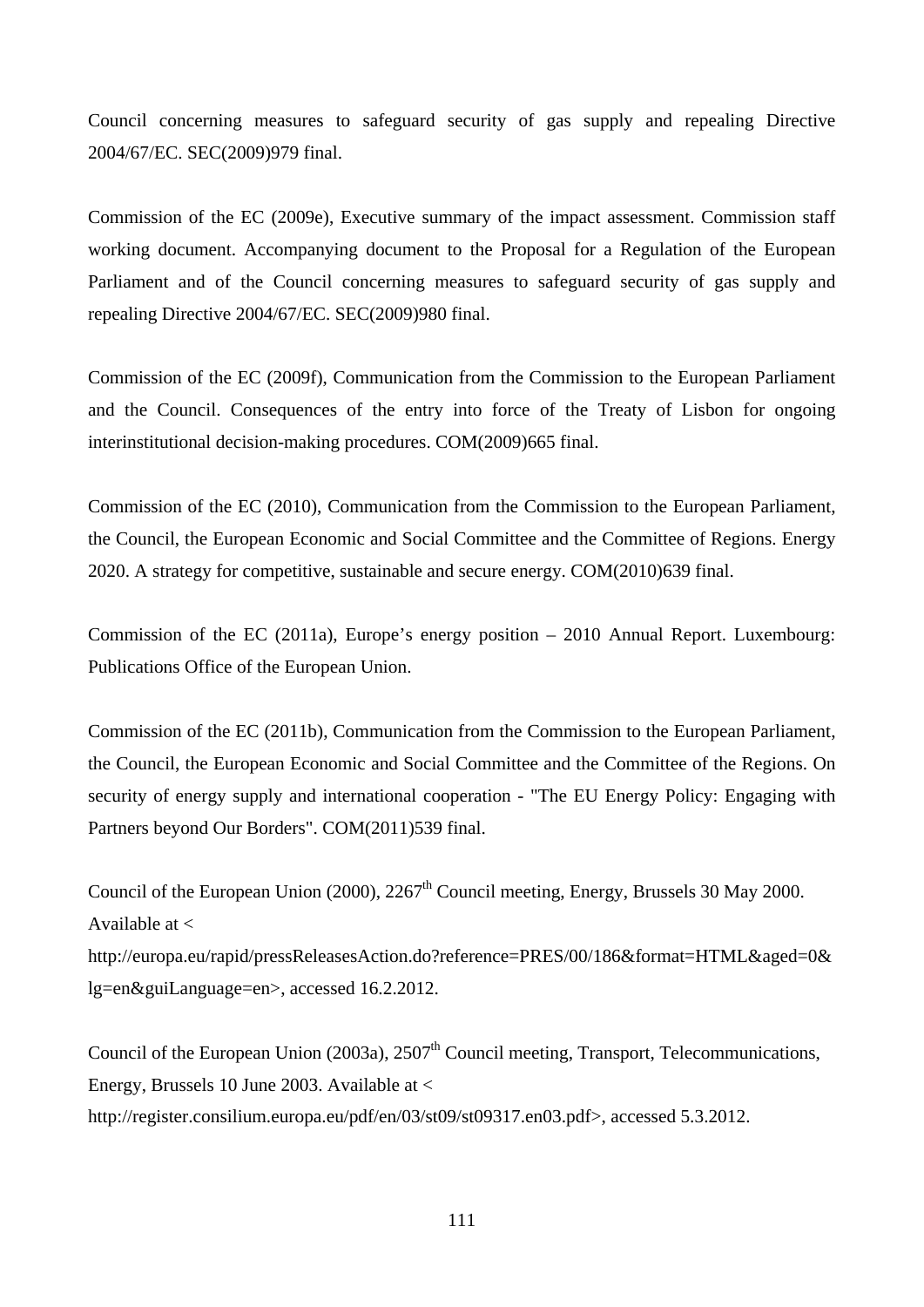Council of the European Union (2003b), Report on the Proposal for a Directive of the European Parliament and of the Council concerning measures to safeguard security of natural gas supply. Available at < http://register.consilium.europa.eu/pdf/en/03/st15/st15769.en03.pdf>, accessed 7.3.2012.

Council of the European Union (2008), Presidency Conclusions. Brussels, 15 and 16 October, 14368/08. Available at  $\lt$ http://www.consilium.europa.eu/uedocs/cms\_data/docs/pressdata/en/ec/103441.pdf>, accessed 11.3.2012.

Council of the European Union (2010), Presidency briefing on the outcome of the informal trialogue. Analysis of the final compromise text with a view to agreement. Brussels, 24 June, 11136/1/10. Available at < http://energy.iep-berlin.de/pdf/2/Trilog\_Gassicherheitsverordnung.pdf>, accessed 8.5.2012.

Department of Energy and Climate Change (2010), Gas Security of Supply. A policy statement from the Department of Energy and Climate Change. Available at < http://www.decc.gov.uk/assets/decc/What%20we%20do/UK%20energy%20supply/Energy%20mar kets/gas\_markets/1\_20100512151109\_e\_@@\_gassecuritysupply.pdf>, accessed 30.5.2012.

EurActiv 26.11.2002. "Council agrees on full liberalisation of energy market." Available at  $\lt$ http://www.euractiv.com/energy/council-agrees-full-liberalisation-energy-market/article-116199 >, accessed 11.3.2012.

EurActiv 16.12.2003. "Council unravels security of gas supply proposals." Available at < http://www.euractiv.com/energy/council-unravels-security-gas-supply-proposals/article-114381 >, accessed 28.3.2012.

EurActiv 5.1.2006. "Gas crisis resolved but lack of EU energy policy remains problem." Available at < http://www.euractiv.com/energy/gas-crisis-resolved-lack-eu-energy-policy-remainsproblem/article-151227>, accessed 20.4.2012.

Eurogas (2001), Eurogas Comments on the Green Paper on security of energy supply. Available at < http://www.eurogas.org/uploaded/01no052a.pdf>, accessed 20.2.2012.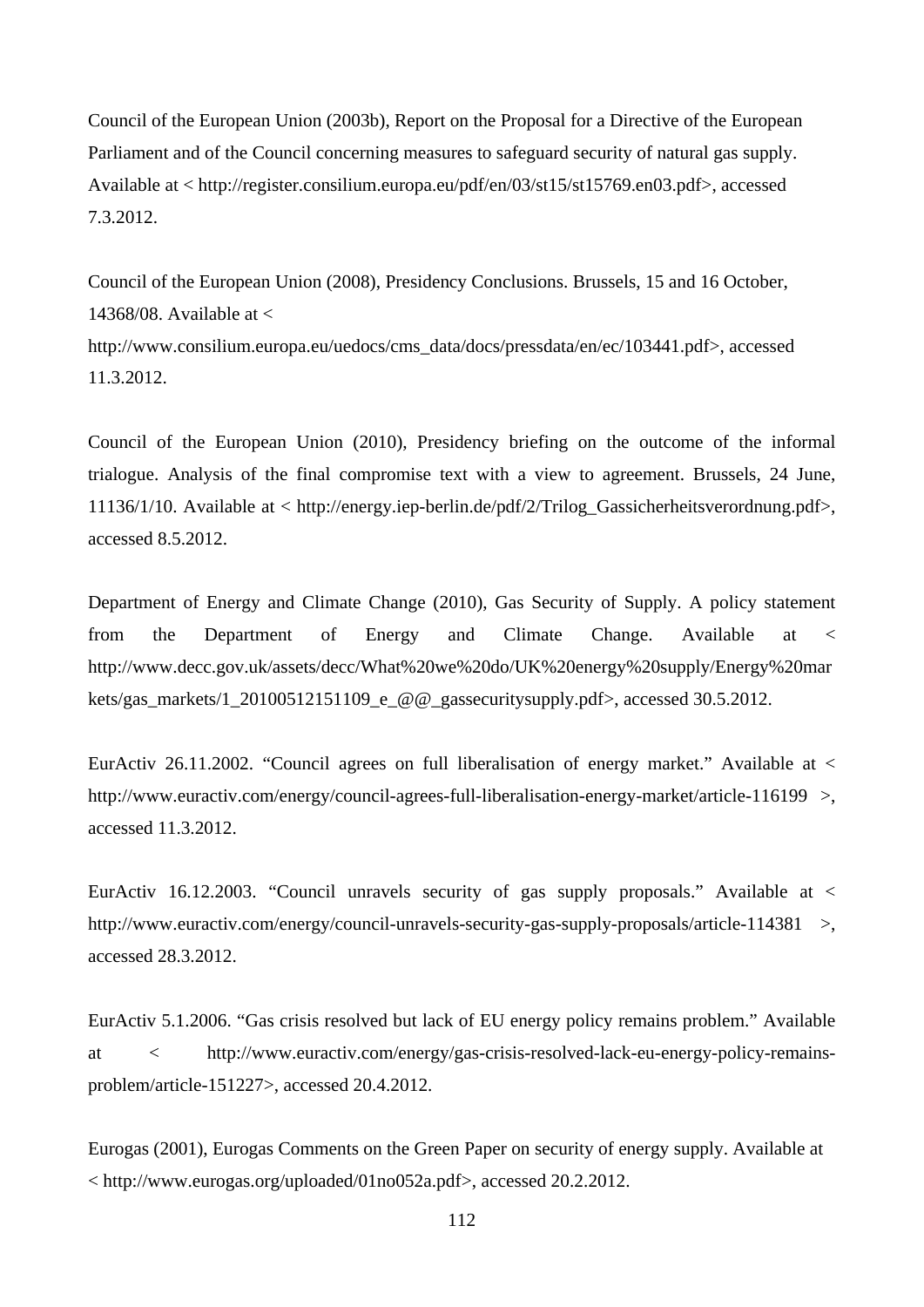Eurogas (2002), Security of gas supplies. Markets, principles and actors. Available at < http://www.eurogas.org/uploaded/02NO077%20-%20Security%20of%20Gas%20Supply.pdf>, accessed 27.3.2012.

Eurogas (2003), Eurogas response to proposed security of natural gas supply directive. Available at <http://www.eurogas.org/uploaded/03NO517%20%20Eurogas%20response%20to%20proposed%2 0Security%20of%20Nat%20Gas%20Directive.pdf.pdf>, accessed 28.3.2012.

Eurogas (2006), The European Gas Market: Eurogas views on the way forward. Available at < http://www.eurogas.org/uploaded/06NO343%282%29%20%20The%20European%20Gas%20Mark et%20%20Eurogas%20views%20on%20the%20way%20forward.pdf>, accessed 13.4.2012.

Eurogas (2009), Revision of the Directive 2004/67/EC on Safeguarding Security of Natural Gas Supply. Available at < http://www.eurogas.org/uploaded/2009-Apr%20-%2009PP254%20- %20Revision%20of%20the%20Directive%202004-67-

EC%20on%20Safeguarding%20Security%20of%20Natural%20Gas%20Supply.pdf>, accessed 10.8.2012.

European Parliament (1996), Report on the communication from the Commission concerning Community gas supply and prospects (COM(95)0478 - C4-0487/95). Available at <http://www.europarl.europa.eu/sides/getDoc.do?pubRef=-//EP//TEXT+REPORT+A4-1996-  $0235+0+DOC+XML+V0/EN$  >, accessed 16.2.2012.

European Parliament (2003a) European Parliament legislative resolution on the proposal for a directive of the European Parliament and the Council concerning measures to safeguard security of natural gas supply (COM (2002) 488 – C5-0449/2002 – 2002/0220(COD)). Available at < http://www.europarl.europa.eu/sides/getDoc.do?type=TA&language=EN&reference=P5-TA-2003- 0397>, accessed 6.3.2012.

European Parliament (2003b), Report on the proposal for a directive of the European Parliament and the Council concerning measures to safeguard security of natural gas supply (COM (2002) 488 – C5-0449/2002 – 2002/0220(COD)). Available at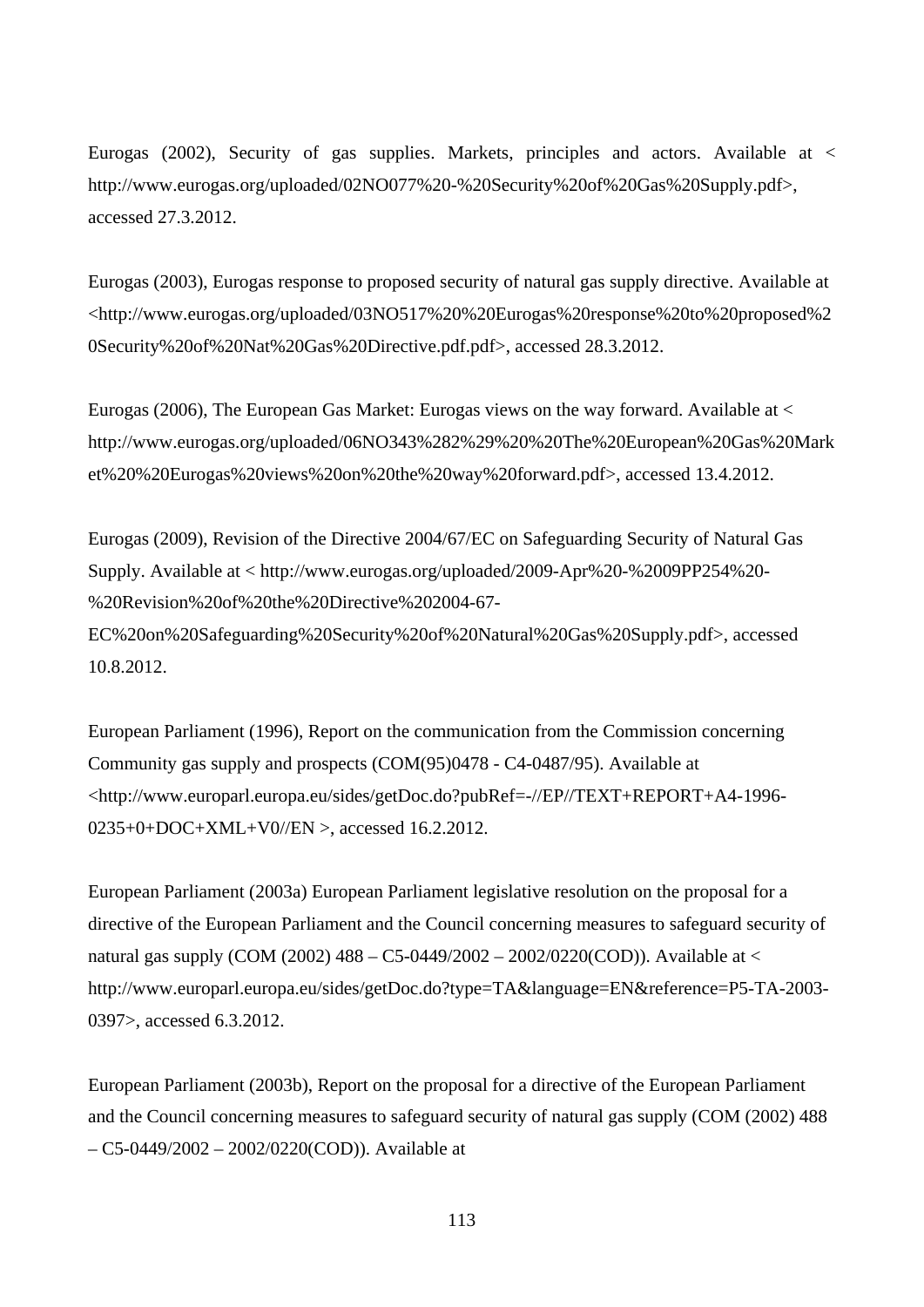<http://www.europarl.europa.eu/sides/getDoc.do?type=REPORT&mode=XML&reference=A5- 2003-0295&language=EN>, accessed 6.3.2012.

European Parliament (2004), Report on amendment of the legal basis and on the 'general orientation' of the Council with a view to adoption of a directive of the European Parliament and of the Council concerning measures to safeguard security of natural gas supply  $(15769/2003 - C5$ - $0027/2004 - 2002/0220$ (COD)). Renewed consultation. Available at < http://www.europarl.europa.eu/sides/getDoc.do?pubRef=-//EP//NONSGML+REPORT+A5-2004- 0213+0+DOC+PDF+V0//EN>, accessed 7.3.2012.

European Parliament (2009), Energy security blueprint for the EU's future energy strategy. Press release. Available at < http://www.europarl.europa.eu/sides/getDoc.do?language=en&type=IM-PRESS&reference=20090119IPR46612>, accessed 9.4.2012.

European Parliament (2010), Report on the proposal for a regulation of the European Parliament and of the Council concerning measures to safeguard security of gas supply and repealing Directive 2004/67/EC (COM(2009)0363 – C7-0097/2009 – 2009/0108(COD)). Available at < http://www.europarl.europa.eu/sides/getDoc.do?pubRef=-//EP//NONSGML+REPORT+A7-2010- 0112+0+DOC+PDF+V0//EN>, accessed 7.5.2012.

European Parliament (2012), Report on Engaging in energy policy cooperation with partners beyond our borders: A strategic approach to secure, sustainable and competitive energy supply (2012/2029(INI)). Available at < http://www.europarl.europa.eu/sides/getDoc.do?pubRef=- //EP//NONSGML+REPORT+A7-2012-0168+0+DOC+PDF+V0//EN>, accessed 12.8.2012.

Europolitics 22.10.1997. "Gas: Commission and Council seek compromise on market liberalisation." Available at < http://www.europolitics.info/gas-commission-and-council-seekcompromise-on-market-liberalisation-artr163485-10.html >, accessed 20.3.2012.

Europolitics 17.11.1999. "Energy: Commission says more effort needed to manage gas supply and demand." Available at < http://www.europolitics.info/energy-commission-says-more-effort-neededto-manage-gas-supply-and-demand-artr150311-10.html >, accessed 21.3.2012.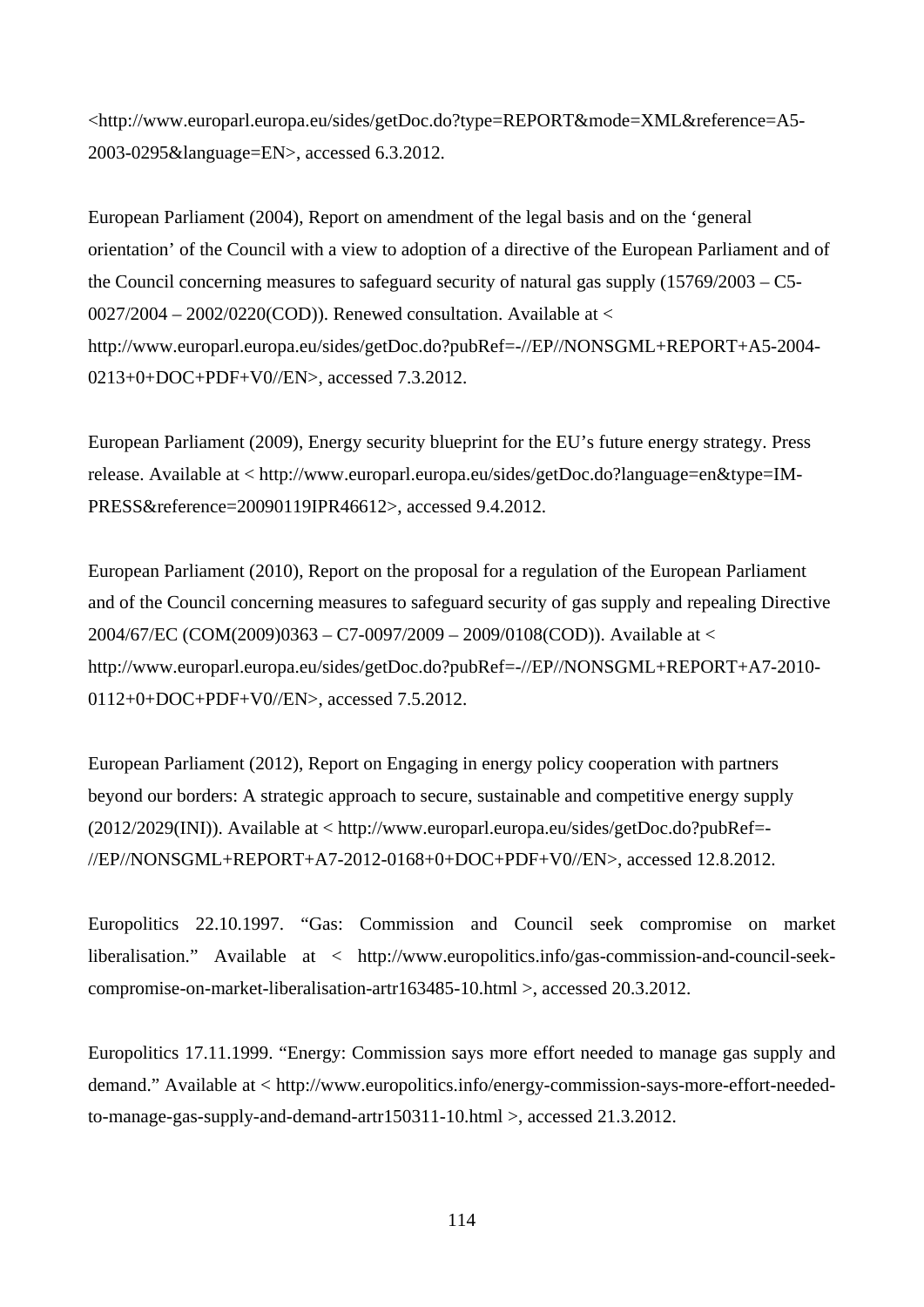Europolitics 5.7.2002. "Energy: Eurogas calls for less interventionist approach from authorities." Available at < http://www.europolitics.info/energy-eurogas-calls-for-less-interventionist-approachfrom-authorities-artr189411-10.html >, accessed 28.3.2012.

Europolitics 6.9.2002. "Energy: Measures to guarantee security of supply in the pipeline." Available at < http://www.europolitics.info/energy-measures-to-guarantee-security-of-supply-inthe-pipeline-artr189209-10.html >, accessed  $28.3.2012$ .

Europolitics 19.3.2004. "Energy: Parliament gives in on legal basis for gas supplies directive." Available at < http://www.europolitics.info/energy-parliament-gives-in-on-legal-basis-for-gassupplies-directive-artr181777-10.html>, accessed 2.4.2012.

Europolitics 1.4.2004. "Energy: Commission to take hard line on implementation of gas directive." Available at < http://www.europolitics.info/energy-commission-to-take-hard-line-onimplementation-of-gas-directive-artr180977-10.html>, accessed 2.4.2012.

Europolitics 9.1.2009. "Energy: EU pushes closer to renewed gas supplies." Available at  $\lt$ http://www.europolitics.info/eu-pushes-closer-to-renewed-gas-supplies-artr147238-10.html  $\gt$ , accessed 3.4.2012.

Europolitics 17.6.2009. "Energy: Commission claims powers over security of gas supply." Available at < http://www.europolitics.info/commission-claims-powers-over-security-of-gassupply-artr240447-10.html>, accessed 3.5.2012.

Europolitics 16.7.2009. "Gas: Commission proposes new rules on supply crises." Available at < http://www.europolitics.info/commission-proposes-new-rules-on-supply-crises-artr244104-10.html >, accessed 3.5.2012.

Europolitics 18.11.2009. "Energy: EP committee examines security of gas supply." Available at < http://www.europolitics.info/ep-committee-examines-security-of-gas-supply-artb253994-10.html>, accessed 7.5.2012.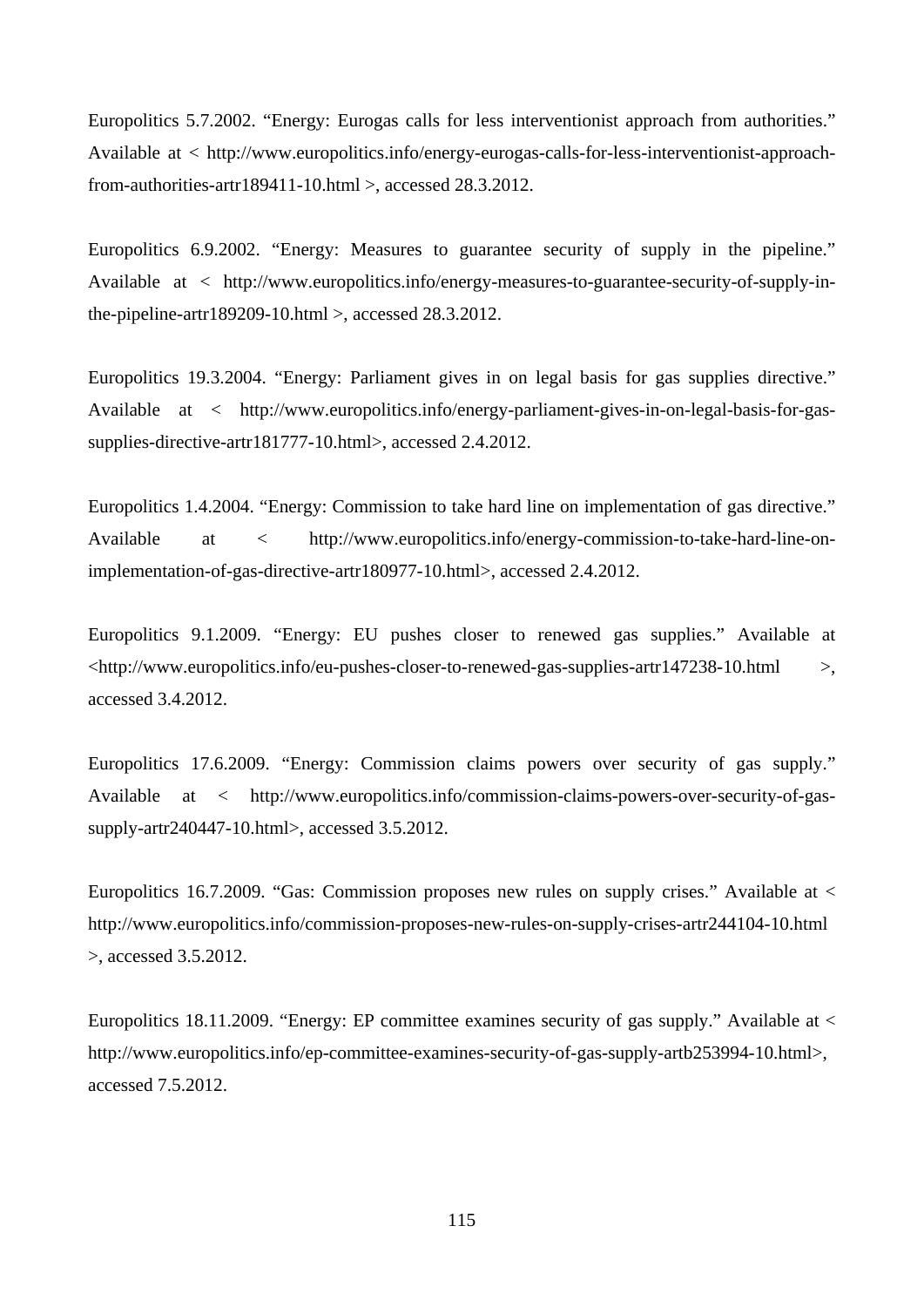Europolitics 2.12.2009. "Security of gas supply: Rapporteur outlines amendments to Commission's proposal." Available at <http://www.europolitics.info/rapporteur-outlines-amendments-tocommission-s-proposal-artb256410-10.html>, accessed 7.5.2012.

Europolitics 7.12.2009. "Energy Council: Member states critical of gas security proposal." Available at <http://www.europolitics.info/member-states-critical-of-gas-security-proposalartr256915-10.html>, accessed 7.5.2012.

Europolitics 16.12.2009. "Energy: Oil stocks reported at comfortable levels." Available at <http://www.europolitics.info/oil-stocks-reported-at-comfortable-levels-artr258084-10.html>, accessed 9.8.2012.

Europolitics 17.2.2010. "Energy: Slow progress on security of gas supply." Available at  $\lt$ http://www.europolitics.info/slow-progress-on-security-of-gas-supply-artr263356-10.html>, accessed 7.5.2012.

Europolitics 17.3.2010. "Energy: EP committee to vote on security of gas supply." Available at < http://www.europolitics.info/ep-committee-to-vote-on-security-of-gas-supply-artr266259-10.html>, accessed 8.5.2012.

Europolitics 16.6.2010. "Energy: Presidency seeks overall agreement on security of gas supply." Available at < http://www.europolitics.info/presidency-seeks-overall-agreement-on-security-of-gassupply-artr275101-10.html >, accessed 8.5.2012.

Europolitics 30.6.2010. "Energy: EP committee to rubber-stamp deal on security of gas supply." Available at < http://www.europolitics.info/ep-committee-to-rubber-stamp-deal-on-security-of-gassupply-art276582.html>, accessed 8.5.2012.

Forbes.com 1.2.2006. Putin's Kremlin Flexes Its Muscles With Gazprom. Available at < http://www.forbes.com/2006/01/02/putin-gazprom-ukraine-cx\_po\_0102autofacescan02.html>, accessed 11.3.2012.

OJ L 204, 21.7.1998, L 176, 15.7.2003, L 127 29.4.2004, L 33 4.2.2006, L 265 9.10.2009, L 295 12.11.2010.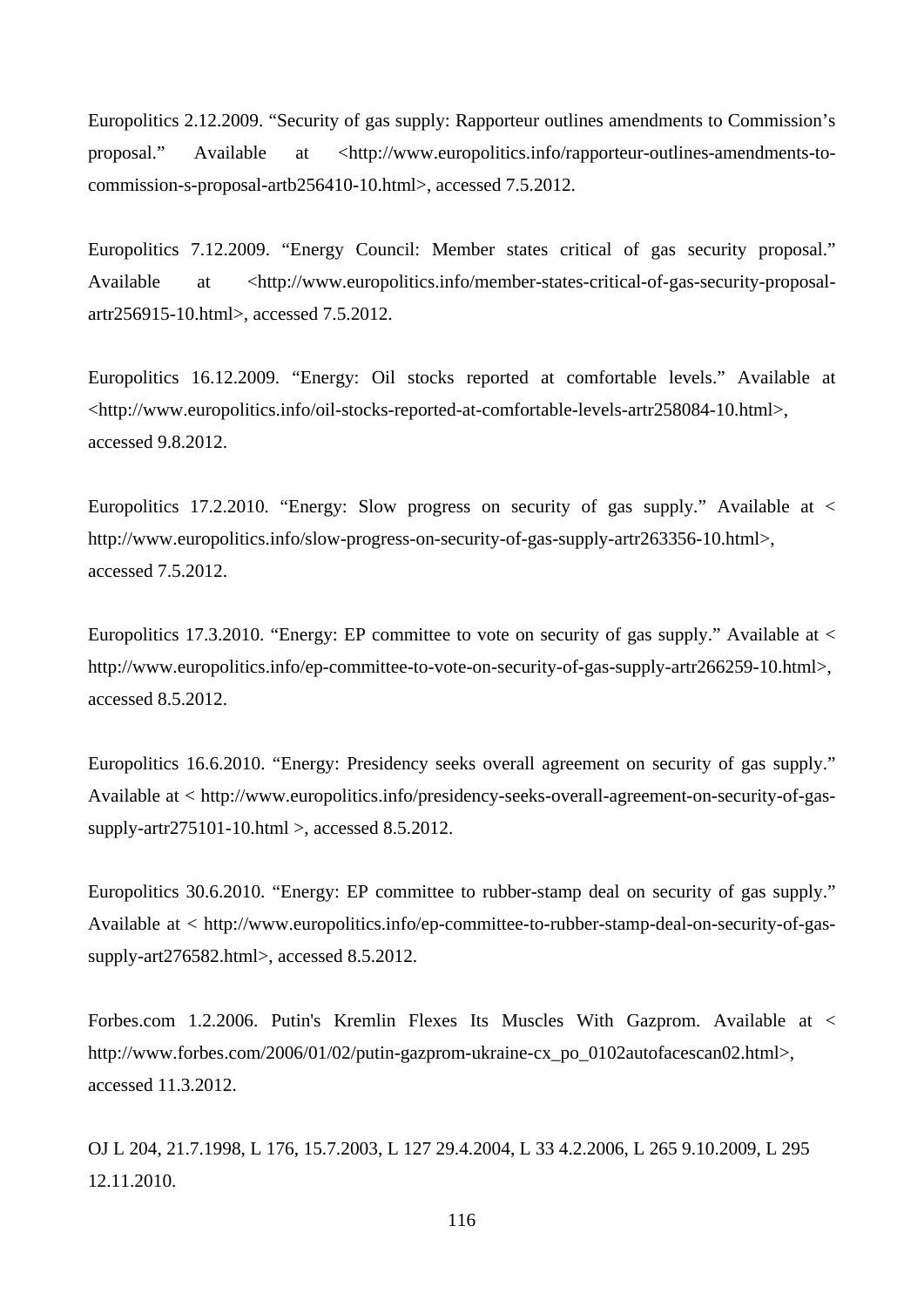Reuters 8.1.2009. "EU seeks gas supply return after deal on monitors." Available at < http://www.reuters.com/article/2009/01/08/us-russia-ukraine-gas-idUSTRE5062Q520090108>, accessed 3.4.2012.

Reuters 15.1.2009. "WRAPUP 8-Russian and Ukrainian PMs to hold talks on gas row." Available at <http://uk.reuters.com/article/2009/01/15/russia-ukraine-gas-idUKLE11812920090115?sp=true>, accessed 3.4.2012.

Reuters 17.1.2009. "WRAPUP 7-Moscow gas crisis talks go into night, no deal yet." Available at < http://www.reuters.com/article/2009/01/17/russia-ukraine-gas-idUSLG68736920090117?sp=true>, accessed 3.4.2012.

The Guardian, 3.1.2006. Q&A: the gas crisis – update. Available at < http://www.guardian.co.uk/business/2006/jan/03/utilities.ukraine>, accessed 11.3.2012.

## **Secondary sources**

Benedetto, Giacomo (2005), Rapporteurs as legislative entrepreneurs: the dynamics of the codecision procedure in Europe's parliament. Journal of European Public Policy 12(1): 67-88.

Birchfield, Vicki L. (2011), The Role of EU Institutions in Energy Policy Formation. In *Toward a Common European Union Energy Policy. Problems, Progress, and Prospects.* Birchfield, Vicki L. & Duffield John S. (eds.). New York: Palgrave Macmillan.

Birchfield, Vicki L. & Duffield John S. (2011), Inroduction. The Recent Upheaval in EU Energy Policy. In *Toward a Common European Union Energy Policy. Problems, Progress, and Prospects.* Birchfield, Vicki L. & Duffield John S. (eds.). New York: Palgrave Macmillan.

Bjørnmose, Jens & Roca, Ferran & Turgot, Tatsiana & Smederup Hansen, Dinne (2009), An Assessment of the Gas and Oil Pipelines in Europe. Policy Department Economic and Scientific Policies. European Parliament. November.

British Petroleum (BP) (2011), Statistical Review of World Energy. June.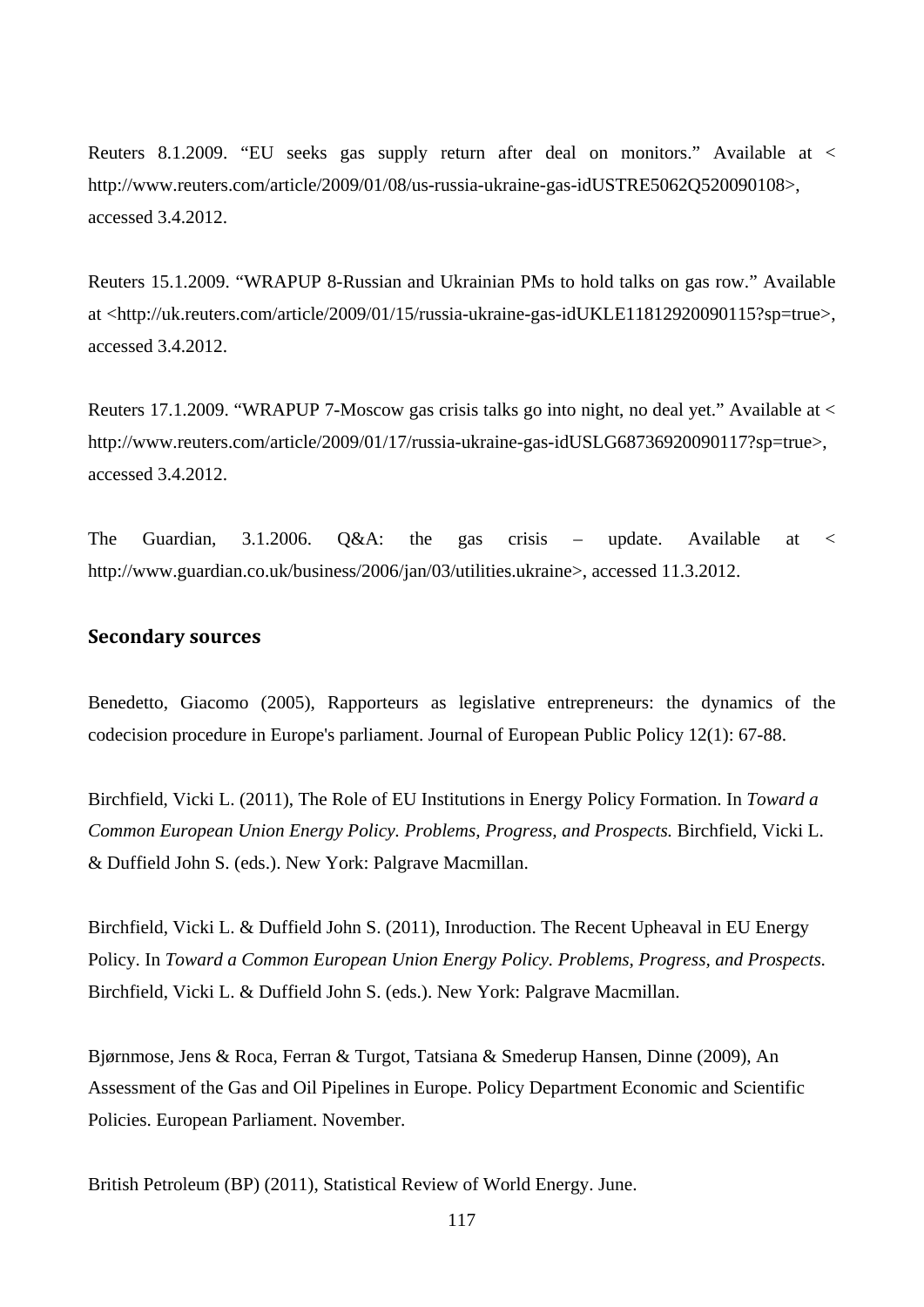Bulmer, Simon J. (1994), The Governance of the European Union: A New Institutionalist Approach\*. Journal of Public Policy 13(4): 351-380.

Bulmer, Simon J. (1998), New institutionalism and the governance of the Single European Market. Journal of European Public Policy 5(3): 365-386.

Crombez, Christophe (1996). 'Legislative Procedures in the European Community', British Journal of Political Science, 26:2, 199–228.

Crombez, Christophe (1997), The Co-decision Procedure in the European Union. Legislative Studies Quarterly 22(1): 97–119.

Dowding, Keith (2000), Institutionalist Research on the European Union: A Critical Review. European Union Politics 1(1): 125-144.

Duffield John S. & Westphal Kirsten (2011), Germany and EU Energy Policy: Conflicted Champion of Integration? In *Toward a Common European Union Energy Policy. Problems, Progress, and Prospects.* Birchfield, Vicki L. & Duffield John S. (eds.). New York: Palgrave Macmillan.

Eikeland, Per Ove (2011), The Third Internal Energy Market Package: New Power Relations among Member States, EU Institutions and Non-state Actors? Journal of Common Market Studies. 49(2): 243–263.

EUR-Lex (2009), Legislative procedures. Available at < http://eurlex.europa.eu/en/droit\_communautaire/droit\_communautaire.htm#3.7> , accessed 21.1.2012.

Eurostat (2010), Main origin of primary energy imports, EU-27 (% of extra EU-27 imports).

Available at

<http://epp.eurostat.ec.europa.eu/statistics\_explained/index.php?title=File:Main\_origin\_of\_primary \_energy\_imports,\_EU-27\_%28%25\_of\_extra\_EU-

27\_imports%29.png&filetimestamp=20101022072021> , accessed 5.11.2011.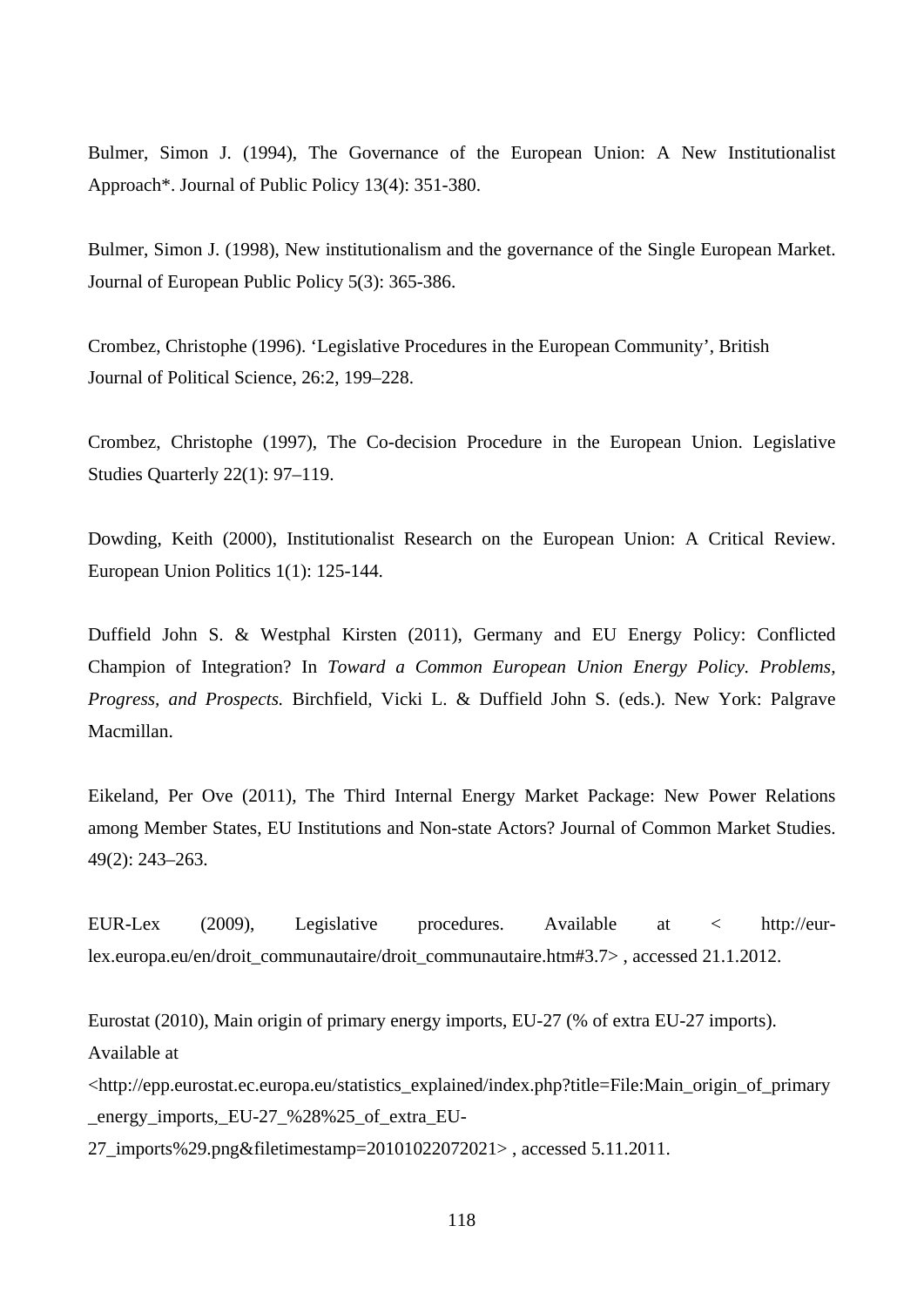Farrell, Henry & Héritier, Adrienne (2004), Interorganizational negotiation and intraorganizational power in shared decision making. Early agreements under codecision and their impact on the European Parliament and the Council. Comparative Political Studies 37(10): 1184–1212.

Federal Minister of Economics and Technology (2010), Press Release, Agreement on EU regulation to safeguard the security of EU gas supplies 2010-6-25. Available at < http://bmwi.de/English/Navigation/Press/press-releases,did=348598.html>, accessed 30.5.2012.

Franchino, Fabio (2007), The Powers of the Union. Delegation in the EU. Cambridge: Cambridge University Press.

Garrett, Geoffrey (1995), From the Luxembourg Compromise to Codecision: Decision Making in the European Union. Electoral Studies 14(3): 289-308.

Garrett, Geoffrey & Tsebelis, George (1996), An institutional critique of intergovernmentalism. International Organization 50(2): 269-299.

Gatsios, Konstantine & Seabright, Paul (1989), Regulation in the European Community. Oxford Review of Economic Policy 5(2): 37-60.

George, Alexander L. & Bennett, Arthur (2005) Case Studies and Theory Development in the Social Sciences. Cambridge: MIT Press.

Gillham, Bill (2000) Case Study Research Methods. London: Continuum.

Grätz, Jonas (2011), Common Rules without Strategy: EU Energy Policy and Russia. In *Toward a Common European Union Energy Policy. Problems, Progress, and Prospects.* Birchfield, Vicki L. & Duffield John S. (eds.). New York: Palgrave Macmillan.

Hagemann, Sara & Høyland, Bjørn (2010), Bicameral Politics in the European Union. Journal of Common Market Studies 48(4): 811–833.

Hall, Peter A. & Taylor, Rosemary C. R. (1996), Political Science and the Three New Institutionalisms. Political Studies 44(5): 936-957.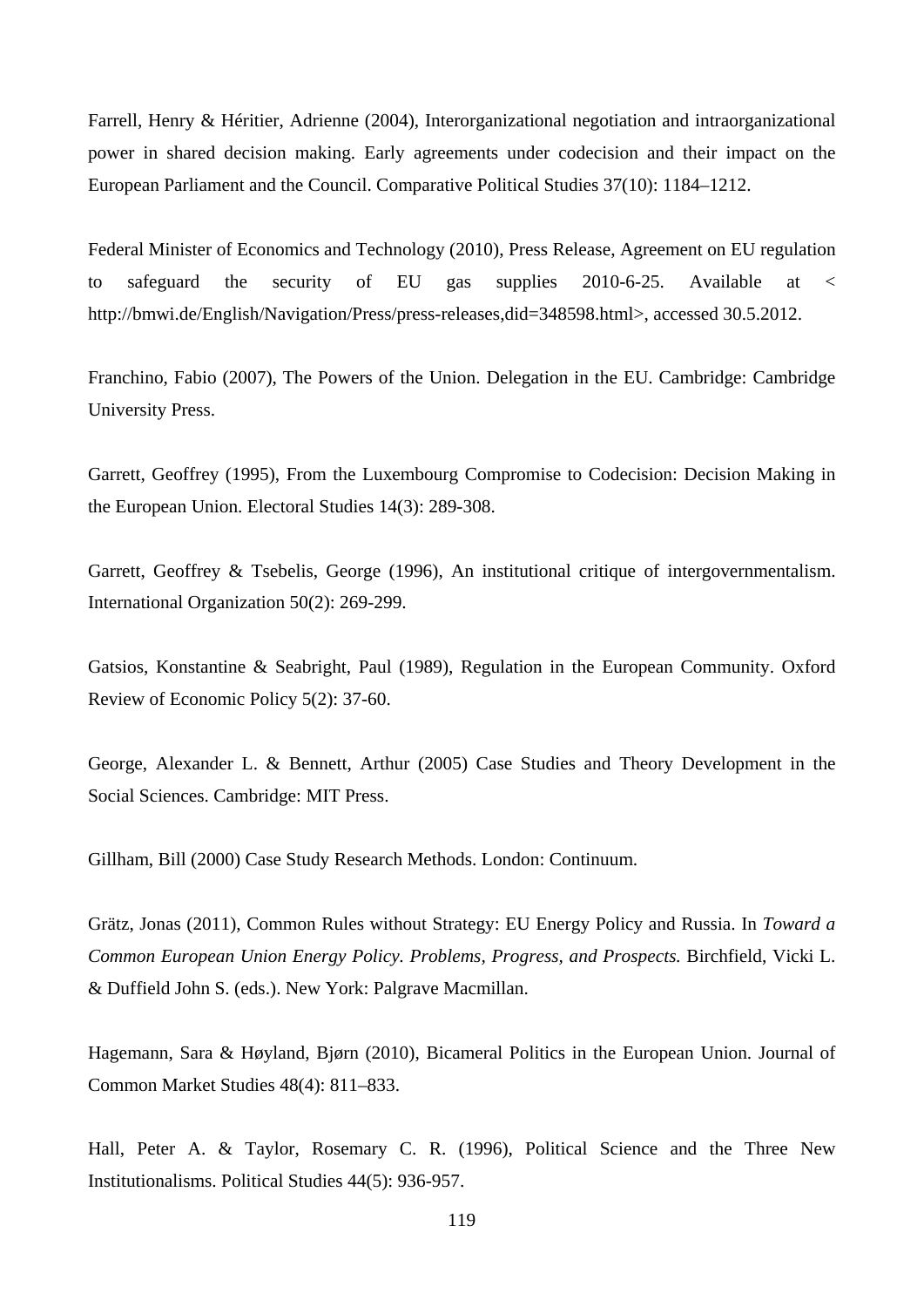Hirsjärvi, Sirkka, Remes, Pirkko & Sajavaara, Paula (2007) Tutki ja kirjoita. 13th edition. Helsinki: Tammi.

Hix, Simon (2004), Electoral Institutions and Legislative Behavior: Explaining Voting Defection in the European Parliament. World Politics 56(2): 194-223.

Hix, Simon & Høyland, Bjørn (2011), The Political System of the European Union. 3<sup>rd</sup> edition. Basingstoke: Palgrave Macmillan.

Hooghe, Liesbet & Marks, Gary (2001), Multi-Level Governance and European Integration. Lanham: Rowman & Littlefield.

Häge, Frank M. (2011), Politicising Council Decision-making: The Effect of European Parliament Empowerment. West European Politics, 34(1): 18-47.

International Energy Agency (IEA) (2002), Energy Policies for IEA Countries: Germany 2002 Review. Paris: IEA Publications.

Kardasheva, Raya (2009), The Power to Delay: The European Parliament's Influence in the Consultation Procedure\*. Journal of Common Market Studies 47(2): 385–409.

Kivistö, Hanna (2010), Resurssiriippuvainen kansainvälinen politiikka - Skenaarioanalyysi maakaasumarkkinoiden geopolitiikasta. Tampere: Tampereen yliopisto. Politiikan tutkimuksen laitos.

Kusku, Eda (2010), Enforceability of a Common Energy Supply Security Policy in the EU: An Intergovernmentalist Assessment. Caucasian Review of International Affairs 4(2): 145-158.

March, James G. & Olsen, Johan P. (1989), Rediscovering Institutions. The Organizational Basis of Politics. New York: The Free Press. A Division of Macmillan.

Matlary, J. Haaland (1997), Energy Policy in the European Union. Basingstoke: Palgrave Macmillan.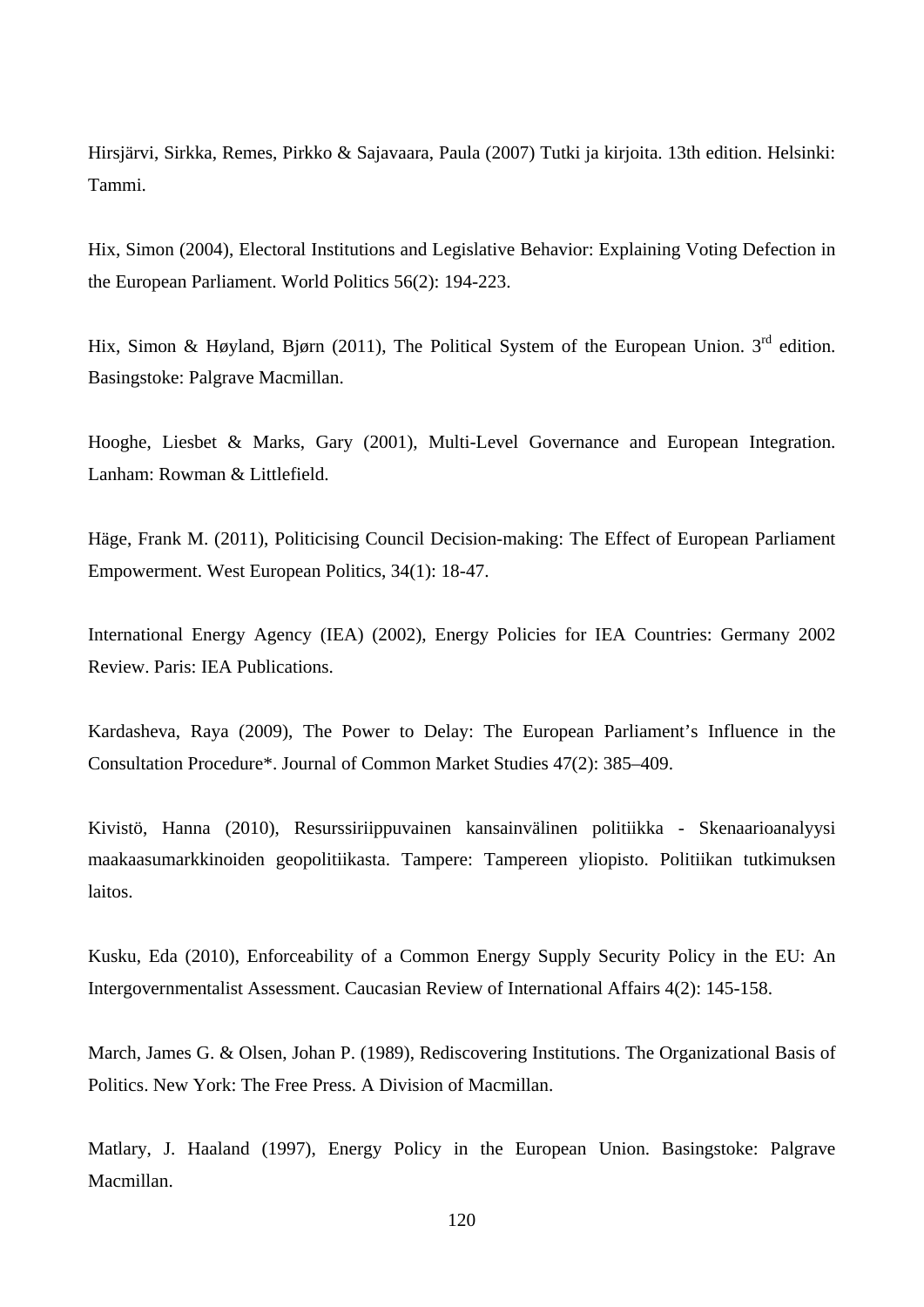McGowan Francis (2011), The UK and EU Energy Policy: From Awkward Partner to Active Protagonist? In *Toward a Common European Union Energy Policy. Problems, Progress, and Prospects.* Birchfield, Vicki L. & Duffield John S. (eds.). New York: Palgrave Macmillan.

Méritet, Sophie (2011), French Energy Policy within the EU. Framework: From Black Sheep to Model? In *Toward a Common European Union Energy Policy. Problems, Progress, and Prospects.* Birchfield, Vicki L. & Duffield John S. (eds.). New York: Palgrave Macmillan.

Moravcsik, Andrew (1993), Preferences and Power in the European Community: A Liberal Intergovernmentalist Approach. Journal of Common Market Studies 31(4): 473-524.

Moravcsik, Andrew (1999), A New Statecraft? Supranational Entrepreneurs and International Cooperation. International Organization 53(2): 267-306.

Naurin, Daniel & Rasmussen, Anne (2011), New External Rules, New Internal Games: How the EU Institutions Respond when Inter-institutional Rules Change. West European Politics 34(1): 1-17.

Noël, Pierre (2009), A Market Between us: Reducing the Political Cost of Europe's Dependence on Russian Gas. Working Paper 0916. Electricity Policy Research Group. University of Cambridge.

Nugent, Neill (1999), The Government and Politics of the European Union. 4<sup>th</sup> edition. Basingstoke: Macmillan Press.

Patton, Michael Quinn (2002) Qualitative Research & Evaluation Methods. 3rd edition. Thousand Oaks: Sage Publications.

Peters, Guy B. (2005), Institutional Theory in Political Science: The 'New Institutionalism'. London: Continuum.

Peterson, John & Bomberg, Elizabeth (1999), Decision-Making in the European Union. New York: St. Martin's Press.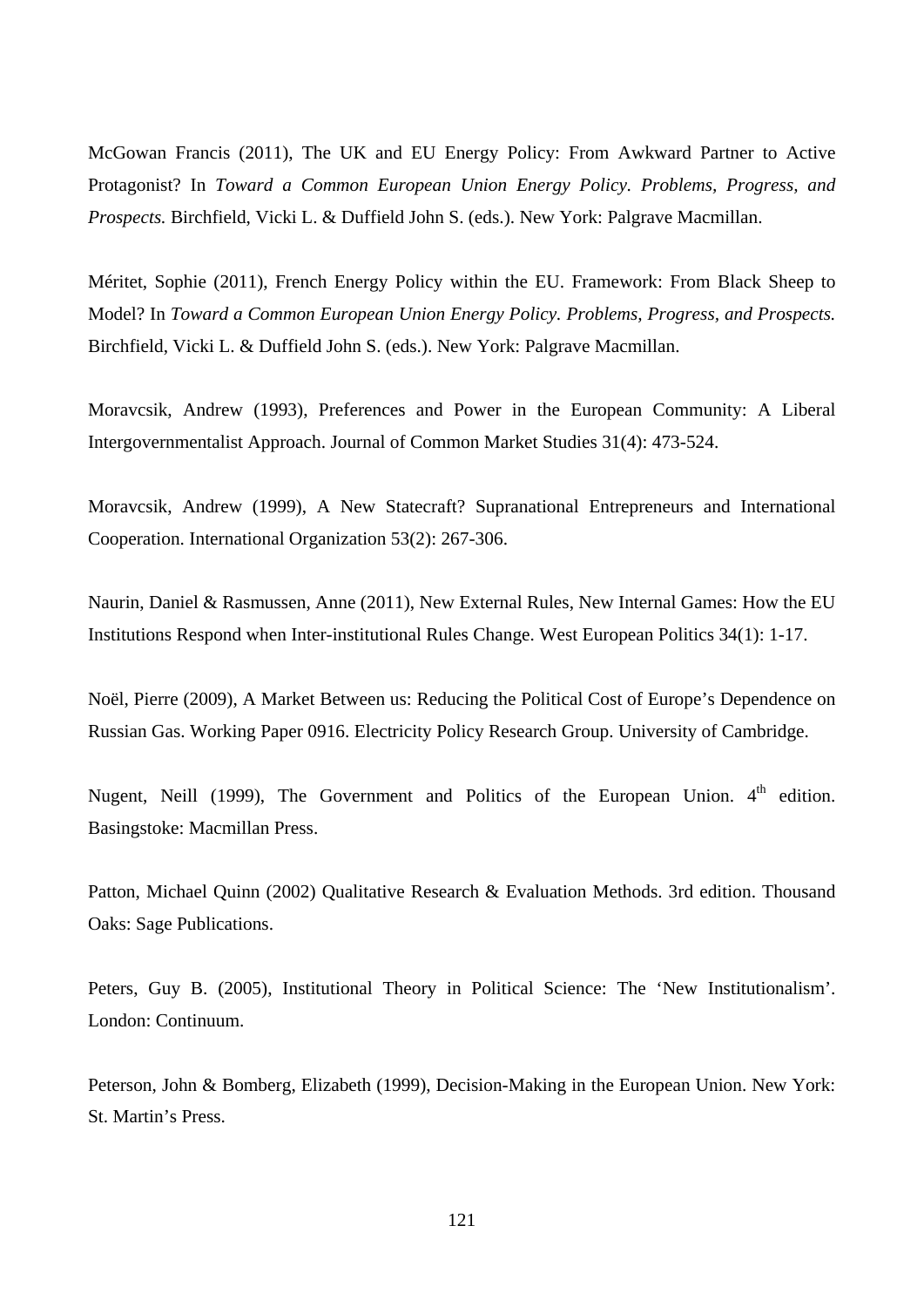Pierson, Paul (1996), The Path to European Integration: A Historical Institutionalist Analysis. Journal of European Public Policy 29(2): 123-166.

Pointvogl, Andreas (2009), Perceptions, realities, concession – What is driving the integration of European energy policies? Energy Policy 37(12): 5704-5716.

Pollack, Mark A. (1996), The New Institutionalism and EC Governance: The Promise and Limits of Institutional Analysis. Governance: An international Journal of Policy and Administration 9(4): 429-458.

Pollack, Mark A. (2003), The Engines of European Integration. Delegation, Agency, and Agenda Setting in the EU. New York: Oxford University Press.

Pollack, Mark A. (2005), Theorizing EU Policy-Making. In *Policy-Making in the European Union*. Wallace, Helen, Wallace, William & Pollack, Mark A. (eds.).  $5<sup>th</sup>$  edition. Oxford: Oxford University Press.

Rasmussen, Anne (2003), The Role of the Commission in Co-decision: A strategic facilitator operating in a situation of structural disadvantage. European Integration Online Papers 7(10).

Rasmussen, Anne (2011), Early conclusion in bicameral bargaining: Evidence from the co-decision legislative procedure of the European Union. European Union Politics 12(1): 41–64.

Richardson, Jeremy (2006), Policy-Making in the EU: interests, ideas and garbage cans of primeval soup. In *European Union. Power and policy-making*. Richardson, Jeremy (ed.). 3<sup>rd</sup> edition. Abingdon: Routlegde.

Rosamond, Ben (2000), Theories of European Integration. Basingstoke: Palgrave Macmillan.

Rosamond, Ben (2007), New Theories of European Integration. In *European Union Politics*. Cini, Michelle (ed.). 2<sup>nd</sup> edition. Oxford: Oxford University Press.

Sandholtz, Wayne (1992), ESPRIT and the Politics of International Collective Action. Journal of Common Market Studies 30(1): 1-22.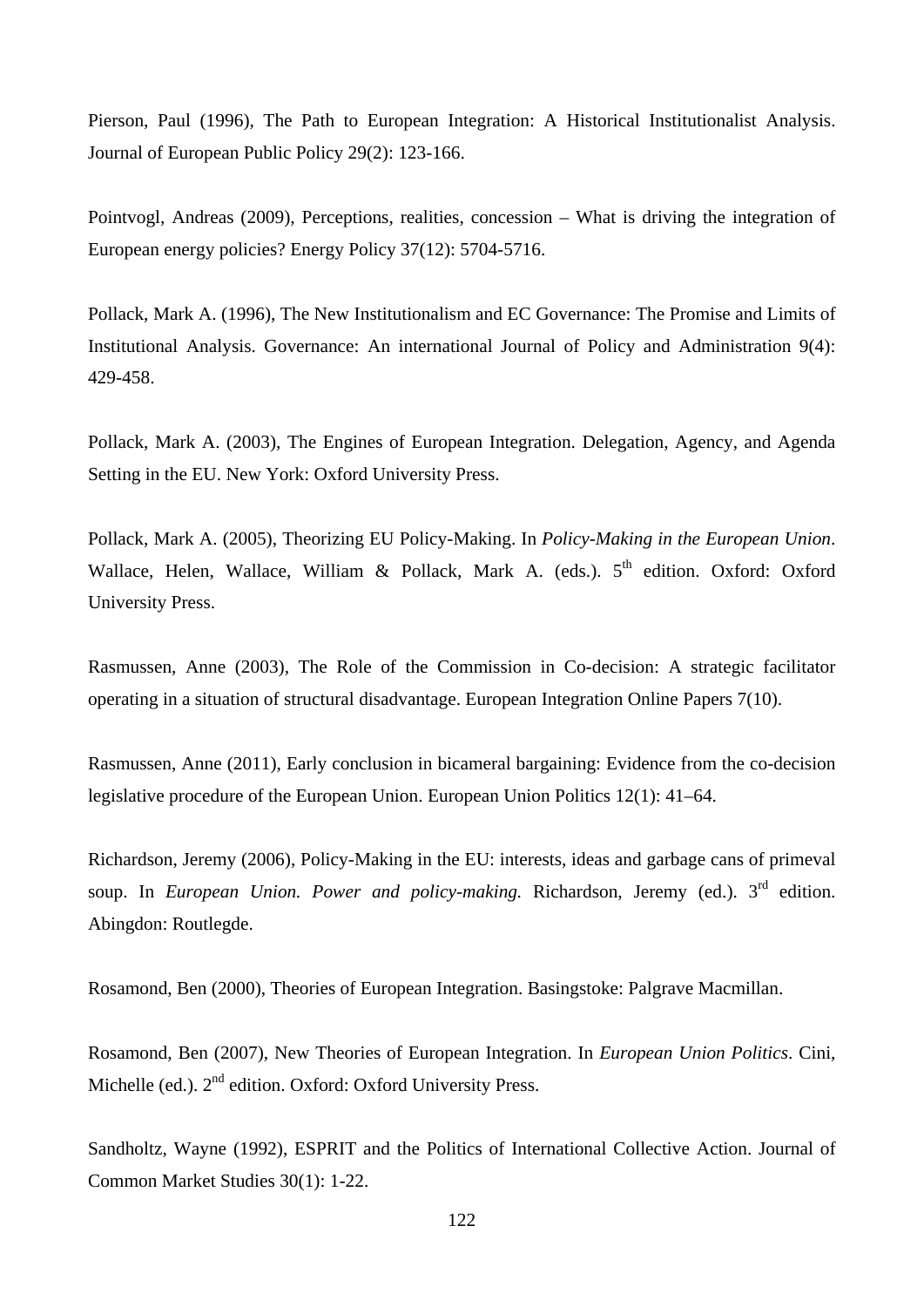Sandholtz, Wayne (1993), Institutions and Collective Action. The New Telecommunications in Western Europe. World Politics 45 (January): 242-270.

Sandholtz, Wayne & Stone Sweet, Alec (1998), Integration, Supranational Governance, and the Institutionalization of the European Polity. In *European Integration and Supranational Governance.* Sandholtz, Wayne & Stone Sweet, Alec (eds.). New York: Oxford University Press.

Shackleton, Michael & Raunio, Tapio (2003), Codecision since Amsterdam: a laboratory for institutional innovation and change, Journal of European Public Policy, 10(2): 171-188.

Simons, Helen (2009) Case Study Research in Practice. London: Sage Publications.

Stake, Robert E. (1995) The art of case study research. Thousand Oaks: Sage Publications.

Stake, Robert E. (2000), Case studies. In *Handbook of qualitative research*. Denzin, Norman K. & Lincoln, Yvonna S. (eds).  $2<sup>nd</sup>$  edition. Thousand Oaks: Sage Publications.

Thomson, Robert, Boerefijn, Jovanka & Stokman, Frans (2004), Actor alignments in European Union decision making. European Journal of Political Research 43(2): 237–261.

Tiilikainen, Teija & Palosaari, Teemu (2007), Politiikan tutkimuksen näkökulma eurooppalaiseen integraatioon. In *Integraation teoria*. Tiilikainen, Teija & Palosaari, Teemu (eds.). Helsinki: Gaudeamus Helsinki University Press.

Tsebelis, George & Garrett, Geoffrey (2000), Legislative Politics in the European Union. European Union Politics 1(1): 9-36.

Varela, Diego (2009), Just a Lobbyist? The European Parliament and the Consultation Procedure. European Union Politics 10(1): 7–34.

Viertiö, Jussi (2008), Hallitusti vai ajautuen? Tutkimus Euroopan unionin päätöksenteosta. Tampere: Tampere University Press.